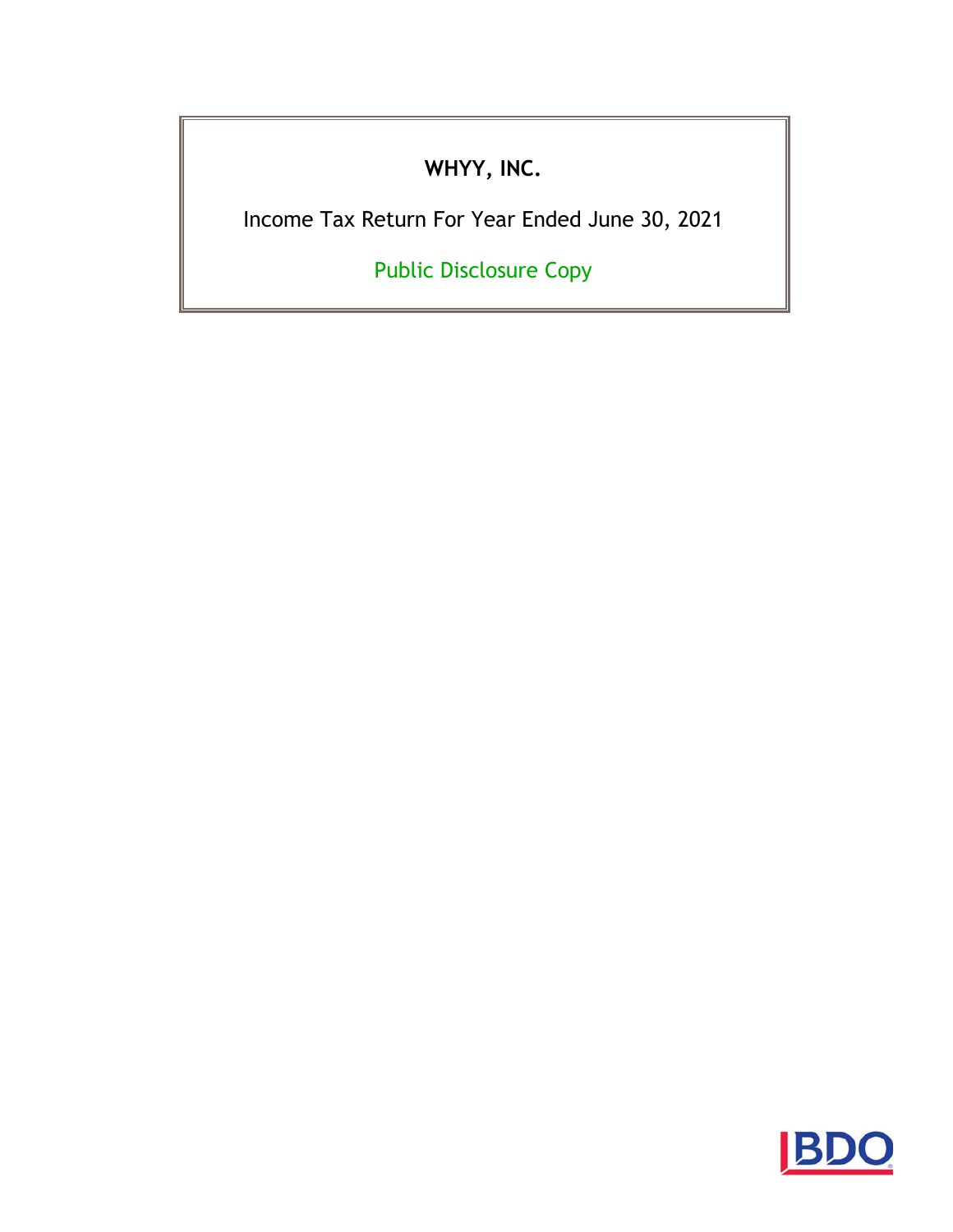Form **990**

# **Return of Organization Exempt From Income Tax**

**Under section 501(c), 527, or 4947(a)(1) of the Internal Revenue Code (except private foundations)** À¾¶´

**I Department of the Treasury Department of the Treasury Department of the Treasury Department of the Treasury Department of the Treasury Department of the Treasury Department of the Treasury Department of the Department o** 

| <b>Inspection</b> |
|-------------------|
|                   |

| Internal Revenue Service             | Department of the Treasury                                                                                                                                                                                                     |                                                                                                 |                                    |                             |                 | Go to www.irs.gov/Form990 for instructions and the latest information. | $\blacktriangleright$ Do not enter social security numbers on this form as it may be made public. |                                                                                       |                                          | <b>Open to Public</b><br>Inspection |                   |
|--------------------------------------|--------------------------------------------------------------------------------------------------------------------------------------------------------------------------------------------------------------------------------|-------------------------------------------------------------------------------------------------|------------------------------------|-----------------------------|-----------------|------------------------------------------------------------------------|---------------------------------------------------------------------------------------------------|---------------------------------------------------------------------------------------|------------------------------------------|-------------------------------------|-------------------|
|                                      | A For the 2020 calendar year, or tax year beginning                                                                                                                                                                            |                                                                                                 |                                    |                             |                 | $07/01$ , 2020, and ending                                             |                                                                                                   |                                                                                       | $06/30$ , 20 21                          |                                     |                   |
|                                      | C Name of organization                                                                                                                                                                                                         |                                                                                                 |                                    |                             |                 |                                                                        |                                                                                                   | D Employer identification number                                                      |                                          |                                     |                   |
| <b>B</b> Check if applicable:        | WHYY, INC.                                                                                                                                                                                                                     |                                                                                                 |                                    |                             |                 |                                                                        |                                                                                                   | 23-1438083                                                                            |                                          |                                     |                   |
| Address<br>change                    | Doing business as                                                                                                                                                                                                              |                                                                                                 |                                    |                             |                 |                                                                        |                                                                                                   |                                                                                       |                                          |                                     |                   |
| Name change                          | Number and street (or P.O. box if mail is not delivered to street address)                                                                                                                                                     |                                                                                                 |                                    |                             |                 | Room/suite                                                             |                                                                                                   | E Telephone number                                                                    |                                          |                                     |                   |
| Initial return                       | 150 NORTH SIXTH STREET                                                                                                                                                                                                         |                                                                                                 |                                    |                             |                 |                                                                        |                                                                                                   | $(215)$ 351-1200                                                                      |                                          |                                     |                   |
| Final return/                        | City or town, state or province, country, and ZIP or foreign postal code                                                                                                                                                       |                                                                                                 |                                    |                             |                 |                                                                        |                                                                                                   |                                                                                       |                                          |                                     |                   |
| terminated<br>Amended                | PHILADELPHIA, PA 19106                                                                                                                                                                                                         |                                                                                                 |                                    |                             |                 |                                                                        |                                                                                                   | G Gross receipts \$                                                                   |                                          | 49,396,093.                         |                   |
| return<br>Application                | F Name and address of principal officer:                                                                                                                                                                                       |                                                                                                 |                                    | WILLIAM J. MARRAZZO, CEO    |                 |                                                                        |                                                                                                   | H(a) Is this a group return for                                                       |                                          | Yes                                 | $X \mid$ No       |
| pending                              | 150 NORTH SIXTH STREET, PHILADELPHIA, PA 19106                                                                                                                                                                                 |                                                                                                 |                                    |                             |                 |                                                                        |                                                                                                   | subordinates?<br>H(b) Are all subordinates included?                                  |                                          | <b>Yes</b>                          | No                |
|                                      | X   501(c)(3)<br>Tax-exempt status:                                                                                                                                                                                            |                                                                                                 |                                    |                             |                 | 527                                                                    |                                                                                                   |                                                                                       | If "No," attach a list. See instructions |                                     |                   |
|                                      | Website: FITTP://WWW.WHYY.ORG                                                                                                                                                                                                  | $501(c)$ (                                                                                      | $\rightarrow$ $\blacktriangleleft$ | (insert no.)                | $4947(a)(1)$ or |                                                                        |                                                                                                   |                                                                                       |                                          |                                     |                   |
|                                      | $\mathbf{X}$                                                                                                                                                                                                                   |                                                                                                 |                                    | Other $\blacktriangleright$ |                 |                                                                        |                                                                                                   | H(c) Group exemption number<br>L Year of formation: $1953$ M State of legal domicile: |                                          |                                     | РA                |
|                                      | Corporation<br>Form of organization:                                                                                                                                                                                           | Trust                                                                                           | Association                        |                             |                 |                                                                        |                                                                                                   |                                                                                       |                                          |                                     |                   |
| Part I                               | <b>Summary</b>                                                                                                                                                                                                                 |                                                                                                 |                                    |                             |                 |                                                                        |                                                                                                   |                                                                                       |                                          |                                     |                   |
| 1                                    | Briefly describe the organization's mission or most significant activities: WHYY IS THE PHILADELPHIA REGION'S LEADING                                                                                                          |                                                                                                 |                                    |                             |                 |                                                                        |                                                                                                   |                                                                                       |                                          |                                     |                   |
| Activities & Governance              | PUBLIC MEDIA PROVIDER, SERVING SOUTHEASTERN PENNSYLVANIA, SOUTHERN                                                                                                                                                             |                                                                                                 |                                    |                             |                 |                                                                        |                                                                                                   |                                                                                       |                                          |                                     |                   |
|                                      | NEW JERSEY, AND ALL OF DELAWARE.                                                                                                                                                                                               |                                                                                                 |                                    |                             |                 |                                                                        |                                                                                                   |                                                                                       |                                          |                                     |                   |
| 2                                    | Check this box $\blacktriangleright$                                                                                                                                                                                           | if the organization discontinued its operations or disposed of more than 25% of its net assets. |                                    |                             |                 |                                                                        |                                                                                                   |                                                                                       |                                          |                                     |                   |
| 3                                    | Number of voting members of the governing body (Part VI, line 1a)                                                                                                                                                              |                                                                                                 |                                    |                             |                 |                                                                        |                                                                                                   | 3                                                                                     |                                          |                                     | 24.               |
| 4                                    | Number of independent voting members of the governing body (Part VI, line 1b)                                                                                                                                                  |                                                                                                 |                                    |                             |                 |                                                                        |                                                                                                   | 4                                                                                     |                                          |                                     | $\overline{23}$ . |
| 5                                    | Total number of individuals employed in calendar year 2020 (Part V, line 2a)                                                                                                                                                   |                                                                                                 |                                    |                             |                 |                                                                        |                                                                                                   | 5                                                                                     |                                          |                                     | 296.              |
| 6                                    |                                                                                                                                                                                                                                |                                                                                                 |                                    |                             |                 |                                                                        |                                                                                                   | 6                                                                                     |                                          |                                     | 147.              |
|                                      |                                                                                                                                                                                                                                |                                                                                                 |                                    |                             |                 |                                                                        |                                                                                                   | 7a                                                                                    |                                          |                                     | 75.               |
|                                      |                                                                                                                                                                                                                                |                                                                                                 |                                    |                             |                 |                                                                        |                                                                                                   | 7b                                                                                    |                                          |                                     | 0.                |
|                                      |                                                                                                                                                                                                                                |                                                                                                 |                                    |                             |                 |                                                                        |                                                                                                   | <b>Prior Year</b>                                                                     |                                          | <b>Current Year</b>                 |                   |
| 8                                    | Contributions and grants (Part VIII, line 1h)                                                                                                                                                                                  |                                                                                                 |                                    |                             |                 |                                                                        |                                                                                                   | 27, 137, 383.                                                                         |                                          | 31,813,729.                         |                   |
| 9                                    |                                                                                                                                                                                                                                |                                                                                                 |                                    |                             |                 |                                                                        |                                                                                                   | 8,816,254.                                                                            |                                          | 14,744,042.                         |                   |
| Revenue<br>10                        |                                                                                                                                                                                                                                |                                                                                                 |                                    |                             |                 |                                                                        |                                                                                                   | 862,367.                                                                              |                                          | 891,437.                            |                   |
| 11                                   | Other revenue (Part VIII, column (A), lines 5, 6d, 8c, 9c, 10c, and 11e)                                                                                                                                                       |                                                                                                 |                                    |                             |                 |                                                                        |                                                                                                   | 2, 175, 645.                                                                          |                                          | 1,334,531.                          |                   |
| 12                                   | Total revenue - add lines 8 through 11 (must equal Part VIII, column (A), line 12)                                                                                                                                             |                                                                                                 |                                    |                             |                 |                                                                        |                                                                                                   | 38,991,649.                                                                           |                                          | $\overline{48,783}$ , 739.          |                   |
| 13                                   | Grants and similar amounts paid (Part IX, column (A), lines 1-3)                                                                                                                                                               |                                                                                                 |                                    |                             |                 |                                                                        |                                                                                                   | 0.                                                                                    |                                          |                                     | О.                |
| 14                                   | Benefits paid to or for members (Part IX, column (A), line 4) [10] cases are set of the set of the set of the set of the set of the set of the set of the set of the set of the set of the set of the set of the set of the se |                                                                                                 |                                    |                             |                 |                                                                        |                                                                                                   | $\overline{0}$ .                                                                      |                                          |                                     | 0.                |
| 15                                   | Salaries, other compensation, employee benefits (Part IX, column (A), lines 5-10).                                                                                                                                             |                                                                                                 |                                    |                             |                 |                                                                        |                                                                                                   | 20,042,328.                                                                           |                                          | 20,685,155.                         |                   |
|                                      | 16a Professional fundraising fees (Part IX, column (A), line 11e)                                                                                                                                                              |                                                                                                 |                                    |                             |                 |                                                                        |                                                                                                   | 1,747,995.                                                                            |                                          | 1, 475, 754.                        |                   |
| Expenses                             | <b>b</b> Total fundraising expenses (Part IX, column (D), line 25) $\blacktriangleright$                                                                                                                                       |                                                                                                 |                                    |                             | 8,190,084.      |                                                                        |                                                                                                   |                                                                                       |                                          |                                     |                   |
|                                      | 17 Other expenses (Part IX, column (A), lines 11a-11d, 11f-24e)                                                                                                                                                                |                                                                                                 |                                    |                             |                 |                                                                        |                                                                                                   | 16, 319, 572.                                                                         |                                          | 15, 423, 175.                       |                   |
| 18                                   | Total expenses. Add lines 13-17 (must equal Part IX, column (A), line 25)                                                                                                                                                      |                                                                                                 |                                    |                             |                 |                                                                        |                                                                                                   | 38,109,895.                                                                           |                                          | 37,584,084.                         |                   |
| 19                                   |                                                                                                                                                                                                                                |                                                                                                 |                                    |                             |                 |                                                                        |                                                                                                   | 881,754.                                                                              |                                          | 11,199,655.                         |                   |
|                                      |                                                                                                                                                                                                                                |                                                                                                 |                                    |                             |                 |                                                                        |                                                                                                   | <b>Beginning of Current Year</b>                                                      |                                          | <b>End of Year</b>                  |                   |
| 20                                   |                                                                                                                                                                                                                                |                                                                                                 |                                    |                             |                 |                                                                        |                                                                                                   | 57,841,127.                                                                           |                                          | 67, 419, 873.                       |                   |
| Net Assets or<br>Fund Balances<br>21 |                                                                                                                                                                                                                                |                                                                                                 |                                    |                             |                 |                                                                        |                                                                                                   | 12,649,845.                                                                           |                                          | 10,309,448.                         |                   |
| 22                                   | Net assets or fund balances. Subtract line 21 from line 20.                                                                                                                                                                    |                                                                                                 |                                    |                             |                 |                                                                        |                                                                                                   | 45, 191, 282.                                                                         |                                          | $\overline{57,110,}425.$            |                   |
|                                      | <b>Signature Block</b>                                                                                                                                                                                                         |                                                                                                 |                                    |                             |                 |                                                                        |                                                                                                   |                                                                                       |                                          |                                     |                   |
| Part II                              |                                                                                                                                                                                                                                |                                                                                                 |                                    |                             |                 |                                                                        |                                                                                                   |                                                                                       |                                          |                                     |                   |
|                                      | Under penalties of perjury, I declare that I have examined this return, including accompanying schedules and statements, and to the best of my knowledge and belief, it is true, correct, and complete. Declaration of prepare |                                                                                                 |                                    |                             |                 |                                                                        |                                                                                                   |                                                                                       |                                          |                                     |                   |
|                                      |                                                                                                                                                                                                                                |                                                                                                 |                                    |                             |                 |                                                                        |                                                                                                   |                                                                                       |                                          |                                     |                   |
|                                      | Signature of officer                                                                                                                                                                                                           |                                                                                                 |                                    |                             |                 |                                                                        |                                                                                                   |                                                                                       |                                          |                                     |                   |
|                                      |                                                                                                                                                                                                                                |                                                                                                 |                                    |                             |                 |                                                                        |                                                                                                   | Date                                                                                  |                                          |                                     |                   |
|                                      | KEVIN A. YOSHIOKA                                                                                                                                                                                                              |                                                                                                 |                                    |                             |                 | VP FINANCE/ANALYSIS                                                    |                                                                                                   |                                                                                       |                                          |                                     |                   |
|                                      |                                                                                                                                                                                                                                |                                                                                                 |                                    |                             |                 |                                                                        |                                                                                                   |                                                                                       |                                          |                                     |                   |
|                                      | Type or print name and title                                                                                                                                                                                                   |                                                                                                 | Preparer's signature               |                             |                 | Date                                                                   |                                                                                                   | if<br>Check                                                                           | <b>PTIN</b>                              |                                     |                   |
|                                      | Print/Type preparer's name                                                                                                                                                                                                     |                                                                                                 |                                    |                             |                 |                                                                        |                                                                                                   |                                                                                       |                                          |                                     |                   |
|                                      | MARC R BERGER CPA                                                                                                                                                                                                              |                                                                                                 |                                    |                             |                 | 05/03/2022                                                             |                                                                                                   | self-employed                                                                         |                                          | P01871563                           |                   |
| Sign<br>Here<br>Paid<br>Preparer     | BDO USA, LLP<br>Firm's name                                                                                                                                                                                                    |                                                                                                 |                                    |                             |                 |                                                                        |                                                                                                   | Firm's EIN ▶ 13-5381590                                                               |                                          |                                     |                   |
| Use Only                             | Firm's address >1801 MARKET STREET SUITE 1700 PHILADELPHIA, PA 19103                                                                                                                                                           |                                                                                                 |                                    |                             |                 |                                                                        |                                                                                                   | Phone no.                                                                             | $215 - 564 - 1900$                       |                                     |                   |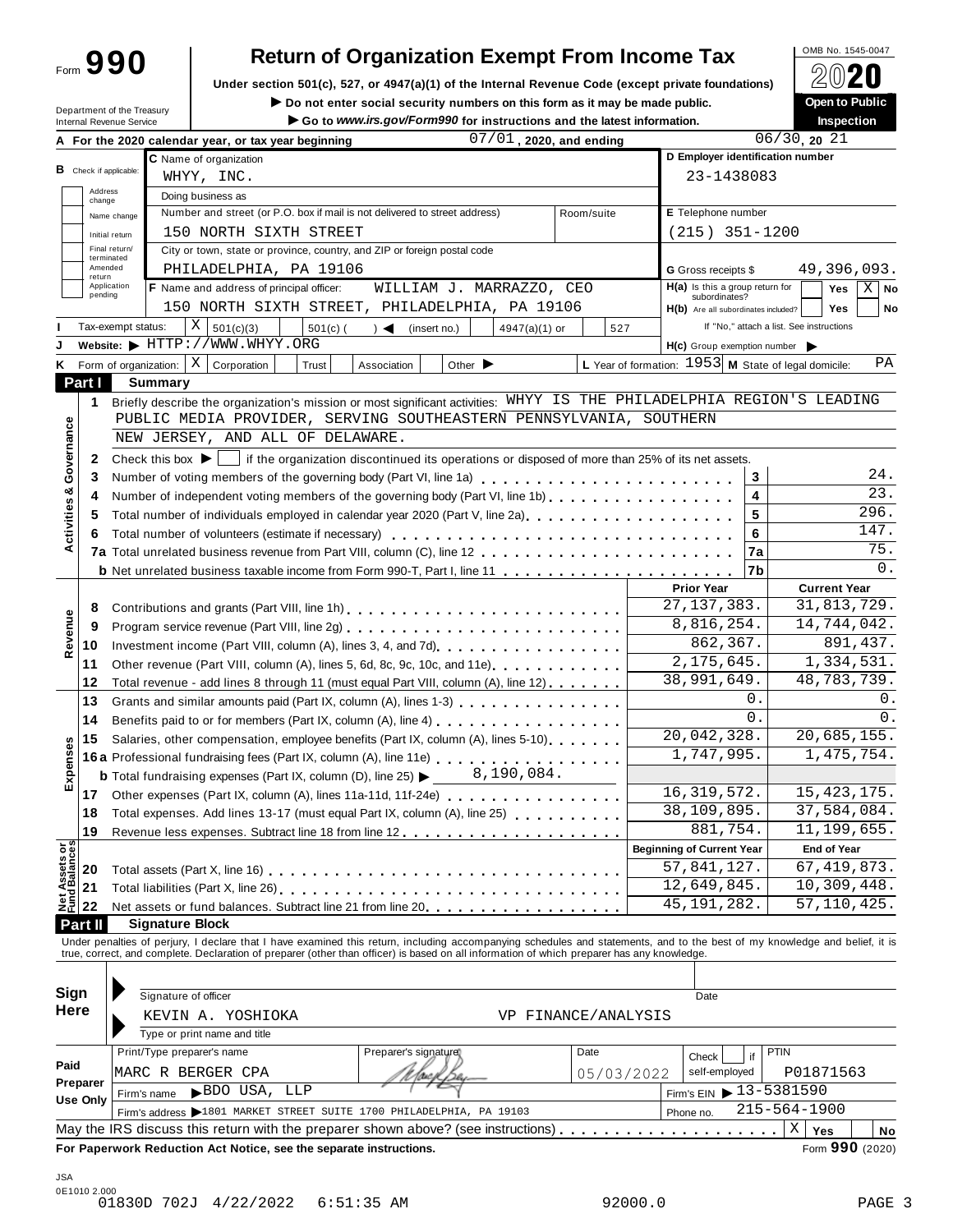## **Application for Automatic Extension of Time To File an Exempt Organization Return** (Rev. January 2020) OMB No. 1545-0047

**EXEMPL OF GETTICATION RETURNATION**<br>
Department of the Treasury<br>
Internal Revenue Service<br> **EXEMPLE OF SERVICE OF SERVICE OF SERVICE OF SERVICE OF SERVICE OF SERVICE OF SERVICE OF SERVICE OF SERVICE OF SERVICE OF SERVICE** 

▶ Go to www.irs.gov/Form8868 for the latest information.

**Electronic filing** *(e-file)***.** You can electronically file Form 8868 to request a 6-month automatic extension of time to file any of the forms listed below with the exception of Form 8870, Information Return for Transfers Associated With Certain Personal Benefit Contracts, for which an extension request must be sent to the IRS in paper format (see instructions). For more details on the electronic filing of this form, visit *www.irs.gov/e-file-providers/e-file-for-charities-and-non-profits.*

### **Automatic 6-Month Extension of Time.** Only submit original (no copies needed).

All corporations required to file an income tax return other than Form 990-T (including 1120-C filers), partnerships, REMICs, and trusts must use Form 7004 to request an extension of time to file income tax returns.

| Type or                     | Name of exempt organization or other filer, see instructions.                                                                                                                                                                                                                                                                                                                                                                                                                                                                                                                                                                                                                                                |        | Taxpayer identification number (TIN)                   |                            |                         |  |  |  |  |  |  |
|-----------------------------|--------------------------------------------------------------------------------------------------------------------------------------------------------------------------------------------------------------------------------------------------------------------------------------------------------------------------------------------------------------------------------------------------------------------------------------------------------------------------------------------------------------------------------------------------------------------------------------------------------------------------------------------------------------------------------------------------------------|--------|--------------------------------------------------------|----------------------------|-------------------------|--|--|--|--|--|--|
| print                       | WHYY, INC.                                                                                                                                                                                                                                                                                                                                                                                                                                                                                                                                                                                                                                                                                                   |        |                                                        | 23-1438083                 |                         |  |  |  |  |  |  |
| File by the                 | Number, street, and room or suite no. If a P.O. box, see instructions.                                                                                                                                                                                                                                                                                                                                                                                                                                                                                                                                                                                                                                       |        |                                                        |                            |                         |  |  |  |  |  |  |
| due date for                | 150 NORTH SIXTH STREET                                                                                                                                                                                                                                                                                                                                                                                                                                                                                                                                                                                                                                                                                       |        |                                                        |                            |                         |  |  |  |  |  |  |
| filing your<br>return. See  | City, town or post office, state, and ZIP code. For a foreign address, see instructions.                                                                                                                                                                                                                                                                                                                                                                                                                                                                                                                                                                                                                     |        |                                                        |                            |                         |  |  |  |  |  |  |
| instructions.               | PHILADELPHIA, PA 19106                                                                                                                                                                                                                                                                                                                                                                                                                                                                                                                                                                                                                                                                                       |        |                                                        |                            |                         |  |  |  |  |  |  |
|                             | Enter the Return Code for the return that this application is for (file a separate application for each return) $\ldots \ldots \ldots$                                                                                                                                                                                                                                                                                                                                                                                                                                                                                                                                                                       |        |                                                        |                            | 0 1                     |  |  |  |  |  |  |
| <b>Application</b>          |                                                                                                                                                                                                                                                                                                                                                                                                                                                                                                                                                                                                                                                                                                              | Return | <b>Application</b>                                     |                            | Return                  |  |  |  |  |  |  |
| Is For                      |                                                                                                                                                                                                                                                                                                                                                                                                                                                                                                                                                                                                                                                                                                              | Code   | Is For                                                 |                            | Code                    |  |  |  |  |  |  |
|                             | Form 990 or Form 990-EZ                                                                                                                                                                                                                                                                                                                                                                                                                                                                                                                                                                                                                                                                                      | 01     | Form 990-T (corporation)                               |                            | 07                      |  |  |  |  |  |  |
| Form 990-BL                 |                                                                                                                                                                                                                                                                                                                                                                                                                                                                                                                                                                                                                                                                                                              | 02     | Form 1041-A                                            |                            | 08                      |  |  |  |  |  |  |
| Form 4720 (individual)      |                                                                                                                                                                                                                                                                                                                                                                                                                                                                                                                                                                                                                                                                                                              | 03     | Form 4720 (other than individual)                      |                            | 09                      |  |  |  |  |  |  |
| Form 990-PF                 |                                                                                                                                                                                                                                                                                                                                                                                                                                                                                                                                                                                                                                                                                                              | 04     | Form 5227                                              |                            | 10                      |  |  |  |  |  |  |
|                             | Form 990-T (sec. 401(a) or 408(a) trust)                                                                                                                                                                                                                                                                                                                                                                                                                                                                                                                                                                                                                                                                     | 05     | Form 6069                                              |                            | 11                      |  |  |  |  |  |  |
|                             | Form 990-T (trust other than above)                                                                                                                                                                                                                                                                                                                                                                                                                                                                                                                                                                                                                                                                          | 06     | Form 8870                                              |                            | 12                      |  |  |  |  |  |  |
|                             | KEVIN A. YOSHIOKA                                                                                                                                                                                                                                                                                                                                                                                                                                                                                                                                                                                                                                                                                            |        |                                                        |                            |                         |  |  |  |  |  |  |
| $\mathbf 1$<br>$\mathbf{2}$ | • If the organization does not have an office or place of business in the United States, check this box<br>• If this is for a Group Return, enter the organization's four digit Group Exemption Number (GEN) ___________________. If this is<br>for the whole group, check this box $\Box$ If it is for part of the group, check this box $\Box$<br>a list with the names and TINs of all members the extension is for.<br>I request an automatic 6-month extension of time until<br>for the organization named above. The extension is for the organization's return for:<br>calendar year 20 _____ or<br>If the tax year entered in line 1 is for less than 12 months, check reason: $\Box$ Initial return |        | $05/16$ , 2022, to file the exempt organization return | and attach<br>Final return |                         |  |  |  |  |  |  |
|                             | Change in accounting period                                                                                                                                                                                                                                                                                                                                                                                                                                                                                                                                                                                                                                                                                  |        |                                                        |                            |                         |  |  |  |  |  |  |
|                             | 3a If this application is for Forms 990-BL, 990-PF, 990-T, 4720, or 6069, enter the tentative tax, less any                                                                                                                                                                                                                                                                                                                                                                                                                                                                                                                                                                                                  |        |                                                        |                            | 0.                      |  |  |  |  |  |  |
|                             | nonrefundable credits. See instructions.<br>b If this application is for Forms 990-PF, 990-T, 4720, or 6069, enter any refundable credits and                                                                                                                                                                                                                                                                                                                                                                                                                                                                                                                                                                |        |                                                        | 3a S                       |                         |  |  |  |  |  |  |
|                             |                                                                                                                                                                                                                                                                                                                                                                                                                                                                                                                                                                                                                                                                                                              |        |                                                        |                            | 0.                      |  |  |  |  |  |  |
| c                           | estimated tax payments made. Include any prior year overpayment allowed as a credit.<br>Balance due. Subtract line 3b from line 3a. Include your payment with this form, if required, by using EFTPS                                                                                                                                                                                                                                                                                                                                                                                                                                                                                                         |        |                                                        | $3b$ \$                    |                         |  |  |  |  |  |  |
|                             |                                                                                                                                                                                                                                                                                                                                                                                                                                                                                                                                                                                                                                                                                                              |        |                                                        |                            |                         |  |  |  |  |  |  |
|                             | (Electronic Federal Tax Payment System). See instructions.                                                                                                                                                                                                                                                                                                                                                                                                                                                                                                                                                                                                                                                   |        |                                                        | $3c$ $s$                   | 0.                      |  |  |  |  |  |  |
|                             | Caution: If you are going to make an electronic funds withdrawal (direct debit) with this Form 8868, see Form 8453-EO and Form 8879-EO for payment                                                                                                                                                                                                                                                                                                                                                                                                                                                                                                                                                           |        |                                                        |                            |                         |  |  |  |  |  |  |
| instructions.               |                                                                                                                                                                                                                                                                                                                                                                                                                                                                                                                                                                                                                                                                                                              |        |                                                        |                            |                         |  |  |  |  |  |  |
|                             | For Privacy Act and Paperwork Reduction Act Notice, see instructions.                                                                                                                                                                                                                                                                                                                                                                                                                                                                                                                                                                                                                                        |        |                                                        |                            | Form 8868 (Rev. 1-2020) |  |  |  |  |  |  |

JSA 0F8054 1.000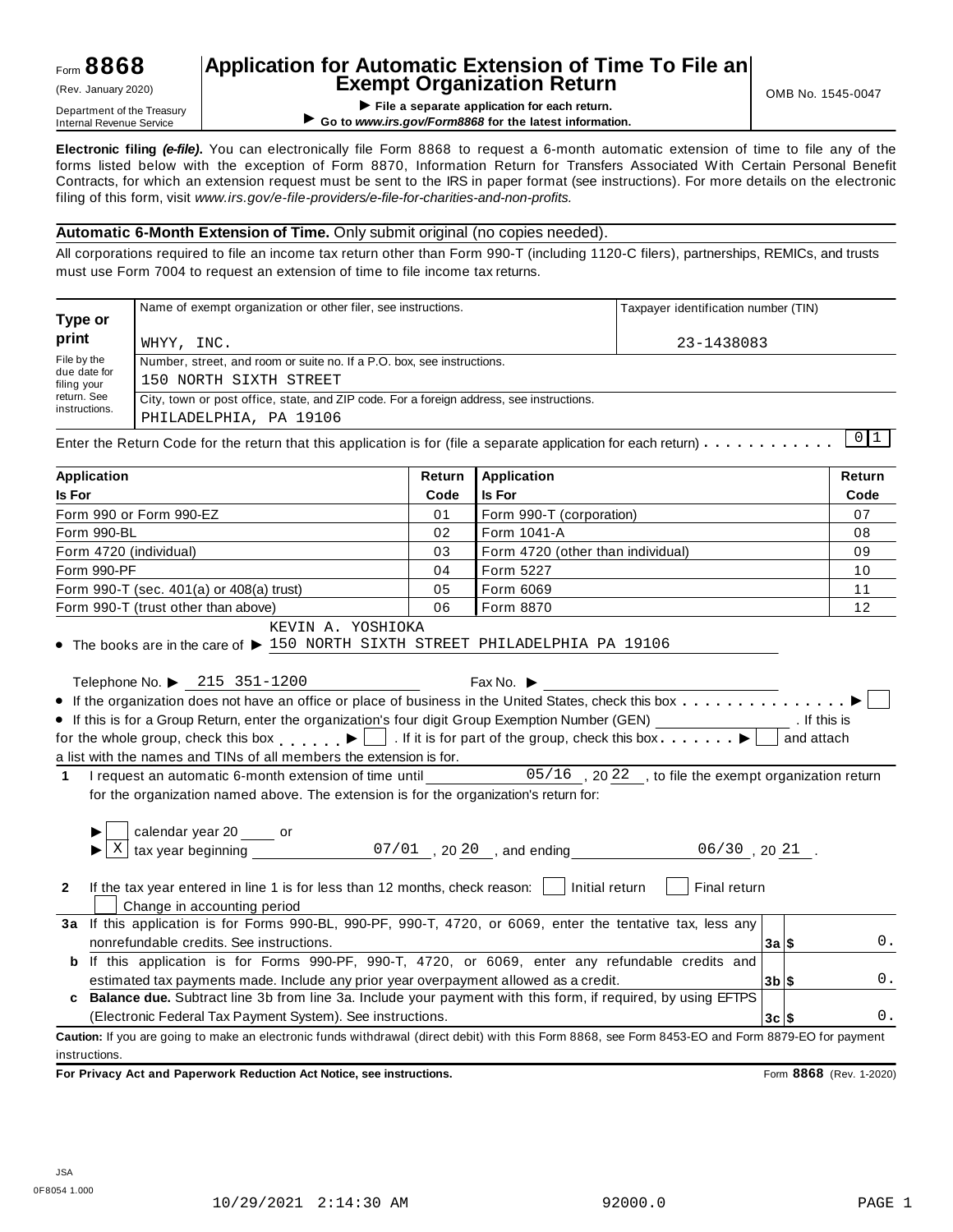| WHYY, INC.                                                                                                                                                                                                                                                                                                                                        |               | 23-1438083                             |
|---------------------------------------------------------------------------------------------------------------------------------------------------------------------------------------------------------------------------------------------------------------------------------------------------------------------------------------------------|---------------|----------------------------------------|
| Form 990 (2020)                                                                                                                                                                                                                                                                                                                                   |               | Page 2                                 |
| Part III<br><b>Statement of Program Service Accomplishments</b>                                                                                                                                                                                                                                                                                   |               |                                        |
|                                                                                                                                                                                                                                                                                                                                                   |               | $\mathbf{x}$                           |
| 1 Briefly describe the organization's mission:                                                                                                                                                                                                                                                                                                    |               |                                        |
| SEE SCHEDULE O                                                                                                                                                                                                                                                                                                                                    |               |                                        |
|                                                                                                                                                                                                                                                                                                                                                   |               |                                        |
|                                                                                                                                                                                                                                                                                                                                                   |               |                                        |
| 2 Did the organization undertake any significant program services during the year which were not listed on the                                                                                                                                                                                                                                    |               |                                        |
|                                                                                                                                                                                                                                                                                                                                                   |               | $\lceil x \rceil$ No<br>Yes            |
| If "Yes," describe these new services on Schedule O.                                                                                                                                                                                                                                                                                              |               |                                        |
| 3 Did the organization cease conducting, or make significant changes in how it conducts, any program                                                                                                                                                                                                                                              |               |                                        |
|                                                                                                                                                                                                                                                                                                                                                   |               | $\left\lceil x \right\rceil$ No<br>Yes |
| If "Yes," describe these changes on Schedule O.                                                                                                                                                                                                                                                                                                   |               |                                        |
| 4 Describe the organization's program service accomplishments for each of its three largest program services, as measured by<br>expenses. Section $501(c)(3)$ and $501(c)(4)$ organizations are required to report the amount of grants and allocations to others,<br>the total expenses, and revenue, if any, for each program service reported. |               |                                        |
| (Expenses $\frac{13,979,398}{13,979,398}$ . including grants of \$ ) (Revenue \$ 3,431,126.)<br>4a (Code:                                                                                                                                                                                                                                         |               |                                        |
| SEE SCHEDULE O                                                                                                                                                                                                                                                                                                                                    |               |                                        |
|                                                                                                                                                                                                                                                                                                                                                   |               |                                        |
|                                                                                                                                                                                                                                                                                                                                                   |               |                                        |
|                                                                                                                                                                                                                                                                                                                                                   |               |                                        |
|                                                                                                                                                                                                                                                                                                                                                   |               |                                        |
|                                                                                                                                                                                                                                                                                                                                                   |               |                                        |
|                                                                                                                                                                                                                                                                                                                                                   |               |                                        |
|                                                                                                                                                                                                                                                                                                                                                   |               |                                        |
|                                                                                                                                                                                                                                                                                                                                                   |               |                                        |
|                                                                                                                                                                                                                                                                                                                                                   |               |                                        |
|                                                                                                                                                                                                                                                                                                                                                   |               |                                        |
| (Expenses \$ 10,063,711. including grants of \$ ) (Revenue \$ 12,175,188.)<br>4b (Code:                                                                                                                                                                                                                                                           |               |                                        |
| SEE SCHEDULE O                                                                                                                                                                                                                                                                                                                                    |               |                                        |
|                                                                                                                                                                                                                                                                                                                                                   |               |                                        |
|                                                                                                                                                                                                                                                                                                                                                   |               |                                        |
|                                                                                                                                                                                                                                                                                                                                                   |               |                                        |
|                                                                                                                                                                                                                                                                                                                                                   |               |                                        |
|                                                                                                                                                                                                                                                                                                                                                   |               |                                        |
|                                                                                                                                                                                                                                                                                                                                                   |               |                                        |
|                                                                                                                                                                                                                                                                                                                                                   |               |                                        |
|                                                                                                                                                                                                                                                                                                                                                   |               |                                        |
|                                                                                                                                                                                                                                                                                                                                                   |               |                                        |
|                                                                                                                                                                                                                                                                                                                                                   |               |                                        |
|                                                                                                                                                                                                                                                                                                                                                   |               |                                        |
| ) (Expenses \$<br>2,963,036. including grants of \$<br>4c (Code:                                                                                                                                                                                                                                                                                  | ) (Revenue \$ |                                        |
| SEE SCHEDULE O                                                                                                                                                                                                                                                                                                                                    |               |                                        |
|                                                                                                                                                                                                                                                                                                                                                   |               |                                        |
|                                                                                                                                                                                                                                                                                                                                                   |               |                                        |
|                                                                                                                                                                                                                                                                                                                                                   |               |                                        |
|                                                                                                                                                                                                                                                                                                                                                   |               |                                        |
|                                                                                                                                                                                                                                                                                                                                                   |               |                                        |
|                                                                                                                                                                                                                                                                                                                                                   |               |                                        |
|                                                                                                                                                                                                                                                                                                                                                   |               |                                        |
|                                                                                                                                                                                                                                                                                                                                                   |               |                                        |
|                                                                                                                                                                                                                                                                                                                                                   |               |                                        |
|                                                                                                                                                                                                                                                                                                                                                   |               |                                        |
| 4d Other program services (Describe on Schedule O.)                                                                                                                                                                                                                                                                                               |               |                                        |
| (Expenses \$<br>) (Revenue \$<br>831, 277. including grants of \$                                                                                                                                                                                                                                                                                 | 280,420.      |                                        |
| 27,837,422.<br>4e Total program service expenses >                                                                                                                                                                                                                                                                                                |               |                                        |
| <b>JSA</b>                                                                                                                                                                                                                                                                                                                                        |               | Form 990 (2020)                        |
| 0E1020 1.000<br>01830D 702J 4/22/2022<br>$6:51:35$ AM                                                                                                                                                                                                                                                                                             | 92000.0       | PAGE 4                                 |
|                                                                                                                                                                                                                                                                                                                                                   |               |                                        |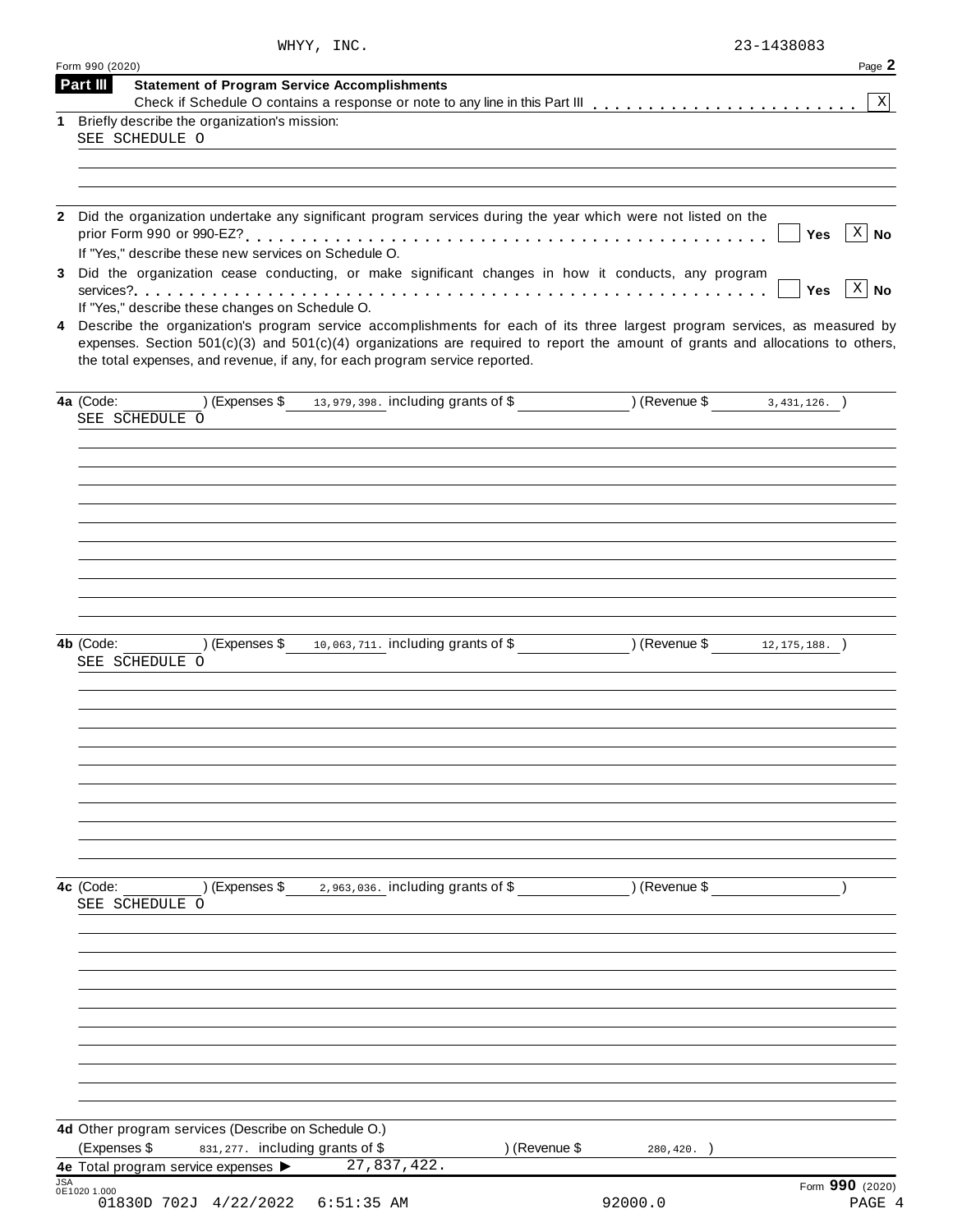|              | <b>Checklist of Required Schedules</b><br><b>Part IV</b>                                                                                                                                                         |                 |             |    |
|--------------|------------------------------------------------------------------------------------------------------------------------------------------------------------------------------------------------------------------|-----------------|-------------|----|
|              |                                                                                                                                                                                                                  |                 | Yes         | No |
| 1            | Is the organization described in section $501(c)(3)$ or $4947(a)(1)$ (other than a private foundation)? If "Yes,"                                                                                                |                 |             |    |
|              |                                                                                                                                                                                                                  | $\mathbf{1}$    | Χ           |    |
| $\mathbf{2}$ | Is the organization required to complete Schedule B, Schedule of Contributors See instructions?                                                                                                                  | $\mathbf{2}$    | $\mathbf X$ |    |
| 3            | Did the organization engage in direct or indirect political campaign activities on behalf of or in opposition to                                                                                                 |                 |             |    |
|              | candidates for public office? If "Yes," complete Schedule C, Part I.                                                                                                                                             | 3               |             |    |
| 4            | Section 501(c)(3) organizations. Did the organization engage in lobbying activities, or have a section 501(h)                                                                                                    |                 |             |    |
|              |                                                                                                                                                                                                                  | 4               | Χ           |    |
| 5            | Is the organization a section $501(c)(4)$ , $501(c)(5)$ , or $501(c)(6)$ organization that receives membership dues,                                                                                             |                 |             |    |
|              | assessments, or similar amounts as defined in Revenue Procedure 98-19? If "Yes," complete Schedule C, Part III                                                                                                   | 5               |             |    |
| 6            | Did the organization maintain any donor advised funds or any similar funds or accounts for which donors                                                                                                          |                 |             |    |
|              | have the right to provide advice on the distribution or investment of amounts in such funds or accounts? If                                                                                                      |                 |             |    |
|              |                                                                                                                                                                                                                  | 6               |             |    |
| 7            | Did the organization receive or hold a conservation easement, including easements to preserve open space,                                                                                                        |                 |             |    |
|              | the environment, historic land areas, or historic structures? If "Yes," complete Schedule D, Part II.                                                                                                            | $\overline{7}$  |             |    |
| 8            | Did the organization maintain collections of works of art, historical treasures, or other similar assets? If "Yes,"                                                                                              |                 |             |    |
|              |                                                                                                                                                                                                                  | 8               |             |    |
| 9            | Did the organization report an amount in Part X, line 21, for escrow or custodial account liability, serve as a                                                                                                  |                 |             |    |
|              | custodian for amounts not listed in Part X; or provide credit counseling, debt management, credit repair, or                                                                                                     |                 |             |    |
|              |                                                                                                                                                                                                                  | 9               |             |    |
| 10           | Did the organization, directly or through a related organization, hold assets in donor-restricted endowments                                                                                                     |                 | Χ           |    |
|              |                                                                                                                                                                                                                  | 10              |             |    |
| 11           | If the organization's answer to any of the following questions is "Yes," then complete Schedule D, Parts VI,                                                                                                     |                 |             |    |
|              | VII, VIII, IX, or X as applicable.                                                                                                                                                                               |                 |             |    |
|              | a Did the organization report an amount for land, buildings, and equipment in Part X, line 10? If "Yes,"                                                                                                         |                 | Χ           |    |
|              |                                                                                                                                                                                                                  | 11a             |             |    |
|              | <b>b</b> Did the organization report an amount for investments-other securities in Part X, line 12, that is 5% or more                                                                                           |                 |             |    |
|              | of its total assets reported in Part X, line 16? If "Yes," complete Schedule D, Part VII                                                                                                                         | 11 <sub>b</sub> |             |    |
|              | c Did the organization report an amount for investments-program related in Part X, line 13, that is 5% or more<br>of its total assets reported in Part X, line 16? If "Yes," complete Schedule D, Part VIII      | 11c             |             |    |
|              | d Did the organization report an amount for other assets in Part X, line 15, that is 5% or more of its total assets                                                                                              |                 |             |    |
|              |                                                                                                                                                                                                                  | 11d             | Χ           |    |
|              | e Did the organization report an amount for other liabilities in Part X, line 25? If "Yes," complete Schedule D, Part X                                                                                          | 11e             | $\mathbf X$ |    |
|              | Did the organization's separate or consolidated financial statements for the tax year include a footnote that addresses                                                                                          |                 |             |    |
|              | the organization's liability for uncertain tax positions under FIN 48 (ASC 740)? If "Yes," complete Schedule D, Part X                                                                                           | 11f             | Χ           |    |
|              | 12a Did the organization obtain separate, independent audited financial statements for the tax year? If "Yes," complete                                                                                          |                 |             |    |
|              |                                                                                                                                                                                                                  | 12a             | Χ           |    |
|              | <b>b</b> Was the organization included in consolidated, independent audited financial statements for the tax year? If                                                                                            |                 |             |    |
|              | "Yes," and if the organization answered "No" to line 12a, then completing Schedule D, Parts XI and XII is optional                                                                                               | 12 <sub>b</sub> |             |    |
| 13           | Is the organization a school described in section $170(b)(1)(A)(ii)$ ? If "Yes," complete Schedule E                                                                                                             | 13              |             |    |
|              | 14a Did the organization maintain an office, employees, or agents outside of the United States?.                                                                                                                 | 14a             |             |    |
|              | <b>b</b> Did the organization have aggregate revenues or expenses of more than \$10,000 from grantmaking,                                                                                                        |                 |             |    |
|              | fundraising, business, investment, and program service activities outside the United States, or aggregate                                                                                                        |                 |             |    |
|              | foreign investments valued at \$100,000 or more? If "Yes," complete Schedule F, Parts I and IV                                                                                                                   | 14b             |             |    |
| 15           | Did the organization report on Part IX, column (A), line 3, more than \$5,000 of grants or other assistance to or                                                                                                |                 |             |    |
|              |                                                                                                                                                                                                                  | 15              |             |    |
| 16           | Did the organization report on Part IX, column (A), line 3, more than \$5,000 of aggregate grants or other                                                                                                       |                 |             |    |
|              | assistance to or for foreign individuals? If "Yes," complete Schedule F, Parts III and IV                                                                                                                        | 16              |             |    |
| 17           | Did the organization report a total of more than \$15,000 of expenses for professional fundraising services on                                                                                                   |                 |             |    |
|              | Part IX, column (A), lines 6 and 11e? If "Yes," complete Schedule G, Part I See instructions                                                                                                                     | 17              | Χ           |    |
| 18           | Did the organization report more than \$15,000 total of fundraising event gross income and contributions on                                                                                                      |                 |             |    |
|              |                                                                                                                                                                                                                  | 18              | Χ           |    |
| 19           | Did the organization report more than \$15,000 of gross income from gaming activities on Part VIII, line 9a?                                                                                                     |                 |             |    |
|              |                                                                                                                                                                                                                  | 19              |             |    |
|              | 20a Did the organization operate one or more hospital facilities? If "Yes," complete Schedule H                                                                                                                  | 20a             |             |    |
|              | <b>b</b> If "Yes" to line 20a, did the organization attach a copy of its audited financial statements to this return?                                                                                            | 20 <sub>b</sub> |             |    |
|              |                                                                                                                                                                                                                  |                 |             |    |
| 21           | Did the organization report more than \$5,000 of grants or other assistance to any domestic organization or<br>domestic government on Part IX, column (A), line 1? If "Yes," complete Schedule I, Parts I and II | 21              |             |    |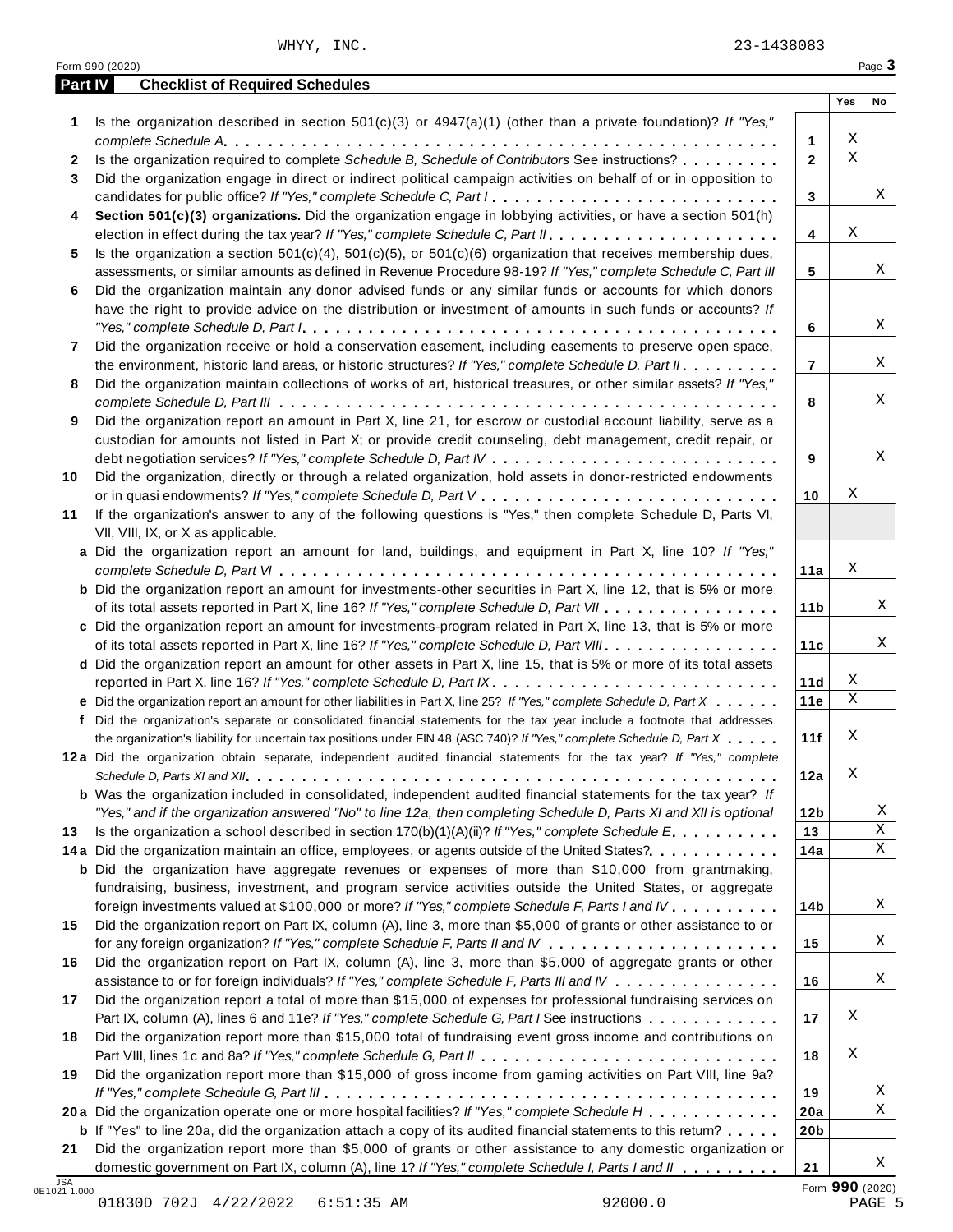| Form 990 (2020) | Page 4 |
|-----------------|--------|
|-----------------|--------|

|               | <b>Part IV</b> Checklist of Required Schedules (continued)                                                                    |                 |                 |             |
|---------------|-------------------------------------------------------------------------------------------------------------------------------|-----------------|-----------------|-------------|
| 22            | Did the organization report more than \$5,000 of grants or other assistance to or for domestic individuals on                 |                 | Yes             | No          |
|               | Part IX, column (A), line 2? If "Yes," complete Schedule I, Parts I and III                                                   | 22              |                 | X           |
| 23            | Did the organization answer "Yes" to Part VII, Section A, line 3, 4, or 5 about compensation of the                           |                 |                 |             |
|               | organization's current and former officers, directors, trustees, key employees, and highest compensated                       |                 |                 |             |
|               |                                                                                                                               | 23              | Χ               |             |
|               | 24a Did the organization have a tax-exempt bond issue with an outstanding principal amount of more than                       |                 |                 |             |
|               | \$100,000 as of the last day of the year, that was issued after December 31, 2002? If "Yes," answer lines 24b                 |                 |                 |             |
|               | through 24d and complete Schedule K. If "No," go to line 25a                                                                  | 24a             |                 | X           |
|               | <b>b</b> Did the organization invest any proceeds of tax-exempt bonds beyond a temporary period exception?                    | 24 <sub>b</sub> |                 |             |
|               | c Did the organization maintain an escrow account other than a refunding escrow at any time during the year                   |                 |                 |             |
|               |                                                                                                                               | 24c             |                 |             |
|               | <b>d</b> Did the organization act as an "on behalf of" issuer for bonds outstanding at any time during the year?              | 24d             |                 |             |
|               | 25a Section 501(c)(3), 501(c)(4), and 501(c)(29) organizations. Did the organization engage in an excess benefit              |                 |                 |             |
|               | transaction with a disqualified person during the year? If "Yes," complete Schedule L, Part I.                                | 25a             |                 | X           |
|               | <b>b</b> Is the organization aware that it engaged in an excess benefit transaction with a disqualified person in a prior     |                 |                 |             |
|               | year, and that the transaction has not been reported on any of the organization's prior Forms 990 or 990-EZ?                  |                 |                 |             |
|               |                                                                                                                               | 25 <sub>b</sub> |                 | X           |
|               | Did the organization report any amount on Part X, line 5 or 22, for receivables from or payables to any current               |                 |                 |             |
| 26            | or former officer, director, trustee, key employee, creator or founder, substantial contributor, or 35%                       |                 |                 |             |
|               |                                                                                                                               |                 |                 | X           |
|               | controlled entity or family member of any of these persons? If "Yes," complete Schedule L, Part II.                           | 26              |                 |             |
| 27            | Did the organization provide a grant or other assistance to any current or former officer, director, trustee, key             |                 |                 |             |
|               | employee, creator or founder, substantial contributor or employee thereof, a grant selection committee                        |                 |                 |             |
|               | member, or to a 35% controlled entity (including an employee thereof) or family member of any of these                        |                 |                 |             |
|               |                                                                                                                               | 27              |                 | X           |
| 28            | Was the organization a party to a business transaction with one of the following parties (see Schedule L,                     |                 |                 |             |
|               | Part IV instructions, for applicable filing thresholds, conditions, and exceptions):                                          |                 |                 |             |
|               | a A current or former officer, director, trustee, key employee, creator or founder, or substantial contributor? If            |                 |                 |             |
|               |                                                                                                                               | 28a             |                 | X<br>X      |
|               | <b>b</b> A family member of any individual described in line 28a? If "Yes," complete Schedule L, Part IV.                     | 28 <sub>b</sub> |                 |             |
|               | c A 35% controlled entity of one or more individuals and/or organizations described in lines 28a or 28b? If                   |                 |                 |             |
|               |                                                                                                                               | 28c             |                 | X           |
| 29            | Did the organization receive more than \$25,000 in non-cash contributions? If "Yes," complete Schedule M                      | 29              | Χ               |             |
| 30            | Did the organization receive contributions of art, historical treasures, or other similar assets, or qualified                |                 |                 |             |
|               |                                                                                                                               | 30              |                 | X           |
| 31            | Did the organization liquidate, terminate, or dissolve and cease operations? If "Yes," complete Schedule N, Part I            | 31              |                 | X           |
| 32            | Did the organization sell, exchange, dispose of, or transfer more than 25% of its net assets? If "Yes,"                       |                 |                 |             |
|               |                                                                                                                               | 32              |                 | Χ           |
| 33            | Did the organization own 100% of an entity disregarded as separate from the organization under Regulations                    |                 |                 |             |
|               | sections 301.7701-2 and 301.7701-3? If "Yes," complete Schedule R, Part $l_1, \ldots, \ldots, \ldots, \ldots, \ldots, \ldots$ | 33              |                 | Χ           |
| 34            | Was the organization related to any tax-exempt or taxable entity? If "Yes," complete Schedule R, Part II, III,                |                 |                 |             |
|               |                                                                                                                               | 34              |                 | X           |
|               | 35a Did the organization have a controlled entity within the meaning of section 512(b)(13)?                                   | 35a             |                 | $\mathbf X$ |
|               | <b>b</b> If "Yes" to line 35a, did the organization receive any payment from or engage in any transaction with a              |                 |                 |             |
|               | controlled entity within the meaning of section 512(b)(13)? If "Yes," complete Schedule R, Part V, line 2                     | 35 <sub>b</sub> |                 |             |
| 36            | Section 501(c)(3) organizations. Did the organization make any transfers to an exempt non-charitable                          |                 |                 |             |
|               | related organization? If "Yes," complete Schedule R, Part V, line 2.                                                          | 36              |                 | X           |
| 37            | Did the organization conduct more than 5% of its activities through an entity that is not a related organization              |                 |                 |             |
|               | and that is treated as a partnership for federal income tax purposes? If "Yes," complete Schedule R, Part VI                  | 37              |                 | X           |
| 38            | Did the organization complete Schedule O and provide explanations in Schedule O for Part VI, lines 11b and                    |                 |                 |             |
|               | 19? Note: All Form 990 filers are required to complete Schedule O.                                                            | 38              | Χ               |             |
| <b>Part V</b> | <b>Statements Regarding Other IRS Filings and Tax Compliance</b>                                                              |                 |                 |             |
|               | Check if Schedule O contains a response or note to any line in this Part V                                                    |                 |                 |             |
|               |                                                                                                                               |                 | Yes             | No          |
|               | 168<br>1a                                                                                                                     |                 |                 |             |
|               | 0.<br><b>b</b> Enter the number of Forms W-2G included in line 1a. Enter -0- if not applicable $\ldots$ ,,,,,<br>1b           |                 |                 |             |
|               | c Did the organization comply with backup withholding rules for reportable payments to vendors and                            |                 |                 |             |
|               |                                                                                                                               | 1c              | Χ               |             |
| <b>JSA</b>    | 0E1030 1.000                                                                                                                  |                 | Form 990 (2020) |             |
|               |                                                                                                                               |                 |                 |             |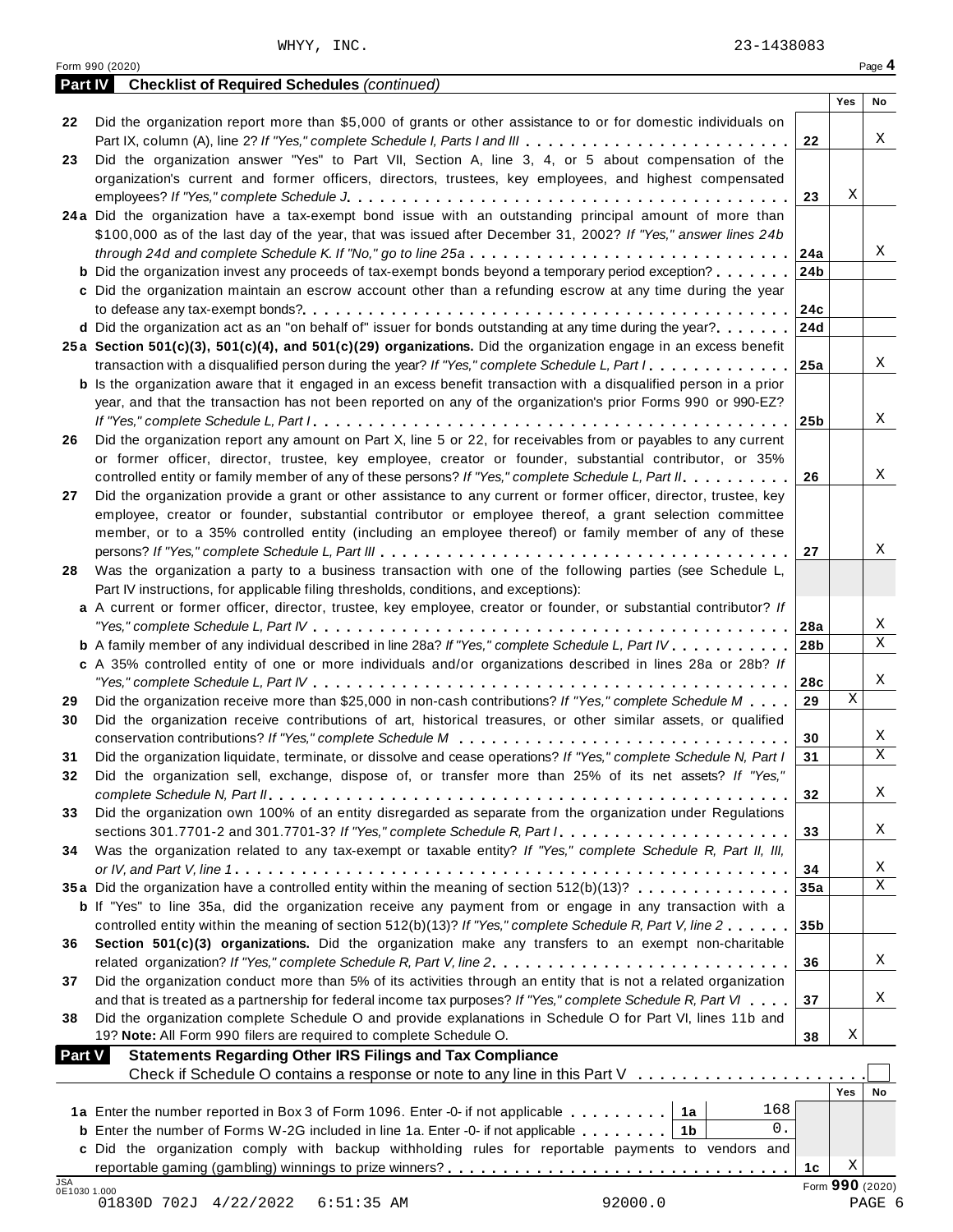WHYY, INC. 23-1438083

|               | Form 990 (2020)                                                                                                                              |                |             | Page 5 |
|---------------|----------------------------------------------------------------------------------------------------------------------------------------------|----------------|-------------|--------|
| <b>Part V</b> | Statements Regarding Other IRS Filings and Tax Compliance (continued)                                                                        |                |             |        |
|               |                                                                                                                                              |                | Yes         | No     |
|               | 2a Enter the number of employees reported on Form W-3, Transmittal of Wage and Tax                                                           |                |             |        |
|               | 296<br>2a<br>Statements, filed for the calendar year ending with or within the year covered by this return.                                  |                |             |        |
|               | <b>b</b> If at least one is reported on line 2a, did the organization file all required federal employment tax returns?                      | 2b             | Χ           |        |
|               | <b>Note:</b> If the sum of lines 1a and 2a is greater than 250, you may be required to e-file (see instructions).                            |                |             |        |
|               |                                                                                                                                              | 3a             | Χ           |        |
|               | <b>b</b> If "Yes," has it filed a Form 990-T for this year? If "No" to line 3b, provide an explanation on Schedule O                         | 3 <sub>b</sub> | $\mathbf X$ |        |
|               | 4a At any time during the calendar year, did the organization have an interest in, or a signature or other authority over,                   |                |             |        |
|               | a financial account in a foreign country (such as a bank account, securities account, or other financial account)?                           | 4a             |             | Χ      |
|               | <b>b</b> If "Yes," enter the name of the foreign country $\blacktriangleright$ $\equiv$                                                      |                |             |        |
|               | See instructions for filing requirements for FinCEN Form 114, Report of Foreign Bank and Financial Accounts (FBAR).                          |                |             |        |
|               | 5a Was the organization a party to a prohibited tax shelter transaction at any time during the tax year?                                     | 5a             |             | Χ      |
|               | <b>b</b> Did any taxable party notify the organization that it was or is a party to a prohibited tax shelter transaction?                    | 5b             |             | X      |
|               | c If "Yes" to line 5a or 5b, did the organization file Form 8886-T? $\ldots \ldots \ldots \ldots \ldots \ldots \ldots$                       | 5c             |             |        |
|               | 6a Does the organization have annual gross receipts that are normally greater than \$100,000, and did the                                    |                |             |        |
|               | organization solicit any contributions that were not tax deductible as charitable contributions?                                             | 6a             |             | Χ      |
|               | <b>b</b> If "Yes," did the organization include with every solicitation an express statement that such contributions or                      |                |             |        |
|               |                                                                                                                                              | 6b             |             |        |
| 7             | Organizations that may receive deductible contributions under section 170(c).                                                                |                |             |        |
|               | a Did the organization receive a payment in excess of \$75 made partly as a contribution and partly for goods                                |                |             |        |
|               |                                                                                                                                              | 7a             | Χ           |        |
|               | <b>b</b> If "Yes," did the organization notify the donor of the value of the goods or services provided? $\ldots \ldots \ldots$              | 7b             | X           |        |
|               | c Did the organization sell, exchange, or otherwise dispose of tangible personal property for which it was                                   |                |             |        |
|               |                                                                                                                                              | 7c             | Χ           |        |
|               | 7d<br>d If "Yes," indicate the number of Forms 8282 filed during the year                                                                    |                |             |        |
|               | e Did the organization receive any funds, directly or indirectly, to pay premiums on a personal benefit contract?                            | 7e             |             | Χ      |
|               | f Did the organization, during the year, pay premiums, directly or indirectly, on a personal benefit contract?                               | 7f             |             | X      |
|               | g If the organization received a contribution of qualified intellectual property, did the organization file Form 8899 as required?           | 7g             |             | X      |
|               | h If the organization received a contribution of cars, boats, airplanes, or other vehicles, did the organization file a Form 1098-C?         | 7h             | Χ           |        |
| 8             | Sponsoring organizations maintaining donor advised funds. Did a donor advised fund maintained by the                                         |                |             |        |
|               | sponsoring organization have excess business holdings at any time during the year?                                                           | 8              |             |        |
| 9             | Sponsoring organizations maintaining donor advised funds.                                                                                    |                |             |        |
|               | a Did the sponsoring organization make any taxable distributions under section 4966?                                                         | 9а             |             |        |
|               | <b>b</b> Did the sponsoring organization make a distribution to a donor, donor advisor, or related person?                                   | 9b             |             |        |
| 10            | Section 501(c)(7) organizations. Enter:                                                                                                      |                |             |        |
|               | 10a <br>a Initiation fees and capital contributions included on Part VIII, line 12                                                           |                |             |        |
|               | 10b<br><b>b</b> Gross receipts, included on Form 990, Part VIII, line 12, for public use of club facilities                                  |                |             |        |
| 11            | Section 501(c)(12) organizations. Enter:                                                                                                     |                |             |        |
|               | 11a                                                                                                                                          |                |             |        |
|               | <b>b</b> Gross income from other sources (Do not net amounts due or paid to other sources                                                    |                |             |        |
|               | 11 <sub>b</sub>                                                                                                                              |                |             |        |
|               | 12a Section 4947(a)(1) non-exempt charitable trusts. Is the organization filing Form 990 in lieu of Form 1041?                               | 12a            |             |        |
|               | ∣12b<br><b>b</b> If "Yes," enter the amount of tax-exempt interest received or accrued during the year                                       |                |             |        |
| 13            | Section 501(c)(29) qualified nonprofit health insurance issuers.                                                                             |                |             |        |
|               | a Is the organization licensed to issue qualified health plans in more than one state?                                                       | 13а            |             |        |
|               | Note: See the instructions for additional information the organization must report on Schedule O.                                            |                |             |        |
|               | <b>b</b> Enter the amount of reserves the organization is required to maintain by the states in which                                        |                |             |        |
|               | 13 <sub>b</sub>                                                                                                                              |                |             |        |
|               | 13c                                                                                                                                          |                |             |        |
|               | 14a Did the organization receive any payments for indoor tanning services during the tax year?                                               | 14a            |             | Χ      |
|               | <b>b</b> If "Yes," has it filed a Form 720 to report these payments? If "No," provide an explanation on Schedule $0 \cdot \cdot \cdot \cdot$ | 14b            |             |        |
| 15            | Is the organization subject to the section 4960 tax on payment(s) of more than \$1,000,000 in remuneration or                                |                |             |        |
|               |                                                                                                                                              | 15             |             | Χ      |
|               | If "Yes," see instructions and file Form 4720, Schedule N.                                                                                   |                |             |        |
| 16            | Is the organization an educational institution subject to the section 4968 excise tax on net investment income?                              | 16             |             | Χ      |
|               | If "Yes," complete Form 4720, Schedule O.                                                                                                    |                |             |        |

Form **990** (2020)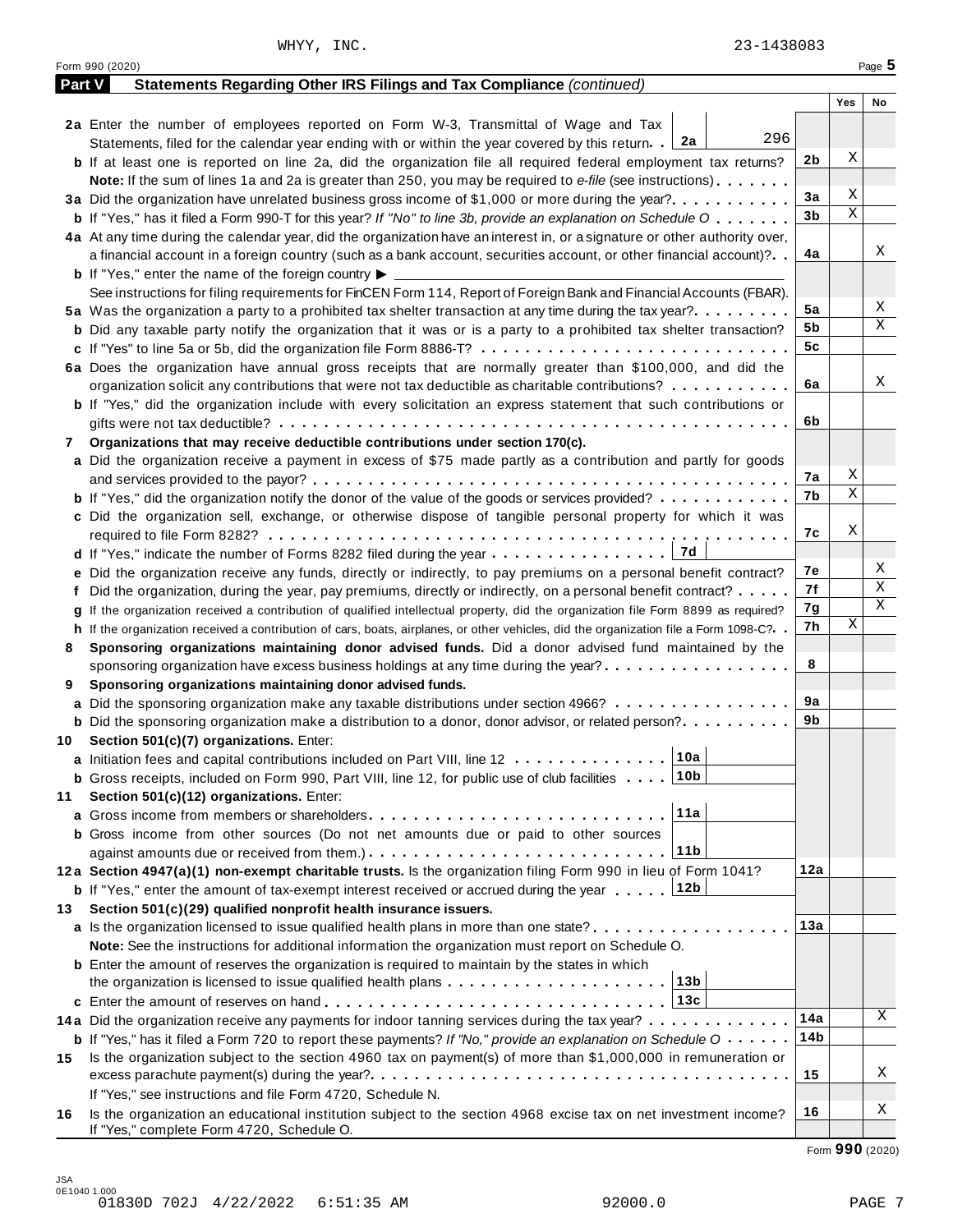|              | 23-1438083<br>WHYY, INC.<br>Form 990 (2020)                                                                                                                                                                      |                 |            | Page $6$     |
|--------------|------------------------------------------------------------------------------------------------------------------------------------------------------------------------------------------------------------------|-----------------|------------|--------------|
| Part VI      | Governance, Management, and Disclosure For each "Yes" response to lines 2 through 7b below, and for a "No"                                                                                                       |                 |            |              |
|              | response to line 8a, 8b, or 10b below, describe the circumstances, processes, or changes on Schedule O. See instructions.                                                                                        |                 |            |              |
|              |                                                                                                                                                                                                                  |                 |            | $\mathbf{x}$ |
|              | <b>Section A. Governing Body and Management</b>                                                                                                                                                                  |                 |            |              |
|              |                                                                                                                                                                                                                  |                 | <b>Yes</b> | No           |
|              | 24<br>1a<br>1a Enter the number of voting members of the governing body at the end of the tax year                                                                                                               |                 |            |              |
|              | If there are material differences in voting rights among members of the governing body, or<br>if the governing body delegated broad authority to an executive committee or similar                               |                 |            |              |
|              | committee, explain on Schedule O.                                                                                                                                                                                |                 |            |              |
|              | 23<br>1b<br>Enter the number of voting members included on line 1a, above, who are independent                                                                                                                   |                 |            |              |
| $\mathbf{2}$ | Did any officer, director, trustee, or key employee have a family relationship or a business relationship with                                                                                                   |                 |            |              |
|              |                                                                                                                                                                                                                  | $\mathbf{2}$    |            | Χ            |
| 3            | Did the organization delegate control over management duties customarily performed by or under the direct                                                                                                        |                 |            |              |
|              | supervision of officers, directors, trustees, or key employees to a management company or other person?                                                                                                          | 3               |            | Χ            |
| 4            | Did the organization make any significant changes to its governing documents since the prior Form 990 was filed?                                                                                                 | 4               |            | $\mathbf X$  |
| 5            | Did the organization become aware during the year of a significant diversion of the organization's assets?                                                                                                       | 5               |            | X            |
| 6            |                                                                                                                                                                                                                  | 6               |            | X            |
| 7a           | Did the organization have members, stockholders, or other persons who had the power to elect or appoint                                                                                                          |                 |            |              |
|              |                                                                                                                                                                                                                  | 7a              |            | Χ            |
| b            | Are any governance decisions of the organization reserved to (or subject to approval by) members,                                                                                                                |                 |            |              |
|              |                                                                                                                                                                                                                  | 7b              |            | Χ            |
| 8            | Did the organization contemporaneously document the meetings held or written actions undertaken during                                                                                                           |                 |            |              |
|              | the year by the following:                                                                                                                                                                                       |                 | Χ          |              |
| a            |                                                                                                                                                                                                                  | 8a              | Χ          |              |
| b            |                                                                                                                                                                                                                  | 8b              |            |              |
| 9            | Is there any officer, director, trustee, or key employee listed in Part VII, Section A, who cannot be reached at<br>the organization's mailing address? If "Yes," provide the names and addresses on Schedule O. | 9               |            | Χ            |
|              | Section B. Policies (This Section B requests information about policies not required by the Internal Revenue Code.)                                                                                              |                 |            |              |
|              |                                                                                                                                                                                                                  |                 | <b>Yes</b> | No           |
|              |                                                                                                                                                                                                                  | 10a             |            | Χ            |
|              |                                                                                                                                                                                                                  |                 |            |              |
|              | <b>b</b> If "Yes," did the organization have written policies and procedures governing the activities of such chapters,                                                                                          | 10 <sub>b</sub> |            |              |
|              | affiliates, and branches to ensure their operations are consistent with the organization's exempt purposes?                                                                                                      | 11a             | Χ          |              |
|              | 11a Has the organization provided a complete copy of this Form 990 to all members of its governing body before filing the form?                                                                                  |                 |            |              |
| b            | Describe in Schedule O the process, if any, used by the organization to review this Form 990.<br>12a Did the organization have a written conflict of interest policy? If "No," go to line 13                     | 12a             | Χ          |              |
| b            | Were officers, directors, or trustees, and key employees required to disclose annually interests that could give                                                                                                 |                 |            |              |
|              |                                                                                                                                                                                                                  | 12 <sub>b</sub> | X          |              |
|              | Did the organization regularly and consistently monitor and enforce compliance with the policy? If "Yes,"                                                                                                        |                 |            |              |
|              |                                                                                                                                                                                                                  | 12с             | Χ          |              |
| 13           | Did the organization have a written whistleblower policy?                                                                                                                                                        | 13              | Χ          |              |
| 14           | Did the organization have a written document retention and destruction policy?                                                                                                                                   | 14              | Χ          |              |
| 15           | Did the process for determining compensation of the following persons include a review and approval by                                                                                                           |                 |            |              |
|              | independent persons, comparability data, and contemporaneous substantiation of the deliberation and decision?                                                                                                    |                 |            |              |
| а            | The organization's CEO, Executive Director, or top management official                                                                                                                                           | 15a             | Χ          |              |
| b            |                                                                                                                                                                                                                  | 15b             |            | Χ            |
|              | If "Yes" to line 15a or 15b, describe the process in Schedule O (see instructions).                                                                                                                              |                 |            |              |
|              | 16a Did the organization invest in, contribute assets to, or participate in a joint venture or similar arrangement                                                                                               |                 |            |              |
|              |                                                                                                                                                                                                                  | 16a             |            | Χ            |
|              | <b>b</b> If "Yes," did the organization follow a written policy or procedure requiring the organization to evaluate its                                                                                          |                 |            |              |
|              | participation in joint venture arrangements under applicable federal tax law, and take steps to safeguard the                                                                                                    |                 |            |              |
|              |                                                                                                                                                                                                                  | 16 <sub>b</sub> |            |              |
|              | <b>Section C. Disclosure</b>                                                                                                                                                                                     |                 |            |              |
| 17           | List the states with which a copy of this Form 990 is required to be filed $\blacktriangleright^{\text{MJ}}$ , PA,                                                                                               |                 |            |              |
| 18           | Section 6104 requires an organization to make its Forms 1023 (1024 or 1024-A, if applicable), 990, and 990-T (Section 501(c)                                                                                     |                 |            |              |
|              | (3)s only) available for public inspection. Indicate how you made these available. Check all that apply.                                                                                                         |                 |            |              |
|              | Χ<br>$X$ Upon request<br>Own website<br>Another's website<br>Other (explain on Schedule O)                                                                                                                       |                 |            |              |
| 19           | Describe on Schedule O whether (and if so, how) the organization made its governing documents, conflict of interest policy,                                                                                      |                 |            |              |
|              | and financial statements available to the public during the tax year.                                                                                                                                            |                 |            |              |
| 20           | State the name, address, and telephone number of the person who possesses the organization's books and records<br>KEVIN A. YOSHIOKA 150 NORTH SIXTH STREET PHILADELPHIA, PA 19106 215-351-1200                   |                 |            |              |
|              |                                                                                                                                                                                                                  |                 |            |              |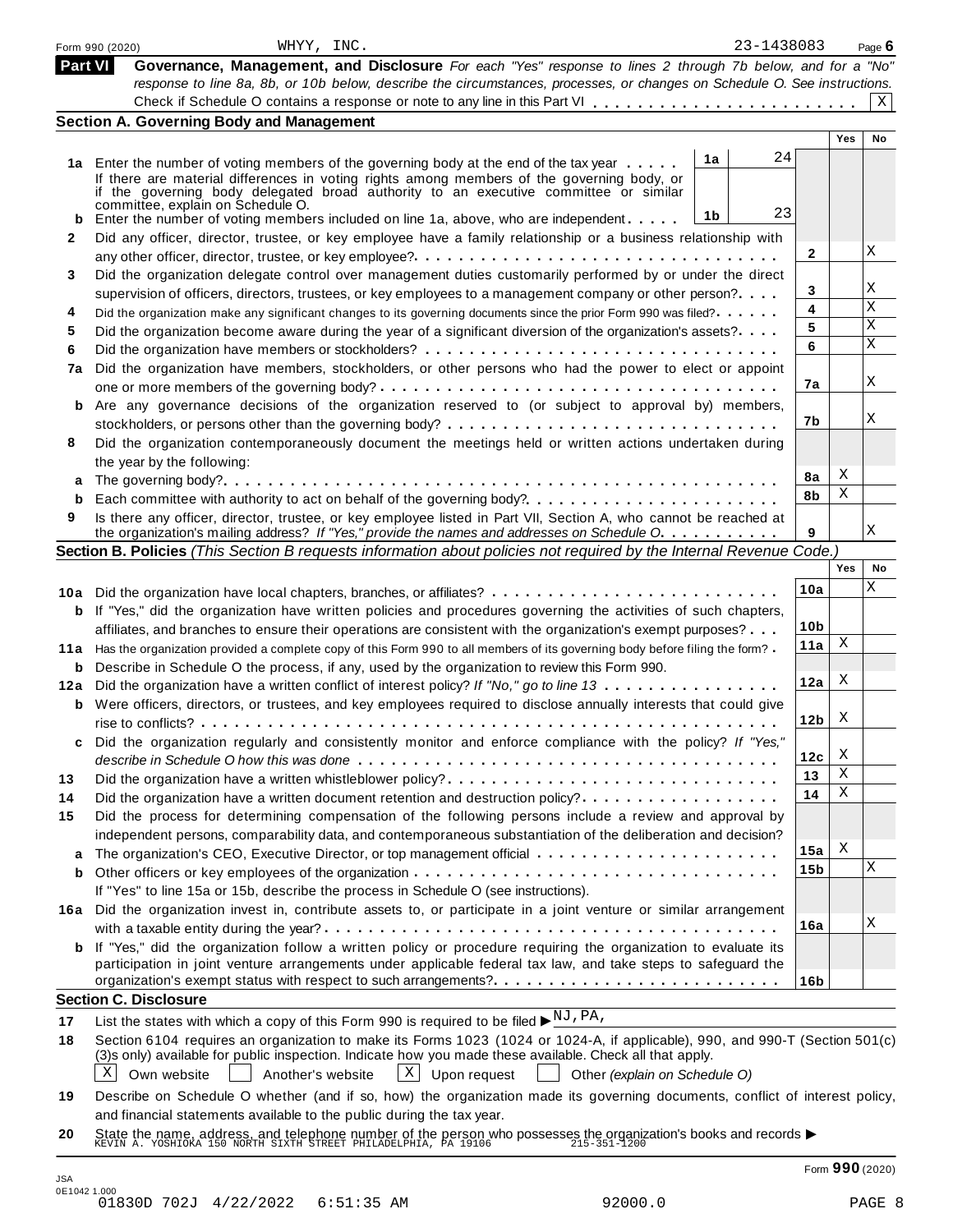**Compensation of Officers, Directors, Trustees, Key Employees, Highest Compensated Employees, and Part VII Independent Contractors**

Check if Schedule O contains a response or note to any line in this Part VII  $\dots \dots \dots \dots \dots \dots \dots \dots \dots \dots$ 

**Section A. Officers, Directors, Trustees, Key Employees, and Highest Compensated Employees**

**1a** Complete this table for all persons required to be listed. Report compensation for the calendar year ending with or within the organization's tax year.

anization's lax year.<br>● List all of the organization's **current** officers, directors, trustees (whether individuals or organizations), regardless of amount of<br>nnensation Enter -0- in columns (D) (E) and (E) if no compensa compensation. Enter -0- in columns (D), (E), and (F) if no compensation was paid.

• List all of the organization's current key employees, if any. See instructions for definition of "key employee."

■ List all of the organization's current key employees, if any. See instructions for definition of "key employee."<br>■ List the organization's five current highest compensated employees (other than an officer, director, tru who received reportable compensation (Box 5 of Form W-2 and/or Box 7 of Form 1099-MISC) of more than \$100,000 from the organization and any related organizations. %

List all of the organization's **former** officers, key employees, and highest compensated employees who received more than \$100,000 of reportable compensation from the organization and any related organizations.

% List all of the organization's **former directors or trustees** that received, in the capacity as a former director or trustee of the organization, more than \$10,000 of reportable compensation from the organization and any related organizations. See instructions for the order in which to list the persons above.

Check this box if neither the organization nor any related organization compensated any current officer, director, or trustee.

|                                |                          |                                   |                       |         | (C)          |                                                              |        |                          |                              |                          |
|--------------------------------|--------------------------|-----------------------------------|-----------------------|---------|--------------|--------------------------------------------------------------|--------|--------------------------|------------------------------|--------------------------|
| (A)                            | (B)                      |                                   |                       |         | Position     |                                                              |        | (D)                      | (E)                          | (F)                      |
| Name and title                 | Average                  |                                   |                       |         |              | (do not check more than one<br>box, unless person is both an |        | Reportable               | Reportable                   | <b>Estimated amount</b>  |
|                                | hours<br>per week        |                                   |                       |         |              | officer and a director/trustee)                              |        | compensation<br>from the | compensation<br>from related | of other<br>compensation |
|                                | (list any                |                                   |                       |         |              |                                                              |        | organization             | organizations                | from the                 |
|                                | hours for                |                                   |                       | Officer |              |                                                              | Former | (W-2/1099-MISC)          | (W-2/1099-MISC)              | organization and         |
|                                | related<br>organizations | Individual trustee<br>or director | Institutional trustee |         | Key employee |                                                              |        |                          |                              | related organizations    |
|                                | below                    |                                   |                       |         |              |                                                              |        |                          |                              |                          |
|                                | dotted line)             |                                   |                       |         |              |                                                              |        |                          |                              |                          |
|                                |                          |                                   |                       |         |              | Highest compensated<br>employee                              |        |                          |                              |                          |
| (1) WILLIAM J. MARRAZZO        | 40.00                    |                                   |                       |         |              |                                                              |        |                          |                              |                          |
| PRESIDENT AND CEO              | 0.                       | X                                 |                       | X       |              |                                                              |        | 691,900.                 | 0.                           | 34,706.                  |
| (2) TERRY GROSS                | 40.00                    |                                   |                       |         |              |                                                              |        |                          |                              |                          |
| HOST - FRESH AIR               | 0.                       |                                   |                       |         |              | X                                                            |        | 380,654.                 | 0.                           | 35,262.                  |
| (3) KYRA G. MCGRATH            | 40.00                    |                                   |                       |         |              |                                                              |        |                          |                              |                          |
| PRESIDENT, VENTURES/ENTERPRISE | О.                       |                                   |                       | X       |              |                                                              |        | 341,925.                 | 0.                           | 40,264.                  |
| (4) SANDRA CLARK               | 40.00                    |                                   |                       |         |              |                                                              |        |                          |                              |                          |
| VP, NEWS & CIVIC DIALOGUE      | 0.                       |                                   |                       |         | Χ            |                                                              |        | 210,623.                 | 0.                           | 41,991.                  |
| (5) DANIEL B. MILLER           | 40.00                    |                                   |                       |         |              |                                                              |        |                          |                              |                          |
| EXECUTIVE PRODUCER - FRESH AIR | 0.                       |                                   |                       |         |              | Χ                                                            |        | 220,093.                 | 0.                           | 29,366.                  |
| (6) NANCY STUSKI               | 40.00                    |                                   |                       |         |              |                                                              |        |                          |                              |                          |
| VP, INSTITUTIONAL ADVANCEMENT  | 0.                       |                                   |                       |         | X            |                                                              |        | 204,061.                 | 0.                           | 36,767.                  |
| (7) FRANCIS GLAVIN             | 40.00                    |                                   |                       |         |              |                                                              |        |                          |                              |                          |
| CHIEF INFORMATION OFFICER      | 0.                       |                                   |                       |         | X            |                                                              |        | 168,212.                 | 0.                           | 26,760.                  |
| (8) KEVIN YOSHIOKA             | 40.00                    |                                   |                       |         |              |                                                              |        |                          |                              |                          |
| VP, FINANCE & ANALYSIS         | 0.                       |                                   |                       |         | Χ            |                                                              |        | 151,919.                 | 0.                           | 38,448.                  |
| (9) TERRI MURRAY               | 40.00                    |                                   |                       |         |              |                                                              |        |                          |                              |                          |
| VP, PROGRAM PRODUCTION         | 0.                       |                                   |                       |         |              | Χ                                                            |        | 145,166.                 | 0.                           | 36,362.                  |
| (10) ARTHUR ELLIS              | 40.00                    |                                   |                       |         |              |                                                              |        |                          |                              |                          |
| VP, COMMS & MEMBER RELATIONS   | 0.                       |                                   |                       |         | Χ            |                                                              |        | 162,298.                 | 0.                           | 16,785.                  |
| (11) GABRIEL COAN              | 40.00                    |                                   |                       |         |              |                                                              |        |                          |                              |                          |
| VP, DIGITAL STRATEGIES & SERVI | 0.                       |                                   |                       |         |              | Χ                                                            |        | 146,094.                 | 0.                           | 31,572.                  |
| (12) RUTH CLAUSER              | 40.00                    |                                   |                       |         |              |                                                              |        |                          |                              |                          |
| VP, ADMINISTRATIVE SERVICES    | 0.                       |                                   |                       |         | Χ            |                                                              |        | 157,084.                 | 0.                           | 16,822.                  |
| (13) MARJORIE MOSS-COANE       | 40.00                    |                                   |                       |         |              |                                                              |        |                          |                              |                          |
| HOST - RADIO TIMES             | 0.                       |                                   |                       |         |              | Χ                                                            |        | 147,497.                 | 0.                           | 17,207.                  |
| (14) JOHN F. SALVESON          | 1.00                     |                                   |                       |         |              |                                                              |        |                          |                              |                          |
| CHAIRMAN OF THE BOARD          | 0.                       | Χ                                 |                       | Χ       |              |                                                              |        | $0$ .                    | 0.                           | $0$ .                    |

Form **990** (2020)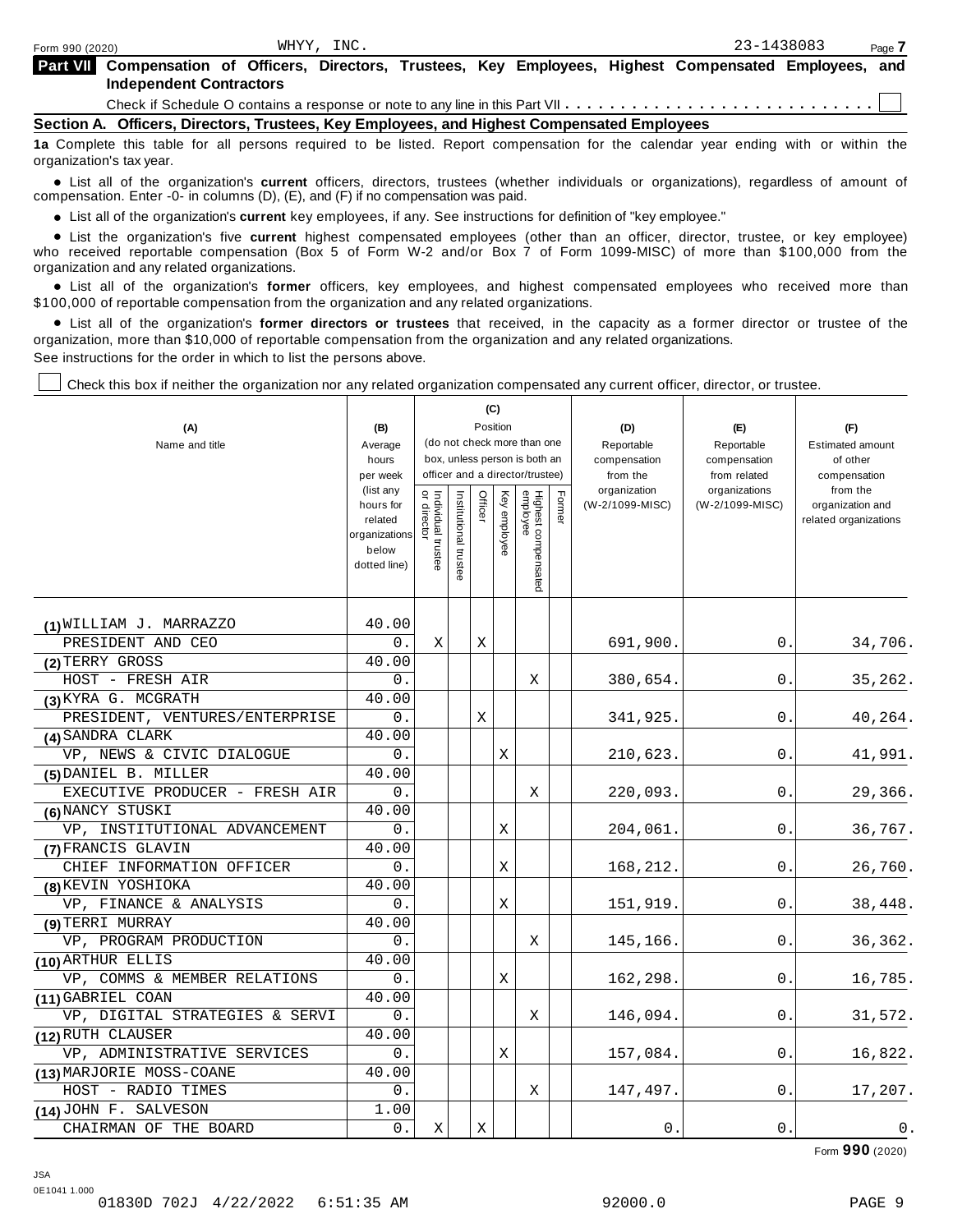|    | <b>Part VII</b><br>Section A. Officers, Directors, Trustees, Key Employees, and Highest Compensated Employees (continued)                                                                                                                                 |                                                                                                                                                                                                        |                                           |                                  |              |                                                                    |        |                                        |                                  |                |                                                                          |
|----|-----------------------------------------------------------------------------------------------------------------------------------------------------------------------------------------------------------------------------------------------------------|--------------------------------------------------------------------------------------------------------------------------------------------------------------------------------------------------------|-------------------------------------------|----------------------------------|--------------|--------------------------------------------------------------------|--------|----------------------------------------|----------------------------------|----------------|--------------------------------------------------------------------------|
|    | (A)                                                                                                                                                                                                                                                       | (B)                                                                                                                                                                                                    |                                           |                                  | (C)          |                                                                    |        | (D)                                    | (E)                              |                | (F)                                                                      |
|    | Name and title                                                                                                                                                                                                                                            | Reportable<br>Reportable<br>Position<br>Average<br>(do not check more than one<br>compensation<br>compensation from<br>hours per<br>box, unless person is both an<br>week (list any<br>from<br>related |                                           |                                  |              |                                                                    |        |                                        |                                  |                | Estimated<br>amount of<br>other                                          |
|    |                                                                                                                                                                                                                                                           | hours for<br>related<br>organizations<br>below dotted<br>line)                                                                                                                                         | <br>  Individual trustee<br>  or director | Institutional trustee<br>Officer | Key employee | officer and a director/trustee)<br>Highest compensated<br>employee | Former | the<br>organization<br>(W-2/1099-MISC) | organizations<br>(W-2/1099-MISC) |                | compensation<br>from the<br>organization<br>and related<br>organizations |
|    | 15) BARBARA C. BISGAIER<br>SECRETARY                                                                                                                                                                                                                      | 1.00<br>0.                                                                                                                                                                                             | Χ                                         |                                  | Χ            |                                                                    |        | 0                                      |                                  | 0.             |                                                                          |
|    | 16) BARBARA A. AUSTELL                                                                                                                                                                                                                                    | 1.00                                                                                                                                                                                                   |                                           |                                  |              |                                                                    |        |                                        |                                  |                |                                                                          |
|    | <b>TREASURER</b>                                                                                                                                                                                                                                          | 0.                                                                                                                                                                                                     | Χ                                         |                                  | Χ            |                                                                    |        | 0                                      |                                  | 0.             |                                                                          |
|    | (17) L. FREDERICK SUTHERLAND                                                                                                                                                                                                                              | 1.00                                                                                                                                                                                                   |                                           |                                  |              |                                                                    |        |                                        |                                  |                |                                                                          |
|    | <b>DIRECTOR</b>                                                                                                                                                                                                                                           | 0.                                                                                                                                                                                                     | Χ                                         |                                  |              |                                                                    |        | 0                                      |                                  | 0.             |                                                                          |
|    | 18) LARRY WEISS                                                                                                                                                                                                                                           | 1.00                                                                                                                                                                                                   |                                           |                                  |              |                                                                    |        |                                        |                                  |                |                                                                          |
|    | DIRECTOR                                                                                                                                                                                                                                                  | 0.                                                                                                                                                                                                     | Χ                                         |                                  |              |                                                                    |        | 0                                      |                                  | 0.             |                                                                          |
|    | (19) STEVEN SCOTT BRADLEY                                                                                                                                                                                                                                 | 1.00                                                                                                                                                                                                   |                                           |                                  |              |                                                                    |        |                                        |                                  |                |                                                                          |
|    | <b>DIRECTOR</b>                                                                                                                                                                                                                                           | 0.                                                                                                                                                                                                     | Χ                                         |                                  |              |                                                                    |        | 0                                      |                                  | 0.             |                                                                          |
|    | 20) BENITO CACHINERO-SANCHEZ                                                                                                                                                                                                                              | 1.00                                                                                                                                                                                                   |                                           |                                  |              |                                                                    |        |                                        |                                  |                |                                                                          |
|    | <b>DIRECTOR</b>                                                                                                                                                                                                                                           | 0.                                                                                                                                                                                                     | Χ                                         |                                  |              |                                                                    |        | 0                                      |                                  | 0.             |                                                                          |
|    | 21) THE HONORABLE MICHAEL CASTLE                                                                                                                                                                                                                          | 1.00                                                                                                                                                                                                   |                                           |                                  |              |                                                                    |        |                                        |                                  |                |                                                                          |
|    | <b>DIRECTOR</b>                                                                                                                                                                                                                                           | 0.                                                                                                                                                                                                     | Χ                                         |                                  |              |                                                                    |        | 0                                      |                                  | 0.             |                                                                          |
|    | 22) FLORA M. CASTILLO                                                                                                                                                                                                                                     | $\overline{1}$ .00                                                                                                                                                                                     |                                           |                                  |              |                                                                    |        |                                        |                                  |                |                                                                          |
|    | DIRECTOR                                                                                                                                                                                                                                                  | 0.                                                                                                                                                                                                     | Χ                                         |                                  |              |                                                                    |        | 0                                      |                                  | 0.             |                                                                          |
|    | 23) WALTER D'ALESSIO                                                                                                                                                                                                                                      | 1.00                                                                                                                                                                                                   |                                           |                                  |              |                                                                    |        |                                        |                                  |                |                                                                          |
|    | DIRECTOR                                                                                                                                                                                                                                                  | 0.                                                                                                                                                                                                     | Χ                                         |                                  |              |                                                                    |        | 0                                      |                                  | 0.             |                                                                          |
|    | 24) NINA GUSSACK                                                                                                                                                                                                                                          | 1.00                                                                                                                                                                                                   |                                           |                                  |              |                                                                    |        |                                        |                                  |                |                                                                          |
|    | <b>DIRECTOR</b>                                                                                                                                                                                                                                           | $0$ .                                                                                                                                                                                                  | Χ                                         |                                  |              |                                                                    |        | 0                                      |                                  | 0.             |                                                                          |
|    | 25) LA-TOYA P. HACKNEY                                                                                                                                                                                                                                    | 1.00                                                                                                                                                                                                   |                                           |                                  |              |                                                                    |        |                                        |                                  |                |                                                                          |
|    | <b>DIRECTOR</b>                                                                                                                                                                                                                                           | $0$ .                                                                                                                                                                                                  | Χ                                         |                                  |              |                                                                    |        | $\Omega$                               |                                  | $0$ .          |                                                                          |
|    | 1b Sub-total<br>.                                                                                                                                                                                                                                         |                                                                                                                                                                                                        |                                           |                                  |              |                                                                    |        | 3, 127, 526.                           |                                  | 0              | 402, 312.                                                                |
|    | c Total from continuation sheets to Part VII, Section A                                                                                                                                                                                                   |                                                                                                                                                                                                        |                                           |                                  |              |                                                                    |        | $\mathbf{0}$ .                         |                                  | 0              |                                                                          |
|    |                                                                                                                                                                                                                                                           |                                                                                                                                                                                                        |                                           |                                  |              |                                                                    |        | 3, 127, 526.                           |                                  | $\mathsf{O}$ . | 402,312.                                                                 |
|    | 2 Total number of individuals (including but not limited to those listed above) who received more than \$100,000 of<br>reportable compensation from the organization $\blacktriangleright$                                                                |                                                                                                                                                                                                        | 27                                        |                                  |              |                                                                    |        |                                        |                                  |                |                                                                          |
|    |                                                                                                                                                                                                                                                           |                                                                                                                                                                                                        |                                           |                                  |              |                                                                    |        |                                        |                                  |                | <b>Yes</b><br>No.                                                        |
| 3  | Did the organization list any former officer, director, or trustee, key employee, or highest compensated<br>employee on line 1a? If "Yes," complete Schedule J for such individual                                                                        |                                                                                                                                                                                                        |                                           |                                  |              |                                                                    |        |                                        |                                  | 3              | X                                                                        |
| 4  | For any individual listed on line 1a, is the sum of reportable compensation and other compensation from the<br>organization and related organizations greater than \$150,000? If "Yes," complete Schedule J for such                                      |                                                                                                                                                                                                        |                                           |                                  |              |                                                                    |        |                                        |                                  | 4              | Χ                                                                        |
| 5. | Did any person listed on line 1a receive or accrue compensation from any unrelated organization or individual<br>for services rendered to the organization? If "Yes," complete Schedule J for such person                                                 |                                                                                                                                                                                                        |                                           |                                  |              |                                                                    |        |                                        |                                  | 5              | х                                                                        |
|    | <b>Section B. Independent Contractors</b>                                                                                                                                                                                                                 |                                                                                                                                                                                                        |                                           |                                  |              |                                                                    |        |                                        |                                  |                |                                                                          |
| 1. | Complete this table for your five highest compensated independent contractors that received more than \$100,000 of<br>compensation from the organization. Report compensation for the calendar year ending with or within the organization's tax<br>year. |                                                                                                                                                                                                        |                                           |                                  |              |                                                                    |        |                                        |                                  |                |                                                                          |
|    |                                                                                                                                                                                                                                                           |                                                                                                                                                                                                        |                                           |                                  |              |                                                                    |        |                                        |                                  |                |                                                                          |
|    | (A)                                                                                                                                                                                                                                                       |                                                                                                                                                                                                        |                                           |                                  |              |                                                                    |        | (B)                                    |                                  | (C)            |                                                                          |
|    | Name and business address                                                                                                                                                                                                                                 |                                                                                                                                                                                                        |                                           |                                  |              |                                                                    |        | Description of services                |                                  | Compensation   |                                                                          |

**2** Total number of independent contractors (including but not limited to those listed above) who received more than \$100,000 in compensation from the organization  $\triangleright$ <br>  $\frac{\text{JSA}}{0.051 \cdot 0.00}$ 24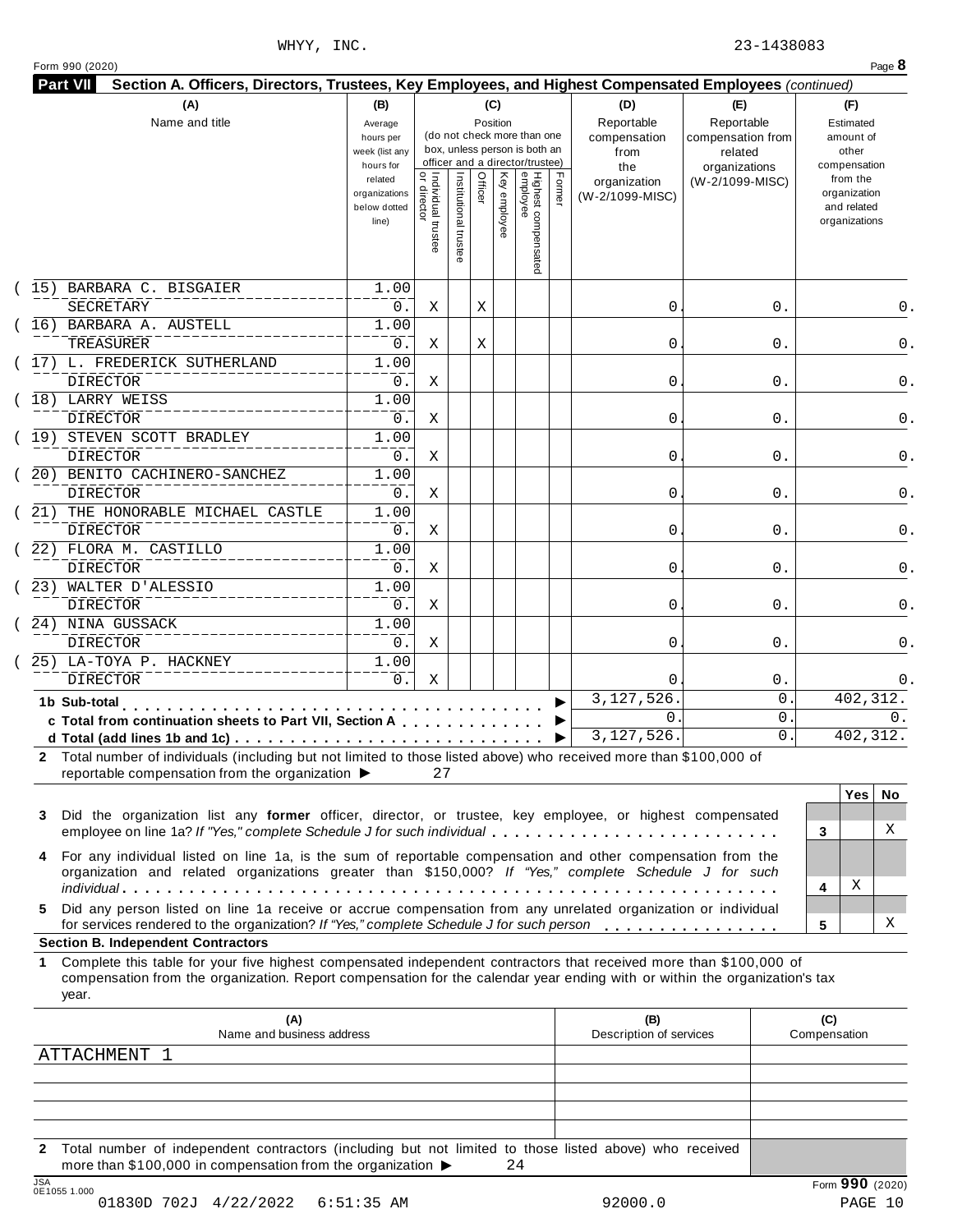| Form 990 (2020)                                                                                                           |                                                                                                          |                              |                    |                     |                 |                                                                                                                                          |        |                                                                              |                                                                                | Page 8                                                                                                      |    |
|---------------------------------------------------------------------------------------------------------------------------|----------------------------------------------------------------------------------------------------------|------------------------------|--------------------|---------------------|-----------------|------------------------------------------------------------------------------------------------------------------------------------------|--------|------------------------------------------------------------------------------|--------------------------------------------------------------------------------|-------------------------------------------------------------------------------------------------------------|----|
| <b>Part VII</b><br>Section A. Officers, Directors, Trustees, Key Employees, and Highest Compensated Employees (continued) |                                                                                                          |                              |                    |                     |                 |                                                                                                                                          |        |                                                                              |                                                                                |                                                                                                             |    |
| (A)                                                                                                                       | (B)                                                                                                      |                              |                    | (C)                 |                 |                                                                                                                                          |        | (D)                                                                          | (E)                                                                            | (F)                                                                                                         |    |
| Name and title                                                                                                            | Average<br>hours per<br>week (list any<br>hours for<br>related<br>organizations<br>below dotted<br>line) | Individual trustee<br>੧<br>읔 | Institutional<br>ಹ | Position<br>Officer | Key<br>employee | (do not check more than one<br>box, unless person is both an<br>officer and a director/trustee)<br>Highest co<br>employee<br>compensated | Former | Reportable<br>compensation<br>from<br>the<br>organization<br>(W-2/1099-MISC) | Reportable<br>compensation from<br>related<br>organizations<br>(W-2/1099-MISC) | Estimated<br>amount of<br>other<br>compensation<br>from the<br>organization<br>and related<br>organizations |    |
| 26)<br>ERIC G. HELT                                                                                                       | 1.00                                                                                                     |                              |                    |                     |                 |                                                                                                                                          |        |                                                                              |                                                                                |                                                                                                             |    |
| <b>DIRECTOR</b>                                                                                                           | $\mathbf 0$ .                                                                                            | Χ                            |                    |                     |                 |                                                                                                                                          |        | 0                                                                            | $0$ .                                                                          |                                                                                                             | 0. |
| $27^\circ$<br>CHRISTOPHER LUKACH                                                                                          | 1.00                                                                                                     |                              |                    |                     |                 |                                                                                                                                          |        |                                                                              |                                                                                |                                                                                                             |    |
| <b>DIRECTOR</b>                                                                                                           | 0.                                                                                                       | Χ                            |                    |                     |                 |                                                                                                                                          |        | 0                                                                            | 0.                                                                             |                                                                                                             | 0. |
| 28)<br>CHERYL D. MADDOX                                                                                                   | 1.00                                                                                                     |                              |                    |                     |                 |                                                                                                                                          |        |                                                                              |                                                                                |                                                                                                             |    |

| <b>DIRECTOR</b>                                                                                                     | $0$ . | X |  | 0        | 0.       | $0$ .            |
|---------------------------------------------------------------------------------------------------------------------|-------|---|--|----------|----------|------------------|
| (29) RALPH MULLER                                                                                                   | 1.00  |   |  |          |          |                  |
| <b>DIRECTOR</b>                                                                                                     | 0.    | X |  | $\Omega$ | 0.       | $0$ .            |
| (30) WILLIAM B. PETERSEN                                                                                            | 1.00  |   |  |          |          |                  |
| <b>DIRECTOR</b>                                                                                                     | 0.    | X |  | 0        | $0$ .    | $0$ .            |
| (31) WENDELL E. PRITCHETT                                                                                           | 1.00  |   |  |          |          |                  |
| DIRECTOR                                                                                                            | 0.    | X |  | 0        | $0$ .    | 0.               |
| (32) JENNIFER ROBERTS                                                                                               | 1.00  |   |  |          |          |                  |
| <b>DIRECTOR</b>                                                                                                     | $0$ . | X |  | 0        | 0.       | $\overline{0}$ . |
| (33) MICHAEL SNEED                                                                                                  | 1.00  |   |  |          |          |                  |
| DIRECTOR                                                                                                            | $0$ . | X |  | 0        | 0.       | $0$ .            |
| (34) HELEN STIMSON                                                                                                  | 1.00  |   |  |          |          |                  |
| <b>DIRECTOR</b>                                                                                                     | 0.    | X |  | 0        | 0.       | 0.               |
| (35) STEPHANIE ZARUS                                                                                                | 1.00  |   |  |          |          |                  |
| <b>DIRECTOR</b>                                                                                                     | $0$ . | X |  | 0        | 0.       | $\overline{0}$ . |
| (36) ROBERT D. AURITT                                                                                               | 1.00  |   |  |          |          |                  |
| DIRECTOR                                                                                                            | 0.    | X |  | 0        | 0.       | $\overline{0}$ . |
| 1b Sub-total                                                                                                        |       |   |  | $\Omega$ | $\Omega$ | $0$ .            |
| c Total from continuation sheets to Part VII, Section A                                                             |       |   |  |          |          |                  |
|                                                                                                                     |       |   |  |          |          |                  |
| 2 Total number of individuals (including but not limited to those listed above) who received more than \$100,000 of |       |   |  |          |          |                  |

<sup>2</sup> of individuals (including but not limited to those listed above) who received more than \$100,000 of reportable compensation from the organization  $\blacktriangleright$ 27

|                                                                                                                                                                                                                        |   | 'es | No           |
|------------------------------------------------------------------------------------------------------------------------------------------------------------------------------------------------------------------------|---|-----|--------------|
| 3 Did the organization list any former officer, director, or trustee, key employee, or highest compensated                                                                                                             |   |     |              |
| employee on line 1a? If "Yes," complete Schedule J for such individual                                                                                                                                                 | 3 |     | $\mathbf{X}$ |
| 4 For any individual listed on line 1a, is the sum of reportable compensation and other compensation from the<br>organization and related organizations greater than \$150,000? If "Yes," complete Schedule J for such |   |     |              |
|                                                                                                                                                                                                                        |   |     |              |
| 5 Did any person listed on line 1a receive or accrue compensation from any unrelated organization or individual                                                                                                        |   |     |              |
| for services rendered to the organization? If "Yes," complete Schedule J for such person                                                                                                                               |   |     | X            |
|                                                                                                                                                                                                                        |   |     |              |

### **Section B. Independent Contractors**

**1** Complete this table for your five highest compensated independent contractors that received more than \$100,000 of compensation from the organization. Report compensation for the calendar year ending with or within the organization's tax year.

|              | (A)<br>Name and business address                                                                                                                                                          | (B)<br>Description of services | (C)<br>Compensation |
|--------------|-------------------------------------------------------------------------------------------------------------------------------------------------------------------------------------------|--------------------------------|---------------------|
|              |                                                                                                                                                                                           |                                |                     |
|              |                                                                                                                                                                                           |                                |                     |
|              |                                                                                                                                                                                           |                                |                     |
|              |                                                                                                                                                                                           |                                |                     |
|              |                                                                                                                                                                                           |                                |                     |
| $\mathbf{2}$ | Total number of independent contractors (including but not limited to those listed above) who received<br>more than \$100,000 in compensation from the organization $\blacktriangleright$ |                                |                     |
| 10A          |                                                                                                                                                                                           |                                | $\sim$              |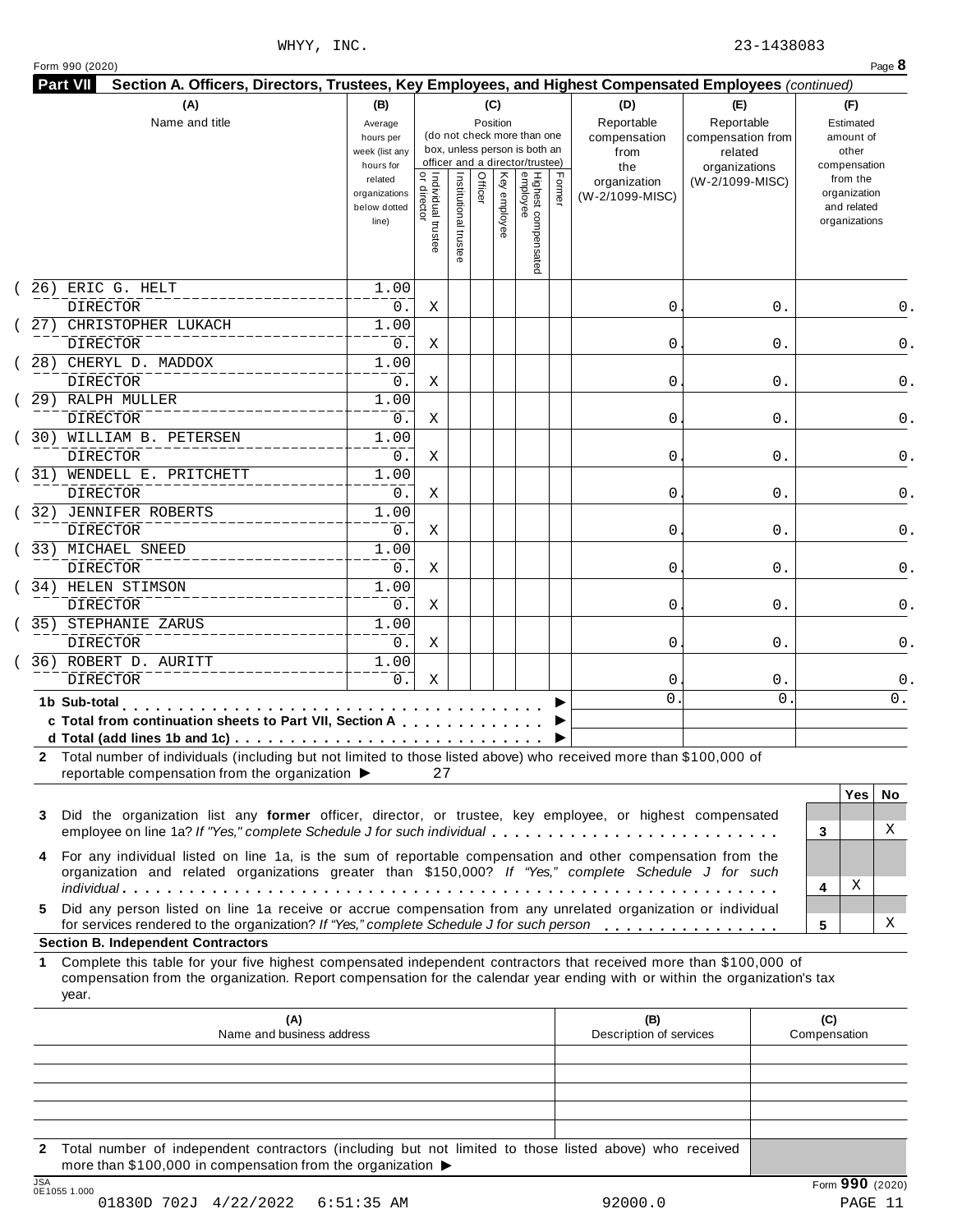| <b>Part VIII</b>                                          |     | Statement of Revenue                                                                                                                                                                                                          |                |                      |                      |                                              |                                      |                                                               |
|-----------------------------------------------------------|-----|-------------------------------------------------------------------------------------------------------------------------------------------------------------------------------------------------------------------------------|----------------|----------------------|----------------------|----------------------------------------------|--------------------------------------|---------------------------------------------------------------|
|                                                           |     |                                                                                                                                                                                                                               |                |                      | (A)<br>Total revenue | (B)<br>Related or exempt<br>function revenue | (C)<br>Unrelated<br>business revenue | (D)<br>Revenue excluded<br>from tax under<br>sections 512-514 |
|                                                           | 1a  | Federated campaigns <b>Federated</b>                                                                                                                                                                                          | 1а             |                      |                      |                                              |                                      |                                                               |
|                                                           | b   | Membership dues <b>All Accords</b> Membership dues                                                                                                                                                                            | 1b             | 22,523,456.          |                      |                                              |                                      |                                                               |
| Contributions, Gifts, Grants<br>and Other Similar Amounts | c   | Fundraising events <b>Fundraising</b>                                                                                                                                                                                         | 1c             | 552,564.             |                      |                                              |                                      |                                                               |
|                                                           | d   | Related organizations <b>contains</b>                                                                                                                                                                                         | 1d             |                      |                      |                                              |                                      |                                                               |
|                                                           | е   | Government grants (contributions).                                                                                                                                                                                            | 1e             | 968,632.             |                      |                                              |                                      |                                                               |
|                                                           | t.  | All other contributions, gifts, grants,                                                                                                                                                                                       |                |                      |                      |                                              |                                      |                                                               |
|                                                           |     | and similar amounts not included above                                                                                                                                                                                        | 1f             | 7,769,077.           |                      |                                              |                                      |                                                               |
|                                                           | g   | Noncash contributions included in                                                                                                                                                                                             |                |                      |                      |                                              |                                      |                                                               |
|                                                           |     |                                                                                                                                                                                                                               | 1g $\sqrt{3}$  | 1,012,848.           |                      |                                              |                                      |                                                               |
|                                                           |     | h Total. Add lines 1a-1f $\ldots$ $\ldots$ $\ldots$ $\ldots$ $\ldots$                                                                                                                                                         |                |                      | 31,813,729           |                                              |                                      |                                                               |
|                                                           |     |                                                                                                                                                                                                                               |                | <b>Business Code</b> |                      |                                              |                                      |                                                               |
|                                                           | 2a  | PROGRAM CONTRACTS & OTHER PROJECTS                                                                                                                                                                                            |                | 515100               | 14,744,042.          | 14,743,967.                                  | 75.                                  |                                                               |
|                                                           | b   |                                                                                                                                                                                                                               |                |                      |                      |                                              |                                      |                                                               |
|                                                           | c   |                                                                                                                                                                                                                               |                |                      |                      |                                              |                                      |                                                               |
|                                                           | d   |                                                                                                                                                                                                                               |                |                      |                      |                                              |                                      |                                                               |
| Program Service<br>Revenue                                |     |                                                                                                                                                                                                                               |                |                      |                      |                                              |                                      |                                                               |
|                                                           |     | All other program service revenue                                                                                                                                                                                             |                |                      |                      |                                              |                                      |                                                               |
|                                                           | g   | Total. Add lines 2a-2f ▶                                                                                                                                                                                                      |                |                      | 14,744,042.          |                                              |                                      |                                                               |
|                                                           | 3   | Investment income (including dividends, interest, and                                                                                                                                                                         |                |                      |                      |                                              |                                      |                                                               |
|                                                           |     |                                                                                                                                                                                                                               |                |                      | 354,575.             |                                              |                                      | 354,575.                                                      |
|                                                           | 4   | Income from investment of tax-exempt bond proceeds $\blacktriangleright$                                                                                                                                                      |                |                      | $\mathbb O$ .        |                                              |                                      |                                                               |
|                                                           | 5   |                                                                                                                                                                                                                               |                |                      | 175,592.             |                                              |                                      | 175,592.                                                      |
|                                                           |     |                                                                                                                                                                                                                               | (i) Real       | (ii) Personal        |                      |                                              |                                      |                                                               |
|                                                           | 6a  | Gross rents<br>6а                                                                                                                                                                                                             | 16,247.        |                      |                      |                                              |                                      |                                                               |
|                                                           | b   | Less: rental expenses<br>6b                                                                                                                                                                                                   |                |                      |                      |                                              |                                      |                                                               |
|                                                           | c   | Rental income or (loss) 6c                                                                                                                                                                                                    | 16,247.        |                      |                      |                                              |                                      |                                                               |
|                                                           | d   | Net rental income or (loss) ▶                                                                                                                                                                                                 |                |                      | 16,247.              |                                              |                                      | 16,247.                                                       |
|                                                           | 7a  | Gross amount from                                                                                                                                                                                                             | (i) Securities | (ii) Other           |                      |                                              |                                      |                                                               |
|                                                           |     | sales<br>of<br>assets                                                                                                                                                                                                         |                |                      |                      |                                              |                                      |                                                               |
|                                                           |     | other than inventory<br>7a                                                                                                                                                                                                    | 1,125,114.     |                      |                      |                                              |                                      |                                                               |
|                                                           | b   | Less: cost or other basis                                                                                                                                                                                                     |                |                      |                      |                                              |                                      |                                                               |
| evenue                                                    |     | 7b<br>and sales expenses                                                                                                                                                                                                      | 588,252.       |                      |                      |                                              |                                      |                                                               |
|                                                           |     | 7c<br><b>c</b> Gain or (loss) <b>c</b>                                                                                                                                                                                        | 536,862.       |                      |                      |                                              |                                      |                                                               |
| Other <sub>R</sub>                                        | d   |                                                                                                                                                                                                                               |                | ▸                    | 536,862.             |                                              |                                      | 536,862.                                                      |
|                                                           | 8а  | income from fundraising<br>Gross                                                                                                                                                                                              |                |                      |                      |                                              |                                      |                                                               |
|                                                           |     | events (not including \$                                                                                                                                                                                                      | 552,564.       |                      |                      |                                              |                                      |                                                               |
|                                                           |     | of contributions reported on line                                                                                                                                                                                             |                |                      |                      |                                              |                                      |                                                               |
|                                                           |     | 1c). See Part IV, line 18                                                                                                                                                                                                     | 8а             | 24,102.              |                      |                                              |                                      |                                                               |
|                                                           | b   | Less: direct expenses <b>contained contained contained contained contained contained </b>                                                                                                                                     | 8b             | 24,102.              |                      |                                              |                                      |                                                               |
|                                                           | с   | Net income or (loss) from fundraising events $\ldots$                                                                                                                                                                         |                |                      | $\mathbb O$ .        |                                              |                                      |                                                               |
|                                                           | 9а  | Gross<br>income<br>from                                                                                                                                                                                                       | gaming         |                      |                      |                                              |                                      |                                                               |
|                                                           |     | activities. See Part IV, line 19                                                                                                                                                                                              | 9а             | 0.                   |                      |                                              |                                      |                                                               |
|                                                           | b   | Less: direct expenses <b>contained contained contained contained contained contained </b>                                                                                                                                     | 9b             | $0$ .                |                      |                                              |                                      |                                                               |
|                                                           | c   | Net income or (loss) from gaming activities                                                                                                                                                                                   |                | ▶                    | $\mathbb O$ .        |                                              |                                      |                                                               |
|                                                           | 10a | Gross sales of inventory,                                                                                                                                                                                                     | less           |                      |                      |                                              |                                      |                                                               |
|                                                           |     | returns and allowances   10a                                                                                                                                                                                                  |                | 0.                   |                      |                                              |                                      |                                                               |
|                                                           | b   | Less: cost of goods sold                                                                                                                                                                                                      | 10b            | $0$ .                |                      |                                              |                                      |                                                               |
|                                                           | c   | Net income or (loss) from sales of inventory                                                                                                                                                                                  |                | ▶                    | $\mathbf 0$ .        |                                              |                                      |                                                               |
|                                                           |     |                                                                                                                                                                                                                               |                | <b>Business Code</b> |                      |                                              |                                      |                                                               |
|                                                           | 11a | FCC REPACK FUNDING                                                                                                                                                                                                            |                | 515100               | 639,734.             | 639,734.                                     |                                      |                                                               |
|                                                           | b   | CHANNEL SHARING INCOME                                                                                                                                                                                                        |                | 515100               | 428,635.             | 428,635.                                     |                                      |                                                               |
|                                                           | c   | OTHER INCOME                                                                                                                                                                                                                  |                | 515100               | 74,323.              | 74,323.                                      |                                      |                                                               |
| Miscellaneous<br>Revenue                                  | d   | All other revenue entitled to the set of the set of the set of the set of the set of the set of the set of the                                                                                                                |                |                      |                      |                                              |                                      |                                                               |
|                                                           | е   | Total. Add lines 11a-11d (a) a material material model in the material model in the material model in the material model in the material model in the material model in the material model in the material model in the mater |                |                      | 1,142,692.           |                                              |                                      |                                                               |
|                                                           | 12  | Total revenue. See instructions                                                                                                                                                                                               |                |                      | 48,783,739.          | 15,886,659.                                  | 75.                                  | 1,083,276.                                                    |

**Part VIII Statement of Revenue**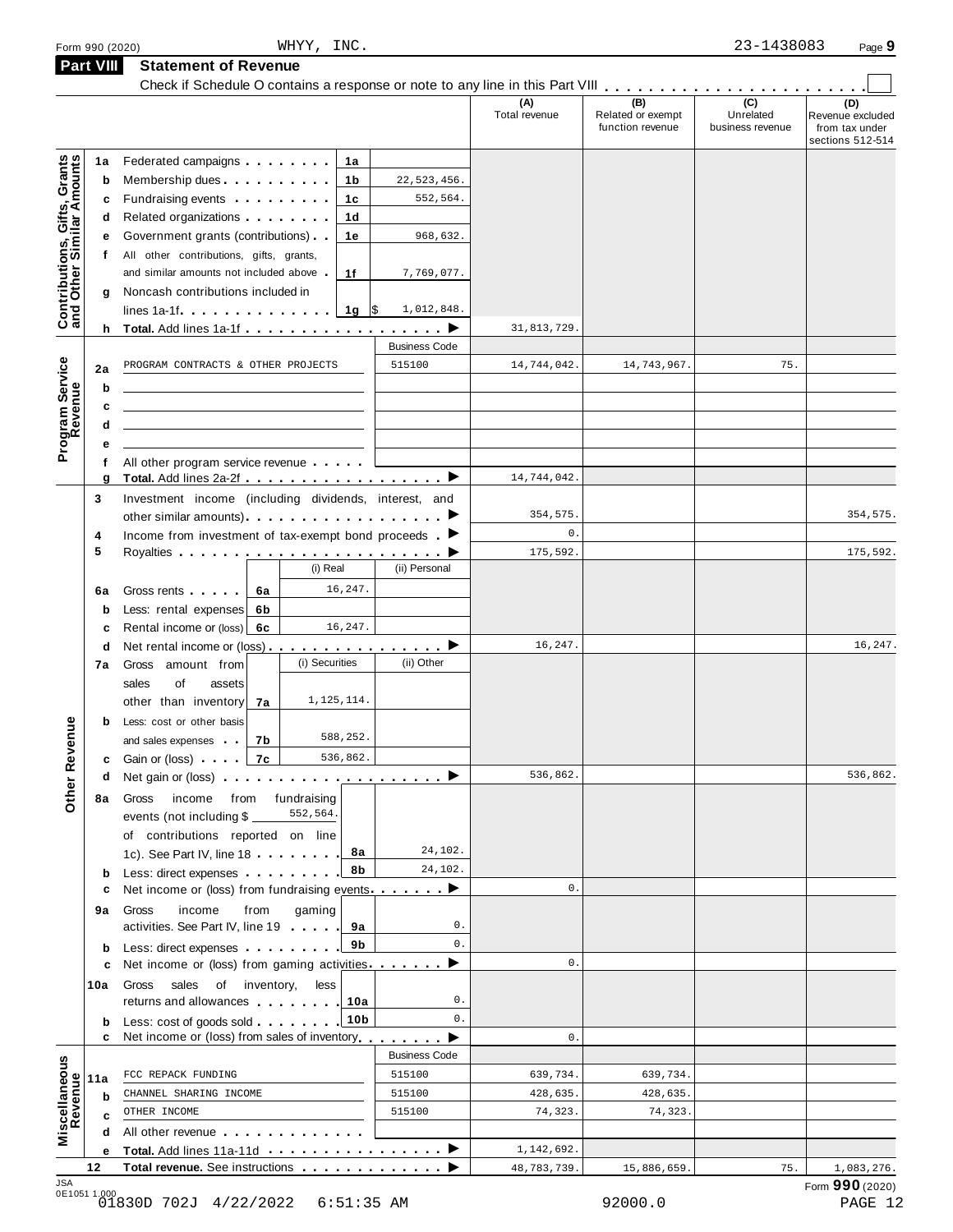### WHYY, INC. 23-1438083

**Part IX Statement of Functional Expenses** Section 501(c)(3) and 501(c)(4) organizations must complete all columns. All other organizations must complete column (A). Check if Schedule <sup>O</sup> contains <sup>a</sup> response or note to any line in this Part IX m m m m m m m m m m m m m m m m m m m m m m m m m *Do no* **(A) (B) (C) (D)** *t include amounts reported on lines 6b, 7b,* **8b, 9b, and 10b of Part VIII.** The construction of *B***, 9b, and 10b of Part VIII.** expenses Management and general expenses Fundraising expenses **1** Grants and other assistance to domestic organizations and domestic governments. See Part IV, line 21 m m m **2** Grants and other assistance to domestic individuals. See Part IV, line 22 **3** Grants and other assistance to foreign organizations, foreign governments, and foreign individuals. See Part IV, lines 15 and 16 **4** Benefits paid to or for members **5** Compensation of current officers, directors, trustees, and key employees m m m m m m m m m m **6** Compensation not included above to disqualified persons (as defined under section 4958(f)(1)) and persons described in section 4958(c)(3)(B) 7 Other salaries and wages **manual manual manual metallicity 8** Pension plan accruals and contributions (include section 401(k) and 403(b) employer contributions) **9** Section 401(k) and 403(b) employer contributions<br>9 Other employee benefits 9 Other employee benefits **10** Payroll taxes **10** Fees for services (nonemployees): **11** A) amount, list line 11g expenses on Schedule O.)<br>**12** Advertising and promotion **manual 13** Office expenses **13** Office expenses<br>**14** Information technology............. **15 16** Occupancy m m m m m m m m m m m m m m m m m m **16** Occupancy ...................<br>17 Travel..................... **18** Payments of travel or entertainment expenses **19 19** Conferences, conventions, and meetings **endorship.**<br>20 Interest **manual meeting 21** Payments to affiliates m m m m m m m m m m m m m m **22 22** Depreciation, depletion, and amortization **manufation**<br>23 Insurance 24 Other expenses. Itemize expenses not covered | Fees for services (nonemployees):<br>**a** Management ..................<br>**b** Legal ......................... **cd** Lobbying m m m m m m m m m m m m m m m m m m m **e** Professional fundraising services. See Part IV, line <sup>17</sup> m **P** Professional fundraising services. See Part IV, line 17<br>**f** Investment management fees **g** Other. (If line 11g amount exceeds 10% of line 25, column Legal m m m m m m m m m m m m m m m m m m m m m Accounting m m m m m m m m m m m m m m m m m m (A) amount, list line 11g expenses on Schedule O.) means m m m m m m m m m m m m m m m m Royalties m m m m m m m m m m m m m m m m m m m m for any federal, state, or local public officials for any federal, state, or local public officials<br>Conferences, conventions, and meetings Payments to affiliates<br>Depreciation, depletion, and amortization<br>
<sub>starr</sub> and amortization above (List miscellaneous expenses on line 24e. If line 24e amount exceeds 10% of line 25, column (A) amount, list line 24e expenses on Schedule O.) **a** <u>PRODUCTION/ACQUISITION COSIS</u> (1,089,271. 1,088,727. 2008)<br> **b**MEMBERSHIP & DEVELOPMENT EXP 1,488,461. **c** <u>RANSMITTER/STODIO MAINT 1,092,476.</u> 1,092,476. 1,092,476. 1,092,476. 1,092,476. 1,092,476. 104,373. **e** All other expenses **25 Total functional expenses.** Add lines 1 through 24e **26 Joint costs.** Complete this line only if the organization reported in column (B) joint costs from a combined educational campaign and from a combined educational campaign and<br>fundraising solicitation. Check here  $\blacktriangleright$  if<br>following SOP 98-2 (ASC 958-720) 0. 0. 0.  $\Omega$ 2,272,284. 1,135,587. 504,774. 631,923. 0. 14,701,117. 11,404,264. 338,134. 2,958,719. 571,135. 420,508. 34,031. 116,596. 1,970,174. 1,402,236. 264,546. 303,392. 1,170,445. 860,955. 73,542. 235,948.  $\Omega$ 209,774. 190,498. 19,276. 95,800. 69,312. 11,478. 15,010. 24,371. 24,371. 1,475,754. 1,475,754.  $\overline{0}$ 374,300. 319,829. 26,498. 27,973. 781,052. 756,096. 10,313. 14,643. 330,304. 222,617. 51,329. 56,358. 624,975. 429,634. 25,425. 169,916.  $\mathsf{O}$  . 502,341. 427,029. 25,038. 50,274. 49,011. 31,997. 7,253. 9,761. 0.  $\overline{0}$ 657,762. 159,156. 63,214. 435,392. 0. 1,414,306. 1,414,306. 156,653. 89,796. 47,411. 19,446. PRODUCTION/ACQUISITION COSTS 7,089,271. 7,088,727. 544.  $\text{c}$ TRANSMITTER/STUDIO MAINT 1,092,476. 1,092,476. 423,787. 294,804. 53,382. 75,601. 37,584,084. 27,837,422. 1,556,578. 8,190,084.

0.

Form **990** (2020) JSA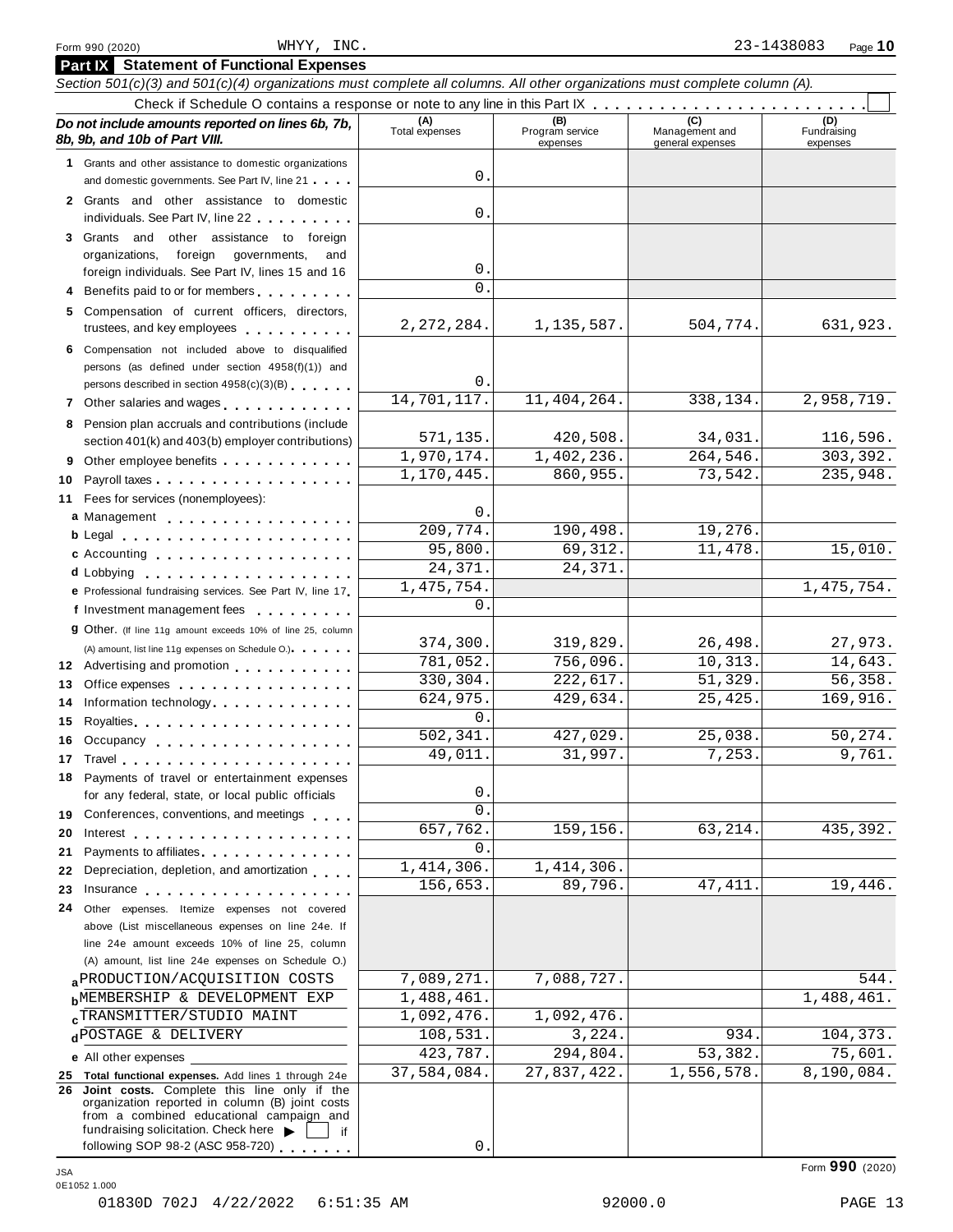| Form 990 (2020)                                             |                                                                                                                                                                                                                                                                                                                                                                                                                                                                                                                                                                                                                                                                                                                                                                                                                                                                                                                                                                                                                                                                                                                                                                                                                                                                                                                                                                                                                                                                                                                                                                                                                                                                                                                                                                                                                                                                                                                                              |                                                                                                                                                                                                                                                             | Page 11                                                                                                                                                                                                                                                                                                                                                           |
|-------------------------------------------------------------|----------------------------------------------------------------------------------------------------------------------------------------------------------------------------------------------------------------------------------------------------------------------------------------------------------------------------------------------------------------------------------------------------------------------------------------------------------------------------------------------------------------------------------------------------------------------------------------------------------------------------------------------------------------------------------------------------------------------------------------------------------------------------------------------------------------------------------------------------------------------------------------------------------------------------------------------------------------------------------------------------------------------------------------------------------------------------------------------------------------------------------------------------------------------------------------------------------------------------------------------------------------------------------------------------------------------------------------------------------------------------------------------------------------------------------------------------------------------------------------------------------------------------------------------------------------------------------------------------------------------------------------------------------------------------------------------------------------------------------------------------------------------------------------------------------------------------------------------------------------------------------------------------------------------------------------------|-------------------------------------------------------------------------------------------------------------------------------------------------------------------------------------------------------------------------------------------------------------|-------------------------------------------------------------------------------------------------------------------------------------------------------------------------------------------------------------------------------------------------------------------------------------------------------------------------------------------------------------------|
|                                                             |                                                                                                                                                                                                                                                                                                                                                                                                                                                                                                                                                                                                                                                                                                                                                                                                                                                                                                                                                                                                                                                                                                                                                                                                                                                                                                                                                                                                                                                                                                                                                                                                                                                                                                                                                                                                                                                                                                                                              |                                                                                                                                                                                                                                                             |                                                                                                                                                                                                                                                                                                                                                                   |
|                                                             | (A)                                                                                                                                                                                                                                                                                                                                                                                                                                                                                                                                                                                                                                                                                                                                                                                                                                                                                                                                                                                                                                                                                                                                                                                                                                                                                                                                                                                                                                                                                                                                                                                                                                                                                                                                                                                                                                                                                                                                          |                                                                                                                                                                                                                                                             | (B)<br>End of year                                                                                                                                                                                                                                                                                                                                                |
|                                                             |                                                                                                                                                                                                                                                                                                                                                                                                                                                                                                                                                                                                                                                                                                                                                                                                                                                                                                                                                                                                                                                                                                                                                                                                                                                                                                                                                                                                                                                                                                                                                                                                                                                                                                                                                                                                                                                                                                                                              |                                                                                                                                                                                                                                                             | 7,598,747.                                                                                                                                                                                                                                                                                                                                                        |
|                                                             |                                                                                                                                                                                                                                                                                                                                                                                                                                                                                                                                                                                                                                                                                                                                                                                                                                                                                                                                                                                                                                                                                                                                                                                                                                                                                                                                                                                                                                                                                                                                                                                                                                                                                                                                                                                                                                                                                                                                              |                                                                                                                                                                                                                                                             | 479,705.                                                                                                                                                                                                                                                                                                                                                          |
|                                                             |                                                                                                                                                                                                                                                                                                                                                                                                                                                                                                                                                                                                                                                                                                                                                                                                                                                                                                                                                                                                                                                                                                                                                                                                                                                                                                                                                                                                                                                                                                                                                                                                                                                                                                                                                                                                                                                                                                                                              |                                                                                                                                                                                                                                                             | 2,001,212.                                                                                                                                                                                                                                                                                                                                                        |
|                                                             |                                                                                                                                                                                                                                                                                                                                                                                                                                                                                                                                                                                                                                                                                                                                                                                                                                                                                                                                                                                                                                                                                                                                                                                                                                                                                                                                                                                                                                                                                                                                                                                                                                                                                                                                                                                                                                                                                                                                              |                                                                                                                                                                                                                                                             | 1,079,742.                                                                                                                                                                                                                                                                                                                                                        |
|                                                             |                                                                                                                                                                                                                                                                                                                                                                                                                                                                                                                                                                                                                                                                                                                                                                                                                                                                                                                                                                                                                                                                                                                                                                                                                                                                                                                                                                                                                                                                                                                                                                                                                                                                                                                                                                                                                                                                                                                                              |                                                                                                                                                                                                                                                             |                                                                                                                                                                                                                                                                                                                                                                   |
|                                                             |                                                                                                                                                                                                                                                                                                                                                                                                                                                                                                                                                                                                                                                                                                                                                                                                                                                                                                                                                                                                                                                                                                                                                                                                                                                                                                                                                                                                                                                                                                                                                                                                                                                                                                                                                                                                                                                                                                                                              |                                                                                                                                                                                                                                                             |                                                                                                                                                                                                                                                                                                                                                                   |
|                                                             |                                                                                                                                                                                                                                                                                                                                                                                                                                                                                                                                                                                                                                                                                                                                                                                                                                                                                                                                                                                                                                                                                                                                                                                                                                                                                                                                                                                                                                                                                                                                                                                                                                                                                                                                                                                                                                                                                                                                              |                                                                                                                                                                                                                                                             | 0.                                                                                                                                                                                                                                                                                                                                                                |
|                                                             |                                                                                                                                                                                                                                                                                                                                                                                                                                                                                                                                                                                                                                                                                                                                                                                                                                                                                                                                                                                                                                                                                                                                                                                                                                                                                                                                                                                                                                                                                                                                                                                                                                                                                                                                                                                                                                                                                                                                              |                                                                                                                                                                                                                                                             |                                                                                                                                                                                                                                                                                                                                                                   |
|                                                             |                                                                                                                                                                                                                                                                                                                                                                                                                                                                                                                                                                                                                                                                                                                                                                                                                                                                                                                                                                                                                                                                                                                                                                                                                                                                                                                                                                                                                                                                                                                                                                                                                                                                                                                                                                                                                                                                                                                                              |                                                                                                                                                                                                                                                             | $0$ .                                                                                                                                                                                                                                                                                                                                                             |
|                                                             | $\Omega$ .                                                                                                                                                                                                                                                                                                                                                                                                                                                                                                                                                                                                                                                                                                                                                                                                                                                                                                                                                                                                                                                                                                                                                                                                                                                                                                                                                                                                                                                                                                                                                                                                                                                                                                                                                                                                                                                                                                                                   |                                                                                                                                                                                                                                                             | $0$ .                                                                                                                                                                                                                                                                                                                                                             |
|                                                             |                                                                                                                                                                                                                                                                                                                                                                                                                                                                                                                                                                                                                                                                                                                                                                                                                                                                                                                                                                                                                                                                                                                                                                                                                                                                                                                                                                                                                                                                                                                                                                                                                                                                                                                                                                                                                                                                                                                                              |                                                                                                                                                                                                                                                             | 38,320.                                                                                                                                                                                                                                                                                                                                                           |
|                                                             |                                                                                                                                                                                                                                                                                                                                                                                                                                                                                                                                                                                                                                                                                                                                                                                                                                                                                                                                                                                                                                                                                                                                                                                                                                                                                                                                                                                                                                                                                                                                                                                                                                                                                                                                                                                                                                                                                                                                              |                                                                                                                                                                                                                                                             | 269,077.                                                                                                                                                                                                                                                                                                                                                          |
|                                                             |                                                                                                                                                                                                                                                                                                                                                                                                                                                                                                                                                                                                                                                                                                                                                                                                                                                                                                                                                                                                                                                                                                                                                                                                                                                                                                                                                                                                                                                                                                                                                                                                                                                                                                                                                                                                                                                                                                                                              |                                                                                                                                                                                                                                                             |                                                                                                                                                                                                                                                                                                                                                                   |
|                                                             |                                                                                                                                                                                                                                                                                                                                                                                                                                                                                                                                                                                                                                                                                                                                                                                                                                                                                                                                                                                                                                                                                                                                                                                                                                                                                                                                                                                                                                                                                                                                                                                                                                                                                                                                                                                                                                                                                                                                              |                                                                                                                                                                                                                                                             |                                                                                                                                                                                                                                                                                                                                                                   |
|                                                             |                                                                                                                                                                                                                                                                                                                                                                                                                                                                                                                                                                                                                                                                                                                                                                                                                                                                                                                                                                                                                                                                                                                                                                                                                                                                                                                                                                                                                                                                                                                                                                                                                                                                                                                                                                                                                                                                                                                                              |                                                                                                                                                                                                                                                             | 15, 971, 114.                                                                                                                                                                                                                                                                                                                                                     |
|                                                             |                                                                                                                                                                                                                                                                                                                                                                                                                                                                                                                                                                                                                                                                                                                                                                                                                                                                                                                                                                                                                                                                                                                                                                                                                                                                                                                                                                                                                                                                                                                                                                                                                                                                                                                                                                                                                                                                                                                                              |                                                                                                                                                                                                                                                             | 33,746,691.                                                                                                                                                                                                                                                                                                                                                       |
|                                                             |                                                                                                                                                                                                                                                                                                                                                                                                                                                                                                                                                                                                                                                                                                                                                                                                                                                                                                                                                                                                                                                                                                                                                                                                                                                                                                                                                                                                                                                                                                                                                                                                                                                                                                                                                                                                                                                                                                                                              |                                                                                                                                                                                                                                                             | 0.                                                                                                                                                                                                                                                                                                                                                                |
|                                                             | $\mathbf 0$ .                                                                                                                                                                                                                                                                                                                                                                                                                                                                                                                                                                                                                                                                                                                                                                                                                                                                                                                                                                                                                                                                                                                                                                                                                                                                                                                                                                                                                                                                                                                                                                                                                                                                                                                                                                                                                                                                                                                                |                                                                                                                                                                                                                                                             | $0$ .                                                                                                                                                                                                                                                                                                                                                             |
|                                                             |                                                                                                                                                                                                                                                                                                                                                                                                                                                                                                                                                                                                                                                                                                                                                                                                                                                                                                                                                                                                                                                                                                                                                                                                                                                                                                                                                                                                                                                                                                                                                                                                                                                                                                                                                                                                                                                                                                                                              |                                                                                                                                                                                                                                                             | $0$ .                                                                                                                                                                                                                                                                                                                                                             |
|                                                             |                                                                                                                                                                                                                                                                                                                                                                                                                                                                                                                                                                                                                                                                                                                                                                                                                                                                                                                                                                                                                                                                                                                                                                                                                                                                                                                                                                                                                                                                                                                                                                                                                                                                                                                                                                                                                                                                                                                                              |                                                                                                                                                                                                                                                             | 6, 235, 265.                                                                                                                                                                                                                                                                                                                                                      |
|                                                             |                                                                                                                                                                                                                                                                                                                                                                                                                                                                                                                                                                                                                                                                                                                                                                                                                                                                                                                                                                                                                                                                                                                                                                                                                                                                                                                                                                                                                                                                                                                                                                                                                                                                                                                                                                                                                                                                                                                                              |                                                                                                                                                                                                                                                             | 67, 419, 873.                                                                                                                                                                                                                                                                                                                                                     |
|                                                             |                                                                                                                                                                                                                                                                                                                                                                                                                                                                                                                                                                                                                                                                                                                                                                                                                                                                                                                                                                                                                                                                                                                                                                                                                                                                                                                                                                                                                                                                                                                                                                                                                                                                                                                                                                                                                                                                                                                                              |                                                                                                                                                                                                                                                             | 3,993,154.                                                                                                                                                                                                                                                                                                                                                        |
|                                                             | 0.                                                                                                                                                                                                                                                                                                                                                                                                                                                                                                                                                                                                                                                                                                                                                                                                                                                                                                                                                                                                                                                                                                                                                                                                                                                                                                                                                                                                                                                                                                                                                                                                                                                                                                                                                                                                                                                                                                                                           |                                                                                                                                                                                                                                                             | $0$ .                                                                                                                                                                                                                                                                                                                                                             |
|                                                             |                                                                                                                                                                                                                                                                                                                                                                                                                                                                                                                                                                                                                                                                                                                                                                                                                                                                                                                                                                                                                                                                                                                                                                                                                                                                                                                                                                                                                                                                                                                                                                                                                                                                                                                                                                                                                                                                                                                                              |                                                                                                                                                                                                                                                             | 626, 534.                                                                                                                                                                                                                                                                                                                                                         |
|                                                             | 0.                                                                                                                                                                                                                                                                                                                                                                                                                                                                                                                                                                                                                                                                                                                                                                                                                                                                                                                                                                                                                                                                                                                                                                                                                                                                                                                                                                                                                                                                                                                                                                                                                                                                                                                                                                                                                                                                                                                                           |                                                                                                                                                                                                                                                             | 0.                                                                                                                                                                                                                                                                                                                                                                |
|                                                             | 0.                                                                                                                                                                                                                                                                                                                                                                                                                                                                                                                                                                                                                                                                                                                                                                                                                                                                                                                                                                                                                                                                                                                                                                                                                                                                                                                                                                                                                                                                                                                                                                                                                                                                                                                                                                                                                                                                                                                                           |                                                                                                                                                                                                                                                             | $0$ .                                                                                                                                                                                                                                                                                                                                                             |
|                                                             |                                                                                                                                                                                                                                                                                                                                                                                                                                                                                                                                                                                                                                                                                                                                                                                                                                                                                                                                                                                                                                                                                                                                                                                                                                                                                                                                                                                                                                                                                                                                                                                                                                                                                                                                                                                                                                                                                                                                              |                                                                                                                                                                                                                                                             |                                                                                                                                                                                                                                                                                                                                                                   |
|                                                             |                                                                                                                                                                                                                                                                                                                                                                                                                                                                                                                                                                                                                                                                                                                                                                                                                                                                                                                                                                                                                                                                                                                                                                                                                                                                                                                                                                                                                                                                                                                                                                                                                                                                                                                                                                                                                                                                                                                                              |                                                                                                                                                                                                                                                             |                                                                                                                                                                                                                                                                                                                                                                   |
|                                                             | 0.                                                                                                                                                                                                                                                                                                                                                                                                                                                                                                                                                                                                                                                                                                                                                                                                                                                                                                                                                                                                                                                                                                                                                                                                                                                                                                                                                                                                                                                                                                                                                                                                                                                                                                                                                                                                                                                                                                                                           |                                                                                                                                                                                                                                                             | 0.                                                                                                                                                                                                                                                                                                                                                                |
|                                                             | 8,326,057.                                                                                                                                                                                                                                                                                                                                                                                                                                                                                                                                                                                                                                                                                                                                                                                                                                                                                                                                                                                                                                                                                                                                                                                                                                                                                                                                                                                                                                                                                                                                                                                                                                                                                                                                                                                                                                                                                                                                   |                                                                                                                                                                                                                                                             | 2,033,688.                                                                                                                                                                                                                                                                                                                                                        |
|                                                             | 0.                                                                                                                                                                                                                                                                                                                                                                                                                                                                                                                                                                                                                                                                                                                                                                                                                                                                                                                                                                                                                                                                                                                                                                                                                                                                                                                                                                                                                                                                                                                                                                                                                                                                                                                                                                                                                                                                                                                                           |                                                                                                                                                                                                                                                             | 0.                                                                                                                                                                                                                                                                                                                                                                |
|                                                             |                                                                                                                                                                                                                                                                                                                                                                                                                                                                                                                                                                                                                                                                                                                                                                                                                                                                                                                                                                                                                                                                                                                                                                                                                                                                                                                                                                                                                                                                                                                                                                                                                                                                                                                                                                                                                                                                                                                                              |                                                                                                                                                                                                                                                             |                                                                                                                                                                                                                                                                                                                                                                   |
|                                                             |                                                                                                                                                                                                                                                                                                                                                                                                                                                                                                                                                                                                                                                                                                                                                                                                                                                                                                                                                                                                                                                                                                                                                                                                                                                                                                                                                                                                                                                                                                                                                                                                                                                                                                                                                                                                                                                                                                                                              |                                                                                                                                                                                                                                                             |                                                                                                                                                                                                                                                                                                                                                                   |
|                                                             | 0.                                                                                                                                                                                                                                                                                                                                                                                                                                                                                                                                                                                                                                                                                                                                                                                                                                                                                                                                                                                                                                                                                                                                                                                                                                                                                                                                                                                                                                                                                                                                                                                                                                                                                                                                                                                                                                                                                                                                           |                                                                                                                                                                                                                                                             | 3,656,072.                                                                                                                                                                                                                                                                                                                                                        |
|                                                             | 12,649,845.                                                                                                                                                                                                                                                                                                                                                                                                                                                                                                                                                                                                                                                                                                                                                                                                                                                                                                                                                                                                                                                                                                                                                                                                                                                                                                                                                                                                                                                                                                                                                                                                                                                                                                                                                                                                                                                                                                                                  |                                                                                                                                                                                                                                                             | 10,309,448.                                                                                                                                                                                                                                                                                                                                                       |
| X <br>Organizations that follow FASB ASC 958, check here ▶  |                                                                                                                                                                                                                                                                                                                                                                                                                                                                                                                                                                                                                                                                                                                                                                                                                                                                                                                                                                                                                                                                                                                                                                                                                                                                                                                                                                                                                                                                                                                                                                                                                                                                                                                                                                                                                                                                                                                                              |                                                                                                                                                                                                                                                             |                                                                                                                                                                                                                                                                                                                                                                   |
|                                                             |                                                                                                                                                                                                                                                                                                                                                                                                                                                                                                                                                                                                                                                                                                                                                                                                                                                                                                                                                                                                                                                                                                                                                                                                                                                                                                                                                                                                                                                                                                                                                                                                                                                                                                                                                                                                                                                                                                                                              |                                                                                                                                                                                                                                                             | 42,749,779.                                                                                                                                                                                                                                                                                                                                                       |
|                                                             |                                                                                                                                                                                                                                                                                                                                                                                                                                                                                                                                                                                                                                                                                                                                                                                                                                                                                                                                                                                                                                                                                                                                                                                                                                                                                                                                                                                                                                                                                                                                                                                                                                                                                                                                                                                                                                                                                                                                              |                                                                                                                                                                                                                                                             | 14,360,646.                                                                                                                                                                                                                                                                                                                                                       |
| Organizations that do not follow FASB ASC 958, check here ▶ |                                                                                                                                                                                                                                                                                                                                                                                                                                                                                                                                                                                                                                                                                                                                                                                                                                                                                                                                                                                                                                                                                                                                                                                                                                                                                                                                                                                                                                                                                                                                                                                                                                                                                                                                                                                                                                                                                                                                              |                                                                                                                                                                                                                                                             |                                                                                                                                                                                                                                                                                                                                                                   |
|                                                             |                                                                                                                                                                                                                                                                                                                                                                                                                                                                                                                                                                                                                                                                                                                                                                                                                                                                                                                                                                                                                                                                                                                                                                                                                                                                                                                                                                                                                                                                                                                                                                                                                                                                                                                                                                                                                                                                                                                                              |                                                                                                                                                                                                                                                             |                                                                                                                                                                                                                                                                                                                                                                   |
|                                                             |                                                                                                                                                                                                                                                                                                                                                                                                                                                                                                                                                                                                                                                                                                                                                                                                                                                                                                                                                                                                                                                                                                                                                                                                                                                                                                                                                                                                                                                                                                                                                                                                                                                                                                                                                                                                                                                                                                                                              |                                                                                                                                                                                                                                                             |                                                                                                                                                                                                                                                                                                                                                                   |
|                                                             |                                                                                                                                                                                                                                                                                                                                                                                                                                                                                                                                                                                                                                                                                                                                                                                                                                                                                                                                                                                                                                                                                                                                                                                                                                                                                                                                                                                                                                                                                                                                                                                                                                                                                                                                                                                                                                                                                                                                              |                                                                                                                                                                                                                                                             |                                                                                                                                                                                                                                                                                                                                                                   |
|                                                             |                                                                                                                                                                                                                                                                                                                                                                                                                                                                                                                                                                                                                                                                                                                                                                                                                                                                                                                                                                                                                                                                                                                                                                                                                                                                                                                                                                                                                                                                                                                                                                                                                                                                                                                                                                                                                                                                                                                                              |                                                                                                                                                                                                                                                             | 57, 110, 425.                                                                                                                                                                                                                                                                                                                                                     |
| 33<br>Total liabilities and net assets/fund balances        | 57,841,127.                                                                                                                                                                                                                                                                                                                                                                                                                                                                                                                                                                                                                                                                                                                                                                                                                                                                                                                                                                                                                                                                                                                                                                                                                                                                                                                                                                                                                                                                                                                                                                                                                                                                                                                                                                                                                                                                                                                                  | 33                                                                                                                                                                                                                                                          | 67, 419, 873.                                                                                                                                                                                                                                                                                                                                                     |
|                                                             | <b>Balance Sheet</b><br>Part X<br>1<br>$\mathbf{2}$<br>3<br>4<br>Loans and other receivables from any current or former officer, director,<br>5<br>trustee, key employee, creator or founder, substantial contributor, or 35%<br>controlled entity or family member of any of these persons<br>Loans and other receivables from other disqualified persons (as defined<br>6<br>under section $4958(f)(1)$ , and persons described in section $4958(c)(3)(B)$<br>7<br>8<br>9<br>10a Land, buildings, and equipment: cost or other<br>45, 236, 943.<br>basis. Complete Part VI of Schedule D 10a<br>29, 265, 829.<br><b>b</b> Less: accumulated depreciation $\cdots$ 10b<br>11<br>12<br>Investments - other securities. See Part IV, line 11<br>13<br>Investments - program-related. See Part IV, line 11.<br>14<br>15<br>16<br>Total assets. Add lines 1 through 15 (must equal line 33)<br>17<br>Accounts payable and accrued expenses<br>18<br>19<br>20<br>Tax-exempt bond liabilities<br>21<br>Escrow or custodial account liability. Complete Part IV of Schedule D.<br>22<br>Loans and other payables to any current or former officer, director,<br>trustee, key employee, creator or founder, substantial contributor, or 35%<br>controlled entity or family member of any of these persons<br>Secured mortgages and notes payable to unrelated third parties<br>23<br>Unsecured notes and loans payable to unrelated third parties<br>24<br>25<br>Other liabilities (including federal income tax, payables to related third<br>parties, and other liabilities not included on lines 17-24). Complete Part X<br>26<br>and complete lines 27, 28, 32, and 33.<br>27<br>28<br>and complete lines 29 through 33.<br>29<br>Capital stock or trust principal, or current funds<br>30<br>Paid-in or capital surplus, or land, building, or equipment fund.<br>31<br>Retained earnings, endowment, accumulated income, or other funds<br>32 | Beginning of year<br>5,389,701.<br>1,079,405.<br>6,018,049.<br>807,248.<br>$\mathsf 0$ .<br>0.<br>54,168.<br>196,217.<br>21,386,457.<br>0.<br>$0$ .<br>6,620,821.<br>57,841,127.<br>3,280,403.<br>1,043,385.<br>34,746,594.<br>10,444,688.<br>45, 191, 282. | Check if Schedule O contains a response or note to any line in this Part X<br>$\mathbf{1}$<br>$\overline{\mathbf{2}}$<br>3<br>$\overline{4}$<br>$5\phantom{1}$<br>$\bf 6$<br>$\overline{7}$<br>8<br>9<br>16,289,061.<br> 10c <br>11<br>12<br>13<br>14<br>15<br>16<br>17<br>18<br>19<br>20<br>21<br>22<br>23<br>24<br>25<br>26<br>27<br>28<br>29<br>30<br>31<br>32 |

Form **990** (2020)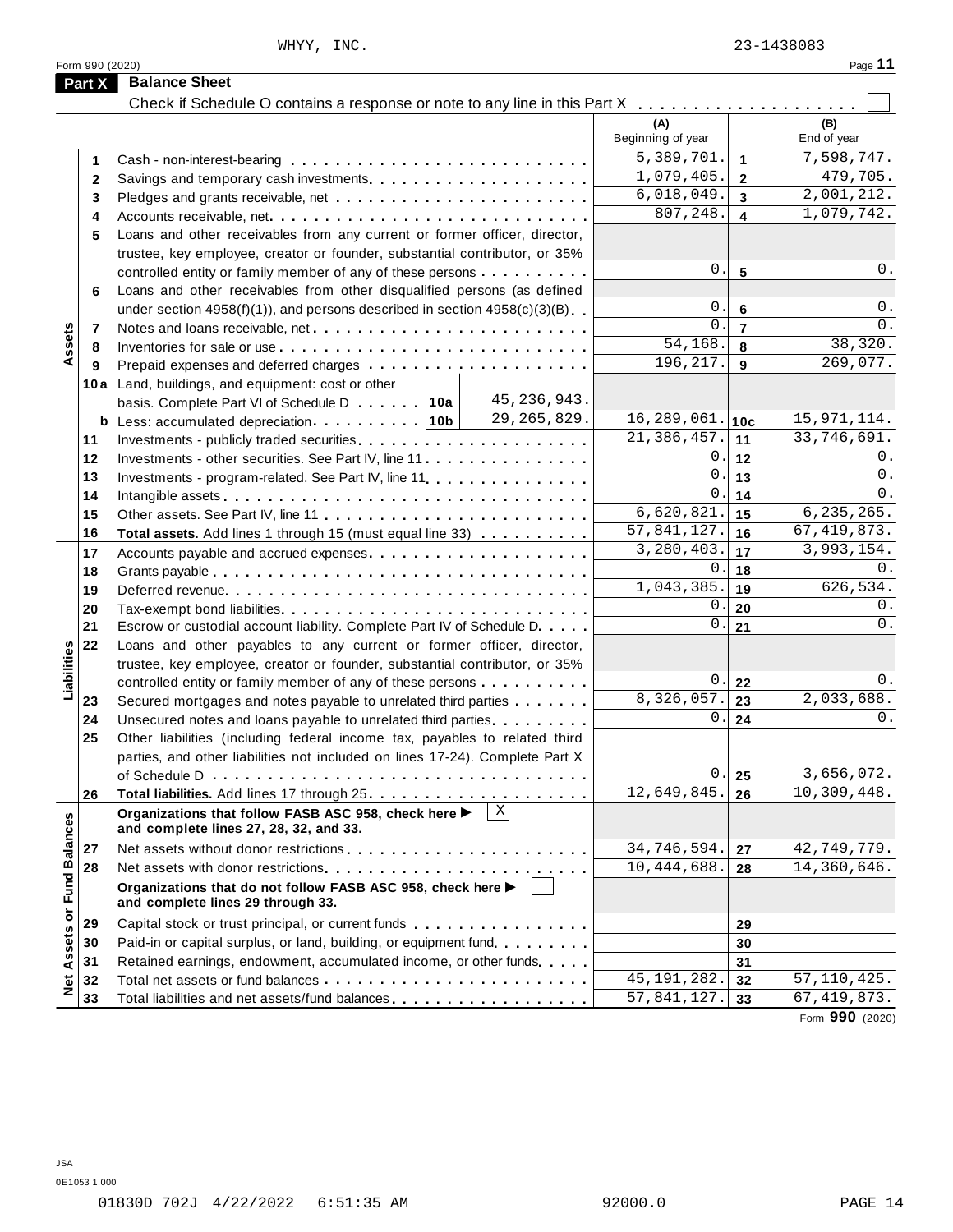WHYY, INC. 23-1438083

|                 | Form 990 (2020)                                                                                                       |                |                |               | Page 12 |
|-----------------|-----------------------------------------------------------------------------------------------------------------------|----------------|----------------|---------------|---------|
| Part XI         | <b>Reconciliation of Net Assets</b>                                                                                   |                |                |               |         |
|                 |                                                                                                                       |                |                |               | X       |
| 1               | Total revenue (must equal Part VIII, column (A), line 12)                                                             | $\mathbf{1}$   |                | 48,783,739.   |         |
| 2               | Total expenses (must equal Part IX, column (A), line 25)                                                              | $\mathbf{2}$   |                | 37,584,084.   |         |
| 3               |                                                                                                                       | 3              |                | 11, 199, 655. |         |
| 4               | Net assets or fund balances at beginning of year (must equal Part X, line 32, column (A))                             | 4              |                | 45, 191, 282. |         |
| 5               |                                                                                                                       | 5              |                | 4,563,046.    |         |
| 6               |                                                                                                                       | 6              |                |               | $0$ .   |
| 7               |                                                                                                                       | $\overline{7}$ |                |               | 0.      |
| 8               |                                                                                                                       | 8              |                | $-3,972,774.$ |         |
| 9               | Other changes in net assets or fund balances (explain on Schedule O).                                                 | 9              |                | 129,216.      |         |
| 10              | Net assets or fund balances at end of year. Combine lines 3 through 9 (must equal Part X, line                        |                |                |               |         |
|                 |                                                                                                                       | 10             |                | 57,110,425.   |         |
| <b>Part XII</b> | <b>Financial Statements and Reporting</b>                                                                             |                |                |               |         |
|                 |                                                                                                                       |                |                |               |         |
|                 | $\overline{X}$ Accrual                                                                                                |                |                | Yes           | No      |
| 1               | Accounting method used to prepare the Form 990:     Cash<br>Other                                                     |                |                |               |         |
|                 | If the organization changed its method of accounting from a prior year or checked "Other," explain in<br>Schedule O.  |                |                |               |         |
|                 |                                                                                                                       |                |                |               | Χ       |
|                 | 2a Were the organization's financial statements compiled or reviewed by an independent accountant?                    |                | 2a             |               |         |
|                 | If "Yes," check a box below to indicate whether the financial statements for the year were compiled or                |                |                |               |         |
|                 | reviewed on a separate basis, consolidated basis, or both:                                                            |                |                |               |         |
|                 | Separate basis<br><b>Consolidated basis</b><br>Both consolidated and separate basis                                   |                |                | Χ             |         |
|                 | <b>b</b> Were the organization's financial statements audited by an independent accountant?                           |                | 2 <sub>b</sub> |               |         |
|                 | If "Yes," check a box below to indicate whether the financial statements for the year were audited on a               |                |                |               |         |
|                 | separate basis, consolidated basis, or both:                                                                          |                |                |               |         |
|                 | $\mathbb{X}$ Separate basis<br>Consolidated basis<br>Both consolidated and separate basis                             |                |                |               |         |
|                 | c If "Yes" to line 2a or 2b, does the organization have a committee that assumes responsibility for oversight of      |                |                | Χ             |         |
|                 | the audit, review, or compilation of its financial statements and selection of an independent accountant?             |                | 2c             |               |         |
|                 | If the organization changed either its oversight process or selection process during the tax year, explain on         |                |                |               |         |
|                 | Schedule O.                                                                                                           |                |                |               |         |
|                 | 3a As a result of a federal award, was the organization required to undergo an audit or audits as set forth in the    |                |                |               | Χ       |
|                 |                                                                                                                       |                | 3a             |               |         |
|                 | <b>b</b> If "Yes," did the organization undergo the required audit or audits? If the organization did not undergo the |                |                |               |         |
|                 | required audit or audits, explain why on Schedule O and describe any steps taken to undergo such audits               |                | 3 <sub>b</sub> |               |         |

Form **990** (2020)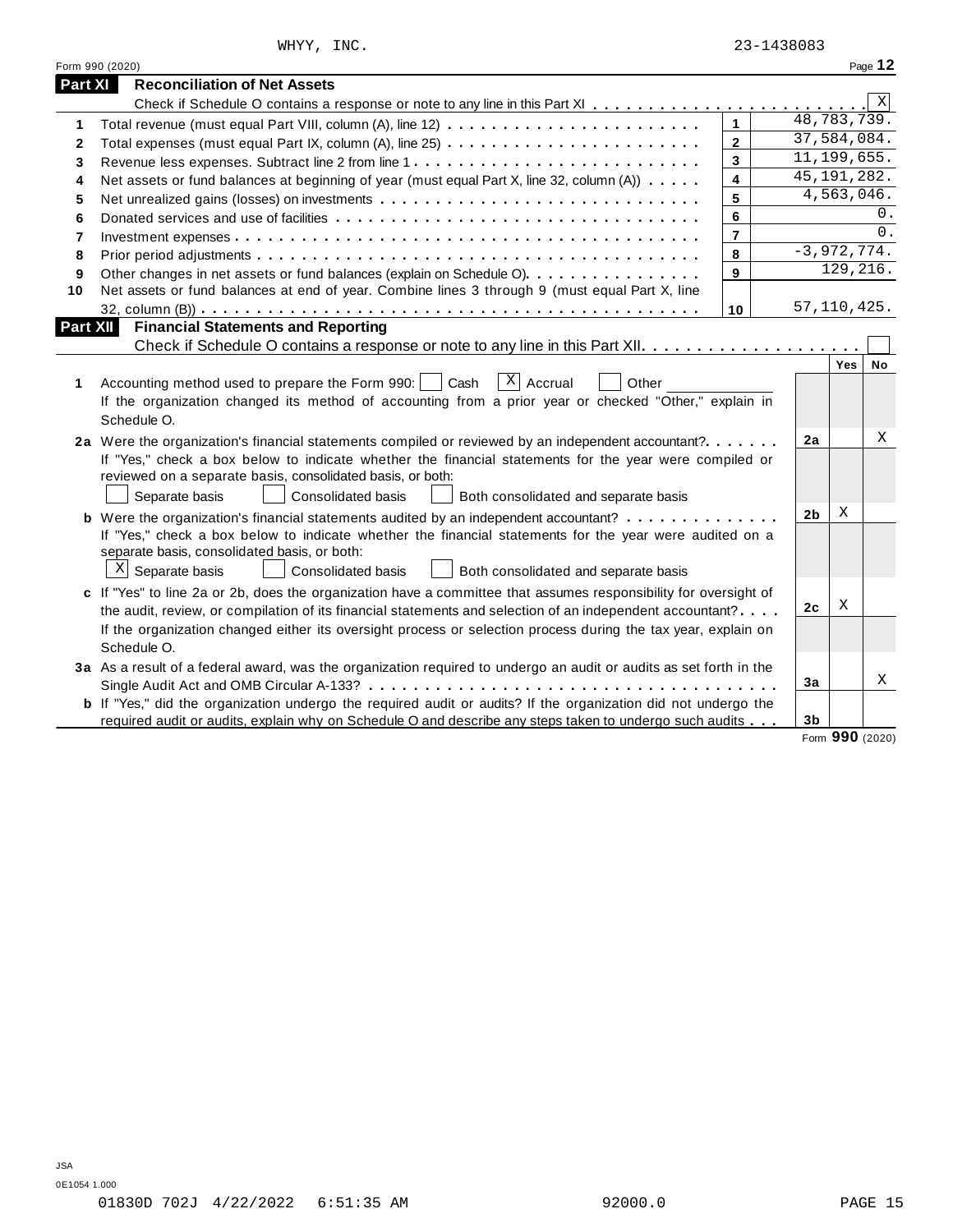SCHEDULE A **Public Charity Status and Public Support**<br>(Form 990 or 990-EZ) complete if the organization is a section 501(c)(3) organization or a section 4947(a)(1) nonexempt charitable trust. (Form 990 or 990-EZ) complete if the organization is a section 501(c)(3) organization or a section 4947(a)(1) nonexempt charitable trust.  $2020$ 

|         |                                                                                                                                                                                                                                                     |  |                                                                                  |                                                                                                              |     |                          | Complete if the organization is a section 501(c)(3) organization or a section 4947(a)(1) nonexempt charitable trust.                                                                                                                                                                                                                                                           | ZWŁU                                                                                                                             |  |
|---------|-----------------------------------------------------------------------------------------------------------------------------------------------------------------------------------------------------------------------------------------------------|--|----------------------------------------------------------------------------------|--------------------------------------------------------------------------------------------------------------|-----|--------------------------|--------------------------------------------------------------------------------------------------------------------------------------------------------------------------------------------------------------------------------------------------------------------------------------------------------------------------------------------------------------------------------|----------------------------------------------------------------------------------------------------------------------------------|--|
|         | Department of the Treasury<br><b>Internal Revenue Service</b>                                                                                                                                                                                       |  |                                                                                  | Attach to Form 990 or Form 990-EZ.<br>Go to www.irs.gov/Form990 for instructions and the latest information. |     |                          |                                                                                                                                                                                                                                                                                                                                                                                | Open to Public<br><b>Inspection</b>                                                                                              |  |
|         | Name of the organization                                                                                                                                                                                                                            |  |                                                                                  |                                                                                                              |     |                          | <b>Employer identification number</b>                                                                                                                                                                                                                                                                                                                                          |                                                                                                                                  |  |
|         | WHYY, INC.                                                                                                                                                                                                                                          |  |                                                                                  |                                                                                                              |     |                          | 23-1438083                                                                                                                                                                                                                                                                                                                                                                     |                                                                                                                                  |  |
| Part I  |                                                                                                                                                                                                                                                     |  |                                                                                  |                                                                                                              |     |                          | Reason for Public Charity Status. (All organizations must complete this part.) See instructions.                                                                                                                                                                                                                                                                               |                                                                                                                                  |  |
|         |                                                                                                                                                                                                                                                     |  |                                                                                  | The organization is not a private foundation because it is: (For lines 1 through 12, check only one box.)    |     |                          |                                                                                                                                                                                                                                                                                                                                                                                |                                                                                                                                  |  |
| 1       |                                                                                                                                                                                                                                                     |  |                                                                                  | A church, convention of churches, or association of churches described in section 170(b)(1)(A)(i).           |     |                          |                                                                                                                                                                                                                                                                                                                                                                                |                                                                                                                                  |  |
| 2       |                                                                                                                                                                                                                                                     |  |                                                                                  | A school described in section 170(b)(1)(A)(ii). (Attach Schedule E (Form 990 or 990-EZ).)                    |     |                          |                                                                                                                                                                                                                                                                                                                                                                                |                                                                                                                                  |  |
| 3       |                                                                                                                                                                                                                                                     |  |                                                                                  | A hospital or a cooperative hospital service organization described in section 170(b)(1)(A)(iii).            |     |                          |                                                                                                                                                                                                                                                                                                                                                                                |                                                                                                                                  |  |
| 4       |                                                                                                                                                                                                                                                     |  |                                                                                  |                                                                                                              |     |                          | A medical research organization operated in conjunction with a hospital described in section 170(b)(1)(A)(iii). Enter the                                                                                                                                                                                                                                                      |                                                                                                                                  |  |
|         | hospital's name, city, and state:                                                                                                                                                                                                                   |  |                                                                                  |                                                                                                              |     |                          |                                                                                                                                                                                                                                                                                                                                                                                |                                                                                                                                  |  |
| 5       |                                                                                                                                                                                                                                                     |  |                                                                                  |                                                                                                              |     |                          |                                                                                                                                                                                                                                                                                                                                                                                | An organization operated for the benefit of a college or university owned or operated by a governmental unit described in        |  |
|         |                                                                                                                                                                                                                                                     |  | section 170(b)(1)(A)(iv). (Complete Part II.)                                    |                                                                                                              |     |                          |                                                                                                                                                                                                                                                                                                                                                                                |                                                                                                                                  |  |
| 6<br> x |                                                                                                                                                                                                                                                     |  |                                                                                  | A federal, state, or local government or governmental unit described in section 170(b)(1)(A)(v).             |     |                          |                                                                                                                                                                                                                                                                                                                                                                                |                                                                                                                                  |  |
| 7       |                                                                                                                                                                                                                                                     |  | described in section 170(b)(1)(A)(vi). (Complete Part II.)                       |                                                                                                              |     |                          |                                                                                                                                                                                                                                                                                                                                                                                | An organization that normally receives a substantial part of its support from a governmental unit or from the general public     |  |
| 8       |                                                                                                                                                                                                                                                     |  |                                                                                  | A community trust described in section 170(b)(1)(A)(vi). (Complete Part II.)                                 |     |                          |                                                                                                                                                                                                                                                                                                                                                                                |                                                                                                                                  |  |
| 9       |                                                                                                                                                                                                                                                     |  |                                                                                  |                                                                                                              |     |                          | An agricultural research organization described in section 170(b)(1)(A)(ix) operated in conjunction with a land-grant college                                                                                                                                                                                                                                                  |                                                                                                                                  |  |
|         |                                                                                                                                                                                                                                                     |  |                                                                                  |                                                                                                              |     |                          | or university or a non-land-grant college of agriculture (see instructions). Enter the name, city, and state of the college or                                                                                                                                                                                                                                                 |                                                                                                                                  |  |
|         | university:                                                                                                                                                                                                                                         |  |                                                                                  |                                                                                                              |     |                          |                                                                                                                                                                                                                                                                                                                                                                                |                                                                                                                                  |  |
| 10      |                                                                                                                                                                                                                                                     |  |                                                                                  | acquired by the organization after June 30, 1975. See section 509(a)(2). (Complete Part III.)                |     |                          | An organization that normally receives (1) more than 331/3% of its support from contributions, membership fees, and gross<br>receipts from activities related to its exempt functions, subject to certain exceptions; and (2) no more than 331/3 % of its<br>support from gross investment income and unrelated business taxable income (less section 511 tax) from businesses |                                                                                                                                  |  |
| 11      |                                                                                                                                                                                                                                                     |  |                                                                                  | An organization organized and operated exclusively to test for public safety. See section 509(a)(4).         |     |                          |                                                                                                                                                                                                                                                                                                                                                                                |                                                                                                                                  |  |
| 12      |                                                                                                                                                                                                                                                     |  |                                                                                  |                                                                                                              |     |                          |                                                                                                                                                                                                                                                                                                                                                                                | An organization organized and operated exclusively for the benefit of, to perform the functions of, or to carry out the purposes |  |
|         |                                                                                                                                                                                                                                                     |  |                                                                                  |                                                                                                              |     |                          |                                                                                                                                                                                                                                                                                                                                                                                | of one or more publicly supported organizations described in section 509(a)(1) or section 509(a)(2). See section 509(a)(3).      |  |
|         | Check the box in lines 12a through 12d that describes the type of supporting organization and complete lines 12e, 12f, and 12g.                                                                                                                     |  |                                                                                  |                                                                                                              |     |                          |                                                                                                                                                                                                                                                                                                                                                                                |                                                                                                                                  |  |
| a       | Type I. A supporting organization operated, supervised, or controlled by its supported organization(s), typically by giving<br>the supported organization(s) the power to regularly appoint or elect a majority of the directors or trustees of the |  |                                                                                  |                                                                                                              |     |                          |                                                                                                                                                                                                                                                                                                                                                                                |                                                                                                                                  |  |
|         |                                                                                                                                                                                                                                                     |  |                                                                                  | supporting organization. You must complete Part IV, Sections A and B.                                        |     |                          |                                                                                                                                                                                                                                                                                                                                                                                |                                                                                                                                  |  |
| b       |                                                                                                                                                                                                                                                     |  |                                                                                  |                                                                                                              |     |                          | Type II. A supporting organization supervised or controlled in connection with its supported organization(s), by having                                                                                                                                                                                                                                                        |                                                                                                                                  |  |
|         |                                                                                                                                                                                                                                                     |  |                                                                                  |                                                                                                              |     |                          | control or management of the supporting organization vested in the same persons that control or manage the supported                                                                                                                                                                                                                                                           |                                                                                                                                  |  |
|         |                                                                                                                                                                                                                                                     |  |                                                                                  | organization(s). You must complete Part IV, Sections A and C.                                                |     |                          |                                                                                                                                                                                                                                                                                                                                                                                |                                                                                                                                  |  |
| c       |                                                                                                                                                                                                                                                     |  |                                                                                  |                                                                                                              |     |                          | Type III functionally integrated. A supporting organization operated in connection with, and functionally integrated with,                                                                                                                                                                                                                                                     |                                                                                                                                  |  |
|         |                                                                                                                                                                                                                                                     |  |                                                                                  | its supported organization(s) (see instructions). You must complete Part IV, Sections A, D, and E.           |     |                          |                                                                                                                                                                                                                                                                                                                                                                                |                                                                                                                                  |  |
| d       |                                                                                                                                                                                                                                                     |  |                                                                                  |                                                                                                              |     |                          | Type III non-functionally integrated. A supporting organization operated in connection with its supported organization(s)                                                                                                                                                                                                                                                      |                                                                                                                                  |  |
|         |                                                                                                                                                                                                                                                     |  |                                                                                  |                                                                                                              |     |                          | that is not functionally integrated. The organization generally must satisfy a distribution requirement and an attentiveness                                                                                                                                                                                                                                                   |                                                                                                                                  |  |
|         |                                                                                                                                                                                                                                                     |  |                                                                                  | requirement (see instructions). You must complete Part IV, Sections A and D, and Part V.                     |     |                          |                                                                                                                                                                                                                                                                                                                                                                                |                                                                                                                                  |  |
| е       |                                                                                                                                                                                                                                                     |  |                                                                                  |                                                                                                              |     |                          | Check this box if the organization received a written determination from the IRS that it is a Type I, Type II, Type III                                                                                                                                                                                                                                                        |                                                                                                                                  |  |
| f       |                                                                                                                                                                                                                                                     |  |                                                                                  | functionally integrated, or Type III non-functionally integrated supporting organization.                    |     |                          |                                                                                                                                                                                                                                                                                                                                                                                |                                                                                                                                  |  |
| g       |                                                                                                                                                                                                                                                     |  |                                                                                  | Provide the following information about the supported organization(s).                                       |     |                          |                                                                                                                                                                                                                                                                                                                                                                                |                                                                                                                                  |  |
|         | (i) Name of supported organization                                                                                                                                                                                                                  |  | (ii) EIN                                                                         | (iii) Type of organization                                                                                   |     | (iv) Is the organization | (v) Amount of monetary                                                                                                                                                                                                                                                                                                                                                         | (vi) Amount of                                                                                                                   |  |
|         |                                                                                                                                                                                                                                                     |  |                                                                                  | (described on lines 1-10                                                                                     |     | listed in your governing | support (see                                                                                                                                                                                                                                                                                                                                                                   | other support (see                                                                                                               |  |
|         |                                                                                                                                                                                                                                                     |  |                                                                                  | above (see instructions))                                                                                    | Yes | document?<br>No          | instructions)                                                                                                                                                                                                                                                                                                                                                                  | instructions)                                                                                                                    |  |
| (A)     |                                                                                                                                                                                                                                                     |  |                                                                                  |                                                                                                              |     |                          |                                                                                                                                                                                                                                                                                                                                                                                |                                                                                                                                  |  |
|         |                                                                                                                                                                                                                                                     |  |                                                                                  |                                                                                                              |     |                          |                                                                                                                                                                                                                                                                                                                                                                                |                                                                                                                                  |  |
| (B)     |                                                                                                                                                                                                                                                     |  |                                                                                  |                                                                                                              |     |                          |                                                                                                                                                                                                                                                                                                                                                                                |                                                                                                                                  |  |
| (C)     |                                                                                                                                                                                                                                                     |  |                                                                                  |                                                                                                              |     |                          |                                                                                                                                                                                                                                                                                                                                                                                |                                                                                                                                  |  |
| (D)     |                                                                                                                                                                                                                                                     |  |                                                                                  |                                                                                                              |     |                          |                                                                                                                                                                                                                                                                                                                                                                                |                                                                                                                                  |  |
| (E)     |                                                                                                                                                                                                                                                     |  |                                                                                  |                                                                                                              |     |                          |                                                                                                                                                                                                                                                                                                                                                                                |                                                                                                                                  |  |
| Total   |                                                                                                                                                                                                                                                     |  |                                                                                  |                                                                                                              |     |                          |                                                                                                                                                                                                                                                                                                                                                                                |                                                                                                                                  |  |
|         |                                                                                                                                                                                                                                                     |  | For Paperwork Reduction Act Notice, see the Instructions for Form 990 or 990-EZ. |                                                                                                              |     |                          |                                                                                                                                                                                                                                                                                                                                                                                | Schedule A (Form 990 or 990-EZ) 2020                                                                                             |  |

JSA 0E1210 0.030 01830D 702J 4/22/2022 6:51:35 AM 92000.0 PAGE 16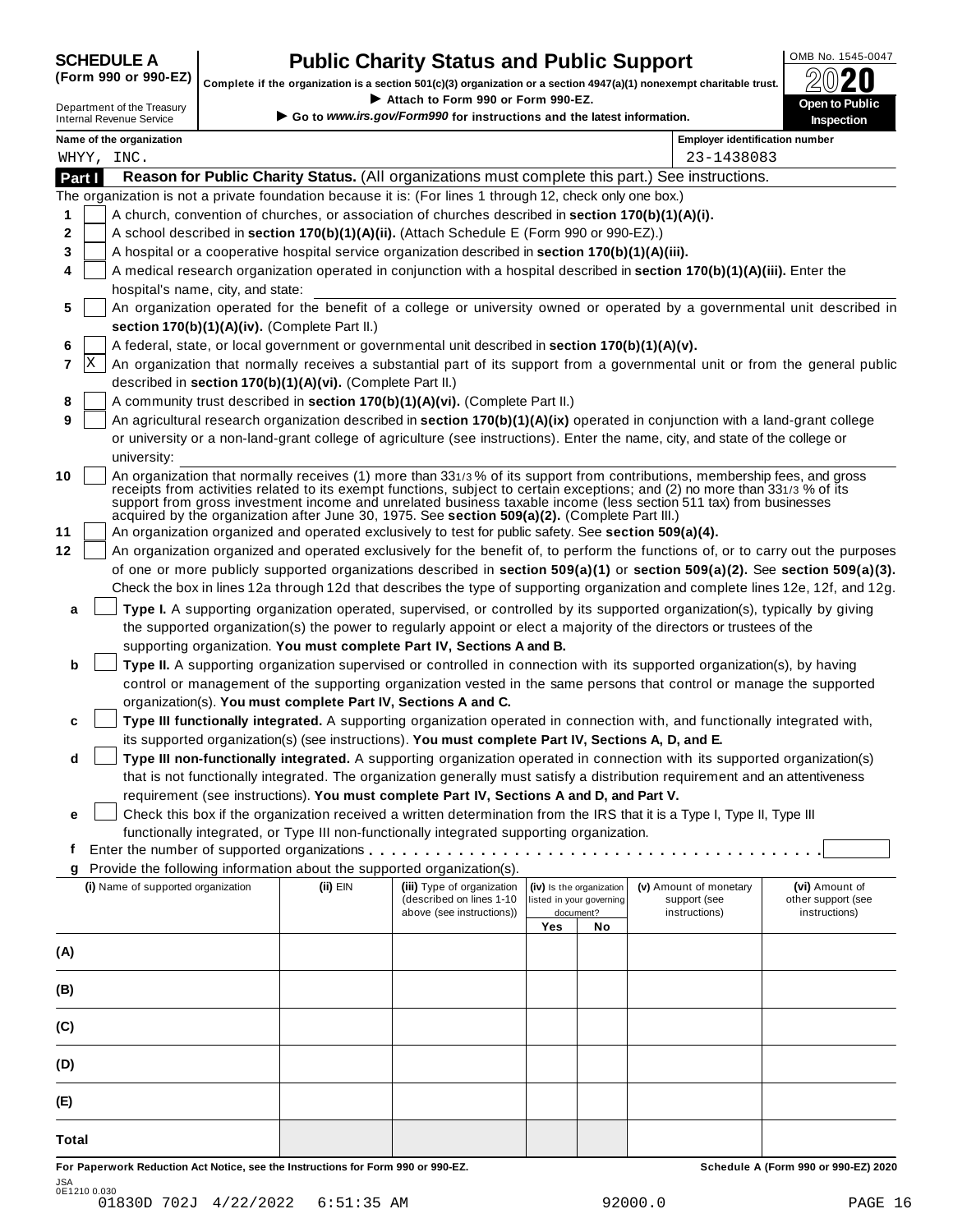Schedule <sup>A</sup> (Form <sup>990</sup> or 990-EZ) <sup>2020</sup> Page **2**

**Support Schedule for Organizations Described in Sections 170(b)(1)(A)(iv) and 170(b)(1)(A)(vi)** (Complete only if you checked the box on line 5, 7, or 8 of Part I or if the organization failed to qualify under Part III. If the organization fails to qualify under the tests listed below, please complete Part III.) **Part II**

|                                                                                                                                                                                                                    | (a) 2016                                                                                                                                                              | (b) 2017      | (c) 2018                                                   | $(d)$ 2019    | (e) 2020                                                                               | (f) Total                                                                                                                                                                                                                                                                                                                                                                                                                                                                                                                                                                                                                                                                                                                                                                                                                                                                                                                                                                                                                                                                                                                                                                                                                                                                                                                    |
|--------------------------------------------------------------------------------------------------------------------------------------------------------------------------------------------------------------------|-----------------------------------------------------------------------------------------------------------------------------------------------------------------------|---------------|------------------------------------------------------------|---------------|----------------------------------------------------------------------------------------|------------------------------------------------------------------------------------------------------------------------------------------------------------------------------------------------------------------------------------------------------------------------------------------------------------------------------------------------------------------------------------------------------------------------------------------------------------------------------------------------------------------------------------------------------------------------------------------------------------------------------------------------------------------------------------------------------------------------------------------------------------------------------------------------------------------------------------------------------------------------------------------------------------------------------------------------------------------------------------------------------------------------------------------------------------------------------------------------------------------------------------------------------------------------------------------------------------------------------------------------------------------------------------------------------------------------------|
| Gifts, grants, contributions, and<br>membership fees received. (Do not<br>include any "unusual grants.")                                                                                                           | 25, 417, 853.                                                                                                                                                         | 27, 744, 166. | 33, 244, 084.                                              | 27, 137, 383. | 31,813,729.                                                                            | 145, 357, 215.                                                                                                                                                                                                                                                                                                                                                                                                                                                                                                                                                                                                                                                                                                                                                                                                                                                                                                                                                                                                                                                                                                                                                                                                                                                                                                               |
| Tax revenues levied for the<br>organization's benefit and either paid to<br>or expended on its behalf                                                                                                              |                                                                                                                                                                       |               |                                                            |               |                                                                                        | 0.                                                                                                                                                                                                                                                                                                                                                                                                                                                                                                                                                                                                                                                                                                                                                                                                                                                                                                                                                                                                                                                                                                                                                                                                                                                                                                                           |
| The value of services or facilities<br>furnished by a governmental unit to the<br>organization without charge                                                                                                      |                                                                                                                                                                       |               |                                                            |               |                                                                                        | 0.                                                                                                                                                                                                                                                                                                                                                                                                                                                                                                                                                                                                                                                                                                                                                                                                                                                                                                                                                                                                                                                                                                                                                                                                                                                                                                                           |
| Total. Add lines 1 through 3                                                                                                                                                                                       | 25, 417, 853.                                                                                                                                                         | 27, 744, 166. | 33, 244, 084.                                              | 27, 137, 383. | 31,813,729.                                                                            | 145, 357, 215.                                                                                                                                                                                                                                                                                                                                                                                                                                                                                                                                                                                                                                                                                                                                                                                                                                                                                                                                                                                                                                                                                                                                                                                                                                                                                                               |
| The portion of total contributions by<br>each person (other than a<br>governmental unit or publicly<br>supported organization) included on<br>line 1 that exceeds 2% of the amount<br>shown on line 11, column (f) |                                                                                                                                                                       |               |                                                            |               |                                                                                        | 5,448,139.                                                                                                                                                                                                                                                                                                                                                                                                                                                                                                                                                                                                                                                                                                                                                                                                                                                                                                                                                                                                                                                                                                                                                                                                                                                                                                                   |
| Public support. Subtract line 5 from line 4                                                                                                                                                                        |                                                                                                                                                                       |               |                                                            |               |                                                                                        | 139,909,076.                                                                                                                                                                                                                                                                                                                                                                                                                                                                                                                                                                                                                                                                                                                                                                                                                                                                                                                                                                                                                                                                                                                                                                                                                                                                                                                 |
|                                                                                                                                                                                                                    |                                                                                                                                                                       |               |                                                            |               |                                                                                        |                                                                                                                                                                                                                                                                                                                                                                                                                                                                                                                                                                                                                                                                                                                                                                                                                                                                                                                                                                                                                                                                                                                                                                                                                                                                                                                              |
|                                                                                                                                                                                                                    | (a) 2016                                                                                                                                                              | (b) 2017      | (c) 2018                                                   | $(d)$ 2019    | (e) 2020                                                                               | (f) Total                                                                                                                                                                                                                                                                                                                                                                                                                                                                                                                                                                                                                                                                                                                                                                                                                                                                                                                                                                                                                                                                                                                                                                                                                                                                                                                    |
| Amounts from line 4                                                                                                                                                                                                | 25, 417, 853.                                                                                                                                                         | 27,744,166.   | 33, 244, 084.                                              | 27, 137, 383. | 31,813,729.                                                                            | 145, 357, 215.                                                                                                                                                                                                                                                                                                                                                                                                                                                                                                                                                                                                                                                                                                                                                                                                                                                                                                                                                                                                                                                                                                                                                                                                                                                                                                               |
| Gross income from interest, dividends,<br>payments received on securities loans,<br>rents, royalties, and income from<br>similar sources experiences                                                               | 326,795.                                                                                                                                                              | 476,136.      | 582,695.                                                   | 555,769.      | 546, 414.                                                                              | 2,487,809.                                                                                                                                                                                                                                                                                                                                                                                                                                                                                                                                                                                                                                                                                                                                                                                                                                                                                                                                                                                                                                                                                                                                                                                                                                                                                                                   |
| Net income from unrelated business<br>activities, whether or not the business<br>is regularly carried on the control of the set of the set of the set of the set of the set of the set of the s                    |                                                                                                                                                                       |               |                                                            |               |                                                                                        | 0.                                                                                                                                                                                                                                                                                                                                                                                                                                                                                                                                                                                                                                                                                                                                                                                                                                                                                                                                                                                                                                                                                                                                                                                                                                                                                                                           |
| Other income. Do not include gain or<br>loss from the sale of capital assets<br>(Explain in Part VI.)                                                                                                              |                                                                                                                                                                       |               |                                                            |               |                                                                                        | 0.                                                                                                                                                                                                                                                                                                                                                                                                                                                                                                                                                                                                                                                                                                                                                                                                                                                                                                                                                                                                                                                                                                                                                                                                                                                                                                                           |
| Total support. Add lines 7 through 10                                                                                                                                                                              |                                                                                                                                                                       |               |                                                            |               |                                                                                        | 147,845,024.                                                                                                                                                                                                                                                                                                                                                                                                                                                                                                                                                                                                                                                                                                                                                                                                                                                                                                                                                                                                                                                                                                                                                                                                                                                                                                                 |
|                                                                                                                                                                                                                    |                                                                                                                                                                       |               |                                                            |               |                                                                                        | 61,867,692.                                                                                                                                                                                                                                                                                                                                                                                                                                                                                                                                                                                                                                                                                                                                                                                                                                                                                                                                                                                                                                                                                                                                                                                                                                                                                                                  |
|                                                                                                                                                                                                                    |                                                                                                                                                                       |               |                                                            |               |                                                                                        |                                                                                                                                                                                                                                                                                                                                                                                                                                                                                                                                                                                                                                                                                                                                                                                                                                                                                                                                                                                                                                                                                                                                                                                                                                                                                                                              |
|                                                                                                                                                                                                                    |                                                                                                                                                                       |               |                                                            |               |                                                                                        |                                                                                                                                                                                                                                                                                                                                                                                                                                                                                                                                                                                                                                                                                                                                                                                                                                                                                                                                                                                                                                                                                                                                                                                                                                                                                                                              |
|                                                                                                                                                                                                                    |                                                                                                                                                                       |               |                                                            |               |                                                                                        | 94.63%                                                                                                                                                                                                                                                                                                                                                                                                                                                                                                                                                                                                                                                                                                                                                                                                                                                                                                                                                                                                                                                                                                                                                                                                                                                                                                                       |
|                                                                                                                                                                                                                    |                                                                                                                                                                       |               |                                                            |               |                                                                                        | 95.57%                                                                                                                                                                                                                                                                                                                                                                                                                                                                                                                                                                                                                                                                                                                                                                                                                                                                                                                                                                                                                                                                                                                                                                                                                                                                                                                       |
|                                                                                                                                                                                                                    |                                                                                                                                                                       |               |                                                            |               |                                                                                        |                                                                                                                                                                                                                                                                                                                                                                                                                                                                                                                                                                                                                                                                                                                                                                                                                                                                                                                                                                                                                                                                                                                                                                                                                                                                                                                              |
|                                                                                                                                                                                                                    |                                                                                                                                                                       |               |                                                            |               |                                                                                        | Χ                                                                                                                                                                                                                                                                                                                                                                                                                                                                                                                                                                                                                                                                                                                                                                                                                                                                                                                                                                                                                                                                                                                                                                                                                                                                                                                            |
|                                                                                                                                                                                                                    |                                                                                                                                                                       |               |                                                            |               |                                                                                        |                                                                                                                                                                                                                                                                                                                                                                                                                                                                                                                                                                                                                                                                                                                                                                                                                                                                                                                                                                                                                                                                                                                                                                                                                                                                                                                              |
|                                                                                                                                                                                                                    |                                                                                                                                                                       |               |                                                            |               |                                                                                        |                                                                                                                                                                                                                                                                                                                                                                                                                                                                                                                                                                                                                                                                                                                                                                                                                                                                                                                                                                                                                                                                                                                                                                                                                                                                                                                              |
|                                                                                                                                                                                                                    |                                                                                                                                                                       |               |                                                            |               |                                                                                        |                                                                                                                                                                                                                                                                                                                                                                                                                                                                                                                                                                                                                                                                                                                                                                                                                                                                                                                                                                                                                                                                                                                                                                                                                                                                                                                              |
|                                                                                                                                                                                                                    |                                                                                                                                                                       |               |                                                            |               |                                                                                        |                                                                                                                                                                                                                                                                                                                                                                                                                                                                                                                                                                                                                                                                                                                                                                                                                                                                                                                                                                                                                                                                                                                                                                                                                                                                                                                              |
|                                                                                                                                                                                                                    |                                                                                                                                                                       |               |                                                            |               |                                                                                        |                                                                                                                                                                                                                                                                                                                                                                                                                                                                                                                                                                                                                                                                                                                                                                                                                                                                                                                                                                                                                                                                                                                                                                                                                                                                                                                              |
|                                                                                                                                                                                                                    |                                                                                                                                                                       |               |                                                            |               |                                                                                        |                                                                                                                                                                                                                                                                                                                                                                                                                                                                                                                                                                                                                                                                                                                                                                                                                                                                                                                                                                                                                                                                                                                                                                                                                                                                                                                              |
|                                                                                                                                                                                                                    |                                                                                                                                                                       |               |                                                            |               |                                                                                        |                                                                                                                                                                                                                                                                                                                                                                                                                                                                                                                                                                                                                                                                                                                                                                                                                                                                                                                                                                                                                                                                                                                                                                                                                                                                                                                              |
|                                                                                                                                                                                                                    |                                                                                                                                                                       |               |                                                            |               |                                                                                        |                                                                                                                                                                                                                                                                                                                                                                                                                                                                                                                                                                                                                                                                                                                                                                                                                                                                                                                                                                                                                                                                                                                                                                                                                                                                                                                              |
|                                                                                                                                                                                                                    |                                                                                                                                                                       |               |                                                            |               |                                                                                        |                                                                                                                                                                                                                                                                                                                                                                                                                                                                                                                                                                                                                                                                                                                                                                                                                                                                                                                                                                                                                                                                                                                                                                                                                                                                                                                              |
|                                                                                                                                                                                                                    |                                                                                                                                                                       |               |                                                            |               |                                                                                        |                                                                                                                                                                                                                                                                                                                                                                                                                                                                                                                                                                                                                                                                                                                                                                                                                                                                                                                                                                                                                                                                                                                                                                                                                                                                                                                              |
| Private foundation. If the organization did not check a box on line 13, 16a, 16b, 17a, or 17b, check this box and see                                                                                              |                                                                                                                                                                       |               |                                                            |               |                                                                                        |                                                                                                                                                                                                                                                                                                                                                                                                                                                                                                                                                                                                                                                                                                                                                                                                                                                                                                                                                                                                                                                                                                                                                                                                                                                                                                                              |
|                                                                                                                                                                                                                    | <b>Section A. Public Support</b><br>Calendar year (or fiscal year beginning in) ▶<br><b>Section B. Total Support</b><br>Calendar year (or fiscal year beginning in) ▶ |               | <b>Section C. Computation of Public Support Percentage</b> |               | Public support percentage for 2020 (line 6, column (f), divided by line 11, column (f) | First 5 years. If the Form 990 is for the organization's first, second, third, fourth, or fifth tax year as a section 501(c)(3)<br>14<br>15<br>16a 331/3% support test - 2020. If the organization did not check the box on line 13, and line 14 is 331/3% or more, check this<br>box and stop here. The organization qualifies as a publicly supported organization $\ldots \ldots \ldots \ldots \ldots \ldots$<br>b 331/3% support test - 2019. If the organization did not check a box on line 13 or 16a, and line 15 is 331/3% or more, check<br>17a 10%-facts-and-circumstances test - 2020. If the organization did not check a box on line 13, 16a, or 16b, and line 14 is<br>10% or more, and if the organization meets the facts-and-circumstances test, check this box and stop here. Explain in<br>Part VI how the organization meets the facts-and-circumstances test. The organization qualifies as a publicly supported<br>b 10%-facts-and-circumstances test - 2019. If the organization did not check a box on line 13, 16a, 16b, or 17a, and line<br>15 is 10% or more, and if the organization meets the facts-and-circumstances test, check this box and stop here. Explain<br>in Part VI how the organization meets the facts-and-circumstances test. The organization qualifies as a publicly supported |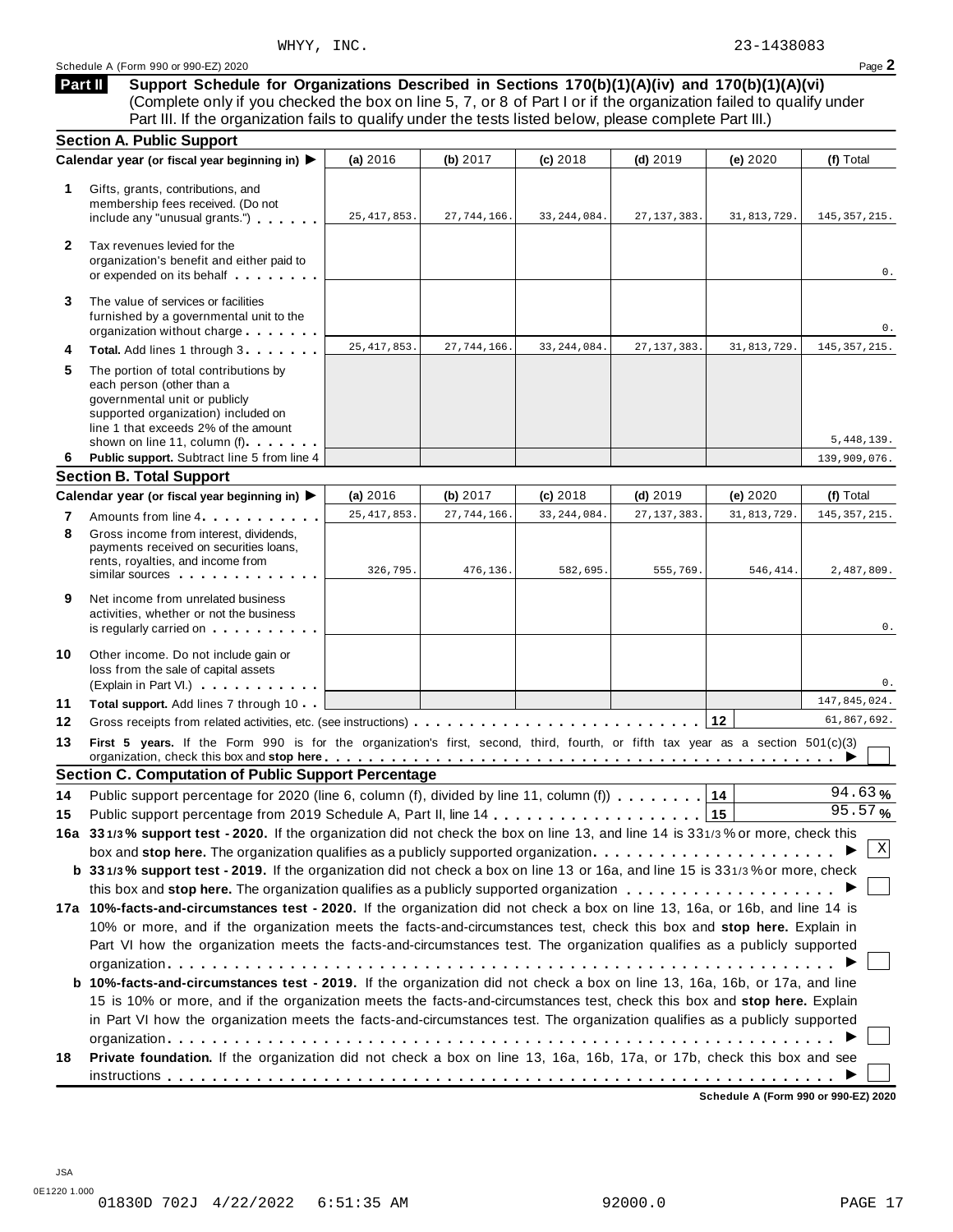### Schedule <sup>A</sup> (Form <sup>990</sup> or 990-EZ) <sup>2020</sup> Page **3**

### **Support Schedule for Organizations Described in Section 509(a)(2) Part III**

(Complete only if you checked the box on line 10 of Part I or if the organization failed to qualify under Part II. If the organization fails to qualify under the tests listed below, please complete Part II.)

|              | <b>Section A. Public Support</b>                                                                                                                                                                                                                                                                 |              |            |            |            |          |                                      |
|--------------|--------------------------------------------------------------------------------------------------------------------------------------------------------------------------------------------------------------------------------------------------------------------------------------------------|--------------|------------|------------|------------|----------|--------------------------------------|
|              | Calendar year (or fiscal year beginning in)                                                                                                                                                                                                                                                      | (a) $2016$   | (b) $2017$ | $(c)$ 2018 | $(d)$ 2019 | (e) 2020 | (f) Total                            |
| 1            | Gifts, grants, contributions, and membership fees                                                                                                                                                                                                                                                |              |            |            |            |          |                                      |
|              | received. (Do not include any "unusual grants.")                                                                                                                                                                                                                                                 |              |            |            |            |          |                                      |
| $\mathbf{2}$ | Gross receipts from admissions, merchandise                                                                                                                                                                                                                                                      |              |            |            |            |          |                                      |
|              | sold or services performed, or facilities                                                                                                                                                                                                                                                        |              |            |            |            |          |                                      |
|              | furnished in any activity that is related to the                                                                                                                                                                                                                                                 |              |            |            |            |          |                                      |
|              | organization's tax-exempt purpose                                                                                                                                                                                                                                                                |              |            |            |            |          |                                      |
| 3            | Gross receipts from activities that are not an                                                                                                                                                                                                                                                   |              |            |            |            |          |                                      |
|              | unrelated trade or business under section 513                                                                                                                                                                                                                                                    |              |            |            |            |          |                                      |
| 4            | Tax revenues levied for the                                                                                                                                                                                                                                                                      |              |            |            |            |          |                                      |
|              | organization's benefit and either paid to                                                                                                                                                                                                                                                        |              |            |            |            |          |                                      |
|              | or expended on its behalf <b>contained</b> and <b>contained</b> and <b>contained</b> and <b>contained</b> and <b>contained</b> and <b>contained</b> and <b>contained</b> and <b>contained</b> and <b>contained</b> and <b>contained</b> and <b>contained</b> and <b>contained</b> and <b>con</b> |              |            |            |            |          |                                      |
| 5            | The value of services or facilities                                                                                                                                                                                                                                                              |              |            |            |            |          |                                      |
|              | furnished by a governmental unit to the                                                                                                                                                                                                                                                          |              |            |            |            |          |                                      |
|              |                                                                                                                                                                                                                                                                                                  |              |            |            |            |          |                                      |
|              | organization without charge                                                                                                                                                                                                                                                                      |              |            |            |            |          |                                      |
| 6            | <b>Total.</b> Add lines 1 through 5                                                                                                                                                                                                                                                              |              |            |            |            |          |                                      |
|              | 7a Amounts included on lines 1, 2, and 3                                                                                                                                                                                                                                                         |              |            |            |            |          |                                      |
|              | received from disqualified persons                                                                                                                                                                                                                                                               |              |            |            |            |          |                                      |
|              | <b>b</b> Amounts included on lines 2 and 3<br>received from other than disqualified                                                                                                                                                                                                              |              |            |            |            |          |                                      |
|              | persons that exceed the greater of \$5,000                                                                                                                                                                                                                                                       |              |            |            |            |          |                                      |
|              | or 1% of the amount on line 13 for the year                                                                                                                                                                                                                                                      |              |            |            |            |          |                                      |
|              | c Add lines 7a and 7b                                                                                                                                                                                                                                                                            |              |            |            |            |          |                                      |
| 8            | Public support. (Subtract line 7c from                                                                                                                                                                                                                                                           |              |            |            |            |          |                                      |
|              | $line 6.)$                                                                                                                                                                                                                                                                                       |              |            |            |            |          |                                      |
|              | <b>Section B. Total Support</b>                                                                                                                                                                                                                                                                  |              |            |            |            |          |                                      |
|              | Calendar year (or fiscal year beginning in)                                                                                                                                                                                                                                                      | (a) 2016     | (b) $2017$ | $(c)$ 2018 | $(d)$ 2019 | (e) 2020 | (f) Total                            |
| 9            | Amounts from line 6                                                                                                                                                                                                                                                                              |              |            |            |            |          |                                      |
|              | 10 a Gross income from interest, dividends,<br>payments received on securities loans,<br>rents, royalties, and income from similar<br>sources                                                                                                                                                    |              |            |            |            |          |                                      |
|              | <b>b</b> Unrelated business taxable income (less                                                                                                                                                                                                                                                 |              |            |            |            |          |                                      |
|              | section 511 taxes) from businesses                                                                                                                                                                                                                                                               |              |            |            |            |          |                                      |
|              | acquired after June 30, 1975                                                                                                                                                                                                                                                                     |              |            |            |            |          |                                      |
|              | c Add lines 10a and 10b                                                                                                                                                                                                                                                                          |              |            |            |            |          |                                      |
|              |                                                                                                                                                                                                                                                                                                  |              |            |            |            |          |                                      |
| 11           | Net income from unrelated business                                                                                                                                                                                                                                                               |              |            |            |            |          |                                      |
|              | activities not included in line 10b, whether                                                                                                                                                                                                                                                     |              |            |            |            |          |                                      |
|              | or not the business is regularly carried on.                                                                                                                                                                                                                                                     |              |            |            |            |          |                                      |
| 12           | Other income. Do not include gain or                                                                                                                                                                                                                                                             |              |            |            |            |          |                                      |
|              | loss from the sale of capital assets                                                                                                                                                                                                                                                             |              |            |            |            |          |                                      |
|              | (Explain in Part VI.)                                                                                                                                                                                                                                                                            |              |            |            |            |          |                                      |
| 13           | Total support. (Add lines 9, 10c, 11,                                                                                                                                                                                                                                                            |              |            |            |            |          |                                      |
|              | and 12.) $\cdots$ $\cdots$ $\cdots$ $\cdots$                                                                                                                                                                                                                                                     |              |            |            |            |          |                                      |
| 14           | First 5 years. If the Form 990 is for the organization's first, second, third, fourth, or fifth tax year as a section 501(c)(3)                                                                                                                                                                  |              |            |            |            |          |                                      |
|              |                                                                                                                                                                                                                                                                                                  |              |            |            |            |          |                                      |
|              | <b>Section C. Computation of Public Support Percentage</b>                                                                                                                                                                                                                                       |              |            |            |            |          |                                      |
| 15           |                                                                                                                                                                                                                                                                                                  |              |            |            |            | 15       | %                                    |
| 16           | Public support percentage from 2019 Schedule A, Part III, line 15.                                                                                                                                                                                                                               |              |            |            |            | 16       | %                                    |
|              | Section D. Computation of Investment Income Percentage                                                                                                                                                                                                                                           |              |            |            |            |          |                                      |
| 17           | Investment income percentage for 2020 (line 10c, column (f), divided by line 13, column (f) $\ldots$ ,,,,,,,                                                                                                                                                                                     |              |            |            |            | 17       | %                                    |
| 18           |                                                                                                                                                                                                                                                                                                  |              |            |            |            | 18       | %                                    |
|              | 19a 331/3% support tests - 2020. If the organization did not check the box on line 14, and line 15 is more than 331/3%, and line                                                                                                                                                                 |              |            |            |            |          |                                      |
|              | 17 is not more than 331/3%, check this box and stop here. The organization qualifies as a publicly supported organization.                                                                                                                                                                       |              |            |            |            |          |                                      |
|              | b 331/3% support tests - 2019. If the organization did not check a box on line 14 or line 19a, and line 16 is more than 331/3%, and                                                                                                                                                              |              |            |            |            |          |                                      |
|              | line 18 is not more than 331/3%, check this box and stop here. The organization qualifies as a publicly supported organization                                                                                                                                                                   |              |            |            |            |          | ▶                                    |
| 20           | Private foundation. If the organization did not check a box on line 14, 19a, or 19b, check this box and see instructions                                                                                                                                                                         |              |            |            |            |          |                                      |
| <b>JSA</b>   |                                                                                                                                                                                                                                                                                                  |              |            |            |            |          | Schedule A (Form 990 or 990-EZ) 2020 |
|              | 0E1221 1.000<br>01830D 702J 4/22/2022                                                                                                                                                                                                                                                            | $6:51:35$ AM |            |            | 92000.0    |          | PAGE 18                              |
|              |                                                                                                                                                                                                                                                                                                  |              |            |            |            |          |                                      |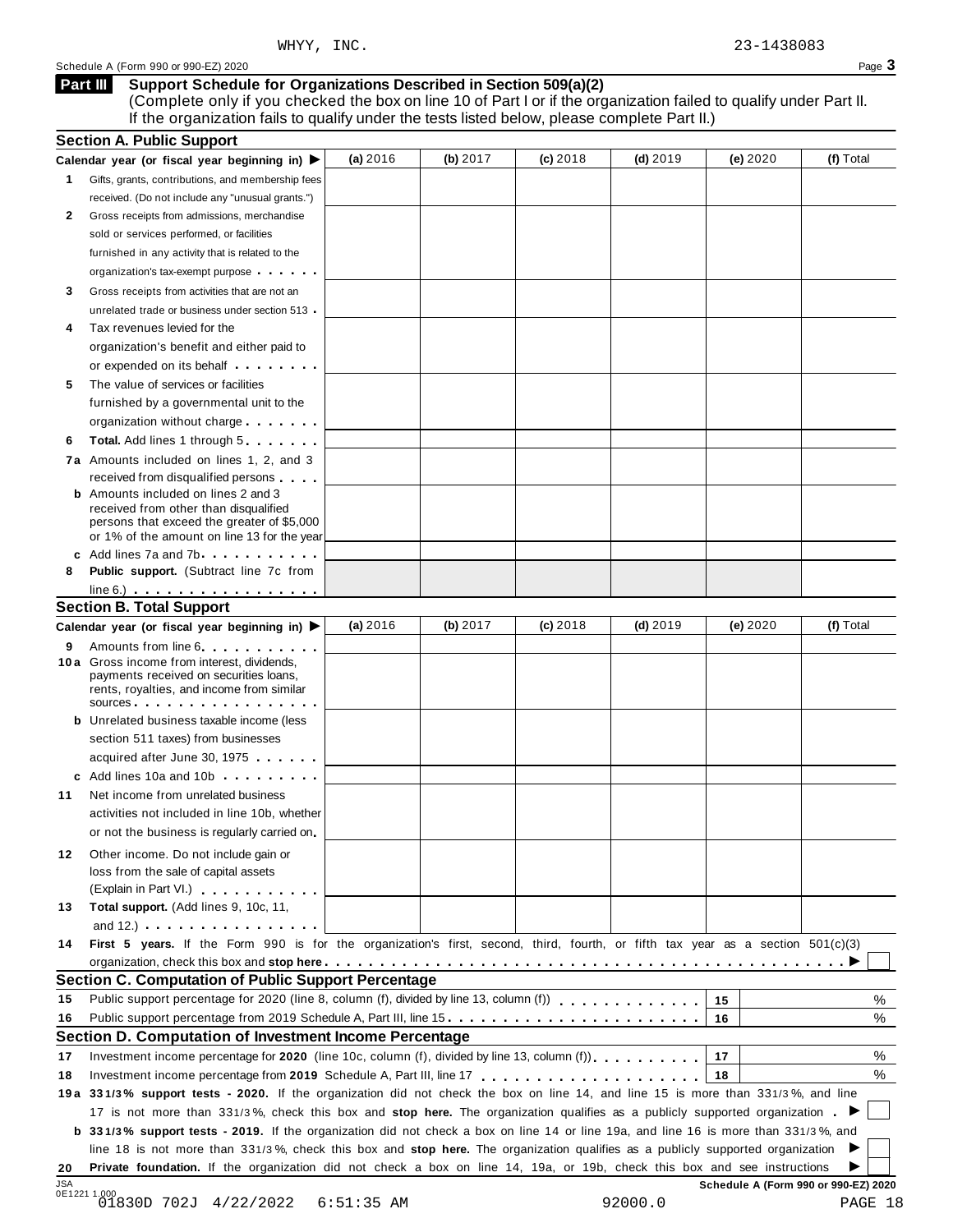**Yes No**

**2**

**3a**

**3b**

**3c**

**4a**

**4b**

**4c**

**5a**

**5b 5c**

**6**

**7**

**8**

**9a**

**9b**

**9c**

**10a**

### **Part IV Supporting Organizations**

(Complete only if you checked a box in line 12 on Part I. If you checked box 12a, Part I, complete Sections A and B. If you checked box 12b, Part I, complete Sections A and C. If you checked box 12c, Part I, complete Sections A, D, and E. If you checked box 12d, Part I, complete Sections A and D, and complete Part V.)

## **Section A. All Supporting Organizations**

- **1** Are all of the organization's supported organizations listed by name in the organization's governing documents? *If "No," describe in Part VI how the supported organizations are designated. If designated by class or purpose, describe the designation. If historic and continuing relationship, explain.* **1**
- **2** Did the organization have any supported organization that does not have an IRS determination of status under section 509(a)(1) or (2)? *If"Yes," explain in Part VI how the organization determined that the supported organization was described in section 509(a)(1) or (2).*
- **3 a** Did the organization have a supported organization described in section 501(c)(4), (5), or (6)? *If "Yes," answer lines 3b and 3c below.*
- **b** Did the organization confirm that each supported organization qualified under section 501(c)(4), (5), or (6) and | satisfied the public support tests under section 509(a)(2)? *If "Yes," describe in Part VI when and how the organization made the determination.*
- **c** Did the organization ensure that all support to such organizations was used exclusively for section 170(c)(2)(B) purposes? *If"Yes," explain in Part VI what controls the organization put in place to ensure such use.*
- **4 a** Was any supported organization not organized in the United States ("foreign supported organization")? *If "Yes," and if you checked box 12a or 12b in Part I, answer lines 4b and 4c below.*
- **b** Did the organization have ultimate control and discretion in deciding whether to make grants to the foreign | supported organization? *If "Yes," describe in Part VI how the organization had such control and discretion despite being controlled or supervised by or in connection with its supported organizations.*
- **c** Did the organization support any foreign supported organization that does not have an IRS determination | under sections 501(c)(3) and 509(a)(1) or (2)? *If "Yes," explain in Part VI what controls the organization used to ensure that all support to the foreign supported organization was used exclusively for section 170(c)(2)(B) purposes.*
- **5 a** Did the organization add, substitute, or remove any supported organizations during the tax year? *If "Yes,"* answer lines 5b and 5c below (if applicable). Also, provide detail in Part VI, including (i) the names and EIN *numbers of the supported organizations added, substituted, or removed; (ii) the reasons for each such action;* (iii) the authority under the organization's organizing document authorizing such action; and (iv) how the action *was accomplished (such as by amendment to the organizing document).*
- **b Type I or Type II only.** Was any added or substituted supported organization part of a class already designated in the organization's organizing document?
- **c Substitutions only.** Was the substitution the result of an event beyond the organization's control?
- **6** Did the organization provide support (whether in the form of grants or the provision of services or facilities) to anyone other than (i) its supported organizations, (ii) individuals that are part of the charitable class benefited by one or more of its supported organizations, or (iii) other supporting organizations that also support or benefit one or more of the filing organization's supported organizations? *If"Yes," provide detail in Part VI.*
- **7** Did the organization provide a grant, loan, compensation, or other similar payment to a substantial contributor (as defined in section 4958(c)(3)(C)), a family member of a substantial contributor, or a 35% controlled entity with regard to a substantial contributor? *If"Yes," complete Part I of Schedule L (Form 990 or 990-EZ).*
- **8** Did the organization make a loan to a disqualified person (as defined in section 4958) not described in line 7? *If "Yes," complete Part I of Schedule L (Form 990 or 990-EZ).*
- **9a** Was the organization controlled directly or indirectly at any time during the tax year by one or more | disqualified persons, as defined in section 4946 (other than foundation managers and organizations described in section 509(a)(1) or (2))? *If"Yes," provide detail in Part VI.*
- **b** Did one or more disqualified persons (as defined in line 9a) hold a controlling interest in any entity in which | the supporting organization had an interest? *If"Yes," provide detail in Part VI.*
- **c** Did a disqualified person (as defined in line 9a) have an ownership interest in, or derive any personal benefit from, assets in which the supporting organization also had an interest? *If"Yes," provide detail in Part VI.*
- **10a** Was the organization subject to the excess business holdings rules of section 4943 because of section | 4943(f) (regarding certain Type II supporting organizations, and all Type III non-functionally integrated supporting organizations)? *If"Yes," answer line 10b below.*
- **b** Did the organization have any excess business holdings in the tax year? *(Use Schedule C, Form 4720, to determine whether the organization had excess business holdings.)*

0E1229 1.010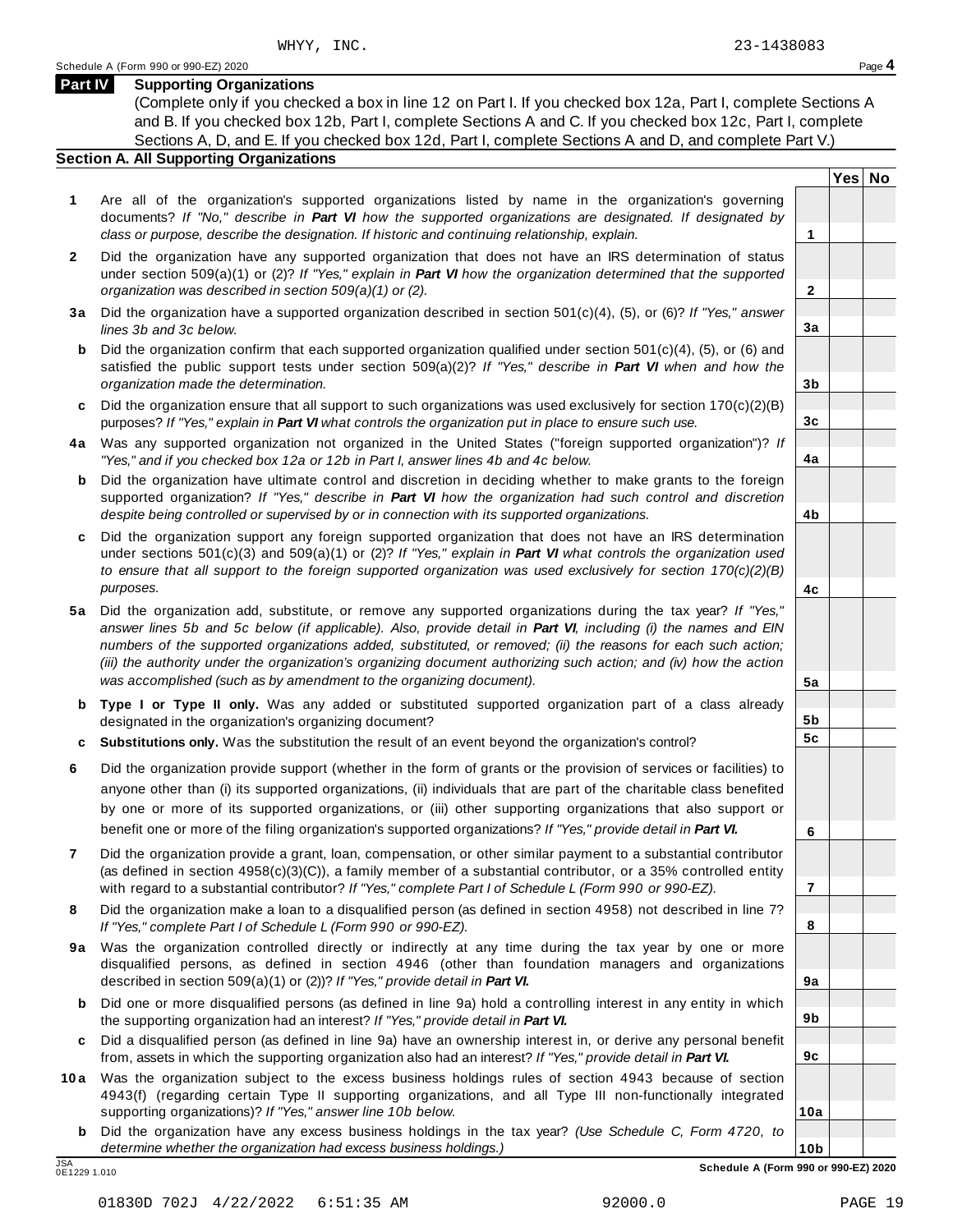WHYY, INC. 23-1438083

|    |                                                                                                                    |                 | Yes⊺ | No |
|----|--------------------------------------------------------------------------------------------------------------------|-----------------|------|----|
| 11 | Has the organization accepted a gift or contribution from any of the following persons?                            |                 |      |    |
| a  | A person who directly or indirectly controls, either alone or together with persons described in lines 11b and     |                 |      |    |
|    | 11c below, the governing body of a supported organization?                                                         | 11a             |      |    |
| b  | A family member of a person described in line 11a above?                                                           | 11 <sub>b</sub> |      |    |
| C. | A 35% controlled entity of a person described in line 11a or 11b above? If "Yes" to line 11a, 11b, or 11c, provide |                 |      |    |
|    | detail in <b>Part VI.</b>                                                                                          | 11c             |      |    |

|              |                                                                                                                                                                                                                                                                                                                                                                                                                                                                                                                                                                                                                                                                                                                                                                                 | Yes. | No |
|--------------|---------------------------------------------------------------------------------------------------------------------------------------------------------------------------------------------------------------------------------------------------------------------------------------------------------------------------------------------------------------------------------------------------------------------------------------------------------------------------------------------------------------------------------------------------------------------------------------------------------------------------------------------------------------------------------------------------------------------------------------------------------------------------------|------|----|
| 1            | Did the governing body, members of the governing body, officers acting in their official capacity, or membership of one or<br>more supported organizations have the power to regularly appoint or elect at least a majority of the organization's officers,<br>directors, or trustees at all times during the tax year? If "No," describe in <b>Part VI</b> how the supported organization(s)<br>effectively operated, supervised, or controlled the organization's activities. If the organization had more than one supported<br>organization, describe how the powers to appoint and/or remove officers, directors, or trustees were allocated among the<br>supported organizations and what conditions or restrictions, if any, applied to such powers during the tax year. |      |    |
| $\mathbf{2}$ | Did the organization operate for the benefit of any supported organization other than the supported<br>organization(s) that operated, supervised, or controlled the supporting organization? If "Yes," explain in Part<br>10 have a greateful a could have the countried and the commences of the commented concentration (a) that concertail                                                                                                                                                                                                                                                                                                                                                                                                                                   |      |    |

**2** *VI how providing such benefit carried out the purposes of the supported organization(s) that operated, supervised, or controlled the supporting organization.*

## **Section C. Type II Supporting Organizations**

**1 Yes No 1** Were a majority of the organization's directors or trustees during the tax year also a majority of the directors or trustees of each of the organization's supported organization(s)? *If"No," describe in Part VI how control or management of the supporting organization was vested in the same persons that controlled or managed the supported organization(s).*

### **Section D. All Type III Supporting Organizations**

|   |                                                                                                                                                                                                                                                                                                                                                                                                                                                                                          | Yes⊺ |  |
|---|------------------------------------------------------------------------------------------------------------------------------------------------------------------------------------------------------------------------------------------------------------------------------------------------------------------------------------------------------------------------------------------------------------------------------------------------------------------------------------------|------|--|
|   | Did the organization provide to each of its supported organizations, by the last day of the fifth month of the<br>organization's tax year, (i) a written notice describing the type and amount of support provided during the prior<br>tax year, (ii) a copy of the Form 990 that was most recently filed as of the date of notification, and (iii) copies of<br>the organization's governing documents in effect on the date of notification, to the extent not previously<br>provided? |      |  |
| 2 | Were any of the organization's officers, directors, or trustees either (i) appointed or elected by the supported<br>organization(s) or (ii) serving on the governing body of a supported organization? If "No," explain in <b>Part VI</b> how<br>the organization maintained a close and continuous working relationship with the supported organization(s).                                                                                                                             |      |  |
| 3 | By reason of the relationship described in line 2, above, did the organization's supported organizations have<br>a significant voice in the organization's investment policies and in directing the use of the organization's<br>income or assets at all times during the tax year? If "Yes," describe in Part VI the role the organization's                                                                                                                                            |      |  |
|   | supported organizations played in this regard.                                                                                                                                                                                                                                                                                                                                                                                                                                           |      |  |

### **Section E. Type III Functionally Integrated Supporting Organizations**

|   | Check the box next to the method that the organization used to satisfy the Integral Part Test during the year (see instructions). |  |  |           |
|---|-----------------------------------------------------------------------------------------------------------------------------------|--|--|-----------|
|   | The organization satisfied the Activities Test. Complete line 2 below.                                                            |  |  |           |
| b | The organization is the parent of each of its supported organizations. Complete line 3 below.                                     |  |  |           |
| c | The organization supported a governmental entity. Describe in Part VI how you supported a governmental entity (see instructions). |  |  |           |
|   |                                                                                                                                   |  |  | Yes<br>No |
|   | Activities Test. Answer lines 2a and 2b below.                                                                                    |  |  |           |

| a | Did substantially all of the organization's activities during the tax year directly further the exempt purposes of<br>the supported organization(s) to which the organization was responsive? If "Yes," then in Part VI identify<br>those supported organizations and explain how these activities directly furthered their exempt purposes,<br>how the organization was responsive to those supported organizations, and how the organization determined |    |  |
|---|-----------------------------------------------------------------------------------------------------------------------------------------------------------------------------------------------------------------------------------------------------------------------------------------------------------------------------------------------------------------------------------------------------------------------------------------------------------|----|--|
|   | that these activities constituted substantially all of its activities.                                                                                                                                                                                                                                                                                                                                                                                    | 2a |  |
| b | Did the activities described in line 2a, above, constitute activities that, but for the organization's involvement,<br>one or more of the organization's supported organization(s) would have been engaged in? If "Yes," explain in<br><b>Part VI</b> the reasons for the organization's position that its supported organization(s) would have engaged in<br>these activities but for the organization's involvement.                                    | 2b |  |
| 3 | Parent of Supported Organizations. Answer lines 3a and 3b below.                                                                                                                                                                                                                                                                                                                                                                                          |    |  |
| a | Did the organization have the power to regularly appoint or elect a majority of the officers, directors, or                                                                                                                                                                                                                                                                                                                                               |    |  |
|   | trustees of each of the supported organizations? If "Yes" or "No," provide details in Part VI.                                                                                                                                                                                                                                                                                                                                                            | Зa |  |
| b | Did the organization exercise a substantial degree of direction over the policies, programs, and activities of each                                                                                                                                                                                                                                                                                                                                       |    |  |
|   | of its supported organizations? If "Yes," describe in <b>Part VI</b> the role played by the organization in this regard.                                                                                                                                                                                                                                                                                                                                  | 3b |  |

JSA 0E1230 1.000 01830D 702J 4/22/2022 6:51:35 AM 92000.0 PAGE 20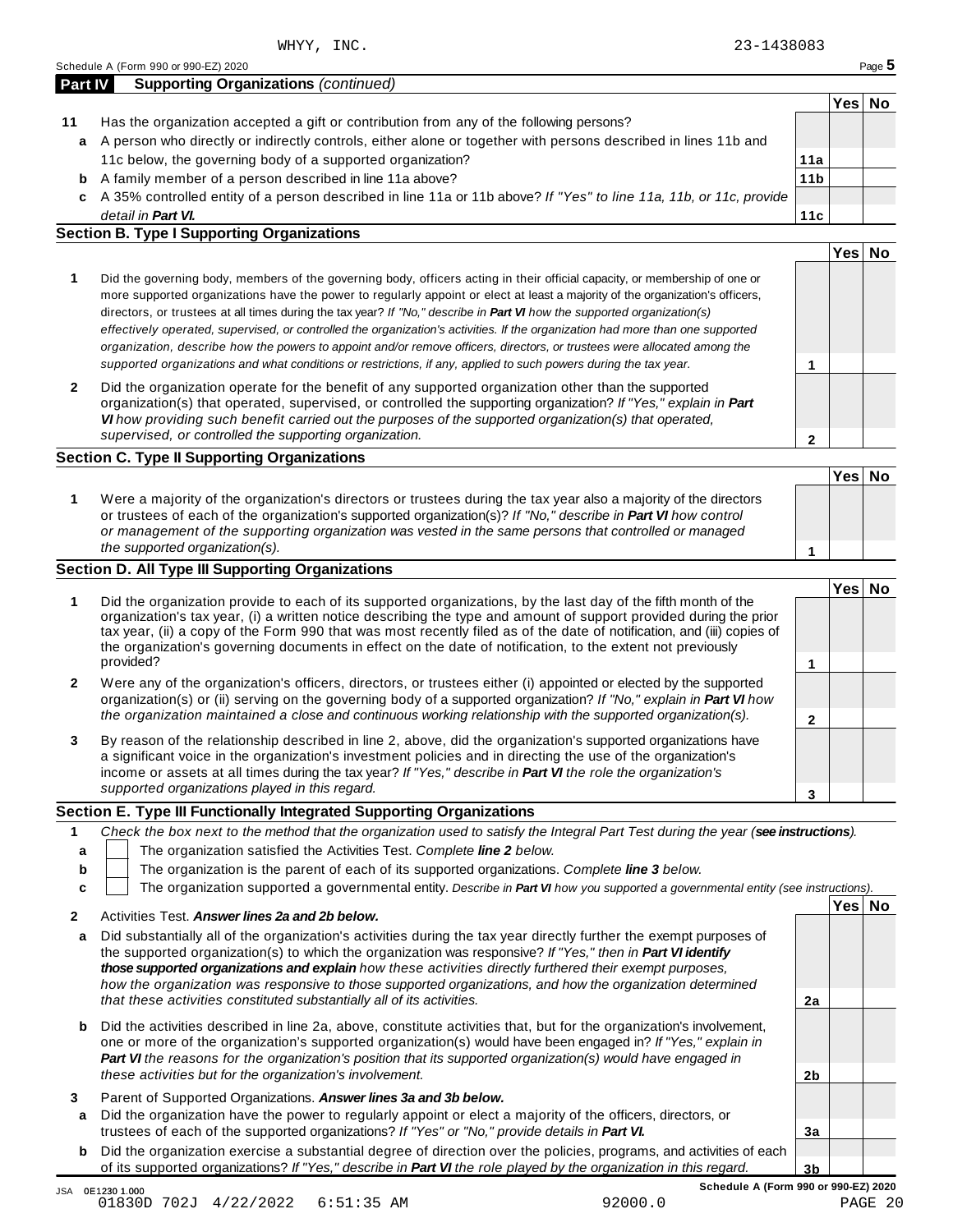| Schedule A (Form 990 or 990-EZ) 2020                                                                                                  |                |                | Page 6                         |
|---------------------------------------------------------------------------------------------------------------------------------------|----------------|----------------|--------------------------------|
| Type III Non-Functionally Integrated 509(a)(3) Supporting Organizations<br>Part V                                                     |                |                |                                |
| Check here if the organization satisfied the Integral Part Test as a qualifying trust on Nov. 20, 1970 (explain in Part VI). See<br>1 |                |                |                                |
| instructions. All other Type III non-functionally integrated supporting organizations must complete Sections A through E.             |                |                |                                |
| <b>Section A - Adjusted Net Income</b>                                                                                                | (A) Prior Year |                | (B) Current Year<br>(optional) |
| Net short-term capital gain<br>1.                                                                                                     | $\mathbf{1}$   |                |                                |
| Recoveries of prior-year distributions<br>$\mathbf{2}$                                                                                | $\mathbf 2$    |                |                                |
| 3 Other gross income (see instructions)                                                                                               | 3              |                |                                |
| Add lines 1 through 3.<br>4                                                                                                           | 4              |                |                                |
| Depreciation and depletion<br>5                                                                                                       | 5              |                |                                |
| 6 Portion of operating expenses paid or incurred for production or collection of                                                      |                |                |                                |
| gross income or for management, conservation, or maintenance of property                                                              |                |                |                                |
| held for production of income (see instructions)                                                                                      | 6              |                |                                |
| 7 Other expenses (see instructions)                                                                                                   | $\overline{7}$ |                |                                |
| Adjusted Net Income (subtract lines 5, 6, and 7 from line 4)<br>8                                                                     | 8              |                |                                |
| <b>Section B - Minimum Asset Amount</b>                                                                                               |                | (A) Prior Year | (B) Current Year<br>(optional) |
| 1 Aggregate fair market value of all non-exempt-use assets (see                                                                       |                |                |                                |
| instructions for short tax year or assets held for part of year):                                                                     |                |                |                                |
| a Average monthly value of securities                                                                                                 | 1a             |                |                                |
| <b>b</b> Average monthly cash balances                                                                                                | 1 <sub>b</sub> |                |                                |
| c Fair market value of other non-exempt-use assets                                                                                    | 1c             |                |                                |
| d Total (add lines 1a, 1b, and 1c)                                                                                                    | 1 <sub>d</sub> |                |                                |
|                                                                                                                                       |                |                |                                |
| e Discount claimed for blockage or other factors (explain in detail in Part VI):                                                      | 1e             |                |                                |
| 2 Acquisition indebtedness applicable to non-exempt-use assets                                                                        | $\mathbf{2}$   |                |                                |
| Subtract line 2 from line 1d.<br>3                                                                                                    | 3              |                |                                |
| Cash deemed held for exempt use. Enter 0.015 of line 3 (for greater amount,<br>4<br>see instructions).                                | 4              |                |                                |
| 5 Net value of non-exempt-use assets (subtract line 4 from line 3)                                                                    | 5              |                |                                |
| 6 Multiply line 5 by 0.035.                                                                                                           | 6              |                |                                |
| Recoveries of prior-year distributions<br>7                                                                                           | $\overline{7}$ |                |                                |
| Minimum Asset Amount (add line 7 to line 6)<br>8                                                                                      | 8              |                |                                |
| <b>Section C - Distributable Amount</b>                                                                                               |                |                | <b>Current Year</b>            |
| Adjusted net income for prior year (from Section A, line 8, column A)<br>1                                                            | 1              |                |                                |
| Enter 0.85 of line 1.<br>$\mathbf{2}$                                                                                                 | $\mathbf 2$    |                |                                |
| Minimum asset amount for prior year (from Section B, line 8, column A)<br>3                                                           | 3              |                |                                |
| 4 Enter greater of line 2 or line 3.                                                                                                  | 4              |                |                                |
| Income tax imposed in prior year<br>5                                                                                                 | 5              |                |                                |
| Distributable Amount. Subtract line 5 from line 4, unless subject to<br>6                                                             |                |                |                                |
| emergency temporary reduction (see instructions).                                                                                     | 6              |                |                                |

**7** Check here if the current year is the organization's first as a non-functionally integrated Type III supporting organization (see instructions).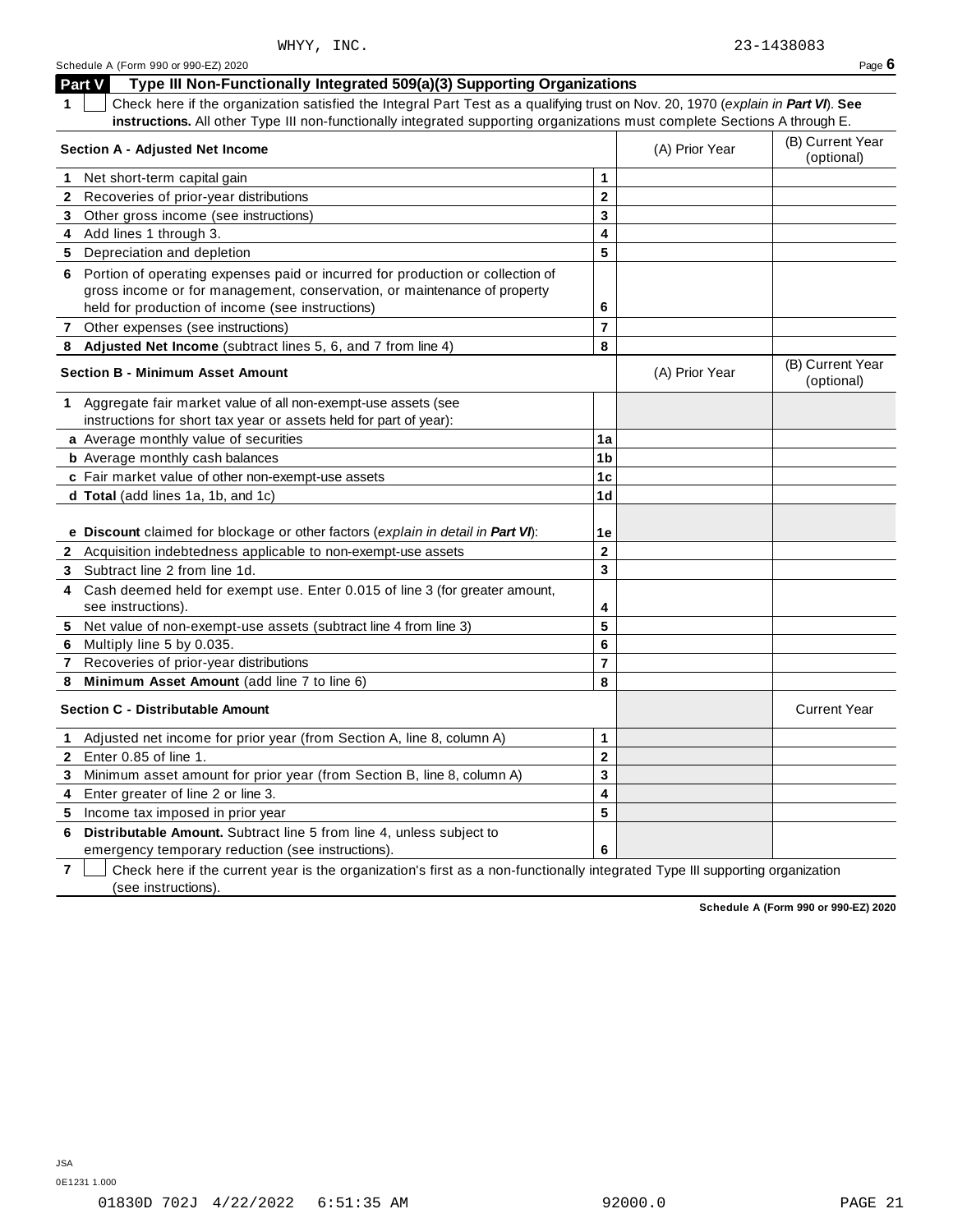|              | Schedule A (Form 990 or 990-EZ) 2020                                                       |                                    |                                       |                | Page 7                                  |
|--------------|--------------------------------------------------------------------------------------------|------------------------------------|---------------------------------------|----------------|-----------------------------------------|
| Part V       | Type III Non-Functionally Integrated 509(a)(3) Supporting Organizations (continued)        |                                    |                                       |                |                                         |
|              | <b>Section D - Distributions</b>                                                           |                                    |                                       |                | <b>Current Year</b>                     |
| 1            | Amounts paid to supported organizations to accomplish exempt purposes                      |                                    |                                       | 1              |                                         |
| $\mathbf{2}$ | Amounts paid to perform activity that directly furthers exempt purposes of supported       |                                    |                                       |                |                                         |
|              | organizations, in excess of income from activity                                           |                                    | 2                                     |                |                                         |
| 3            | Administrative expenses paid to accomplish exempt purposes of supported organizations      |                                    |                                       | 3              |                                         |
| 4            | Amounts paid to acquire exempt-use assets                                                  |                                    |                                       | 4              |                                         |
| 5            | Qualified set-aside amounts (prior IRS approval required - provide details in Part VI)     |                                    |                                       | 5              |                                         |
| 6            | Other distributions (describe in Part VI). See instructions.                               |                                    |                                       | 6              |                                         |
| 7            | Total annual distributions. Add lines 1 through 6.                                         |                                    |                                       | $\overline{7}$ |                                         |
| 8            | Distributions to attentive supported organizations to which the organization is responsive |                                    |                                       |                |                                         |
|              | (provide details in Part VI). See instructions.                                            |                                    |                                       | 8              |                                         |
| 9            | Distributable amount for 2020 from Section C, line 6                                       |                                    |                                       | 9              |                                         |
| 10           | Line 8 amount divided by line 9 amount                                                     |                                    |                                       | 10             |                                         |
|              |                                                                                            |                                    | (ii)                                  |                | (iii)                                   |
|              | Section E - Distribution Allocations (see instructions)                                    | (i)<br><b>Excess Distributions</b> | <b>Underdistributions</b><br>Pre-2020 |                | <b>Distributable</b><br>Amount for 2020 |
| 1            | Distributable amount for 2020 from Section C, line 6                                       |                                    |                                       |                |                                         |
| 2            | Underdistributions, if any, for years prior to 2020                                        |                                    |                                       |                |                                         |
|              | (reasonable cause required - explain in Part VI). See                                      |                                    |                                       |                |                                         |
|              | instructions.                                                                              |                                    |                                       |                |                                         |
| 3            | Excess distributions carryover, if any, to 2020                                            |                                    |                                       |                |                                         |
| a            | From 2015 <b></b>                                                                          |                                    |                                       |                |                                         |
| b            |                                                                                            |                                    |                                       |                |                                         |
| c            | From 2017                                                                                  |                                    |                                       |                |                                         |
| d            | From 2018                                                                                  |                                    |                                       |                |                                         |
| е            | From 2019 <b></b>                                                                          |                                    |                                       |                |                                         |
| f            | Total of lines 3a through 3e                                                               |                                    |                                       |                |                                         |
| g            | Applied to underdistributions of prior years                                               |                                    |                                       |                |                                         |
| h            | Applied to 2020 distributable amount                                                       |                                    |                                       |                |                                         |
| j.           | Carryover from 2015 not applied (see instructions)                                         |                                    |                                       |                |                                         |
|              | Remainder. Subtract lines 3g, 3h, and 3i from line 3f.                                     |                                    |                                       |                |                                         |
| 4            | Distributions for 2020 from                                                                |                                    |                                       |                |                                         |
|              | Section D, line 7:<br>\$                                                                   |                                    |                                       |                |                                         |
| a            | Applied to underdistributions of prior years                                               |                                    |                                       |                |                                         |
| b            | Applied to 2020 distributable amount                                                       |                                    |                                       |                |                                         |
| c            | Remainder. Subtract lines 4a and 4b from line 4                                            |                                    |                                       |                |                                         |
| 5            | Remaining underdistributions for years prior to 2020, if                                   |                                    |                                       |                |                                         |
|              | any. Subtract lines 3g and 4a from line 2. For result                                      |                                    |                                       |                |                                         |
|              | greater than zero, explain in Part VI. See instructions.                                   |                                    |                                       |                |                                         |
| 6            | Remaining underdistributions for 2020. Subtract lines 3h                                   |                                    |                                       |                |                                         |
|              | and 4b from line 1. For result greater than zero, explain in                               |                                    |                                       |                |                                         |
|              | <b>Part VI.</b> See instructions.                                                          |                                    |                                       |                |                                         |
| 7            | Excess distributions carryover to 2021. Add lines 3j                                       |                                    |                                       |                |                                         |
|              | and 4c.                                                                                    |                                    |                                       |                |                                         |
| 8            | Breakdown of line 7:                                                                       |                                    |                                       |                |                                         |
|              | Excess from 2016                                                                           |                                    |                                       |                |                                         |
| a            | Excess from 2017                                                                           |                                    |                                       |                |                                         |
| b            |                                                                                            |                                    |                                       |                |                                         |
| c            | Excess from 2018                                                                           |                                    |                                       |                |                                         |
| d            | Excess from 2019                                                                           |                                    |                                       |                |                                         |
| е            | Excess from 2020                                                                           |                                    |                                       |                |                                         |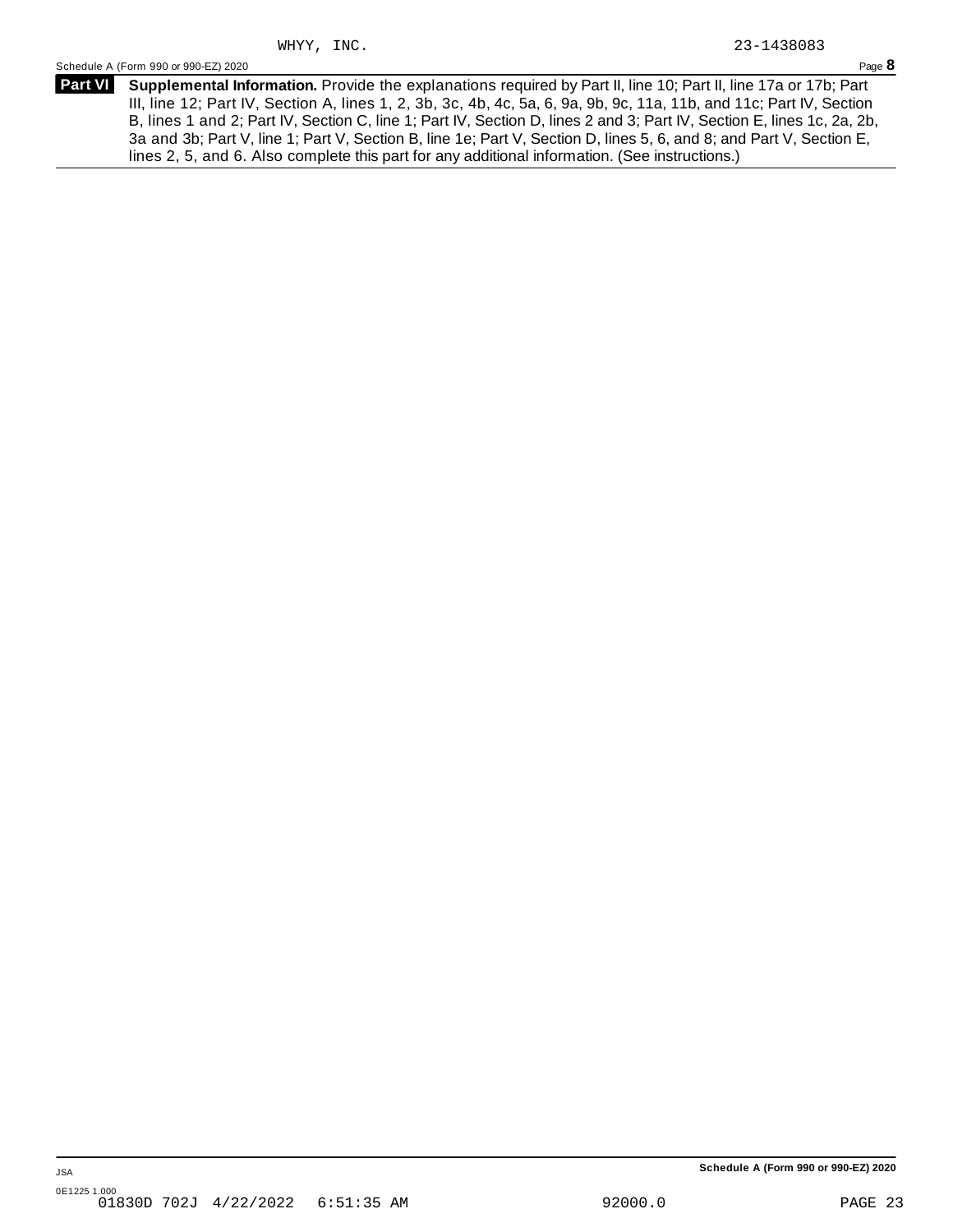| (Form 990, 990-EZ,         |  |
|----------------------------|--|
| or 990-PF)                 |  |
| Department of the Treasury |  |
| Internal Revenue Service   |  |

WHYY, INC.

**Organization type** (check one):

## **Schedule B chedule of Contributors**

(Form 990, 990-EZ,<br>
or 990-PF,<br>
Department of the Treasury **COLOCY**<br>
Internal Revenue Service **COLOCY**<br>
Name of the organization<br>
Name of the organization

**2020** 

23-1438083

| $\frac{1}{2}$ . gaineactor: cypo (0.1001). |                                                                             |
|--------------------------------------------|-----------------------------------------------------------------------------|
| Filers of:                                 | Section:                                                                    |
| Form 990 or 990-EZ                         | $\mathbf{x}$<br>501(c)(03) (enter number) organization                      |
|                                            | $4947(a)(1)$ nonexempt charitable trust not treated as a private foundation |
|                                            | 527 political organization                                                  |
| Form 990-PF                                | 501(c)(3) exempt private foundation                                         |
|                                            | 4947(a)(1) nonexempt charitable trust treated as a private foundation       |
|                                            | $501(c)(3)$ taxable private foundation                                      |

Check if your organization is covered by the **General Rule** or a **Special Rule.**

**Note:** Only a section 501(c)(7), (8), or (10) organization can check boxes for both the General Rule and a Special Rule. See instructions.

### **General Rule**

For an organization filing Form 990, 990-EZ, or 990-PF that received, during the year, contributions totaling \$5,000 or more (in money or property) from any one contributor. Complete Parts I and II. See instructions for determining a contributor's total contributions.

### **Special Rules**

 $\text{X}$  For an organization described in section 501(c)(3) filing Form 990 or 990-EZ that met the 33 1/3% support test of the regulations under sections 509(a)(1) and 170(b)(1)(A)(vi), that checked Schedule A (Form 990 or 990-EZ), Part II, line 13, 16a, or 16b, and that received from any one contributor, during the year, total contributions of the greater of **(1)** \$5,000; or **(2)** 2% of the amount on (i) Form 990, Part VIII, line 1h; or (ii) Form 990-EZ, line 1. Complete Parts I and II.

For an organization described in section 501(c)(7), (8), or (10) filing Form 990 or 990-EZ that received from any one contributor, during the year, total contributions of more than \$1,000 *exclusively* for religious, charitable, scientific, literary, or educational purposes, or for the prevention of cruelty to children or animals. Complete Parts I (entering "N/A" in column (b) instead of the contributor name and address), II, and III.

For an organization described in section 501(c)(7), (8), or (10) filing Form 990 or 990-EZ that received from any one contributor, during the year, contributions *exclusively* for religious, charitable, etc., purposes, but no such contributions totaled more than \$1,000. If this box is checked, enter here the total contributions that were received during the year for an *exclusively* religious, charitable, etc., purpose. Don't complete any of the parts unless the **General Rule** applies to this organization because it received *nonexclusively* religious, charitable, etc., contributions totaling \$5,000 or more during the year  $\ldots \ldots \ldots \ldots \ldots \ldots \ldots \ldots \ldots \vdots$ 

**Caution:** An organization that isn't covered by the General Rule and/or the Special Rules doesn't file Schedule B (Form 990, 990-EZ, or 990-PF), but it **must** answer "No" on Part IV, line 2, of its Form 990; or check the box on line H of its Form 990-EZ or on its Form 990-PF, Part I, line 2, to certify that it doesn't meet the filing requirements of Schedule B (Form 990, 990-EZ, or 990-PF).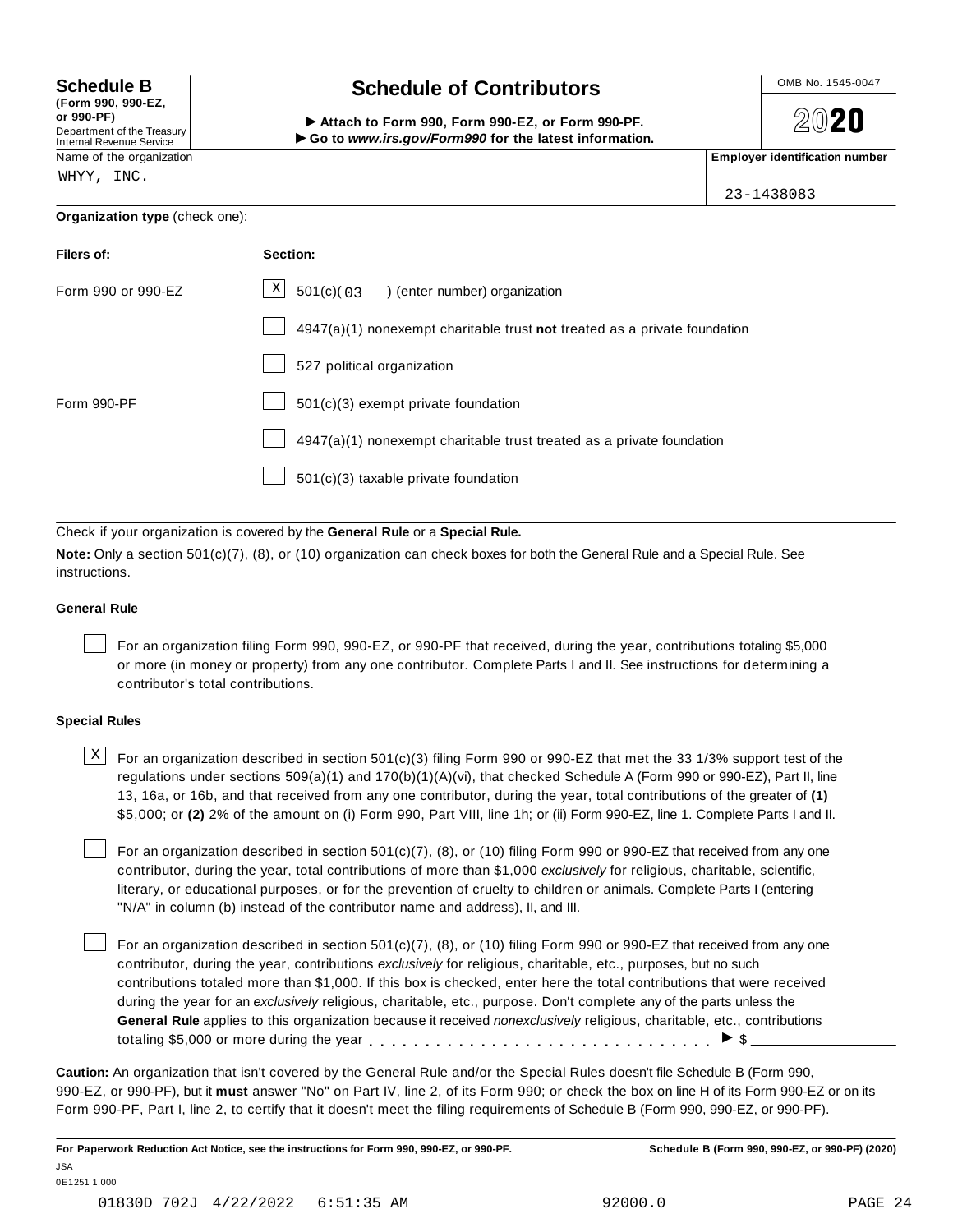| Part I     | Contributors (see instructions). Use duplicate copies of Part I if additional space is needed. |                                   |                                                                                                 |  |  |
|------------|------------------------------------------------------------------------------------------------|-----------------------------------|-------------------------------------------------------------------------------------------------|--|--|
| (a)<br>No. | (b)<br>Name, address, and ZIP + 4                                                              | (c)<br><b>Total contributions</b> | (d)<br>Type of contribution                                                                     |  |  |
| 1          | N/A                                                                                            | 4,201,656.<br>$\frac{1}{2}$       | $\mathbf X$<br>Person<br>Payroll<br>Noncash<br>(Complete Part II for<br>noncash contributions.) |  |  |
| (a)<br>No. | (b)<br>Name, address, and ZIP + 4                                                              | (c)<br><b>Total contributions</b> | (d)<br>Type of contribution                                                                     |  |  |
| 2          | N/A                                                                                            | 1,515,500.<br>$\frac{1}{2}$       | Χ<br>Person<br>Payroll<br>Noncash<br>(Complete Part II for<br>noncash contributions.)           |  |  |
| (a)<br>No. | (b)<br>Name, address, and ZIP + 4                                                              | (c)<br><b>Total contributions</b> | (d)<br>Type of contribution                                                                     |  |  |
| 3          | N/A                                                                                            | 1,047,500.<br>$\frac{1}{2}$       | Χ<br>Person<br>Payroll<br>Noncash<br>(Complete Part II for<br>noncash contributions.)           |  |  |
| (a)<br>No. | (b)<br>Name, address, and ZIP + 4                                                              | (c)<br><b>Total contributions</b> | (d)<br>Type of contribution                                                                     |  |  |
| 4          | N/A                                                                                            | 935,000.<br>\$                    | Χ<br>Person<br>Payroll<br>Noncash<br>(Complete Part II for<br>noncash contributions.)           |  |  |
| (a)<br>No. | (b)<br>Name, address, and ZIP + 4                                                              | (c)<br><b>Total contributions</b> | (d)<br>Type of contribution                                                                     |  |  |
| 5          | N/A                                                                                            | 783, 315.<br>\$                   | Χ<br>Person<br>Payroll<br>Noncash<br>(Complete Part II for<br>noncash contributions.)           |  |  |
| (a)<br>No. | (b)<br>Name, address, and ZIP + 4                                                              | (c)<br><b>Total contributions</b> | (d)<br>Type of contribution                                                                     |  |  |
|            |                                                                                                | \$                                | Person<br>Payroll<br>Noncash<br>(Complete Part II for<br>noncash contributions.)                |  |  |

**Schedule B (Form 990, 990-EZ, or 990-PF) (2020)** JSA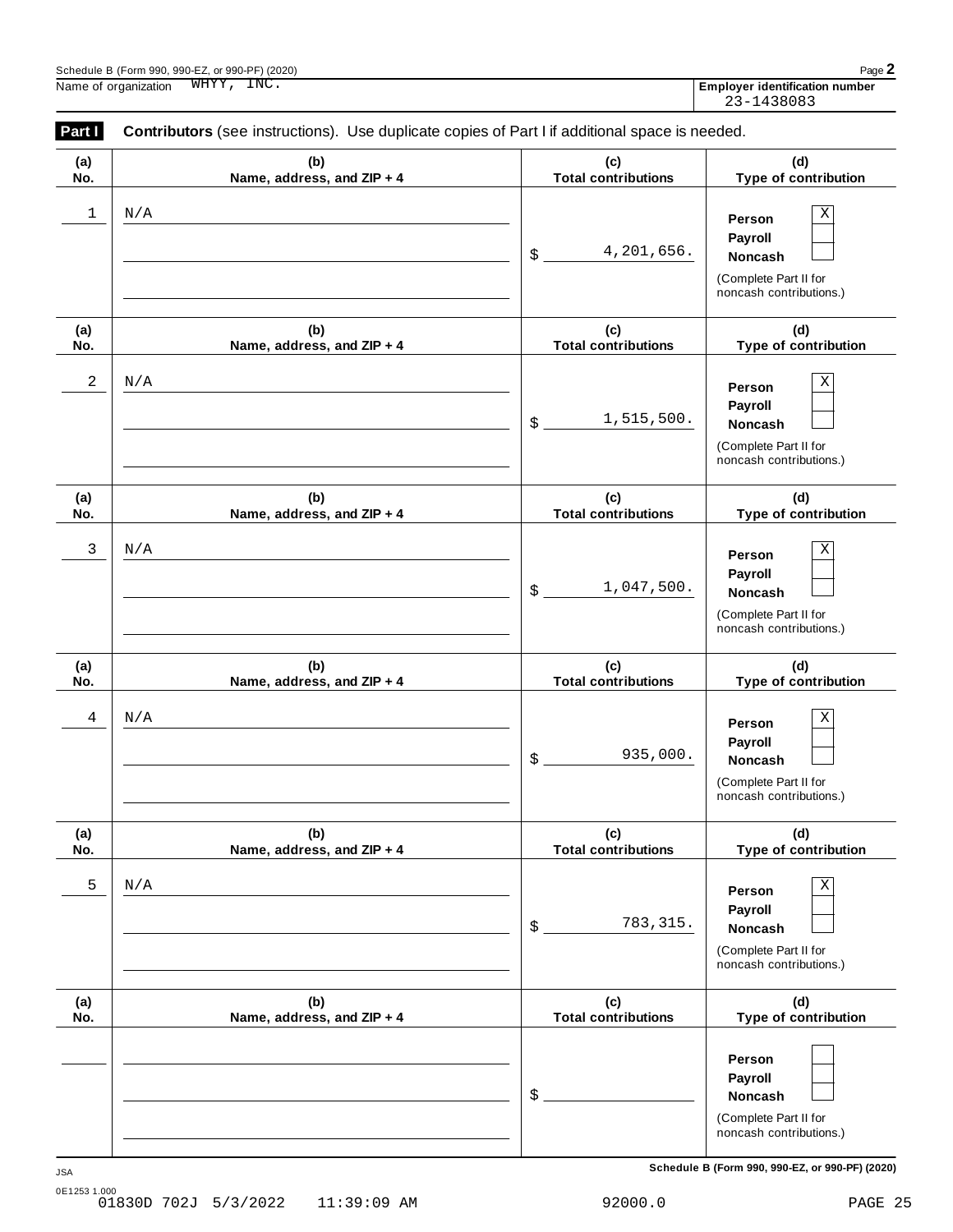| Schedule B (Form 990, 990-EZ, or 990-PF) (2020)                                                                  | Page 3                                |
|------------------------------------------------------------------------------------------------------------------|---------------------------------------|
| Name of organization<br>WHYY, INC.                                                                               | <b>Employer identification number</b> |
|                                                                                                                  | 23-1438083                            |
| <b>Part II</b> Noncash Property (see instructions) Use duplicate copies of Part II if additional space is peeded |                                       |

**Schedule B (Form 990, 990-EZ, or 990-PF) (2020)** JSA

| Part II                   | Noncash Property (see instructions). Use duplicate copies of Part II if additional space is needed. |                                                 |                      |
|---------------------------|-----------------------------------------------------------------------------------------------------|-------------------------------------------------|----------------------|
| (a) No.<br>from<br>Part I | (b)<br>Description of noncash property given                                                        | (c)<br>FMV (or estimate)<br>(See instructions.) | (d)<br>Date received |
|                           |                                                                                                     | $\mathcal{L}_{\mathcal{L}}$                     |                      |
| (a) No.<br>from<br>Part I | (b)<br>Description of noncash property given                                                        | (c)<br>FMV (or estimate)<br>(See instructions.) | (d)<br>Date received |
|                           |                                                                                                     | $\mathcal{L}_{\mathcal{L}}$                     |                      |
| (a) No.<br>from<br>Part I | (b)<br>Description of noncash property given                                                        | (c)<br>FMV (or estimate)<br>(See instructions.) | (d)<br>Date received |
|                           |                                                                                                     | $\mathcal{L}_{\mathcal{L}}$                     |                      |
| (a) No.<br>from<br>Part I | (b)<br>Description of noncash property given                                                        | (c)<br>FMV (or estimate)<br>(See instructions.) | (d)<br>Date received |
|                           |                                                                                                     | \$                                              |                      |
| (a) No.<br>from<br>Part I | (b)<br>Description of noncash property given                                                        | (c)<br>FMV (or estimate)<br>(See instructions.) | (d)<br>Date received |
|                           |                                                                                                     | $\boldsymbol{\$}$                               |                      |
| (a) No.<br>from<br>Part I | (b)<br>Description of noncash property given                                                        | (c)<br>FMV (or estimate)<br>(See instructions.) | (d)<br>Date received |
|                           |                                                                                                     |                                                 |                      |
|                           |                                                                                                     | \$                                              |                      |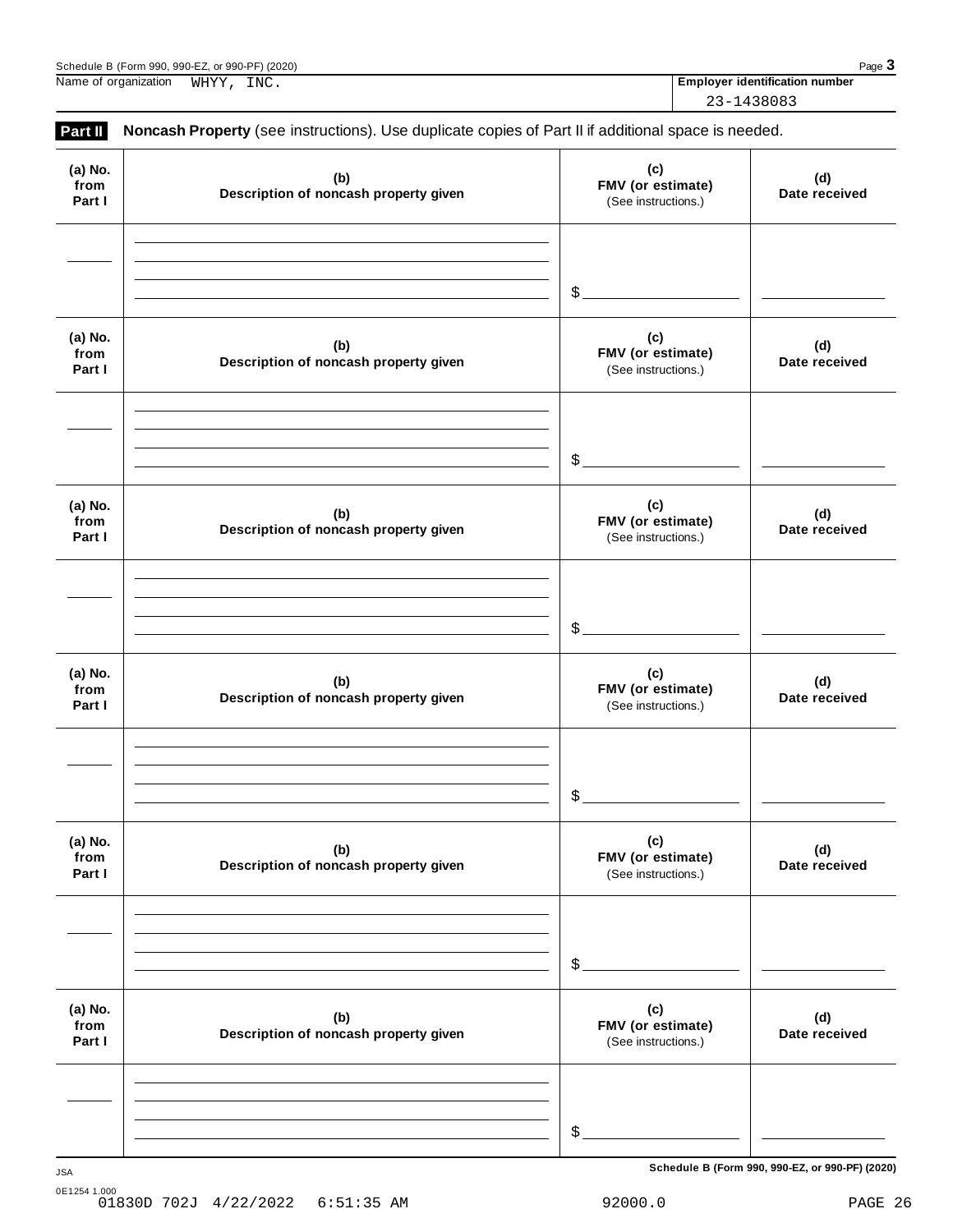|                              |                                                                                                                                                                                        |                      | <b>Employer identification number</b><br>23-1438083                                                                                                                                                                                                                                                                                                              |
|------------------------------|----------------------------------------------------------------------------------------------------------------------------------------------------------------------------------------|----------------------|------------------------------------------------------------------------------------------------------------------------------------------------------------------------------------------------------------------------------------------------------------------------------------------------------------------------------------------------------------------|
| Part III                     | contributions of \$1,000 or less for the year. (Enter this information once. See instructions.) $\triangleright$ \$<br>Use duplicate copies of Part III if additional space is needed. |                      | Exclusively religious, charitable, etc., contributions to organizations described in section 501(c)(7), (8), or<br>(10) that total more than \$1,000 for the year from any one contributor. Complete columns (a) through (e) and<br>the following line entry. For organizations completing Part III, enter the total of exclusively religious, charitable, etc., |
| (a) No.<br>from<br>Part I    | (b) Purpose of gift                                                                                                                                                                    | (c) Use of gift      | (d) Description of how gift is held                                                                                                                                                                                                                                                                                                                              |
|                              |                                                                                                                                                                                        |                      |                                                                                                                                                                                                                                                                                                                                                                  |
|                              | Transferee's name, address, and ZIP + 4                                                                                                                                                | (e) Transfer of gift | Relationship of transferor to transferee                                                                                                                                                                                                                                                                                                                         |
|                              |                                                                                                                                                                                        |                      |                                                                                                                                                                                                                                                                                                                                                                  |
| (a) No.<br>from<br>Part I    | (b) Purpose of gift                                                                                                                                                                    | (c) Use of gift      | (d) Description of how gift is held                                                                                                                                                                                                                                                                                                                              |
|                              |                                                                                                                                                                                        |                      |                                                                                                                                                                                                                                                                                                                                                                  |
|                              | Transferee's name, address, and ZIP + 4                                                                                                                                                | (e) Transfer of gift | Relationship of transferor to transferee                                                                                                                                                                                                                                                                                                                         |
| (a) No.<br>from<br>Part I    | (b) Purpose of gift                                                                                                                                                                    | (c) Use of gift      | (d) Description of how gift is held                                                                                                                                                                                                                                                                                                                              |
|                              |                                                                                                                                                                                        |                      |                                                                                                                                                                                                                                                                                                                                                                  |
|                              |                                                                                                                                                                                        | (e) Transfer of gift |                                                                                                                                                                                                                                                                                                                                                                  |
|                              | Transferee's name, address, and ZIP + 4                                                                                                                                                |                      | Relationship of transferor to transferee                                                                                                                                                                                                                                                                                                                         |
|                              | (b) Purpose of gift                                                                                                                                                                    | (c) Use of gift      | (d) Description of how gift is held                                                                                                                                                                                                                                                                                                                              |
|                              |                                                                                                                                                                                        |                      |                                                                                                                                                                                                                                                                                                                                                                  |
|                              |                                                                                                                                                                                        | (e) Transfer of gift |                                                                                                                                                                                                                                                                                                                                                                  |
|                              | Transferee's name, address, and ZIP + 4                                                                                                                                                |                      | Relationship of transferor to transferee                                                                                                                                                                                                                                                                                                                         |
| $(a)$ No.<br>`from<br>Part I |                                                                                                                                                                                        |                      |                                                                                                                                                                                                                                                                                                                                                                  |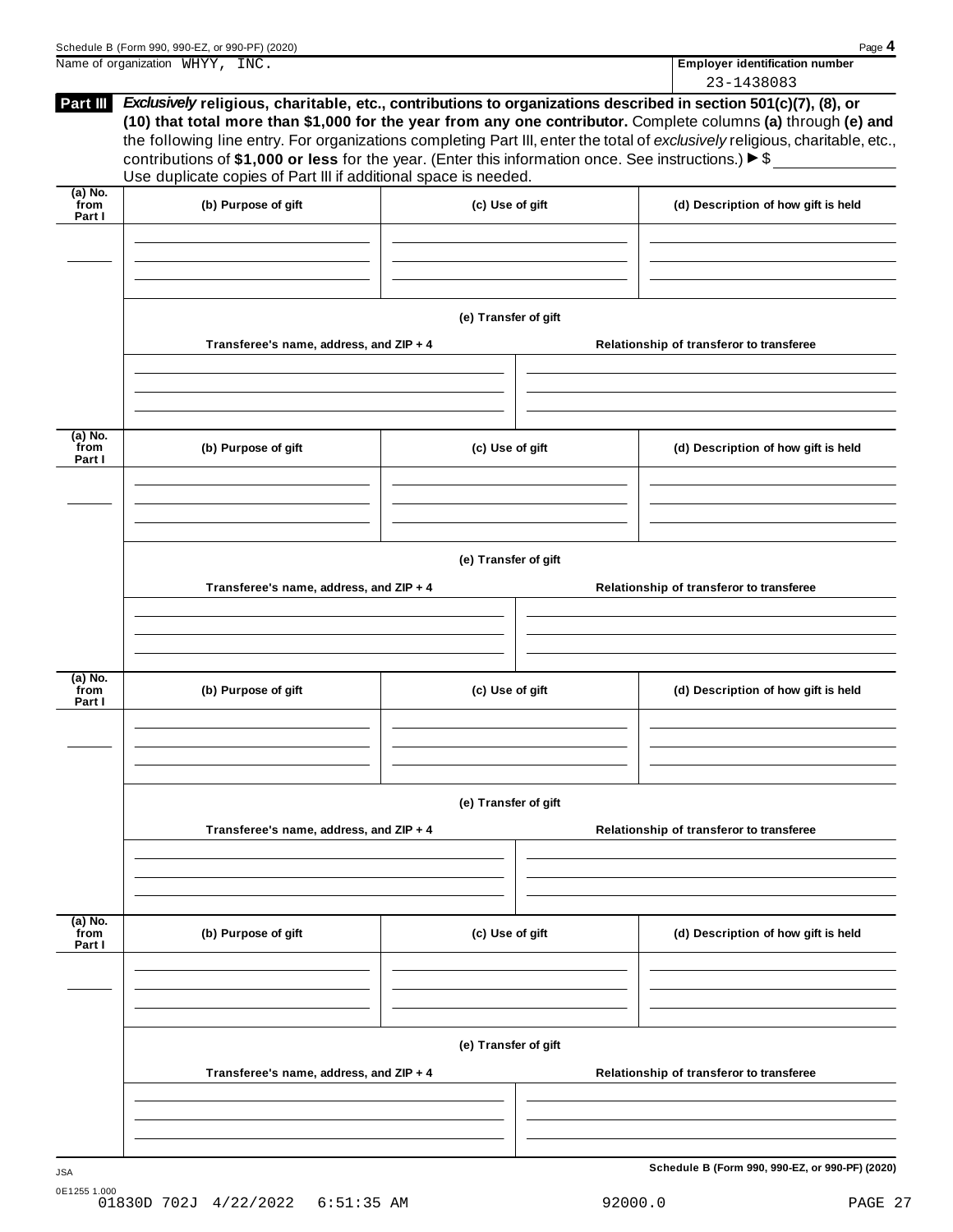|            | For Paperwork Reduction Act Notice, see the Instructions for Form 990 or 990-EZ. |  |         | Schedule C (Form 990 or 990-EZ) 2020 |  |
|------------|----------------------------------------------------------------------------------|--|---------|--------------------------------------|--|
|            |                                                                                  |  |         |                                      |  |
|            |                                                                                  |  |         |                                      |  |
| <b>JSA</b> |                                                                                  |  |         |                                      |  |
|            | 0E1264 1.000<br>01830D 702J 4/22/2022 6:51:35 AM                                 |  | 92000.0 | PAGE 28                              |  |
|            |                                                                                  |  |         |                                      |  |

| <b>SCHEDULE C</b> | <b>Political Campaign and Lobbying Activities</b> | OMB No. 1545-0047 |
|-------------------|---------------------------------------------------|-------------------|

**For Organizations Exempt From Income Tax Under section 501(c) and section <sup>527</sup>** À¾¶´

I **Complete if the organization is described below.** I **Attach to Form <sup>990</sup> or Form 990-EZ. Open to Public**

Department of the Treasury **IGO Formplete if the organization is described below.** it is a and the latest information.<br>
Internal Revenue Service **Inspection**<br>
Inspection

If the organization answered "Yes," on Form 990, Part IV, line 3, or Form 990-EZ, Part V, line 46 (Political Campaign Activities), then

● Section 501(c)(3) organizations: Complete Parts I-A and B. Do not complete Part I-C.

Section 501(c)(3) organizations: Complete Parts I-A and B. Do not complete Part I-C.<br>• Section 501(c) (other than section 501(c)(3)) organizations: Complete Parts I-A and C below. Do not complete Part I-B.

Section 501(c) (other than section 501(c)(3)) organizations: Complete Part I-A only.<br>• Section 527 organizations: Complete Part I-A only.

**(Form 990 or 990-EZ)**

**(1)**

**(2)**

**(3)**

**(4)**

**(5)**

**(6)**

If the organization answered "Yes," on Form 990, Part IV, line 4, or Form 990-EZ, Part VI, line 47 (Lobbying Activities), then<br>• Section 501(c)(3) organizations that have filed Form 5768 (election under section 501(h)): C

Section 501(c)(3) organizations that have filed Form 5768 (election under section 501(h)): Complete Part II-A. Do not complete Part II-B.<br>• Section 501(c)(3) organizations that have NOT filed Form 5768 (election under sect

If the organization answered "Yes," on Form 990, Part IV, line 5 (Proxy Tax) (See separate instructions) or Form 990-EZ, Part V, line 35c (Proxy Tax) (See separate instructions), then

 $\bullet$  Section 501(c)(4), (5), or (6) organizations: Complete Part III.

|                | Name of organization                           |                                                                                                                                                                                                                                                                         |           |                                                     | <b>Employer identification number</b>            |           |
|----------------|------------------------------------------------|-------------------------------------------------------------------------------------------------------------------------------------------------------------------------------------------------------------------------------------------------------------------------|-----------|-----------------------------------------------------|--------------------------------------------------|-----------|
|                | WHYY, INC.                                     |                                                                                                                                                                                                                                                                         |           | 23-1438083                                          |                                                  |           |
|                | Part I-A                                       | Complete if the organization is exempt under section 501(c) or is a section 527 organization.                                                                                                                                                                           |           |                                                     |                                                  |           |
| 1.             |                                                | Provide a description of the organization's direct and indirect political campaign activities in Part IV. (See instructions for                                                                                                                                         |           |                                                     |                                                  |           |
|                | definition of "political campaign activities") |                                                                                                                                                                                                                                                                         |           |                                                     |                                                  |           |
| $\overline{2}$ |                                                |                                                                                                                                                                                                                                                                         |           |                                                     |                                                  |           |
| 3              |                                                |                                                                                                                                                                                                                                                                         |           |                                                     |                                                  |           |
|                | Part I-B                                       | Complete if the organization is exempt under section 501(c)(3).                                                                                                                                                                                                         |           |                                                     |                                                  |           |
| 1.             |                                                | Enter the amount of any excise tax incurred by the organization under section 4955. $\triangleright$ \$                                                                                                                                                                 |           |                                                     |                                                  |           |
| 2              |                                                | Enter the amount of any excise tax incurred by organization managers under section 4955 $\triangleright$ \$                                                                                                                                                             |           |                                                     |                                                  |           |
| 3              |                                                |                                                                                                                                                                                                                                                                         |           |                                                     | <b>Yes</b>                                       | <b>No</b> |
|                |                                                |                                                                                                                                                                                                                                                                         |           |                                                     | Yes                                              | No        |
|                | <b>b</b> If "Yes." describe in Part IV.        |                                                                                                                                                                                                                                                                         |           |                                                     |                                                  |           |
|                | Part I-C                                       | Complete if the organization is exempt under section 501(c), except section 501(c)(3).                                                                                                                                                                                  |           |                                                     |                                                  |           |
| 1              |                                                | Enter the amount directly expended by the filing organization for section 527 exempt function                                                                                                                                                                           |           |                                                     |                                                  |           |
| $\overline{2}$ |                                                | Enter the amount of the filing organization's funds contributed to other organizations for section                                                                                                                                                                      |           |                                                     |                                                  |           |
|                |                                                |                                                                                                                                                                                                                                                                         |           |                                                     |                                                  |           |
| 3              |                                                | Total exempt function expenditures. Add lines 1 and 2. Enter here and on Form 1120-POL,                                                                                                                                                                                 |           |                                                     |                                                  |           |
|                |                                                |                                                                                                                                                                                                                                                                         |           |                                                     |                                                  |           |
| 4              |                                                |                                                                                                                                                                                                                                                                         |           |                                                     | Yes                                              | <b>No</b> |
| 5              |                                                | Enter the names, addresses and employer identification number (EIN) of all section 527 political organizations to which the filing                                                                                                                                      |           |                                                     |                                                  |           |
|                |                                                | organization made payments. For each organization listed, enter the amount paid from the filing organization's funds. Also enter<br>the amount of political contributions received that were promptly and directly delivered to a separate political organization, such |           |                                                     |                                                  |           |
|                |                                                | as a separate segregated fund or a political action committee (PAC). If additional space is needed, provide information in Part IV.                                                                                                                                     |           |                                                     |                                                  |           |
|                | (a) Name                                       | (b) Address                                                                                                                                                                                                                                                             | $(c)$ EIN | (d) Amount paid from                                | (e) Amount of political                          |           |
|                |                                                |                                                                                                                                                                                                                                                                         |           | filing organization's<br>funds. If none, enter -0-. | contributions received and                       |           |
|                |                                                |                                                                                                                                                                                                                                                                         |           |                                                     | promptly and directly<br>delivered to a separate |           |
|                |                                                |                                                                                                                                                                                                                                                                         |           |                                                     | political organization. If                       |           |
|                |                                                |                                                                                                                                                                                                                                                                         |           |                                                     | none, enter -0-.                                 |           |

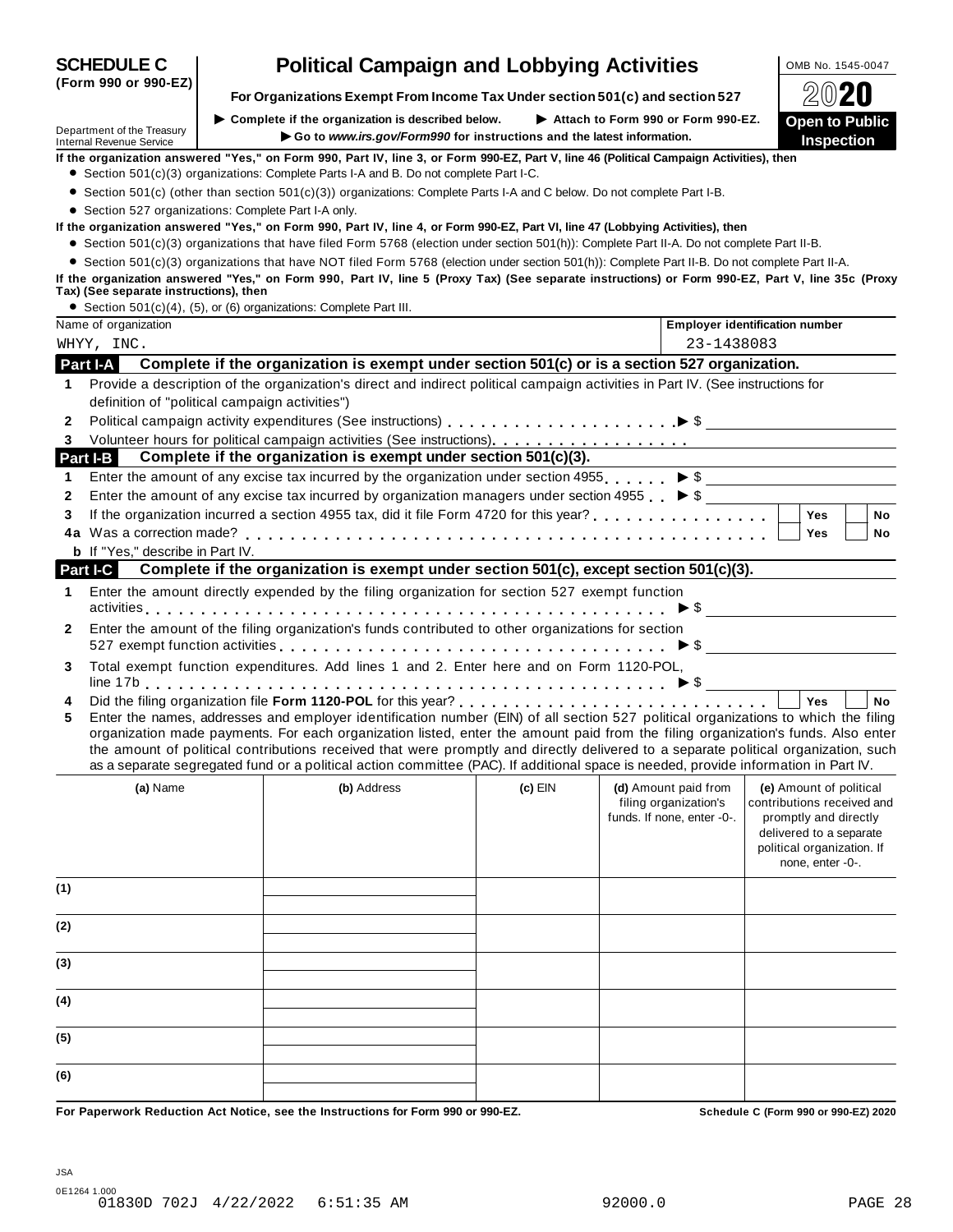WHYY, INC. 23-1438083

| WHYY, INC.<br>Schedule C (Form 990 or 990-EZ) 2020                                 |                                                                                                                                                                                                                                                                                                                                                                                                   |                                     | 23-1438083<br>Page 2           |
|------------------------------------------------------------------------------------|---------------------------------------------------------------------------------------------------------------------------------------------------------------------------------------------------------------------------------------------------------------------------------------------------------------------------------------------------------------------------------------------------|-------------------------------------|--------------------------------|
| <b>Part II-A</b><br>section 501(h)).                                               | Complete if the organization is exempt under section 501(c)(3) and filed Form 5768 (election under                                                                                                                                                                                                                                                                                                |                                     |                                |
| A Check $\blacktriangleright$                                                      | if the filing organization belongs to an affiliated group (and list in Part IV each affiliated group member's name,<br>address, EIN, expenses, and share of excess lobbying expenditures).                                                                                                                                                                                                        |                                     |                                |
| Check $\blacktriangleright$<br>в                                                   | if the filing organization checked box A and "limited control" provisions apply.                                                                                                                                                                                                                                                                                                                  |                                     |                                |
|                                                                                    | <b>Limits on Lobbying Expenditures</b><br>(The term "expenditures" means amounts paid or incurred.)                                                                                                                                                                                                                                                                                               | (a) Filing<br>organization's totals | (b) Affiliated<br>group totals |
| d<br>columns.                                                                      | 1a Total lobbying expenditures to influence public opinion (grassroots lobbying)<br><b>b</b> Total lobbying expenditures to influence a legislative body (direct lobbying)<br>c Total lobbying expenditures (add lines 1a and 1b)<br><b>e</b> Total exempt purpose expenditures (add lines 1c and 1d) $\ldots$ ,<br>Lobbying nontaxable amount. Enter the amount from the following table in both |                                     |                                |
| If the amount on line 1e, column (a) or (b) is: The lobbying nontaxable amount is: |                                                                                                                                                                                                                                                                                                                                                                                                   |                                     |                                |
| Not over \$500,000                                                                 | 20% of the amount on line 1e.                                                                                                                                                                                                                                                                                                                                                                     |                                     |                                |
| Over \$500,000 but not over \$1,000,000                                            | \$100,000 plus 15% of the excess over \$500,000.                                                                                                                                                                                                                                                                                                                                                  |                                     |                                |
| Over \$1,000,000 but not over \$1,500,000                                          | \$175,000 plus 10% of the excess over \$1,000,000.                                                                                                                                                                                                                                                                                                                                                |                                     |                                |
| Over \$1,500,000 but not over \$17,000,000                                         | \$225,000 plus 5% of the excess over \$1,500,000.                                                                                                                                                                                                                                                                                                                                                 |                                     |                                |
| Over \$17,000,000                                                                  | \$1,000,000.                                                                                                                                                                                                                                                                                                                                                                                      |                                     |                                |
|                                                                                    | g Grassroots nontaxable amount (enter 25% of line 1f)                                                                                                                                                                                                                                                                                                                                             |                                     |                                |
|                                                                                    |                                                                                                                                                                                                                                                                                                                                                                                                   |                                     |                                |
|                                                                                    | Subtract line 1f from line 1c. If zero or less, enter -0-<br>example - example - example - example - example - example - example - example - example - example - example - example - example - example - example - example - exam                                                                                                                                                                 |                                     |                                |
|                                                                                    | If there is an amount other than zero on either line 1h or line 1i, did the organization file Form 4720                                                                                                                                                                                                                                                                                           |                                     |                                |
|                                                                                    |                                                                                                                                                                                                                                                                                                                                                                                                   |                                     | Yes<br>No                      |

**4-Year Averaging Period Under Section 501(h)**

(Some organizations that made a section 501(h) election do not have to complete all of the five columns below.

**See the separate instructions for lines 2a through 2f.)**

|    |                                                                               |          |          | Lobbying Expenditures During 4-Year Averaging Period |            |           |
|----|-------------------------------------------------------------------------------|----------|----------|------------------------------------------------------|------------|-----------|
|    | Calendar year (or fiscal year<br>beginning in)                                | (a) 2017 | (b) 2018 | $(c)$ 2019                                           | $(d)$ 2020 | (e) Total |
| 2a | Lobbying nontaxable amount                                                    |          |          |                                                      |            |           |
| b  | Lobbying ceiling amount<br>$(150\% \text{ of line } 2a, \text{ column } (e))$ |          |          |                                                      |            |           |
| c  | Total lobbying expenditures                                                   |          |          |                                                      |            |           |
| d  | Grassroots nontaxable amount                                                  |          |          |                                                      |            |           |
| е  | Grassroots ceiling amount<br>(150% of line 2d, column (e))                    |          |          |                                                      |            |           |
|    | Grassroots lobbying expenditures                                              |          |          |                                                      |            |           |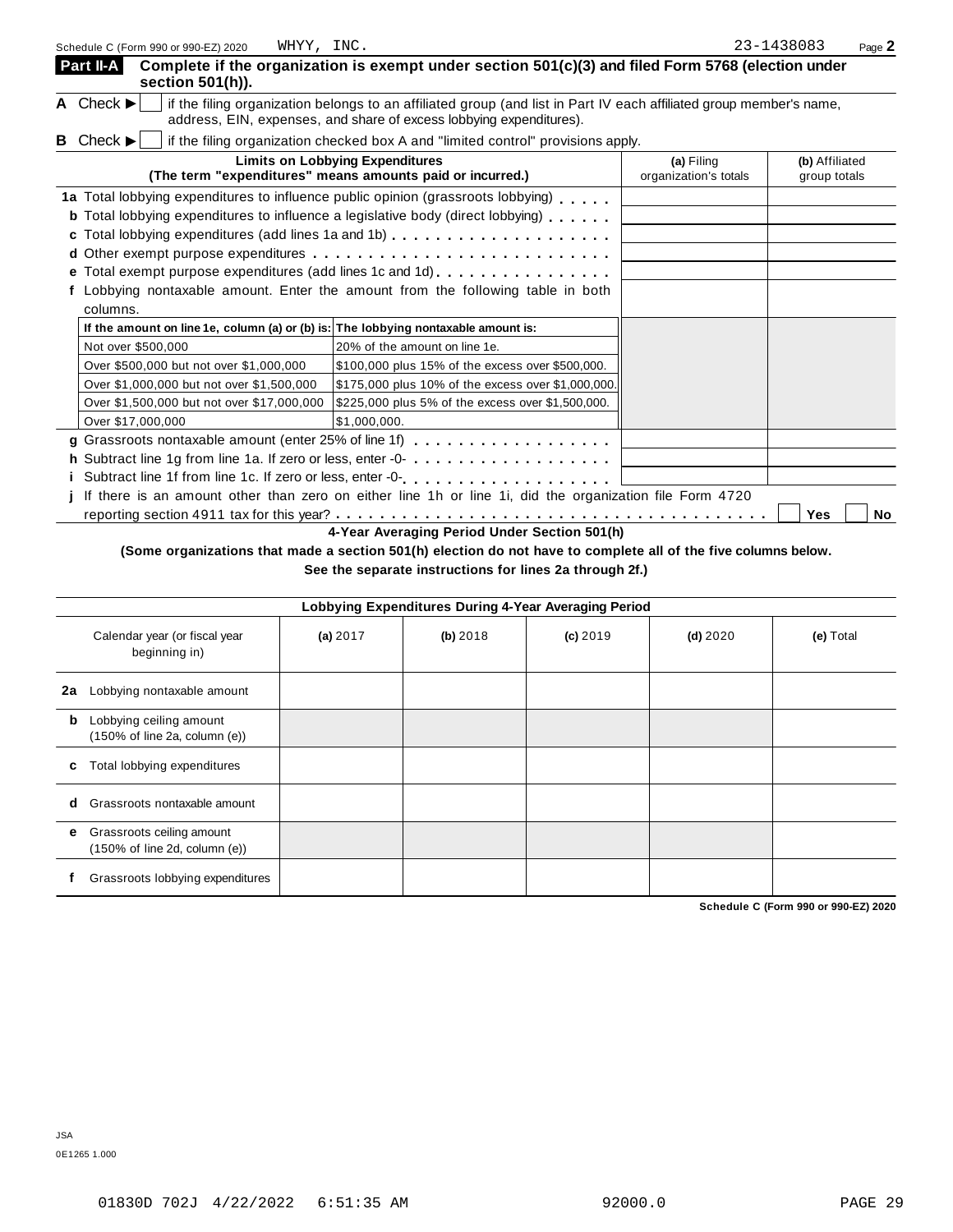| Schedule C (Form 990 or 990-EZ) 2020 | Page $\mathbf{\dot{5}}$ |
|--------------------------------------|-------------------------|
|                                      |                         |

Part II-B Complete if the organization is exempt under section 501(c)(3) and has NOT filed Form 5768<br>(election under section 501(h)).

|    | For each "Yes," response on lines 1a through 1i below, provide in Part IV a detailed                              | (a) |              | (b)      |
|----|-------------------------------------------------------------------------------------------------------------------|-----|--------------|----------|
|    | description of the lobbying activity.                                                                             | Yes | No           | Amount   |
| 1  | During the year, did the filing organization attempt to influence foreign, national, state, or local              |     |              |          |
|    | legislation, including any attempt to influence public opinion on a legislative matter or                         |     |              |          |
|    | referendum, through the use of:                                                                                   |     |              |          |
| a  |                                                                                                                   |     | Χ            |          |
| b  | Paid staff or management (include compensation in expenses reported on lines 1c through 1i)?                      |     | X            |          |
| c  |                                                                                                                   |     | X            |          |
| d  | Mailings to members, legislators, or the public?                                                                  |     | $\mathbf{X}$ |          |
| е  |                                                                                                                   |     | X            |          |
|    |                                                                                                                   |     | X            |          |
| a  | Direct contact with legislators, their staffs, government officials, or a legislative body?                       | X   |              | 24,371.  |
| h  | Rallies, demonstrations, seminars, conventions, speeches, lectures, or any similar means?.                        |     | X            |          |
|    |                                                                                                                   |     | X            |          |
|    |                                                                                                                   |     |              | 24, 371. |
| 2a | Did the activities in line 1 cause the organization to be not described in section $501(c)(3)$ ?                  |     | Χ            |          |
| b  | If "Yes," enter the amount of any tax incurred under section 4912                                                 |     |              |          |
| c  | If "Yes," enter the amount of any tax incurred by organization managers under section 4912                        |     |              |          |
| d  | If the filing organization incurred a section 4912 tax, did it file Form 4720 for this year?                      |     |              |          |
|    | Part III-A<br>Complete if the organization is exempt under section $501(c)(4)$ , section $501(c)(5)$ , or section |     |              |          |
|    | $501(c)(6)$ .                                                                                                     |     |              |          |

| .                                                                                                                             | Yes | No |
|-------------------------------------------------------------------------------------------------------------------------------|-----|----|
|                                                                                                                               |     |    |
| Were substantially all (90% or more) dues received nondeductible by members?                                                  |     |    |
| Did the organization make only in-house lobbying expenditures of \$2,000 or less?                                             |     |    |
| Did the organization agree to carry over lobbying and political campaign activity expenditures from the prior year? $\vert$ 3 |     |    |

| Part III-B Complete if the organization is exempt under section 501(c)(4), section 501(c)(5), or section                       |  |
|--------------------------------------------------------------------------------------------------------------------------------|--|
| 501(c)(6) and if either (a) BOTH Part III-A, lines 1 and 2, are answered "No" OR (b) Part III-A, line 3, is<br>answered "Yes." |  |
|                                                                                                                                |  |

| 2c |                                                                                                                                                                                                           |
|----|-----------------------------------------------------------------------------------------------------------------------------------------------------------------------------------------------------------|
|    |                                                                                                                                                                                                           |
|    |                                                                                                                                                                                                           |
|    |                                                                                                                                                                                                           |
|    |                                                                                                                                                                                                           |
|    |                                                                                                                                                                                                           |
|    | Aggregate amount reported in section 6033(e)(1)(A) notices of nondeductible section 162(e) dues<br>Taxable amount of lobbying and political expenditures (See instructions) $\ldots \ldots \ldots \ldots$ |

### **Part IV Supplemental Information**

JSA

Provide the descriptions required for Part I-A, line 1; Part I-B, line 4; Part I-C, line 5; Part II-A (affiliated group list); Part II-A, lines 1 and 2 (See instructions); and Part II-B, line 1. Also, complete this part for any additional information.

FORM 990, SCHEDULE C, PART II-B, LINE 1G

THE LOBBYISTS FOR WHYY INC. AIM TO MAINTAIN AND INCREASE ANNUAL SUPPORT

FROM THE STATE OF DELAWARE AND COMMONWEALTH OF PENNSYLVANIA.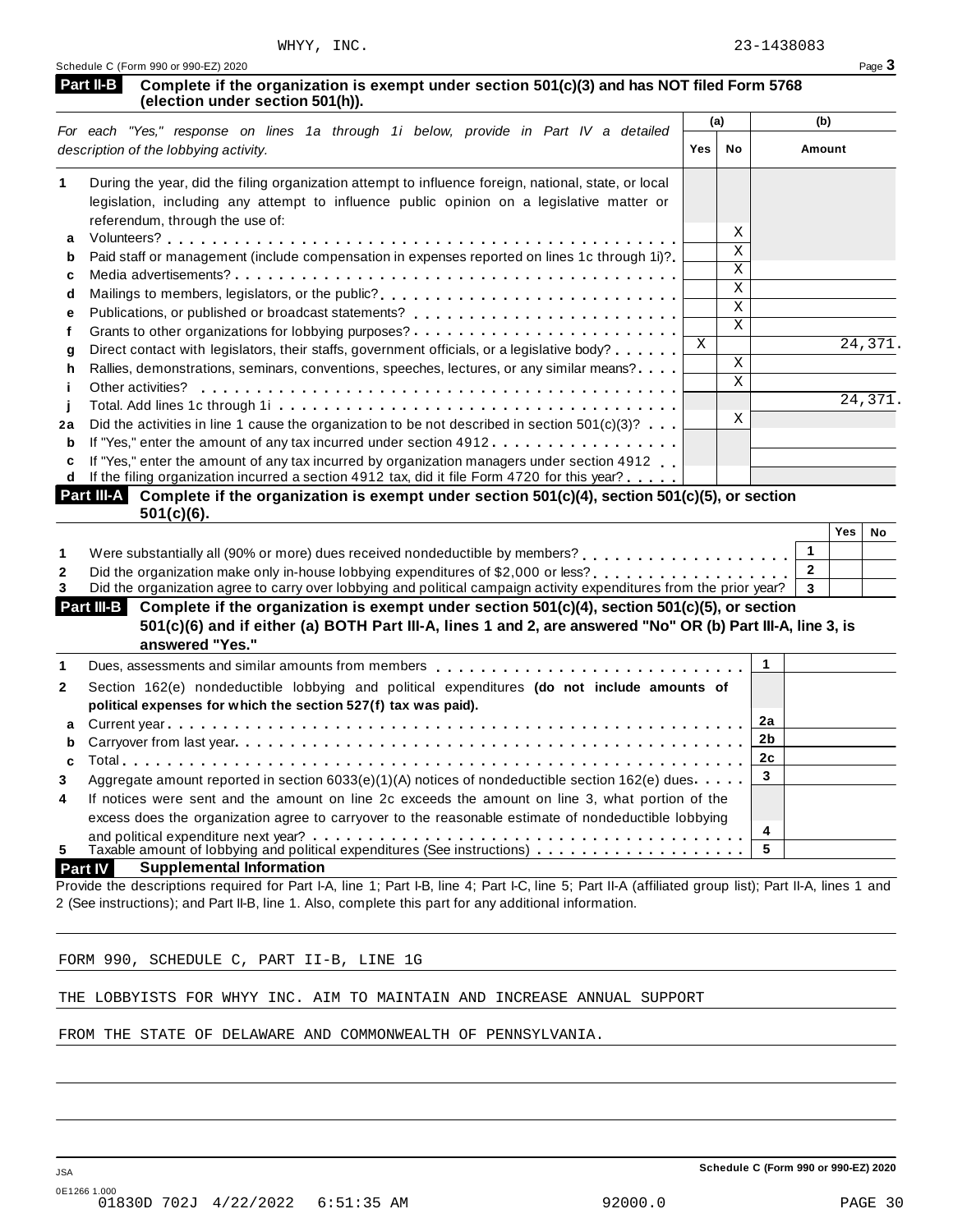| <b>Part IV</b> | <b>Supplemental Information (continued)</b> |  |
|----------------|---------------------------------------------|--|
|                |                                             |  |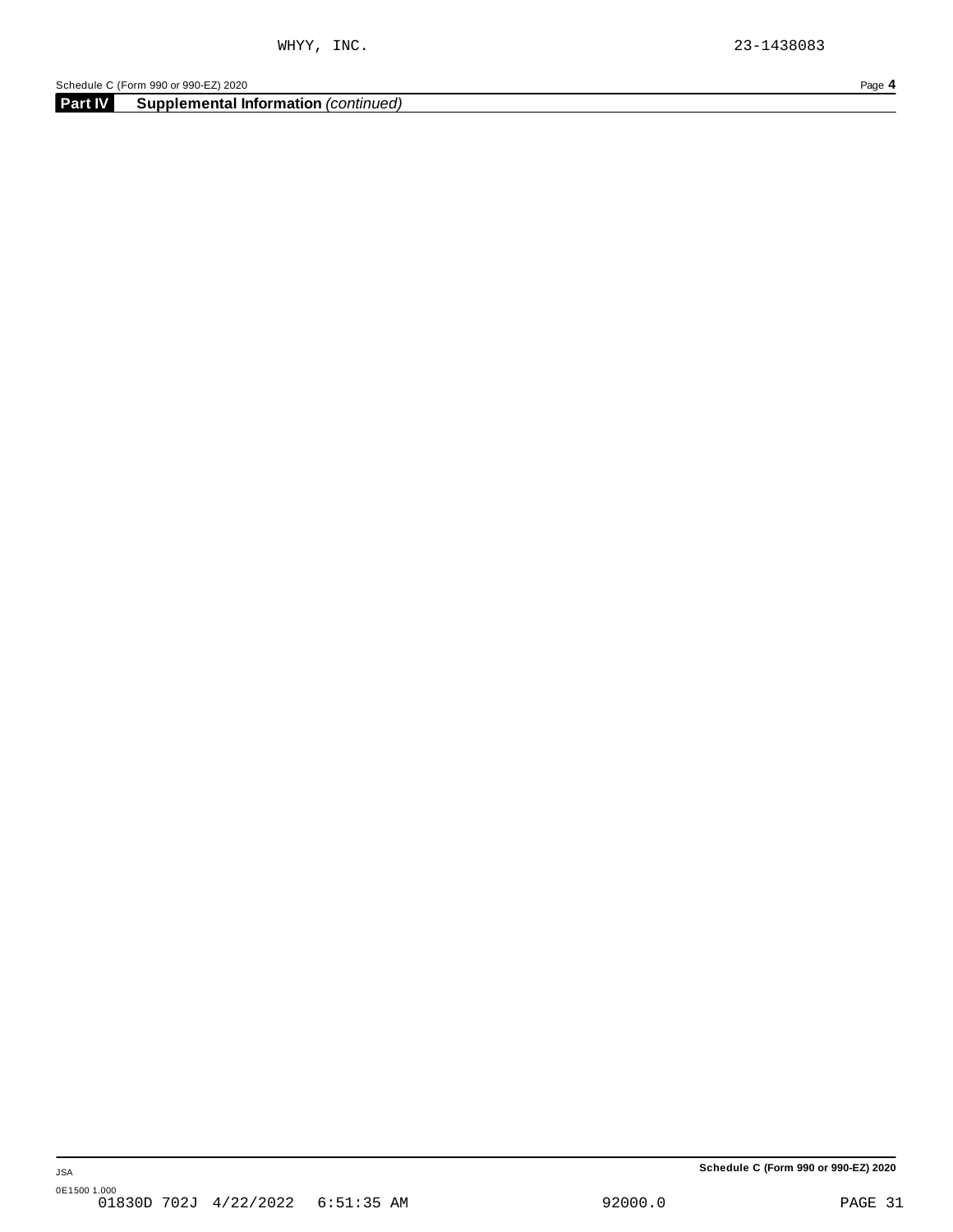| <b>SCHEDULE D</b> |  |
|-------------------|--|
| (Form 990)        |  |

# CHEDULE D<br>
Supplemental Financial Statements<br>  $\triangleright$  Complete if the organization answered "Yes" on Form 990,<br>
Part IV, line 6, 7, 8, 9, 10, 11a, 11b, 11c, 11d, 11e, 11f, 12a, or 12b.<br>
Attach to Form 990.<br>
Deen to Public

Department of the Treasury<br>Department of the Treasury<br>Control **Public Inches Example 2014 Control in the Intervet intervention** and the latest information

| Department of the Treasury<br><b>Inspection</b><br>Go to www.irs.gov/Form990 for instructions and the latest information.<br><b>Internal Revenue Service</b><br><b>Employer identification number</b><br>Name of the organization<br>23-1438083<br>WHYY, INC.<br>Organizations Maintaining Donor Advised Funds or Other Similar Funds or Accounts.<br>Part I<br>Complete if the organization answered "Yes" on Form 990, Part IV, line 6.<br>(b) Funds and other accounts<br>(a) Donor advised funds<br>Total number at end of year manufacturers.<br>1<br>2<br>Aggregate value of contributions to (during year)<br>3<br>Aggregate value of grants from (during year)<br>Aggregate value at end of year<br>4<br>5<br>Did the organization inform all donors and donor advisors in writing that the assets held in donor advised<br>Yes<br>funds are the organization's property, subject to the organization's exclusive legal control?<br>6<br>Did the organization inform all grantees, donors, and donor advisors in writing that grant funds can be used<br>only for charitable purposes and not for the benefit of the donor or donor advisor, or for any other purpose<br>Yes<br>Part II<br><b>Conservation Easements.</b><br>Complete if the organization answered "Yes" on Form 990, Part IV, line 7.<br>1<br>Purpose(s) of conservation easements held by the organization (check all that apply).<br>Preservation of land for public use (for example, recreation or education)<br>Preservation of a historically important land area<br>Protection of natural habitat<br>Preservation of a certified historic structure<br>Preservation of open space<br>2<br>Complete lines 2a through 2d if the organization held a qualified conservation contribution in the form of a conservation<br>Held at the End of the Tax Year<br>easement on the last day of the tax year.<br>2a<br>a<br>2b<br>Total acreage restricted by conservation easements<br>b<br>Number of conservation easements on a certified historic structure included in (a)<br>2c<br>c<br>Number of conservation easements included in (c) acquired after 7/25/06, and not on a<br>d<br>2d<br>3<br>Number of conservation easements modified, transferred, released, extinguished, or terminated by the organization during the<br>Number of states where property subject to conservation easement is located $\blacktriangleright$<br>4<br>5<br>Does the organization have a written policy regarding the periodic monitoring, inspection, handling of<br>violations, and enforcement of the conservation easements it holds?<br>Yes<br>6<br>Staff and volunteer hours devoted to monitoring, inspecting, handling of violations, and enforcing conservation easements during the year<br>7<br>Amount of expenses incurred in monitoring, inspecting, handling of violations, and enforcing conservation easements during the year | No        |
|----------------------------------------------------------------------------------------------------------------------------------------------------------------------------------------------------------------------------------------------------------------------------------------------------------------------------------------------------------------------------------------------------------------------------------------------------------------------------------------------------------------------------------------------------------------------------------------------------------------------------------------------------------------------------------------------------------------------------------------------------------------------------------------------------------------------------------------------------------------------------------------------------------------------------------------------------------------------------------------------------------------------------------------------------------------------------------------------------------------------------------------------------------------------------------------------------------------------------------------------------------------------------------------------------------------------------------------------------------------------------------------------------------------------------------------------------------------------------------------------------------------------------------------------------------------------------------------------------------------------------------------------------------------------------------------------------------------------------------------------------------------------------------------------------------------------------------------------------------------------------------------------------------------------------------------------------------------------------------------------------------------------------------------------------------------------------------------------------------------------------------------------------------------------------------------------------------------------------------------------------------------------------------------------------------------------------------------------------------------------------------------------------------------------------------------------------------------------------------------------------------------------------------------------------------------------------------------------------------------------------------------------------------------------------------------------------------------------------------------------------------------------------------------------------------------------------------------------------------------------------------------------------------------|-----------|
|                                                                                                                                                                                                                                                                                                                                                                                                                                                                                                                                                                                                                                                                                                                                                                                                                                                                                                                                                                                                                                                                                                                                                                                                                                                                                                                                                                                                                                                                                                                                                                                                                                                                                                                                                                                                                                                                                                                                                                                                                                                                                                                                                                                                                                                                                                                                                                                                                                                                                                                                                                                                                                                                                                                                                                                                                                                                                                                |           |
|                                                                                                                                                                                                                                                                                                                                                                                                                                                                                                                                                                                                                                                                                                                                                                                                                                                                                                                                                                                                                                                                                                                                                                                                                                                                                                                                                                                                                                                                                                                                                                                                                                                                                                                                                                                                                                                                                                                                                                                                                                                                                                                                                                                                                                                                                                                                                                                                                                                                                                                                                                                                                                                                                                                                                                                                                                                                                                                |           |
|                                                                                                                                                                                                                                                                                                                                                                                                                                                                                                                                                                                                                                                                                                                                                                                                                                                                                                                                                                                                                                                                                                                                                                                                                                                                                                                                                                                                                                                                                                                                                                                                                                                                                                                                                                                                                                                                                                                                                                                                                                                                                                                                                                                                                                                                                                                                                                                                                                                                                                                                                                                                                                                                                                                                                                                                                                                                                                                |           |
|                                                                                                                                                                                                                                                                                                                                                                                                                                                                                                                                                                                                                                                                                                                                                                                                                                                                                                                                                                                                                                                                                                                                                                                                                                                                                                                                                                                                                                                                                                                                                                                                                                                                                                                                                                                                                                                                                                                                                                                                                                                                                                                                                                                                                                                                                                                                                                                                                                                                                                                                                                                                                                                                                                                                                                                                                                                                                                                |           |
|                                                                                                                                                                                                                                                                                                                                                                                                                                                                                                                                                                                                                                                                                                                                                                                                                                                                                                                                                                                                                                                                                                                                                                                                                                                                                                                                                                                                                                                                                                                                                                                                                                                                                                                                                                                                                                                                                                                                                                                                                                                                                                                                                                                                                                                                                                                                                                                                                                                                                                                                                                                                                                                                                                                                                                                                                                                                                                                |           |
|                                                                                                                                                                                                                                                                                                                                                                                                                                                                                                                                                                                                                                                                                                                                                                                                                                                                                                                                                                                                                                                                                                                                                                                                                                                                                                                                                                                                                                                                                                                                                                                                                                                                                                                                                                                                                                                                                                                                                                                                                                                                                                                                                                                                                                                                                                                                                                                                                                                                                                                                                                                                                                                                                                                                                                                                                                                                                                                |           |
|                                                                                                                                                                                                                                                                                                                                                                                                                                                                                                                                                                                                                                                                                                                                                                                                                                                                                                                                                                                                                                                                                                                                                                                                                                                                                                                                                                                                                                                                                                                                                                                                                                                                                                                                                                                                                                                                                                                                                                                                                                                                                                                                                                                                                                                                                                                                                                                                                                                                                                                                                                                                                                                                                                                                                                                                                                                                                                                |           |
|                                                                                                                                                                                                                                                                                                                                                                                                                                                                                                                                                                                                                                                                                                                                                                                                                                                                                                                                                                                                                                                                                                                                                                                                                                                                                                                                                                                                                                                                                                                                                                                                                                                                                                                                                                                                                                                                                                                                                                                                                                                                                                                                                                                                                                                                                                                                                                                                                                                                                                                                                                                                                                                                                                                                                                                                                                                                                                                |           |
|                                                                                                                                                                                                                                                                                                                                                                                                                                                                                                                                                                                                                                                                                                                                                                                                                                                                                                                                                                                                                                                                                                                                                                                                                                                                                                                                                                                                                                                                                                                                                                                                                                                                                                                                                                                                                                                                                                                                                                                                                                                                                                                                                                                                                                                                                                                                                                                                                                                                                                                                                                                                                                                                                                                                                                                                                                                                                                                |           |
|                                                                                                                                                                                                                                                                                                                                                                                                                                                                                                                                                                                                                                                                                                                                                                                                                                                                                                                                                                                                                                                                                                                                                                                                                                                                                                                                                                                                                                                                                                                                                                                                                                                                                                                                                                                                                                                                                                                                                                                                                                                                                                                                                                                                                                                                                                                                                                                                                                                                                                                                                                                                                                                                                                                                                                                                                                                                                                                |           |
|                                                                                                                                                                                                                                                                                                                                                                                                                                                                                                                                                                                                                                                                                                                                                                                                                                                                                                                                                                                                                                                                                                                                                                                                                                                                                                                                                                                                                                                                                                                                                                                                                                                                                                                                                                                                                                                                                                                                                                                                                                                                                                                                                                                                                                                                                                                                                                                                                                                                                                                                                                                                                                                                                                                                                                                                                                                                                                                |           |
|                                                                                                                                                                                                                                                                                                                                                                                                                                                                                                                                                                                                                                                                                                                                                                                                                                                                                                                                                                                                                                                                                                                                                                                                                                                                                                                                                                                                                                                                                                                                                                                                                                                                                                                                                                                                                                                                                                                                                                                                                                                                                                                                                                                                                                                                                                                                                                                                                                                                                                                                                                                                                                                                                                                                                                                                                                                                                                                |           |
|                                                                                                                                                                                                                                                                                                                                                                                                                                                                                                                                                                                                                                                                                                                                                                                                                                                                                                                                                                                                                                                                                                                                                                                                                                                                                                                                                                                                                                                                                                                                                                                                                                                                                                                                                                                                                                                                                                                                                                                                                                                                                                                                                                                                                                                                                                                                                                                                                                                                                                                                                                                                                                                                                                                                                                                                                                                                                                                |           |
|                                                                                                                                                                                                                                                                                                                                                                                                                                                                                                                                                                                                                                                                                                                                                                                                                                                                                                                                                                                                                                                                                                                                                                                                                                                                                                                                                                                                                                                                                                                                                                                                                                                                                                                                                                                                                                                                                                                                                                                                                                                                                                                                                                                                                                                                                                                                                                                                                                                                                                                                                                                                                                                                                                                                                                                                                                                                                                                |           |
|                                                                                                                                                                                                                                                                                                                                                                                                                                                                                                                                                                                                                                                                                                                                                                                                                                                                                                                                                                                                                                                                                                                                                                                                                                                                                                                                                                                                                                                                                                                                                                                                                                                                                                                                                                                                                                                                                                                                                                                                                                                                                                                                                                                                                                                                                                                                                                                                                                                                                                                                                                                                                                                                                                                                                                                                                                                                                                                | No        |
|                                                                                                                                                                                                                                                                                                                                                                                                                                                                                                                                                                                                                                                                                                                                                                                                                                                                                                                                                                                                                                                                                                                                                                                                                                                                                                                                                                                                                                                                                                                                                                                                                                                                                                                                                                                                                                                                                                                                                                                                                                                                                                                                                                                                                                                                                                                                                                                                                                                                                                                                                                                                                                                                                                                                                                                                                                                                                                                |           |
|                                                                                                                                                                                                                                                                                                                                                                                                                                                                                                                                                                                                                                                                                                                                                                                                                                                                                                                                                                                                                                                                                                                                                                                                                                                                                                                                                                                                                                                                                                                                                                                                                                                                                                                                                                                                                                                                                                                                                                                                                                                                                                                                                                                                                                                                                                                                                                                                                                                                                                                                                                                                                                                                                                                                                                                                                                                                                                                |           |
|                                                                                                                                                                                                                                                                                                                                                                                                                                                                                                                                                                                                                                                                                                                                                                                                                                                                                                                                                                                                                                                                                                                                                                                                                                                                                                                                                                                                                                                                                                                                                                                                                                                                                                                                                                                                                                                                                                                                                                                                                                                                                                                                                                                                                                                                                                                                                                                                                                                                                                                                                                                                                                                                                                                                                                                                                                                                                                                |           |
|                                                                                                                                                                                                                                                                                                                                                                                                                                                                                                                                                                                                                                                                                                                                                                                                                                                                                                                                                                                                                                                                                                                                                                                                                                                                                                                                                                                                                                                                                                                                                                                                                                                                                                                                                                                                                                                                                                                                                                                                                                                                                                                                                                                                                                                                                                                                                                                                                                                                                                                                                                                                                                                                                                                                                                                                                                                                                                                |           |
|                                                                                                                                                                                                                                                                                                                                                                                                                                                                                                                                                                                                                                                                                                                                                                                                                                                                                                                                                                                                                                                                                                                                                                                                                                                                                                                                                                                                                                                                                                                                                                                                                                                                                                                                                                                                                                                                                                                                                                                                                                                                                                                                                                                                                                                                                                                                                                                                                                                                                                                                                                                                                                                                                                                                                                                                                                                                                                                |           |
|                                                                                                                                                                                                                                                                                                                                                                                                                                                                                                                                                                                                                                                                                                                                                                                                                                                                                                                                                                                                                                                                                                                                                                                                                                                                                                                                                                                                                                                                                                                                                                                                                                                                                                                                                                                                                                                                                                                                                                                                                                                                                                                                                                                                                                                                                                                                                                                                                                                                                                                                                                                                                                                                                                                                                                                                                                                                                                                |           |
|                                                                                                                                                                                                                                                                                                                                                                                                                                                                                                                                                                                                                                                                                                                                                                                                                                                                                                                                                                                                                                                                                                                                                                                                                                                                                                                                                                                                                                                                                                                                                                                                                                                                                                                                                                                                                                                                                                                                                                                                                                                                                                                                                                                                                                                                                                                                                                                                                                                                                                                                                                                                                                                                                                                                                                                                                                                                                                                |           |
|                                                                                                                                                                                                                                                                                                                                                                                                                                                                                                                                                                                                                                                                                                                                                                                                                                                                                                                                                                                                                                                                                                                                                                                                                                                                                                                                                                                                                                                                                                                                                                                                                                                                                                                                                                                                                                                                                                                                                                                                                                                                                                                                                                                                                                                                                                                                                                                                                                                                                                                                                                                                                                                                                                                                                                                                                                                                                                                |           |
|                                                                                                                                                                                                                                                                                                                                                                                                                                                                                                                                                                                                                                                                                                                                                                                                                                                                                                                                                                                                                                                                                                                                                                                                                                                                                                                                                                                                                                                                                                                                                                                                                                                                                                                                                                                                                                                                                                                                                                                                                                                                                                                                                                                                                                                                                                                                                                                                                                                                                                                                                                                                                                                                                                                                                                                                                                                                                                                |           |
|                                                                                                                                                                                                                                                                                                                                                                                                                                                                                                                                                                                                                                                                                                                                                                                                                                                                                                                                                                                                                                                                                                                                                                                                                                                                                                                                                                                                                                                                                                                                                                                                                                                                                                                                                                                                                                                                                                                                                                                                                                                                                                                                                                                                                                                                                                                                                                                                                                                                                                                                                                                                                                                                                                                                                                                                                                                                                                                |           |
|                                                                                                                                                                                                                                                                                                                                                                                                                                                                                                                                                                                                                                                                                                                                                                                                                                                                                                                                                                                                                                                                                                                                                                                                                                                                                                                                                                                                                                                                                                                                                                                                                                                                                                                                                                                                                                                                                                                                                                                                                                                                                                                                                                                                                                                                                                                                                                                                                                                                                                                                                                                                                                                                                                                                                                                                                                                                                                                |           |
|                                                                                                                                                                                                                                                                                                                                                                                                                                                                                                                                                                                                                                                                                                                                                                                                                                                                                                                                                                                                                                                                                                                                                                                                                                                                                                                                                                                                                                                                                                                                                                                                                                                                                                                                                                                                                                                                                                                                                                                                                                                                                                                                                                                                                                                                                                                                                                                                                                                                                                                                                                                                                                                                                                                                                                                                                                                                                                                |           |
|                                                                                                                                                                                                                                                                                                                                                                                                                                                                                                                                                                                                                                                                                                                                                                                                                                                                                                                                                                                                                                                                                                                                                                                                                                                                                                                                                                                                                                                                                                                                                                                                                                                                                                                                                                                                                                                                                                                                                                                                                                                                                                                                                                                                                                                                                                                                                                                                                                                                                                                                                                                                                                                                                                                                                                                                                                                                                                                |           |
|                                                                                                                                                                                                                                                                                                                                                                                                                                                                                                                                                                                                                                                                                                                                                                                                                                                                                                                                                                                                                                                                                                                                                                                                                                                                                                                                                                                                                                                                                                                                                                                                                                                                                                                                                                                                                                                                                                                                                                                                                                                                                                                                                                                                                                                                                                                                                                                                                                                                                                                                                                                                                                                                                                                                                                                                                                                                                                                |           |
|                                                                                                                                                                                                                                                                                                                                                                                                                                                                                                                                                                                                                                                                                                                                                                                                                                                                                                                                                                                                                                                                                                                                                                                                                                                                                                                                                                                                                                                                                                                                                                                                                                                                                                                                                                                                                                                                                                                                                                                                                                                                                                                                                                                                                                                                                                                                                                                                                                                                                                                                                                                                                                                                                                                                                                                                                                                                                                                |           |
|                                                                                                                                                                                                                                                                                                                                                                                                                                                                                                                                                                                                                                                                                                                                                                                                                                                                                                                                                                                                                                                                                                                                                                                                                                                                                                                                                                                                                                                                                                                                                                                                                                                                                                                                                                                                                                                                                                                                                                                                                                                                                                                                                                                                                                                                                                                                                                                                                                                                                                                                                                                                                                                                                                                                                                                                                                                                                                                |           |
|                                                                                                                                                                                                                                                                                                                                                                                                                                                                                                                                                                                                                                                                                                                                                                                                                                                                                                                                                                                                                                                                                                                                                                                                                                                                                                                                                                                                                                                                                                                                                                                                                                                                                                                                                                                                                                                                                                                                                                                                                                                                                                                                                                                                                                                                                                                                                                                                                                                                                                                                                                                                                                                                                                                                                                                                                                                                                                                |           |
|                                                                                                                                                                                                                                                                                                                                                                                                                                                                                                                                                                                                                                                                                                                                                                                                                                                                                                                                                                                                                                                                                                                                                                                                                                                                                                                                                                                                                                                                                                                                                                                                                                                                                                                                                                                                                                                                                                                                                                                                                                                                                                                                                                                                                                                                                                                                                                                                                                                                                                                                                                                                                                                                                                                                                                                                                                                                                                                | No        |
|                                                                                                                                                                                                                                                                                                                                                                                                                                                                                                                                                                                                                                                                                                                                                                                                                                                                                                                                                                                                                                                                                                                                                                                                                                                                                                                                                                                                                                                                                                                                                                                                                                                                                                                                                                                                                                                                                                                                                                                                                                                                                                                                                                                                                                                                                                                                                                                                                                                                                                                                                                                                                                                                                                                                                                                                                                                                                                                |           |
|                                                                                                                                                                                                                                                                                                                                                                                                                                                                                                                                                                                                                                                                                                                                                                                                                                                                                                                                                                                                                                                                                                                                                                                                                                                                                                                                                                                                                                                                                                                                                                                                                                                                                                                                                                                                                                                                                                                                                                                                                                                                                                                                                                                                                                                                                                                                                                                                                                                                                                                                                                                                                                                                                                                                                                                                                                                                                                                |           |
|                                                                                                                                                                                                                                                                                                                                                                                                                                                                                                                                                                                                                                                                                                                                                                                                                                                                                                                                                                                                                                                                                                                                                                                                                                                                                                                                                                                                                                                                                                                                                                                                                                                                                                                                                                                                                                                                                                                                                                                                                                                                                                                                                                                                                                                                                                                                                                                                                                                                                                                                                                                                                                                                                                                                                                                                                                                                                                                |           |
| ▶\$                                                                                                                                                                                                                                                                                                                                                                                                                                                                                                                                                                                                                                                                                                                                                                                                                                                                                                                                                                                                                                                                                                                                                                                                                                                                                                                                                                                                                                                                                                                                                                                                                                                                                                                                                                                                                                                                                                                                                                                                                                                                                                                                                                                                                                                                                                                                                                                                                                                                                                                                                                                                                                                                                                                                                                                                                                                                                                            |           |
| 8<br>Does each conservation easement reported on line 2(d) above satisfy the requirements of section 170(h)(4)(B)(i)                                                                                                                                                                                                                                                                                                                                                                                                                                                                                                                                                                                                                                                                                                                                                                                                                                                                                                                                                                                                                                                                                                                                                                                                                                                                                                                                                                                                                                                                                                                                                                                                                                                                                                                                                                                                                                                                                                                                                                                                                                                                                                                                                                                                                                                                                                                                                                                                                                                                                                                                                                                                                                                                                                                                                                                           |           |
| Yes                                                                                                                                                                                                                                                                                                                                                                                                                                                                                                                                                                                                                                                                                                                                                                                                                                                                                                                                                                                                                                                                                                                                                                                                                                                                                                                                                                                                                                                                                                                                                                                                                                                                                                                                                                                                                                                                                                                                                                                                                                                                                                                                                                                                                                                                                                                                                                                                                                                                                                                                                                                                                                                                                                                                                                                                                                                                                                            | <b>No</b> |
| In Part XIII, describe how the organization reports conservation easements in its revenue and expense statement and<br>9                                                                                                                                                                                                                                                                                                                                                                                                                                                                                                                                                                                                                                                                                                                                                                                                                                                                                                                                                                                                                                                                                                                                                                                                                                                                                                                                                                                                                                                                                                                                                                                                                                                                                                                                                                                                                                                                                                                                                                                                                                                                                                                                                                                                                                                                                                                                                                                                                                                                                                                                                                                                                                                                                                                                                                                       |           |
| balance sheet, and include, if applicable, the text of the footnote to the organization's financial statements that describes the                                                                                                                                                                                                                                                                                                                                                                                                                                                                                                                                                                                                                                                                                                                                                                                                                                                                                                                                                                                                                                                                                                                                                                                                                                                                                                                                                                                                                                                                                                                                                                                                                                                                                                                                                                                                                                                                                                                                                                                                                                                                                                                                                                                                                                                                                                                                                                                                                                                                                                                                                                                                                                                                                                                                                                              |           |
| organization's accounting for conservation easements.                                                                                                                                                                                                                                                                                                                                                                                                                                                                                                                                                                                                                                                                                                                                                                                                                                                                                                                                                                                                                                                                                                                                                                                                                                                                                                                                                                                                                                                                                                                                                                                                                                                                                                                                                                                                                                                                                                                                                                                                                                                                                                                                                                                                                                                                                                                                                                                                                                                                                                                                                                                                                                                                                                                                                                                                                                                          |           |
| Organizations Maintaining Collections of Art, Historical Treasures, or Other Similar Assets.<br>Part III                                                                                                                                                                                                                                                                                                                                                                                                                                                                                                                                                                                                                                                                                                                                                                                                                                                                                                                                                                                                                                                                                                                                                                                                                                                                                                                                                                                                                                                                                                                                                                                                                                                                                                                                                                                                                                                                                                                                                                                                                                                                                                                                                                                                                                                                                                                                                                                                                                                                                                                                                                                                                                                                                                                                                                                                       |           |
| Complete if the organization answered "Yes" on Form 990, Part IV, line 8.                                                                                                                                                                                                                                                                                                                                                                                                                                                                                                                                                                                                                                                                                                                                                                                                                                                                                                                                                                                                                                                                                                                                                                                                                                                                                                                                                                                                                                                                                                                                                                                                                                                                                                                                                                                                                                                                                                                                                                                                                                                                                                                                                                                                                                                                                                                                                                                                                                                                                                                                                                                                                                                                                                                                                                                                                                      |           |
| If the organization elected, as permitted under FASB ASC 958, not to report in its revenue statement and balance sheet works<br>1a<br>of art, historical treasures, or other similar assets held for public exhibition, education, or research in furtherance of public                                                                                                                                                                                                                                                                                                                                                                                                                                                                                                                                                                                                                                                                                                                                                                                                                                                                                                                                                                                                                                                                                                                                                                                                                                                                                                                                                                                                                                                                                                                                                                                                                                                                                                                                                                                                                                                                                                                                                                                                                                                                                                                                                                                                                                                                                                                                                                                                                                                                                                                                                                                                                                        |           |
| service, provide in Part XIII the text of the footnote to its financial statements that describes these items.                                                                                                                                                                                                                                                                                                                                                                                                                                                                                                                                                                                                                                                                                                                                                                                                                                                                                                                                                                                                                                                                                                                                                                                                                                                                                                                                                                                                                                                                                                                                                                                                                                                                                                                                                                                                                                                                                                                                                                                                                                                                                                                                                                                                                                                                                                                                                                                                                                                                                                                                                                                                                                                                                                                                                                                                 |           |
| If the organization elected, as permitted under FASB ASC 958, to report in its revenue statement and balance sheet works of<br>b                                                                                                                                                                                                                                                                                                                                                                                                                                                                                                                                                                                                                                                                                                                                                                                                                                                                                                                                                                                                                                                                                                                                                                                                                                                                                                                                                                                                                                                                                                                                                                                                                                                                                                                                                                                                                                                                                                                                                                                                                                                                                                                                                                                                                                                                                                                                                                                                                                                                                                                                                                                                                                                                                                                                                                               |           |
| art, historical treasures, or other similar assets held for public exhibition, education, or research in furtherance of public service,                                                                                                                                                                                                                                                                                                                                                                                                                                                                                                                                                                                                                                                                                                                                                                                                                                                                                                                                                                                                                                                                                                                                                                                                                                                                                                                                                                                                                                                                                                                                                                                                                                                                                                                                                                                                                                                                                                                                                                                                                                                                                                                                                                                                                                                                                                                                                                                                                                                                                                                                                                                                                                                                                                                                                                        |           |
| provide the following amounts relating to these items:                                                                                                                                                                                                                                                                                                                                                                                                                                                                                                                                                                                                                                                                                                                                                                                                                                                                                                                                                                                                                                                                                                                                                                                                                                                                                                                                                                                                                                                                                                                                                                                                                                                                                                                                                                                                                                                                                                                                                                                                                                                                                                                                                                                                                                                                                                                                                                                                                                                                                                                                                                                                                                                                                                                                                                                                                                                         |           |
| (i) Revenue included on Form 990, Part VIII, line $1, \ldots, \ldots, \ldots, \ldots, \ldots, \ldots, \ldots, \ldots, \ldots$<br>$\triangleright$ \$                                                                                                                                                                                                                                                                                                                                                                                                                                                                                                                                                                                                                                                                                                                                                                                                                                                                                                                                                                                                                                                                                                                                                                                                                                                                                                                                                                                                                                                                                                                                                                                                                                                                                                                                                                                                                                                                                                                                                                                                                                                                                                                                                                                                                                                                                                                                                                                                                                                                                                                                                                                                                                                                                                                                                           |           |
| $\triangleright$ \$                                                                                                                                                                                                                                                                                                                                                                                                                                                                                                                                                                                                                                                                                                                                                                                                                                                                                                                                                                                                                                                                                                                                                                                                                                                                                                                                                                                                                                                                                                                                                                                                                                                                                                                                                                                                                                                                                                                                                                                                                                                                                                                                                                                                                                                                                                                                                                                                                                                                                                                                                                                                                                                                                                                                                                                                                                                                                            |           |
| If the organization received or held works of art, historical treasures, or other similar assets for financial gain, provide the<br>2                                                                                                                                                                                                                                                                                                                                                                                                                                                                                                                                                                                                                                                                                                                                                                                                                                                                                                                                                                                                                                                                                                                                                                                                                                                                                                                                                                                                                                                                                                                                                                                                                                                                                                                                                                                                                                                                                                                                                                                                                                                                                                                                                                                                                                                                                                                                                                                                                                                                                                                                                                                                                                                                                                                                                                          |           |
| following amounts required to be reported under FASB ASC 958 relating to these items:                                                                                                                                                                                                                                                                                                                                                                                                                                                                                                                                                                                                                                                                                                                                                                                                                                                                                                                                                                                                                                                                                                                                                                                                                                                                                                                                                                                                                                                                                                                                                                                                                                                                                                                                                                                                                                                                                                                                                                                                                                                                                                                                                                                                                                                                                                                                                                                                                                                                                                                                                                                                                                                                                                                                                                                                                          |           |
| $\triangleright$ \$<br>a                                                                                                                                                                                                                                                                                                                                                                                                                                                                                                                                                                                                                                                                                                                                                                                                                                                                                                                                                                                                                                                                                                                                                                                                                                                                                                                                                                                                                                                                                                                                                                                                                                                                                                                                                                                                                                                                                                                                                                                                                                                                                                                                                                                                                                                                                                                                                                                                                                                                                                                                                                                                                                                                                                                                                                                                                                                                                       |           |
| $\blacktriangleright$ \$<br>b<br>For Paperwork Reduction Act Notice, see the Instructions for Form 990.<br>Schedule D (Form 990) 2020                                                                                                                                                                                                                                                                                                                                                                                                                                                                                                                                                                                                                                                                                                                                                                                                                                                                                                                                                                                                                                                                                                                                                                                                                                                                                                                                                                                                                                                                                                                                                                                                                                                                                                                                                                                                                                                                                                                                                                                                                                                                                                                                                                                                                                                                                                                                                                                                                                                                                                                                                                                                                                                                                                                                                                          |           |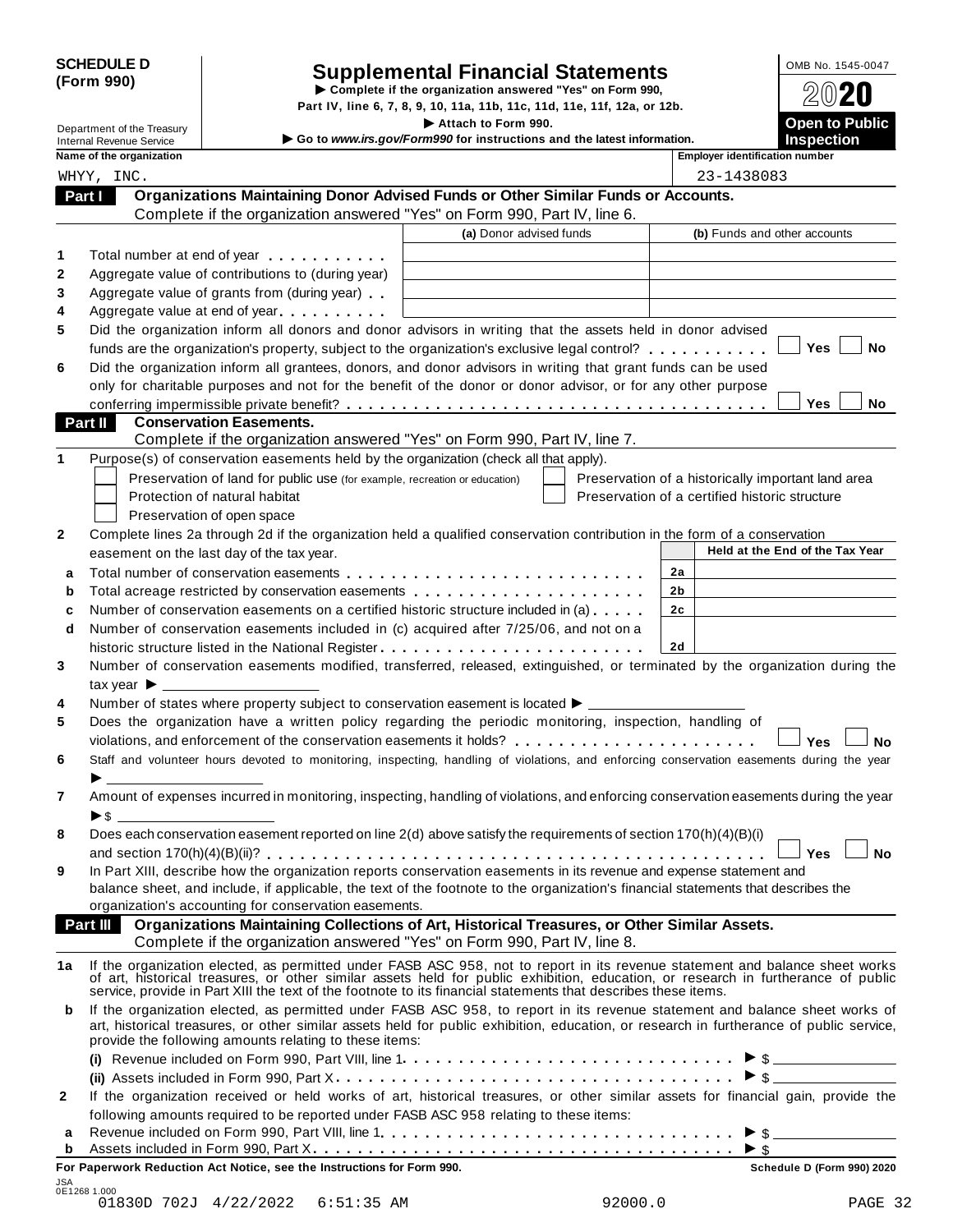|    |                                                                                                                                                                                                                                     | WHYY, INC.                              |                |                                    |            |                                 | 23-1438083          |            |             |
|----|-------------------------------------------------------------------------------------------------------------------------------------------------------------------------------------------------------------------------------------|-----------------------------------------|----------------|------------------------------------|------------|---------------------------------|---------------------|------------|-------------|
|    | Schedule D (Form 990) 2020                                                                                                                                                                                                          |                                         |                |                                    |            |                                 |                     |            | Page 2      |
|    | Organizations Maintaining Collections of Art, Historical Treasures, or Other Similar Assets (continued)<br>Part III                                                                                                                 |                                         |                |                                    |            |                                 |                     |            |             |
| 3  | Using the organization's acquisition, accession, and other records, check any of the following that make significant use of its                                                                                                     |                                         |                |                                    |            |                                 |                     |            |             |
|    | collection items (check all that apply):                                                                                                                                                                                            |                                         |                |                                    |            |                                 |                     |            |             |
| a  | Public exhibition                                                                                                                                                                                                                   |                                         | d              | Loan or exchange program           |            |                                 |                     |            |             |
| b  | Scholarly research                                                                                                                                                                                                                  |                                         | Other<br>е     |                                    |            |                                 |                     |            |             |
| c  | Preservation for future generations                                                                                                                                                                                                 |                                         |                |                                    |            |                                 |                     |            |             |
| 4  | Provide a description of the organization's collections and explain how they further the organization's exempt purpose in Part                                                                                                      |                                         |                |                                    |            |                                 |                     |            |             |
|    | XIII.                                                                                                                                                                                                                               |                                         |                |                                    |            |                                 |                     |            |             |
| 5  | During the year, did the organization solicit or receive donations of art, historical treasures, or other similar                                                                                                                   |                                         |                |                                    |            |                                 |                     |            |             |
|    | assets to be sold to raise funds rather than to be maintained as part of the organization's collection?                                                                                                                             |                                         |                |                                    |            |                                 | <b>Yes</b>          |            | No          |
|    | <b>Escrow and Custodial Arrangements.</b><br><b>Part IV</b>                                                                                                                                                                         |                                         |                |                                    |            |                                 |                     |            |             |
|    | Complete if the organization answered "Yes" on Form 990, Part IV, line 9, or reported an amount on Form                                                                                                                             |                                         |                |                                    |            |                                 |                     |            |             |
|    | 990, Part X, line 21.                                                                                                                                                                                                               |                                         |                |                                    |            |                                 |                     |            |             |
|    | 1a Is the organization an agent, trustee, custodian or other intermediary for contributions or other assets not                                                                                                                     |                                         |                |                                    |            |                                 |                     |            |             |
|    |                                                                                                                                                                                                                                     |                                         |                |                                    |            |                                 |                     |            |             |
|    |                                                                                                                                                                                                                                     |                                         |                |                                    |            |                                 | <b>Yes</b>          |            | No          |
|    | If "Yes," explain the arrangement in Part XIII and complete the following table:                                                                                                                                                    |                                         |                |                                    |            |                                 |                     |            |             |
|    |                                                                                                                                                                                                                                     |                                         |                |                                    |            | Amount                          |                     |            |             |
| c  |                                                                                                                                                                                                                                     |                                         |                |                                    |            |                                 |                     |            |             |
|    |                                                                                                                                                                                                                                     |                                         |                | 1 <sub>d</sub>                     |            |                                 |                     |            |             |
|    |                                                                                                                                                                                                                                     |                                         |                | 1e                                 |            |                                 |                     |            |             |
|    |                                                                                                                                                                                                                                     |                                         |                | 1f                                 |            |                                 |                     |            |             |
| 2a | Did the organization include an amount on Form 990, Part X, line 21, for escrow or custodial account liability?                                                                                                                     |                                         |                |                                    |            |                                 | <b>Yes</b>          |            | No          |
|    | <b>b</b> If "Yes," explain the arrangement in Part XIII. Check here if the explanation has been provided on Part XIII                                                                                                               |                                         |                |                                    |            |                                 |                     |            |             |
|    | <b>Endowment Funds.</b><br>Part V                                                                                                                                                                                                   |                                         |                |                                    |            |                                 |                     |            |             |
|    | Complete if the organization answered "Yes" on Form 990, Part IV, line 10.                                                                                                                                                          |                                         |                |                                    |            |                                 |                     |            |             |
|    |                                                                                                                                                                                                                                     | (a) Current year                        | (b) Prior year | (c) Two years back                 |            | (d) Three years back            | (e) Four years back |            |             |
| 1а | Beginning of year balance                                                                                                                                                                                                           | 21, 294, 954.                           | 18,518,341.    | 17, 472, 145.                      |            | 16, 486, 393.                   |                     |            | 7,651,433.  |
| b  | Contributions <b>Contributions</b>                                                                                                                                                                                                  | 7,371,195.                              | 1,983,492.     |                                    |            |                                 |                     |            | 8,000,000.  |
| c  | Net investment earnings, gains,                                                                                                                                                                                                     |                                         |                |                                    |            |                                 |                     |            |             |
|    |                                                                                                                                                                                                                                     | 5,167,117.                              | 1,242,756.     |                                    | 1,417,813. | 1,178,672.                      |                     |            | 934,165.    |
|    | d Grants or scholarships                                                                                                                                                                                                            |                                         |                |                                    |            |                                 |                     |            |             |
| е  | Other expenditures for facilities                                                                                                                                                                                                   |                                         |                |                                    |            |                                 |                     |            |             |
|    | and programs                                                                                                                                                                                                                        | 1,101,110.                              | 449,635.       |                                    | 371,617.   | 192,920.                        |                     |            | 99,205.     |
|    | Administrative expenses <b>Administrative</b>                                                                                                                                                                                       |                                         |                |                                    |            |                                 |                     |            |             |
| g  | End of year balance                                                                                                                                                                                                                 | 32, 732, 156.                           | 21, 294, 954.  | 18,518,341.                        |            | 17, 472, 145.                   |                     |            | 16,486,393. |
| 2  | Provide the estimated percentage of the current year end balance (line 1g, column (a)) held as:                                                                                                                                     |                                         |                |                                    |            |                                 |                     |            |             |
| a  | Board designated or quasi-endowment > 84.0000 %                                                                                                                                                                                     |                                         |                |                                    |            |                                 |                     |            |             |
| b  | Permanent endowment ▶ 10.9000 %                                                                                                                                                                                                     |                                         |                |                                    |            |                                 |                     |            |             |
| c  | Term endowment ▶<br>5.1000%                                                                                                                                                                                                         |                                         |                |                                    |            |                                 |                     |            |             |
|    | The percentages on lines 2a, 2b, and 2c should equal 100%.                                                                                                                                                                          |                                         |                |                                    |            |                                 |                     |            |             |
|    | 3a Are there endowment funds not in the possession of the organization that are held and administered for the                                                                                                                       |                                         |                |                                    |            |                                 |                     |            |             |
|    | organization by:                                                                                                                                                                                                                    |                                         |                |                                    |            |                                 |                     | <b>Yes</b> | No          |
|    |                                                                                                                                                                                                                                     |                                         |                |                                    |            |                                 | 3a(i)               |            | Χ           |
|    |                                                                                                                                                                                                                                     |                                         |                |                                    |            |                                 | 3a(ii)              |            | $\mathbf X$ |
|    | If "Yes" on line 3a(ii), are the related organizations listed as required on Schedule R?                                                                                                                                            |                                         |                |                                    |            |                                 | 3b                  |            |             |
| 4  | Describe in Part XIII the intended uses of the organization's endowment funds.                                                                                                                                                      |                                         |                |                                    |            |                                 |                     |            |             |
|    | <b>Part VI</b>                                                                                                                                                                                                                      |                                         |                |                                    |            |                                 |                     |            |             |
|    | Land, Buildings, and Equipment.<br>Complete if the organization answered "Yes" on Form 990, Part IV, line 11a. See Form 990, Part X, line 10.                                                                                       |                                         |                |                                    |            |                                 |                     |            |             |
|    | Description of property                                                                                                                                                                                                             | (a) Cost or other basis<br>(investment) |                | (b) Cost or other basis<br>(other) |            | (c) Accumulated<br>depreciation | (d) Book value      |            |             |
| 1a |                                                                                                                                                                                                                                     |                                         |                | 1,543,979.                         |            |                                 |                     | 1,543,979. |             |
| b  | Buildings <b>Example 20</b> Suite 1 and 20 Suite 1 and 20 Suite 20 Suite 20 Suite 20 Suite 20 Suite 20 Suite 20 Suite 20 Suite 20 Suite 20 Suite 20 Suite 20 Suite 20 Suite 20 Suite 20 Suite 20 Suite 20 Suite 20 Suite 20 Suite 2 |                                         |                | 20,801,749.                        |            | 11, 178, 879.                   |                     | 9,622,870. |             |
| c  | Leasehold improvements <b>Leasehold</b> improvements                                                                                                                                                                                |                                         |                |                                    |            |                                 |                     |            |             |
| d  | Equipment                                                                                                                                                                                                                           |                                         |                | 22,891,215.                        |            | 18,086,950                      |                     | 4,804,265. |             |
|    |                                                                                                                                                                                                                                     |                                         |                |                                    |            |                                 |                     |            |             |
|    | Total. Add lines 1a through 1e. (Column (d) must equal Form 990, Part X, column (B), line 10c.),                                                                                                                                    |                                         |                |                                    |            | ▶                               | 15, 971, 114.       |            |             |
|    |                                                                                                                                                                                                                                     |                                         |                |                                    |            |                                 |                     |            |             |

**Schedule D (Form 990) 2020**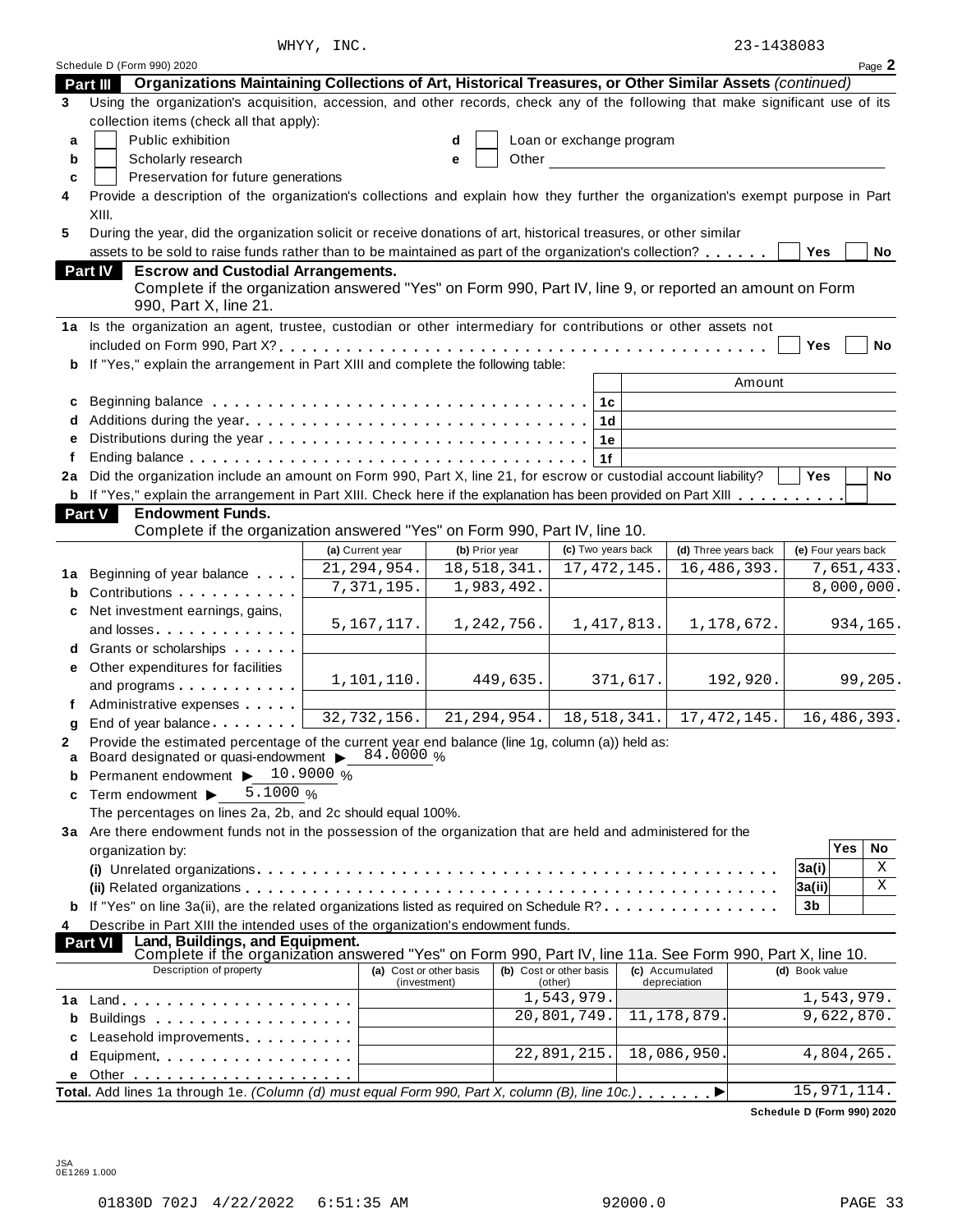| <b>Part VII</b><br><b>Investments - Other Securities.</b>                                                                                                                                                                      |                              | Page 3                                                                                                                        |
|--------------------------------------------------------------------------------------------------------------------------------------------------------------------------------------------------------------------------------|------------------------------|-------------------------------------------------------------------------------------------------------------------------------|
|                                                                                                                                                                                                                                |                              | Complete if the organization answered "Yes" on Form 990, Part IV, line 11b. See Form 990, Part X, line 12.                    |
| (a) Description of security or category<br>(including name of security)                                                                                                                                                        | (b) Book value               | (c) Method of valuation:<br>Cost or end-of-year market value                                                                  |
| (1) Financial derivatives expansion of the state of the state of the state of the state of the state of the state of the state of the state of the state of the state of the state of the state of the state of the state of t |                              |                                                                                                                               |
| (2) Closely held equity interests                                                                                                                                                                                              |                              |                                                                                                                               |
| $(3)$ Other                                                                                                                                                                                                                    |                              |                                                                                                                               |
| (A)                                                                                                                                                                                                                            |                              |                                                                                                                               |
| (B)                                                                                                                                                                                                                            |                              |                                                                                                                               |
| (C)                                                                                                                                                                                                                            |                              |                                                                                                                               |
| (D)                                                                                                                                                                                                                            |                              |                                                                                                                               |
| (E)                                                                                                                                                                                                                            |                              |                                                                                                                               |
| (F)                                                                                                                                                                                                                            |                              |                                                                                                                               |
| (G)                                                                                                                                                                                                                            |                              |                                                                                                                               |
| (H)                                                                                                                                                                                                                            |                              |                                                                                                                               |
| Total. (Column (b) must equal Form 990, Part X, col. (B) line 12.) $\blacktriangleright$                                                                                                                                       |                              |                                                                                                                               |
| Part VIII<br><b>Investments - Program Related.</b>                                                                                                                                                                             |                              | Complete if the organization answered "Yes" on Form 990, Part IV, line 11c. See Form 990, Part X, line 13.                    |
| (a) Description of investment                                                                                                                                                                                                  | (b) Book value               | (c) Method of valuation:                                                                                                      |
|                                                                                                                                                                                                                                |                              | Cost or end-of-year market value                                                                                              |
| (1)                                                                                                                                                                                                                            |                              |                                                                                                                               |
| (2)                                                                                                                                                                                                                            |                              |                                                                                                                               |
| (3)                                                                                                                                                                                                                            |                              |                                                                                                                               |
| (4)                                                                                                                                                                                                                            |                              |                                                                                                                               |
| (5)                                                                                                                                                                                                                            |                              |                                                                                                                               |
| (6)                                                                                                                                                                                                                            |                              |                                                                                                                               |
| (7)                                                                                                                                                                                                                            |                              |                                                                                                                               |
| (8)                                                                                                                                                                                                                            |                              |                                                                                                                               |
| (9)                                                                                                                                                                                                                            |                              |                                                                                                                               |
| Total. (Column (b) must equal Form 990, Part X, col. (B) line 13.) $\blacktriangleright$                                                                                                                                       |                              |                                                                                                                               |
| Part IX<br><b>Other Assets.</b>                                                                                                                                                                                                |                              | Complete if the organization answered "Yes" on Form 990, Part IV, line 11d. See Form 990, Part X, line 15.                    |
|                                                                                                                                                                                                                                |                              |                                                                                                                               |
|                                                                                                                                                                                                                                | (a) Description              | (b) Book value                                                                                                                |
| UNBILLED PROJECT REVENUES                                                                                                                                                                                                      |                              | 4, 473, 175.                                                                                                                  |
| BROADCAST LICENSES                                                                                                                                                                                                             |                              |                                                                                                                               |
|                                                                                                                                                                                                                                |                              | 1,012,009.                                                                                                                    |
|                                                                                                                                                                                                                                |                              | 691,326.                                                                                                                      |
|                                                                                                                                                                                                                                |                              | 58,755                                                                                                                        |
|                                                                                                                                                                                                                                |                              |                                                                                                                               |
|                                                                                                                                                                                                                                |                              |                                                                                                                               |
|                                                                                                                                                                                                                                |                              |                                                                                                                               |
|                                                                                                                                                                                                                                |                              |                                                                                                                               |
|                                                                                                                                                                                                                                |                              |                                                                                                                               |
| (1)<br>(2)<br>(3) BENEFICIAL INTEREST TRUST<br>(4) DEFERRED PROJECT COSTS<br>(5)<br>(6)<br>(7)<br>(8)<br>(9)<br><b>Other Liabilities.</b><br>Part X                                                                            |                              | 6, 235, 265.<br>▶<br>Complete if the organization answered "Yes" on Form 990, Part IV, line 11e or 11f. See Form 990, Part X, |
| line 25.                                                                                                                                                                                                                       |                              |                                                                                                                               |
|                                                                                                                                                                                                                                | (a) Description of liability | (b) Book value                                                                                                                |
| Federal income taxes                                                                                                                                                                                                           |                              |                                                                                                                               |
| PAYCHECK PROTECTION PROGRAM LOAN                                                                                                                                                                                               |                              | 3,656,072.                                                                                                                    |
|                                                                                                                                                                                                                                |                              |                                                                                                                               |
|                                                                                                                                                                                                                                |                              |                                                                                                                               |
|                                                                                                                                                                                                                                |                              |                                                                                                                               |
|                                                                                                                                                                                                                                |                              |                                                                                                                               |
|                                                                                                                                                                                                                                |                              |                                                                                                                               |
|                                                                                                                                                                                                                                |                              |                                                                                                                               |
| 1.<br>(1)<br>(2)<br>(3)<br>(4)<br>(5)<br>(6)<br>(7)<br>(8)<br>(9)                                                                                                                                                              |                              |                                                                                                                               |

organization's liability for uncertain tax positions under FASB ASC 740. Check here if the text of the footnote has been provided in Part XIII

 $\boxed{\text{X}}$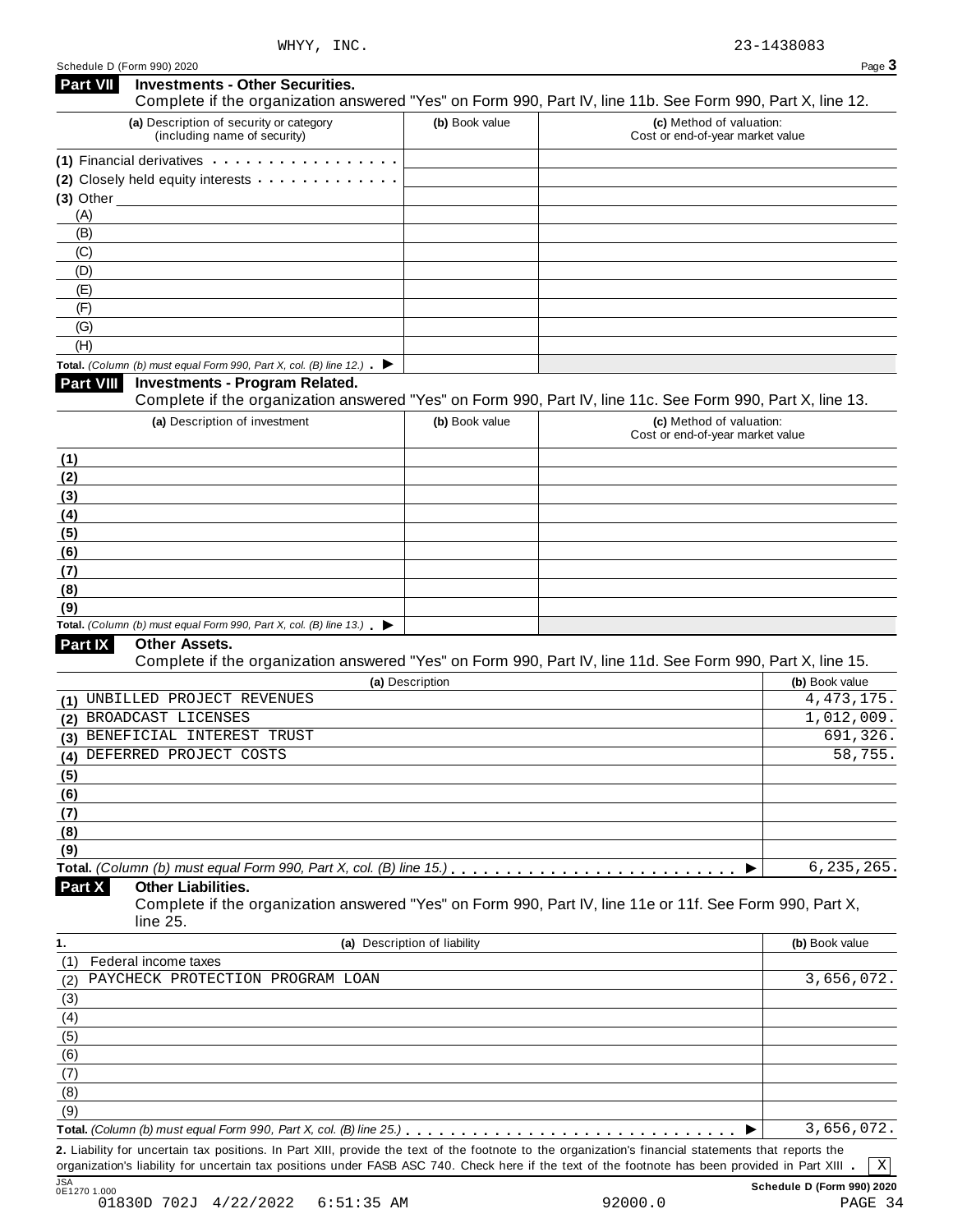| Part XI      | Reconciliation of Revenue per Audited Financial Statements With Revenue per Return.<br>Complete if the organization answered "Yes" on Form 990, Part IV, line 12a.                      |                |             |
|--------------|-----------------------------------------------------------------------------------------------------------------------------------------------------------------------------------------|----------------|-------------|
| 1            | Total revenue, gains, and other support per audited financial statements                                                                                                                | $\mathbf{1}$   | 53,621,262. |
| $\mathbf{2}$ | Amounts included on line 1 but not on Form 990, Part VIII, line 12:                                                                                                                     |                |             |
| a            | 4,563,046.<br>2a                                                                                                                                                                        |                |             |
| b            | 121,159.<br>2 <sub>b</sub>                                                                                                                                                              |                |             |
| с            | 2c<br>Recoveries of prior year grants                                                                                                                                                   |                |             |
| d            | 153, 318.                                                                                                                                                                               |                |             |
| е            |                                                                                                                                                                                         | 2e             | 4,837,523.  |
| 3            |                                                                                                                                                                                         | $\overline{3}$ | 48,783,739. |
| 4            | Amounts included on Form 990, Part VIII, line 12, but not on line 1:                                                                                                                    |                |             |
| a            | 4a<br>Investment expenses not included on Form 990, Part VIII, line 7b                                                                                                                  |                |             |
| b            | 4b                                                                                                                                                                                      |                |             |
| C            |                                                                                                                                                                                         | 4c             |             |
| 5.           | Total revenue. Add lines 3 and 4c. (This must equal Form 990, Part I, line 12.)                                                                                                         | 5              | 48,783,739. |
|              | Reconciliation of Expenses per Audited Financial Statements With Expenses per Return.<br><b>Part XII</b><br>Complete if the organization answered "Yes" on Form 990, Part IV, line 12a. |                |             |
| 1            | Total expenses and losses per audited financial statements                                                                                                                              | $\mathbf{1}$   | 37,729,345. |
| $\mathbf{2}$ | Amounts included on line 1 but not on Form 990, Part IX, line 25:                                                                                                                       |                |             |
| a            | 121,159.<br>2a                                                                                                                                                                          |                |             |
| b            | 2 <sub>b</sub>                                                                                                                                                                          |                |             |
| с            | 2c                                                                                                                                                                                      |                |             |
| d            | 24,102.                                                                                                                                                                                 |                |             |
| e            |                                                                                                                                                                                         | 2e             | 145,261.    |
| 3            |                                                                                                                                                                                         | 3              | 37,584,084. |
| 4            | Amounts included on Form 990, Part IX, line 25, but not on line 1:                                                                                                                      |                |             |
| a            | 4a<br>Investment expenses not included on Form 990, Part VIII, line 7b                                                                                                                  |                |             |
| b            | 4b                                                                                                                                                                                      |                |             |
| C            |                                                                                                                                                                                         | 4с             |             |
|              | Total expenses. Add lines 3 and 4c. (This must equal Form 990, Part I, line 18.).                                                                                                       | 5              | 37,584,084. |
| 5.           |                                                                                                                                                                                         |                |             |

SEE PAGE 5

**Schedule D (Form 990) 2020**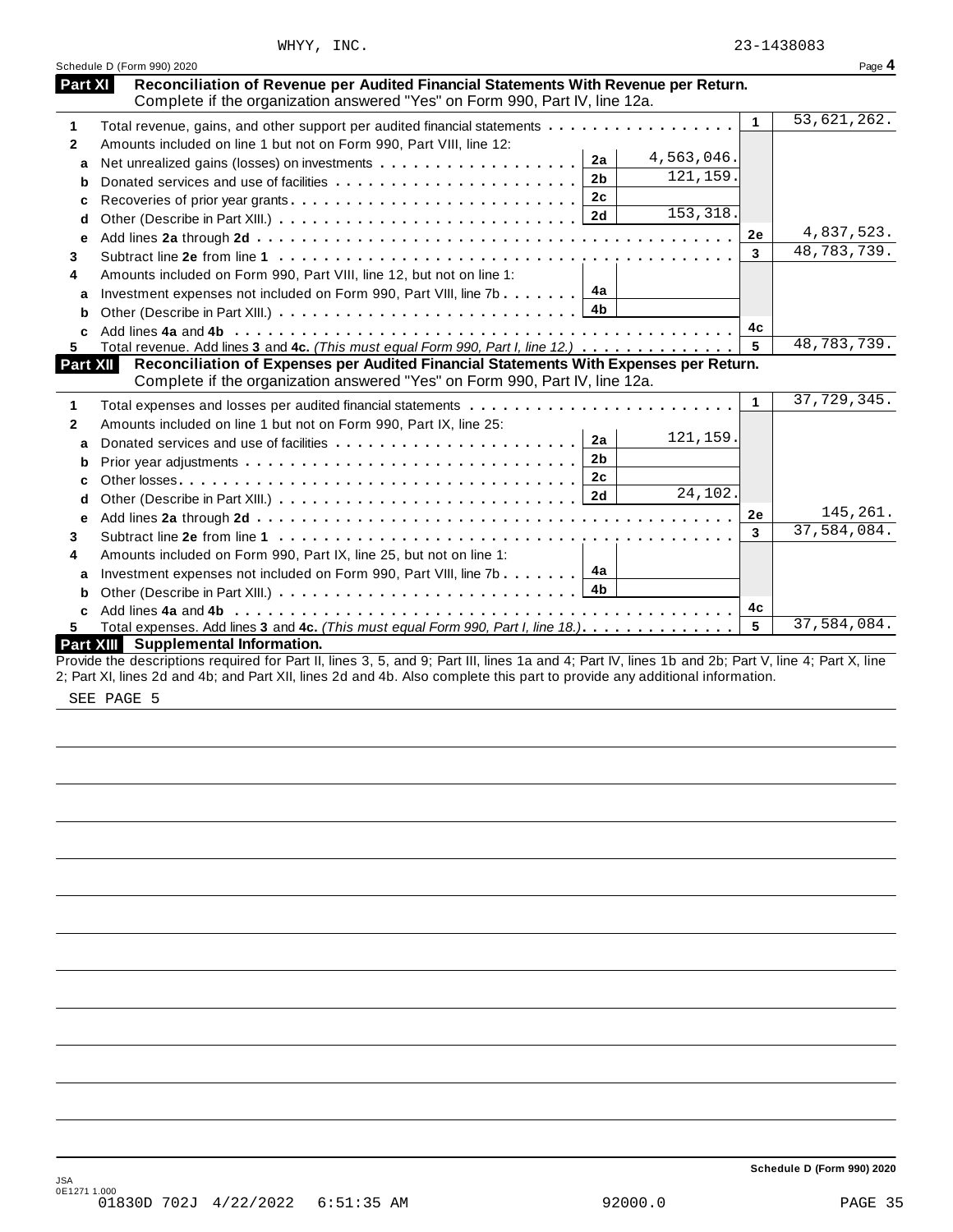**Part XIII Supplemental Information** *(continued)*

FORM 990, SCHEDULE D, PART V, LINE 4 THE ENDOWMENT FUNDS ARE USED TO SUPPORT PROGRAMMING AND EDUCATIONAL PROGRAMS OF WHYY.

FORM 990, SCHEDULE D, PART X, LINE 2 WHYY IS AN ORGANIZATION DESCRIBED UNDER SECTION 501(C)(3) OF THE INTERNAL REVENUE CODE AND IS THEREFORE EXEMPT UNDER SECTION 501(A) OF THE INTERNAL REVENUE CODE.

AS OF JUNE 30, 2021 AND 2020, WHYY DID NOT IDENTIFY ANY UNCERTAIN TAX POSITIONS TAKEN OR EXPECTED TO BE TAKEN IN A TAX RETURN WHICH WOULD REQUIRE ADJUSTMENT TO ITS FINANCIAL STATEMENTS. IN ADDITION, WHYY BELIEVES IT HAS NOT ENGAGED IN ANY ACTIVITIES FOR WHICH ITS TAX-EXEMPT STATUS WOULD NOT BE SUSTAINED UNDER INTERNAL REVENUE SERVICE EXAMINATION. WHYY'S INCOME TAX RETURNS ARE GENERALLY OPEN FOR EXAMINATION BY U.S. FEDERAL AND STATE TAXING AUTHORITIES FOR THE PAST THREE YEARS. THE CORPORATION IS NOT CURRENTLY UNDER EXAMINATION BY ANY U.S. FEDERAL OR STATE INCOME TAXING AUTHORITY.

WHYY ENGAGES IN CERTAIN ACTIVITIES UNRELATED TO ITS TAX-EXEMPT PURPOSE. THESE ACTIVITIES RESULT IN UNRELATED BUSINESS INCOME THAT IS TAXABLE AT NORMAL CORPORATE RATES. THERE WAS NO INCOME TAX PROVISION OR BENEFIT RECORDED FOR THE YEARS ENDED JUNE 30, 2021 AND 2020. AS OF JUNE 30, 2021, WHYY HAS NET OPERATING LOSS CARRY FORWARDS, EXPIRING AT VARIOUS DATES THROUGH 2038. THE DEFERRED TAX ASSET RESULTING FROM THE NET OPERATING LOSS CARRYFORWARD HAS BEEN FULLY RESERVED SINCE ITS USE IS NOT CONSIDERED MORE-LIKELY-THAN-NOT.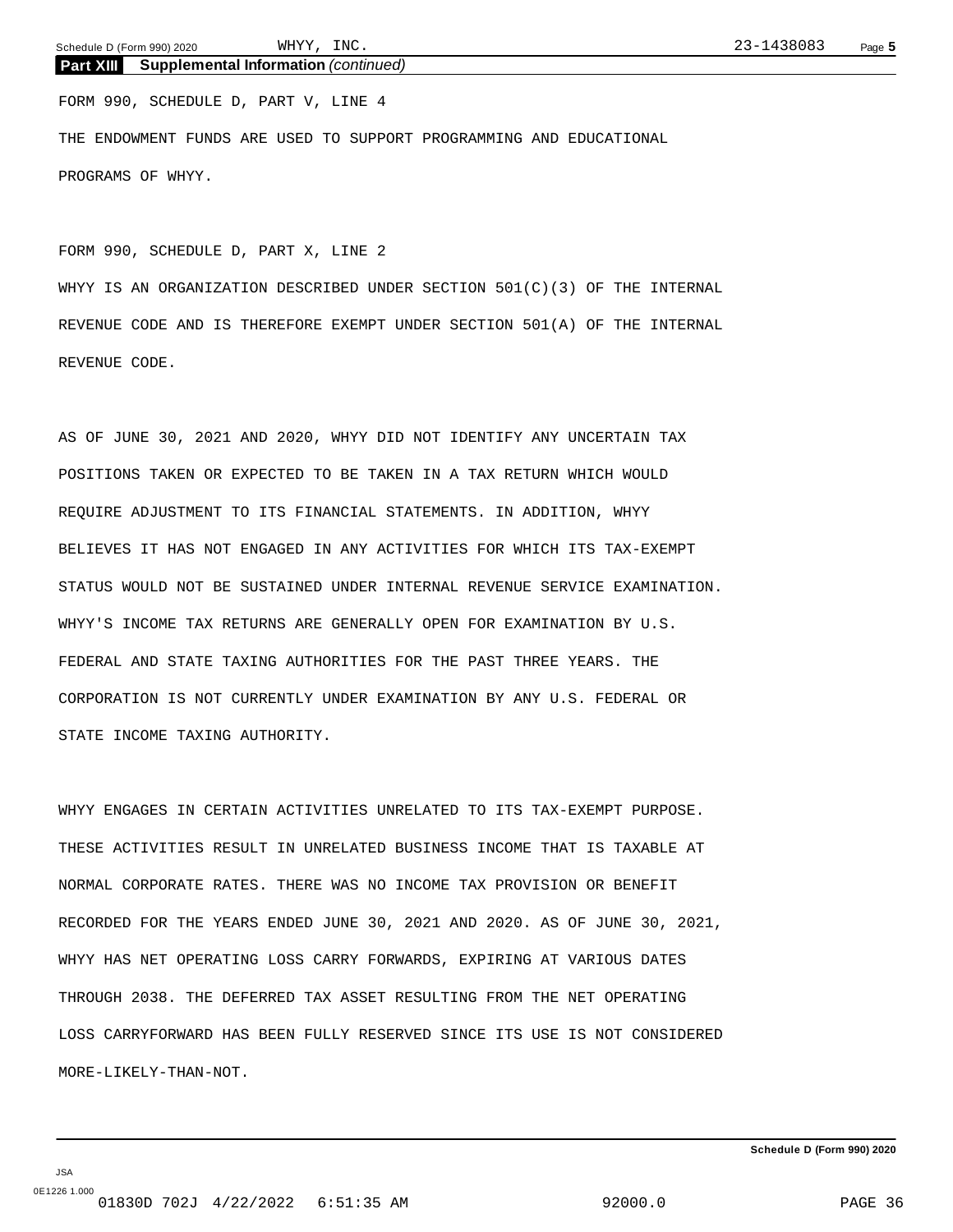| WHYY, INC.<br>Schedule D (Form 990) 2020                        |           |  |  | 23-1438083 | Page 5 |
|-----------------------------------------------------------------|-----------|--|--|------------|--------|
| <b>Part XIII</b><br><b>Supplemental Information (continued)</b> |           |  |  |            |        |
| FORM 990, SCHEDULE D, PART XI, LINE 2D                          |           |  |  |            |        |
| CHANGE IN BENEFICIAL INTEREST:                                  | \$129,216 |  |  |            |        |
| <b>FUNDRAISING EXPENSE:</b>                                     | \$24,102  |  |  |            |        |
| TOTAL:                                                          | \$153,318 |  |  |            |        |
|                                                                 |           |  |  |            |        |

FORM 990, SCHEDULE D, PART XII, LINE 2D

FUNDRAISING EXPENSE:  $$24,102$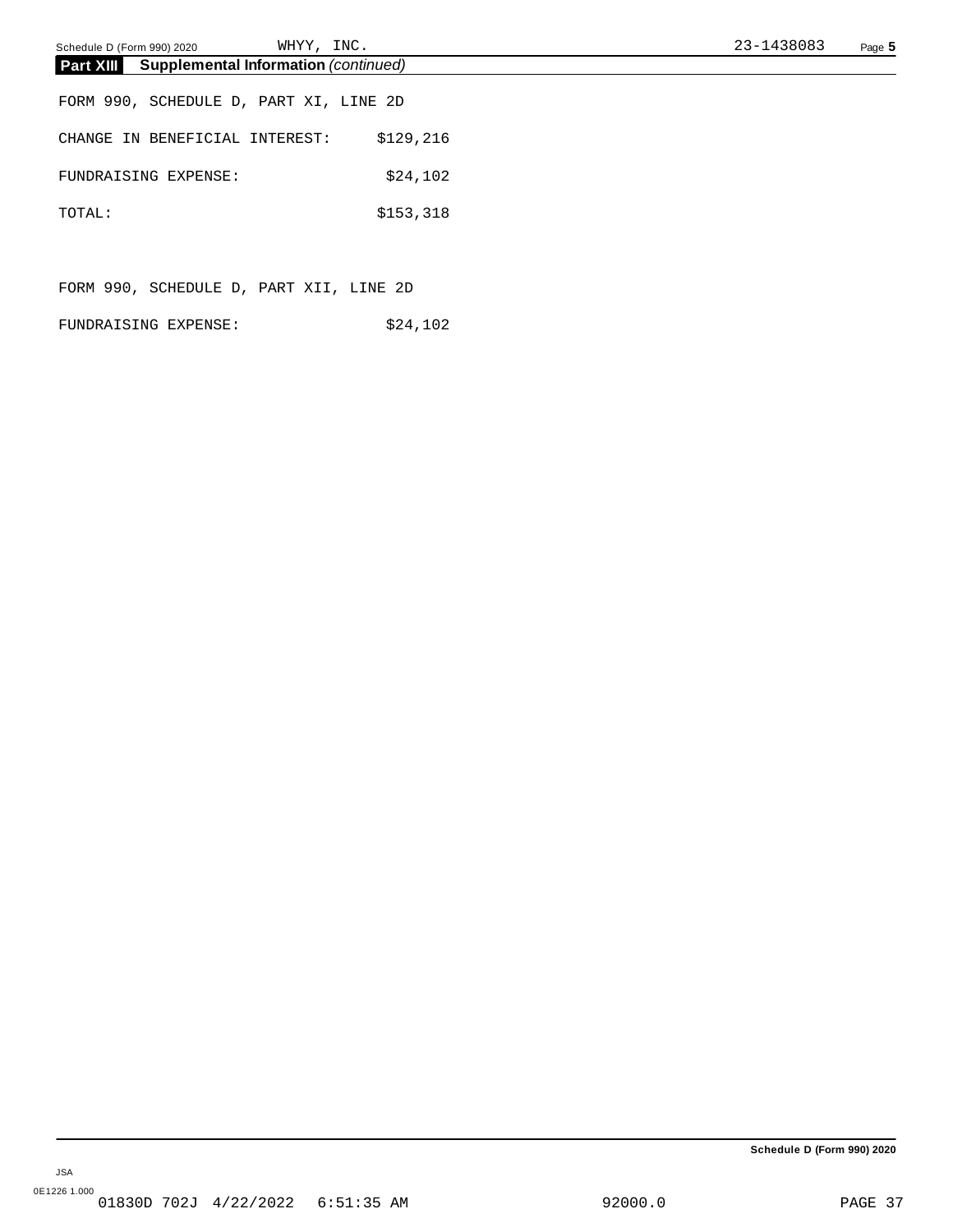| <b>SCHEDULE G</b>                                                                                                      |                                                                                                                                                                                                                                                                                                                     | <b>Supplemental Information Regarding Fundraising or Gaming Activities</b><br>Complete if the organization answered "Yes" on Form 990, Part IV, line 17, 18, or 19, or if the |                                                                      |    |                                       |                                                                            |                                                         |  |  |
|------------------------------------------------------------------------------------------------------------------------|---------------------------------------------------------------------------------------------------------------------------------------------------------------------------------------------------------------------------------------------------------------------------------------------------------------------|-------------------------------------------------------------------------------------------------------------------------------------------------------------------------------|----------------------------------------------------------------------|----|---------------------------------------|----------------------------------------------------------------------------|---------------------------------------------------------|--|--|
| (Form 990 or 990-EZ)                                                                                                   |                                                                                                                                                                                                                                                                                                                     | organization entered more than \$15,000 on Form 990-EZ, line 6a.                                                                                                              |                                                                      |    |                                       |                                                                            |                                                         |  |  |
| Department of the Treasury<br><b>Internal Revenue Service</b>                                                          |                                                                                                                                                                                                                                                                                                                     | Go to www.irs.gov/Form990 for instructions and the latest information.                                                                                                        | Attach to Form 990 or Form 990-EZ.                                   |    |                                       |                                                                            | Open to Public<br>Inspection                            |  |  |
| Name of the organization                                                                                               |                                                                                                                                                                                                                                                                                                                     |                                                                                                                                                                               |                                                                      |    |                                       | <b>Employer identification number</b>                                      |                                                         |  |  |
| WHYY, INC.                                                                                                             |                                                                                                                                                                                                                                                                                                                     |                                                                                                                                                                               |                                                                      |    |                                       | 23-1438083                                                                 |                                                         |  |  |
| Part I                                                                                                                 | Fundraising Activities. Complete if the organization answered "Yes" on Form 990, Part IV, line 17.<br>Form 990-EZ filers are not required to complete this part.                                                                                                                                                    |                                                                                                                                                                               |                                                                      |    |                                       |                                                                            |                                                         |  |  |
| 1                                                                                                                      | Indicate whether the organization raised funds through any of the following activities. Check all that apply.                                                                                                                                                                                                       |                                                                                                                                                                               |                                                                      |    |                                       |                                                                            |                                                         |  |  |
| Χ<br>Mail solicitations<br>a                                                                                           |                                                                                                                                                                                                                                                                                                                     | е                                                                                                                                                                             | Χ                                                                    |    | Solicitation of non-government grants |                                                                            |                                                         |  |  |
| X<br>b<br>Χ                                                                                                            | Internet and email solicitations                                                                                                                                                                                                                                                                                    | $\mathbf{f}$                                                                                                                                                                  | X<br>$\mathbf X$                                                     |    | Solicitation of government grants     |                                                                            |                                                         |  |  |
| Phone solicitations<br>c<br>Χ<br>In-person solicitations<br>d                                                          |                                                                                                                                                                                                                                                                                                                     | g                                                                                                                                                                             |                                                                      |    | Special fundraising events            |                                                                            |                                                         |  |  |
| 2a Did the organization have a written or oral agreement with any individual (including officers, directors, trustees, |                                                                                                                                                                                                                                                                                                                     |                                                                                                                                                                               |                                                                      |    |                                       |                                                                            | $\mathbf X$                                             |  |  |
|                                                                                                                        | or key employees listed in Form 990, Part VII) or entity in connection with professional fundraising services?<br><b>b</b> If "Yes," list the 10 highest paid individuals or entities (fundraisers) pursuant to agreements under which the fundraiser is to be<br>compensated at least \$5,000 by the organization. |                                                                                                                                                                               |                                                                      |    |                                       |                                                                            | Yes<br>No                                               |  |  |
| (i) Name and address of individual<br>or entity (fundraiser)                                                           |                                                                                                                                                                                                                                                                                                                     | (ii) Activity                                                                                                                                                                 | (iii) Did fundraiser have<br>custody or control of<br>contributions? |    | (iv) Gross receipts<br>from activity  | (v) Amount paid to<br>(or retained by)<br>fundraiser listed in<br>col. (i) | (vi) Amount paid to<br>(or retained by)<br>organization |  |  |
|                                                                                                                        |                                                                                                                                                                                                                                                                                                                     |                                                                                                                                                                               | Yes                                                                  | No |                                       |                                                                            |                                                         |  |  |
| 1                                                                                                                      |                                                                                                                                                                                                                                                                                                                     |                                                                                                                                                                               |                                                                      |    |                                       |                                                                            |                                                         |  |  |
| ATTACHMENT 1                                                                                                           |                                                                                                                                                                                                                                                                                                                     |                                                                                                                                                                               |                                                                      |    |                                       |                                                                            |                                                         |  |  |
| $\mathbf{2}$                                                                                                           |                                                                                                                                                                                                                                                                                                                     |                                                                                                                                                                               |                                                                      |    |                                       |                                                                            |                                                         |  |  |
| 3                                                                                                                      |                                                                                                                                                                                                                                                                                                                     |                                                                                                                                                                               |                                                                      |    |                                       |                                                                            |                                                         |  |  |
| 4                                                                                                                      |                                                                                                                                                                                                                                                                                                                     |                                                                                                                                                                               |                                                                      |    |                                       |                                                                            |                                                         |  |  |
| 5                                                                                                                      |                                                                                                                                                                                                                                                                                                                     |                                                                                                                                                                               |                                                                      |    |                                       |                                                                            |                                                         |  |  |
| 6                                                                                                                      |                                                                                                                                                                                                                                                                                                                     |                                                                                                                                                                               |                                                                      |    |                                       |                                                                            |                                                         |  |  |
| 7                                                                                                                      |                                                                                                                                                                                                                                                                                                                     |                                                                                                                                                                               |                                                                      |    |                                       |                                                                            |                                                         |  |  |
| 8                                                                                                                      |                                                                                                                                                                                                                                                                                                                     |                                                                                                                                                                               |                                                                      |    |                                       |                                                                            |                                                         |  |  |
| 9                                                                                                                      |                                                                                                                                                                                                                                                                                                                     |                                                                                                                                                                               |                                                                      |    |                                       |                                                                            |                                                         |  |  |
| 10                                                                                                                     |                                                                                                                                                                                                                                                                                                                     |                                                                                                                                                                               |                                                                      |    |                                       |                                                                            |                                                         |  |  |
| Total                                                                                                                  |                                                                                                                                                                                                                                                                                                                     |                                                                                                                                                                               |                                                                      |    | 3,605,571.                            | 1,529,968.                                                                 | 2,075,603.                                              |  |  |
| 3<br>registration or licensing.                                                                                        | List all states in which the organization is registered or licensed to solicit contributions or has been notified it is exempt from                                                                                                                                                                                 |                                                                                                                                                                               |                                                                      |    |                                       |                                                                            |                                                         |  |  |
| DE, NJ, PA,                                                                                                            |                                                                                                                                                                                                                                                                                                                     |                                                                                                                                                                               |                                                                      |    |                                       |                                                                            |                                                         |  |  |
|                                                                                                                        |                                                                                                                                                                                                                                                                                                                     |                                                                                                                                                                               |                                                                      |    |                                       |                                                                            |                                                         |  |  |
|                                                                                                                        |                                                                                                                                                                                                                                                                                                                     |                                                                                                                                                                               |                                                                      |    |                                       |                                                                            |                                                         |  |  |
|                                                                                                                        |                                                                                                                                                                                                                                                                                                                     |                                                                                                                                                                               |                                                                      |    |                                       |                                                                            |                                                         |  |  |
|                                                                                                                        |                                                                                                                                                                                                                                                                                                                     |                                                                                                                                                                               |                                                                      |    |                                       |                                                                            |                                                         |  |  |
|                                                                                                                        |                                                                                                                                                                                                                                                                                                                     |                                                                                                                                                                               |                                                                      |    |                                       |                                                                            |                                                         |  |  |
|                                                                                                                        |                                                                                                                                                                                                                                                                                                                     |                                                                                                                                                                               |                                                                      |    |                                       |                                                                            |                                                         |  |  |
|                                                                                                                        |                                                                                                                                                                                                                                                                                                                     |                                                                                                                                                                               |                                                                      |    |                                       |                                                                            |                                                         |  |  |
|                                                                                                                        |                                                                                                                                                                                                                                                                                                                     |                                                                                                                                                                               |                                                                      |    |                                       |                                                                            |                                                         |  |  |
|                                                                                                                        |                                                                                                                                                                                                                                                                                                                     |                                                                                                                                                                               |                                                                      |    |                                       |                                                                            |                                                         |  |  |

For Paperwork Reduction Act Notice, see the Instructions for Form 990 or 990-EZ. Schedule G (Form 990 or 990-EZ) 2020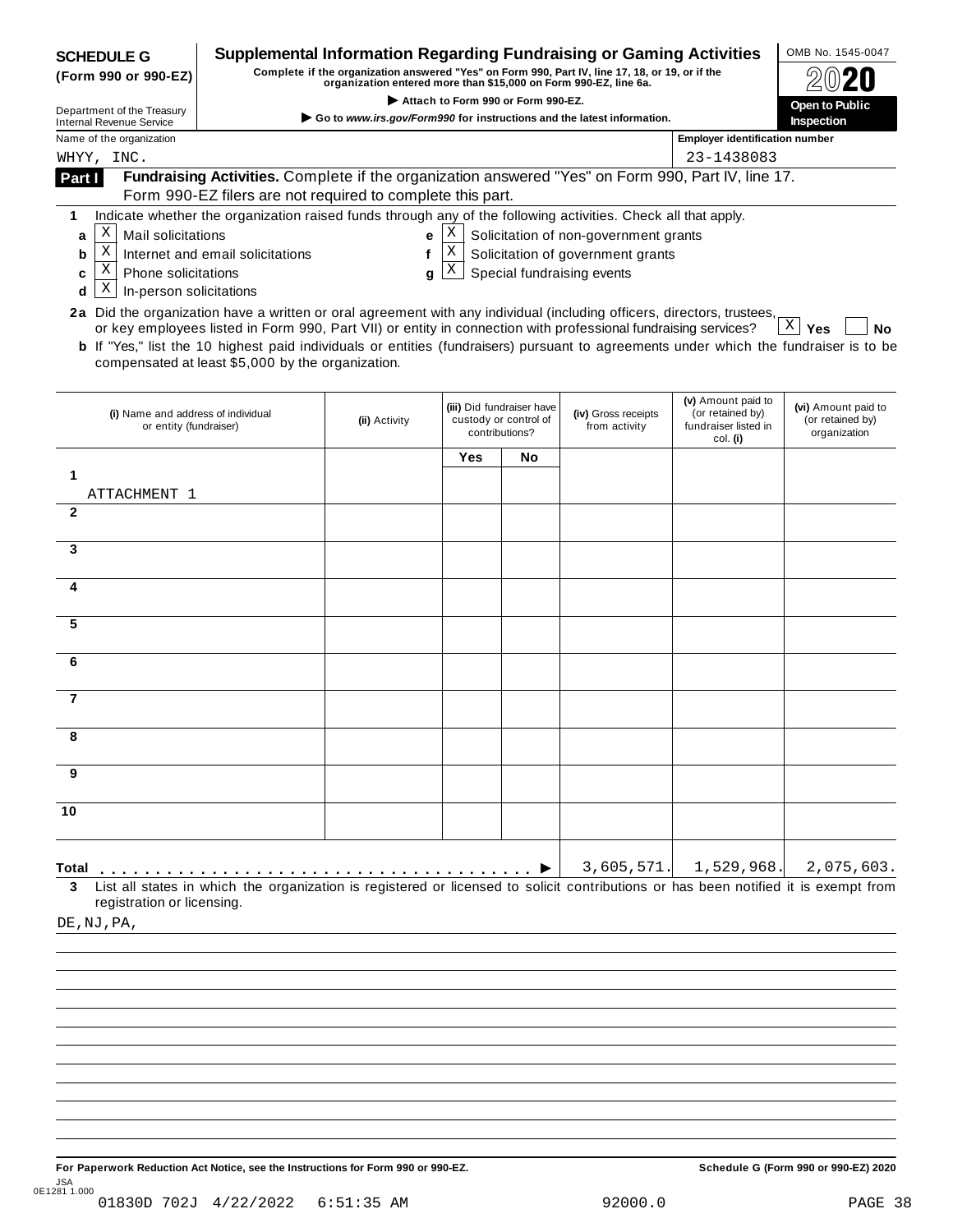### Schedule G (Form 990 or 990-EZ) 2020 Page 2

**Part II**

|                                  |                                                                                                                                                                | (a) Event #1<br>PRES DINNER | (b) Event $#2$          | (c) Other events  | (d) Total events<br>(add col. (a) through |
|----------------------------------|----------------------------------------------------------------------------------------------------------------------------------------------------------------|-----------------------------|-------------------------|-------------------|-------------------------------------------|
|                                  |                                                                                                                                                                | (event type)                | (event type)            | (total number)    | col. (c)                                  |
| Revenue                          | 1 Gross receipts [1, 1, 1, 1, 1, 1, 1, 1]                                                                                                                      | 576,666.                    |                         |                   | 576,666.                                  |
|                                  | 2 Less: Contributions    <br>3 Gross income (line 1 minus                                                                                                      | 552,564.                    |                         |                   | 552,564.                                  |
|                                  | <u>line 2) .................</u>                                                                                                                               | 24,102.                     |                         |                   | 24,102.                                   |
|                                  | 4 Cash prizes <u>  _ _ _ _ _ _ _ _ _ _ _</u>                                                                                                                   |                             |                         |                   |                                           |
|                                  | 5 Noncash prizes <u>  _ _ _ _ _ _ _ _ _ _ _</u>                                                                                                                |                             |                         |                   |                                           |
|                                  | 6 Rent/facility costs [1999]                                                                                                                                   | 101.                        |                         |                   | 101.                                      |
|                                  | 7 Food and beverages entitled and the set of the set of the set of the set of the set of the set of the set of                                                 | 445.                        |                         |                   | 445.                                      |
|                                  | 8 Entertainment <u>  _ _ _ _ _ _ _ _ _ _ _ _</u>                                                                                                               |                             |                         |                   |                                           |
|                                  | 9 Other direct expenses 23,556.                                                                                                                                |                             |                         |                   | 23,556.                                   |
|                                  |                                                                                                                                                                |                             |                         |                   |                                           |
|                                  | \$15,000 on Form 990-EZ, line 6a.                                                                                                                              | (a) Bingo                   | (b) Pull tabs/instant   | (c) Other gaming  | (d) Total gaming (add                     |
|                                  |                                                                                                                                                                |                             | bingo/progressive bingo |                   |                                           |
|                                  | 1 Gross revenue                                                                                                                                                |                             |                         |                   |                                           |
|                                  |                                                                                                                                                                |                             |                         |                   |                                           |
|                                  | 3 Noncash prizes                                                                                                                                               |                             |                         |                   |                                           |
| Revenue<br>Expenses<br>ಕ<br>Dire | 4 Rent/facility costs                                                                                                                                          |                             |                         |                   |                                           |
|                                  | 5 Other direct expenses                                                                                                                                        |                             |                         |                   | col. (a) through col. (c))                |
|                                  |                                                                                                                                                                | Yes<br>$\frac{9}{6}$        | Yes<br>$\frac{9}{6}$    | Yes<br>%          |                                           |
|                                  | 6 Volunteer labor<br>1.                                                                                                                                        | <b>No</b>                   | <b>No</b>               | No                |                                           |
|                                  | 7 Direct expense summary. Add lines 2 through 5 in column (d)                                                                                                  |                             |                         | . <b>.</b> .<br>▶ |                                           |
|                                  | 8 Net gaming income summary. Subtract line 7 from line 1, column (d)                                                                                           |                             |                         |                   |                                           |
|                                  | Enter the state(s) in which the organization conducts gaming activities:<br>Is the organization licensed to conduct gaming activities in each of these states? |                             |                         |                   | Yes                                       |
| 9<br>a<br>b<br>10a               | Were any of the organization's gaming licenses revoked, suspended, or terminated during the tax year?                                                          |                             |                         |                   | <b>No</b><br>Yes  <br><b>No</b>           |

Fundraising Events. Complete if the organization answered "Yes" on Form 990, Part IV, line 18, or reported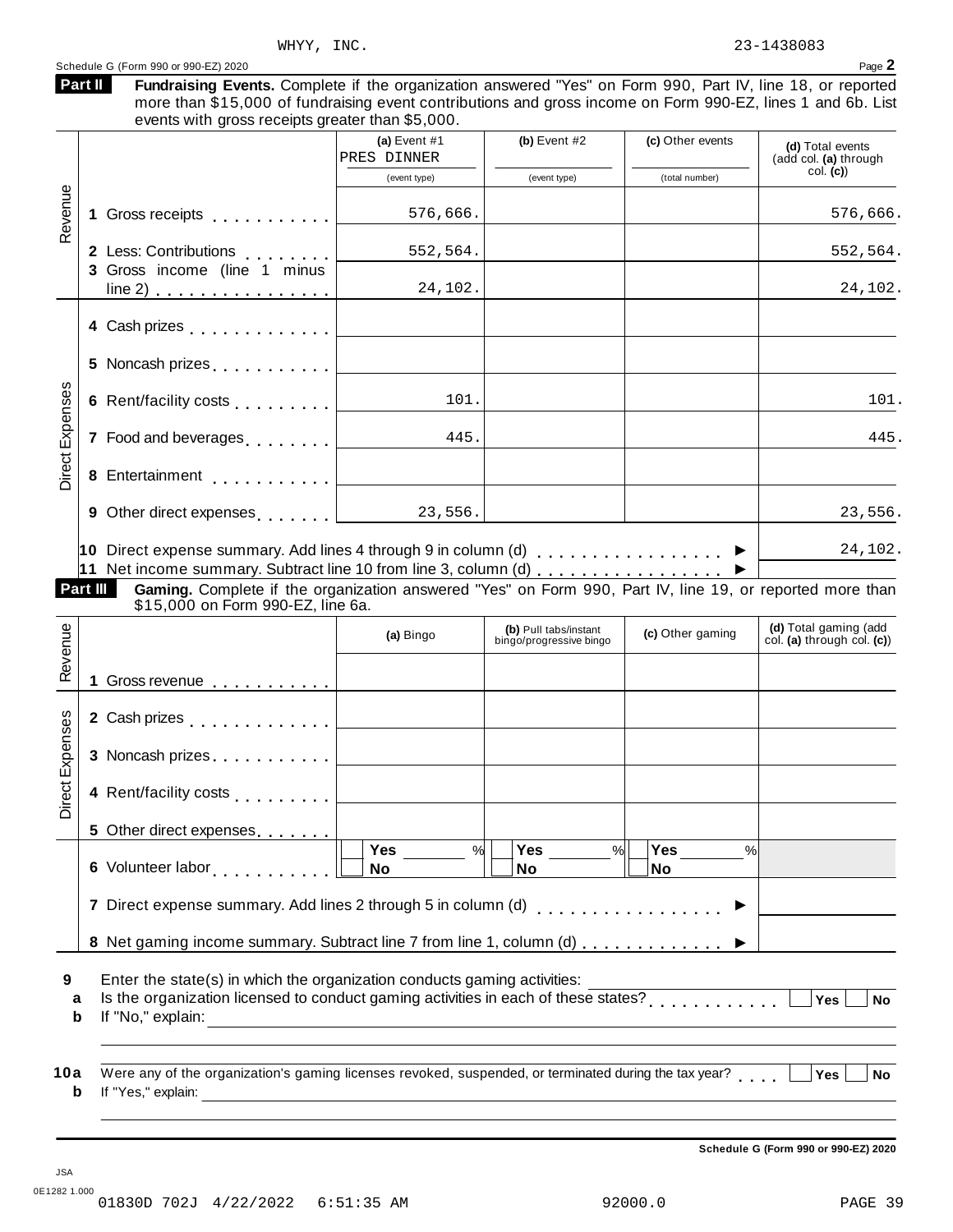|          | WHYY, INC.                                                                                                                                                                                                                                                      | 23-1438083                |                 |
|----------|-----------------------------------------------------------------------------------------------------------------------------------------------------------------------------------------------------------------------------------------------------------------|---------------------------|-----------------|
|          | Schedule G (Form 990 or 990-EZ) 2020                                                                                                                                                                                                                            |                           | Page 3          |
| 11<br>12 | Is the organization a grantor, beneficiary or trustee of a trust or a member of a partnership or other entity                                                                                                                                                   | Yes<br>Yes                | No<br><b>No</b> |
| 13       | Indicate the percentage of gaming activity conducted in:                                                                                                                                                                                                        |                           |                 |
| a        |                                                                                                                                                                                                                                                                 |                           | %               |
| b        | An outside facility enterpretence in the series of the series of the series of the series of the series of the series of the series of the series of the series of the series of the series of the series of the series of the                                  |                           | %               |
| 14       | Enter the name and address of the person who prepares the organization's gaming/special events books and<br>records:                                                                                                                                            |                           |                 |
|          |                                                                                                                                                                                                                                                                 |                           |                 |
|          |                                                                                                                                                                                                                                                                 |                           |                 |
|          | 15a Does the organization have a contract with a third party from whom the organization receives gaming                                                                                                                                                         | $Yes$ $ $ No              |                 |
| b        | If "Yes," enter the amount of gaming revenue received by the organization $\triangleright$ \$_____________ and the                                                                                                                                              |                           |                 |
| c        | amount of gaming revenue retained by the third party $\triangleright$ \$ ________________.<br>If "Yes," enter name and address of the third party:                                                                                                              |                           |                 |
|          |                                                                                                                                                                                                                                                                 |                           |                 |
|          |                                                                                                                                                                                                                                                                 |                           |                 |
|          |                                                                                                                                                                                                                                                                 |                           |                 |
| 16       | Gaming manager information:                                                                                                                                                                                                                                     |                           |                 |
|          | Name $\sum_{-2}$                                                                                                                                                                                                                                                |                           |                 |
|          | Gaming manager compensation $\triangleright$ \$ ________________                                                                                                                                                                                                |                           |                 |
|          |                                                                                                                                                                                                                                                                 |                           |                 |
|          | Employee<br>Director/officer<br>Independent contractor<br><b>Contract Contract State</b>                                                                                                                                                                        |                           |                 |
| 17       | Mandatory distributions:                                                                                                                                                                                                                                        |                           |                 |
| a        | Is the organization required under state law to make charitable distributions from the gaming proceeds to                                                                                                                                                       | <b>The Common Service</b> |                 |
|          | <b>b</b> Enter the amount of distributions required under state law to be distributed to other exempt organizations                                                                                                                                             | Yes                       | No              |
|          | or spent in the organization's own exempt activities during the tax year $\triangleright$ \$                                                                                                                                                                    |                           |                 |
|          | Supplemental Information. Provide the explanation required by Part I, line 2b, columns (iii) and (v), and<br><b>Part IV</b><br>Part III, lines 9, 9b, 10b, 15b, 15c, 16, and 17b, as applicable. Also provide any additional information<br>(see instructions). |                           |                 |

**Schedule G (Form 990 or 990-EZ) 2020**

 $\ddot{\phantom{a}}$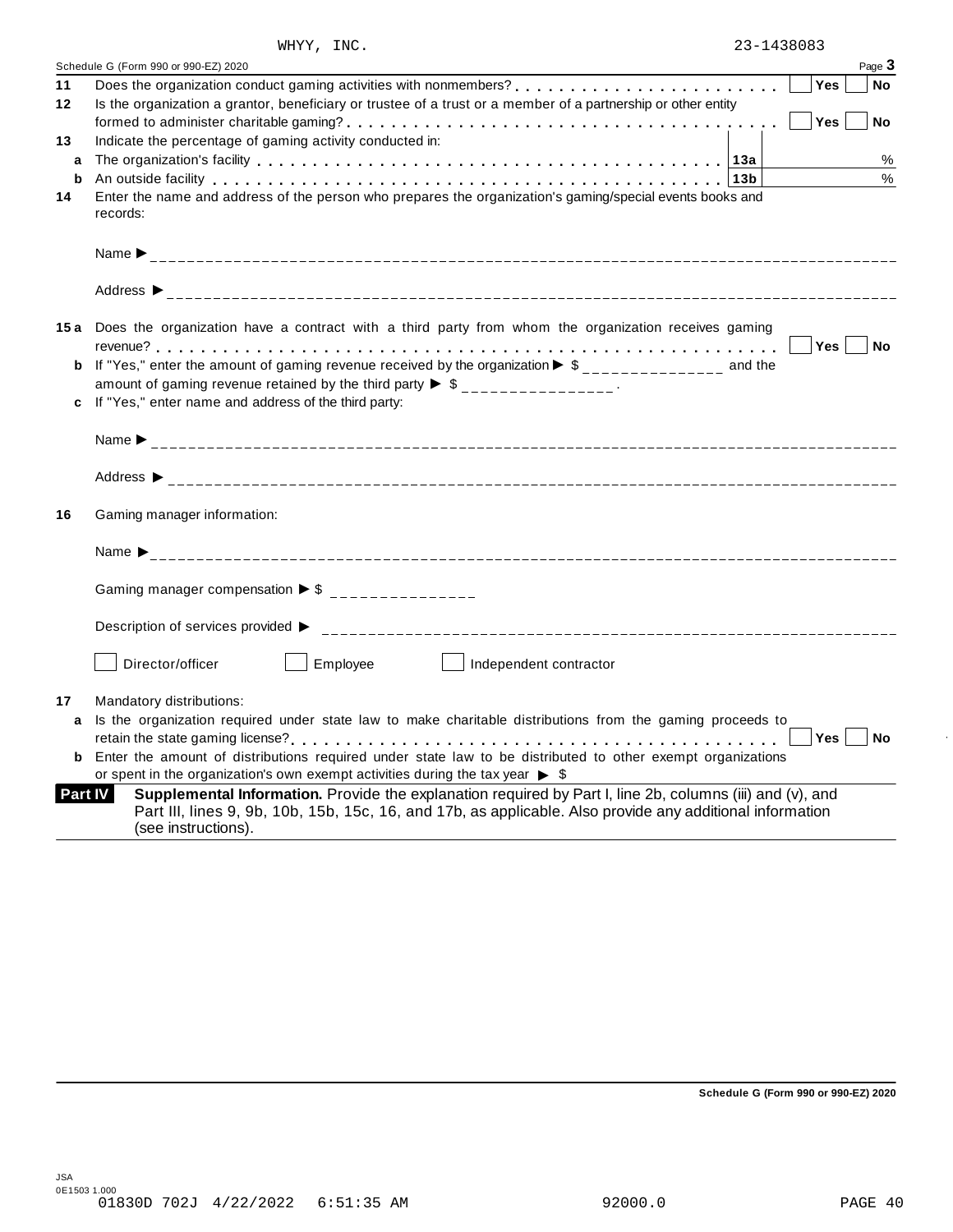ATTACHMENT 1

990, SCHEDULE G, PART I - HIGHEST PAID FUNDRAISER

| NAME AND ADDRESS OF<br>FUNDRAISER                                                                 | ACTIVITY            | DID FUNDRAISER HAVE<br>CUSTODY OR CONTROL<br>OF CONTRIBUTIONS?<br>YES<br>NO | GROSS RECEIPTS<br>FROM ACTIVITY | AMOUNT PAID TO<br>(OR RETAINED BY<br>FUNDRAISER | AMOUNT PAID TO<br>(OR RETAINED BY<br>ORGANIZATION |
|---------------------------------------------------------------------------------------------------|---------------------|-----------------------------------------------------------------------------|---------------------------------|-------------------------------------------------|---------------------------------------------------|
| NEXT GENERATION<br>FUNDRAISING, INC.<br>1235 WESTLAKES DR.<br>BERWYN<br>PA 19312                  | DIRECT<br>MARKETING | X                                                                           |                                 | 2,621,744. 848,443.                             | 1,773,301.                                        |
| ALLEGIANCE<br>FUNDRAISING LLC<br>3490 US HIGHWAY 1<br>PRINCETON<br>NJ 08540                       | DIRECT<br>MARKETING | $\mathbf{X}$                                                                | 536,224.                        | 488,616.                                        | 47,608.                                           |
| DONOR DEVELOPMENT<br>STRATEGIES, LLC<br>141 UNION BOULEVARD, SUITE 300<br>LOS ANGELES<br>CA 90045 | CANVASSING          | $\mathbf{X}$                                                                | 80,980.                         | 53,550.                                         | 27,430.                                           |
| SD&A TELESERVICES, INC.<br>5757 W CENTURY BLVD #300<br>LOS ANGELES<br>CA 90045                    | TELE-<br>MARKETING  | Χ                                                                           | 366,623.                        | 139,359.                                        | 227,264.                                          |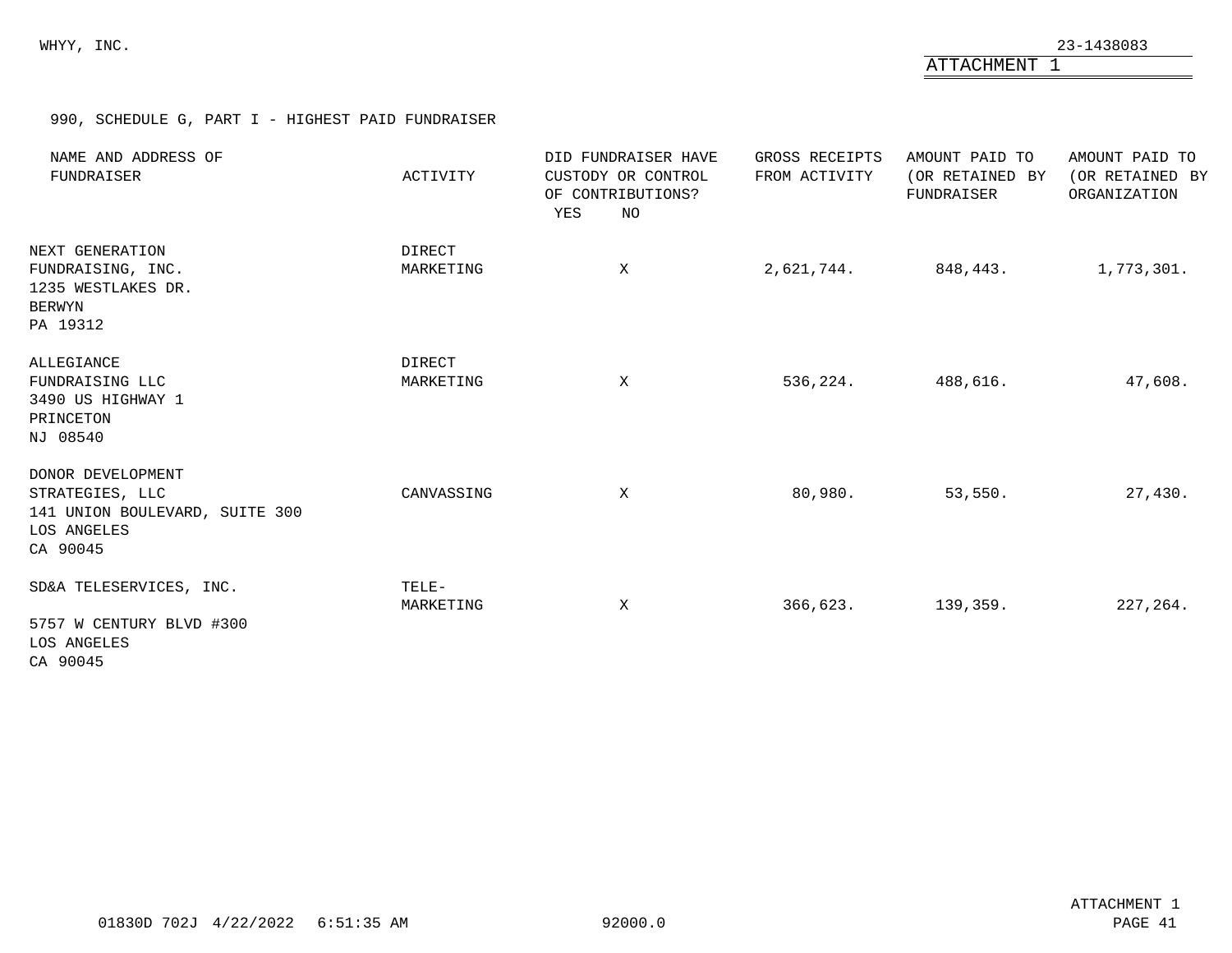| <b>SCHEDULE J</b><br>(Form 990) |                                                      | <b>Compensation Information</b>                                                                                                                                                                                  | OMB No. 1545-0047               |            |                         |
|---------------------------------|------------------------------------------------------|------------------------------------------------------------------------------------------------------------------------------------------------------------------------------------------------------------------|---------------------------------|------------|-------------------------|
|                                 |                                                      | For certain Officers, Directors, Trustees, Key Employees, and Highest                                                                                                                                            |                                 |            |                         |
|                                 |                                                      | <b>Compensated Employees</b><br>Complete if the organization answered "Yes" on Form 990, Part IV, line 23.                                                                                                       |                                 |            |                         |
|                                 | Department of the Treasury                           | Attach to Form 990.                                                                                                                                                                                              | <b>Open to Public</b>           |            |                         |
|                                 | Internal Revenue Service<br>Name of the organization | Go to www.irs.gov/Form990 for instructions and the latest information.<br><b>Employer identification number</b>                                                                                                  | <b>Inspection</b>               |            |                         |
|                                 | WHYY, INC.                                           | 23-1438083                                                                                                                                                                                                       |                                 |            |                         |
| Part I                          |                                                      | <b>Questions Regarding Compensation</b>                                                                                                                                                                          |                                 |            |                         |
|                                 |                                                      |                                                                                                                                                                                                                  |                                 | <b>Yes</b> | No                      |
|                                 |                                                      | 1a Check the appropriate box(es) if the organization provided any of the following to or for a person listed on Form                                                                                             |                                 |            |                         |
|                                 |                                                      | 990, Part VII, Section A, line 1a. Complete Part III to provide any relevant information regarding these items.                                                                                                  |                                 |            |                         |
|                                 |                                                      | First-class or charter travel<br>Housing allowance or residence for personal use                                                                                                                                 |                                 |            |                         |
|                                 |                                                      | Travel for companions<br>Payments for business use of personal residence                                                                                                                                         |                                 |            |                         |
|                                 |                                                      | Tax indemnification and gross-up payments<br>Health or social club dues or initiation fees                                                                                                                       |                                 |            |                         |
|                                 |                                                      | Discretionary spending account<br>Personal services (such as maid, chauffeur, chef)                                                                                                                              |                                 |            |                         |
| b                               |                                                      | If any of the boxes on line 1a are checked, did the organization follow a written policy regarding payment                                                                                                       |                                 |            |                         |
|                                 |                                                      | or reimbursement or provision of all of the expenses described above? If "No," complete Part III to                                                                                                              |                                 |            |                         |
|                                 |                                                      |                                                                                                                                                                                                                  | 1b                              |            |                         |
| 2                               |                                                      | Did the organization require substantiation prior to reimbursing or allowing expenses incurred by all                                                                                                            |                                 |            |                         |
|                                 |                                                      | directors, trustees, and officers, including the CEO/Executive Director, regarding the items checked on line                                                                                                     |                                 |            |                         |
|                                 |                                                      |                                                                                                                                                                                                                  | $\mathbf{2}$                    |            |                         |
| 3                               |                                                      | Indicate which, if any, of the following the organization used to establish the compensation of the<br>organization's CEO/Executive Director. Check all that apply. Do not check any boxes for methods used by a |                                 |            |                         |
|                                 |                                                      | related organization to establish compensation of the CEO/Executive Director, but explain in Part III.                                                                                                           |                                 |            |                         |
|                                 | X                                                    | Χ<br>Compensation committee<br>Written employment contract                                                                                                                                                       |                                 |            |                         |
|                                 | $\mathbf X$                                          | $\mathbf X$<br>Independent compensation consultant<br>Compensation survey or study                                                                                                                               |                                 |            |                         |
|                                 | $\mathbf X$                                          | $\mathbf X$<br>Form 990 of other organizations<br>Approval by the board or compensation committee                                                                                                                |                                 |            |                         |
| 4                               |                                                      | During the year, did any person listed on Form 990, Part VII, Section A, line 1a, with respect to the filing                                                                                                     |                                 |            |                         |
|                                 |                                                      | organization or a related organization:                                                                                                                                                                          |                                 |            |                         |
| a                               |                                                      |                                                                                                                                                                                                                  | 4a                              |            | Χ                       |
|                                 |                                                      | Participate in or receive payment from a supplemental nonqualified retirement plan?                                                                                                                              | 4b                              |            | $\overline{\mathbf{x}}$ |
| c                               |                                                      | Participate in or receive payment from an equity-based compensation arrangement?                                                                                                                                 | 4c                              |            | $\mathbf X$             |
|                                 |                                                      | If "Yes" to any of lines 4a-c, list the persons and provide the applicable amounts for each item in Part III.                                                                                                    |                                 |            |                         |
|                                 |                                                      |                                                                                                                                                                                                                  |                                 |            |                         |
|                                 |                                                      | Only section 501(c)(3), 501(c)(4), and 501(c)(29) organizations must complete lines 5-9.                                                                                                                         |                                 |            |                         |
| 5                               |                                                      | For persons listed on Form 990, Part VII, Section A, line 1a, did the organization pay or accrue any                                                                                                             |                                 |            |                         |
|                                 |                                                      | compensation contingent on the revenues of:                                                                                                                                                                      |                                 |            | Χ                       |
|                                 |                                                      |                                                                                                                                                                                                                  | 5a<br>5 <sub>b</sub>            |            | X                       |
|                                 |                                                      | If "Yes" on line 5a or 5b, describe in Part III.                                                                                                                                                                 |                                 |            |                         |
| 6                               |                                                      | For persons listed on Form 990, Part VII, Section A, line 1a, did the organization pay or accrue any                                                                                                             |                                 |            |                         |
|                                 |                                                      | compensation contingent on the net earnings of:                                                                                                                                                                  |                                 |            |                         |
|                                 |                                                      |                                                                                                                                                                                                                  | 6а                              |            | Χ                       |
| b                               |                                                      |                                                                                                                                                                                                                  | 6b                              |            | X                       |
|                                 |                                                      | If "Yes" on line 6a or 6b, describe in Part III.                                                                                                                                                                 |                                 |            |                         |
| 7                               |                                                      | For persons listed on Form 990, Part VII, Section A, line 1a, did the organization provide any nonfixed                                                                                                          |                                 |            |                         |
|                                 |                                                      | payments not described on lines 5 and 6? If "Yes," describe in Part III.                                                                                                                                         | $\overline{7}$                  |            | Χ                       |
| 8                               |                                                      | Were any amounts reported on Form 990, Part VII, paid or accrued pursuant to a contract that was subject                                                                                                         |                                 |            |                         |
|                                 |                                                      | to the initial contract exception described in Regulations section 53.4958-4(a)(3)? If "Yes," describe                                                                                                           |                                 |            |                         |
|                                 |                                                      |                                                                                                                                                                                                                  | 8                               |            | Χ                       |
| 9                               |                                                      | If "Yes" on line 8, did the organization also follow the rebuttable presumption procedure described in                                                                                                           |                                 |            |                         |
|                                 |                                                      | For Paperwork Reduction Act Notice, see the Instructions for Form 990.                                                                                                                                           | 9<br>Schedule J (Form 990) 2020 |            |                         |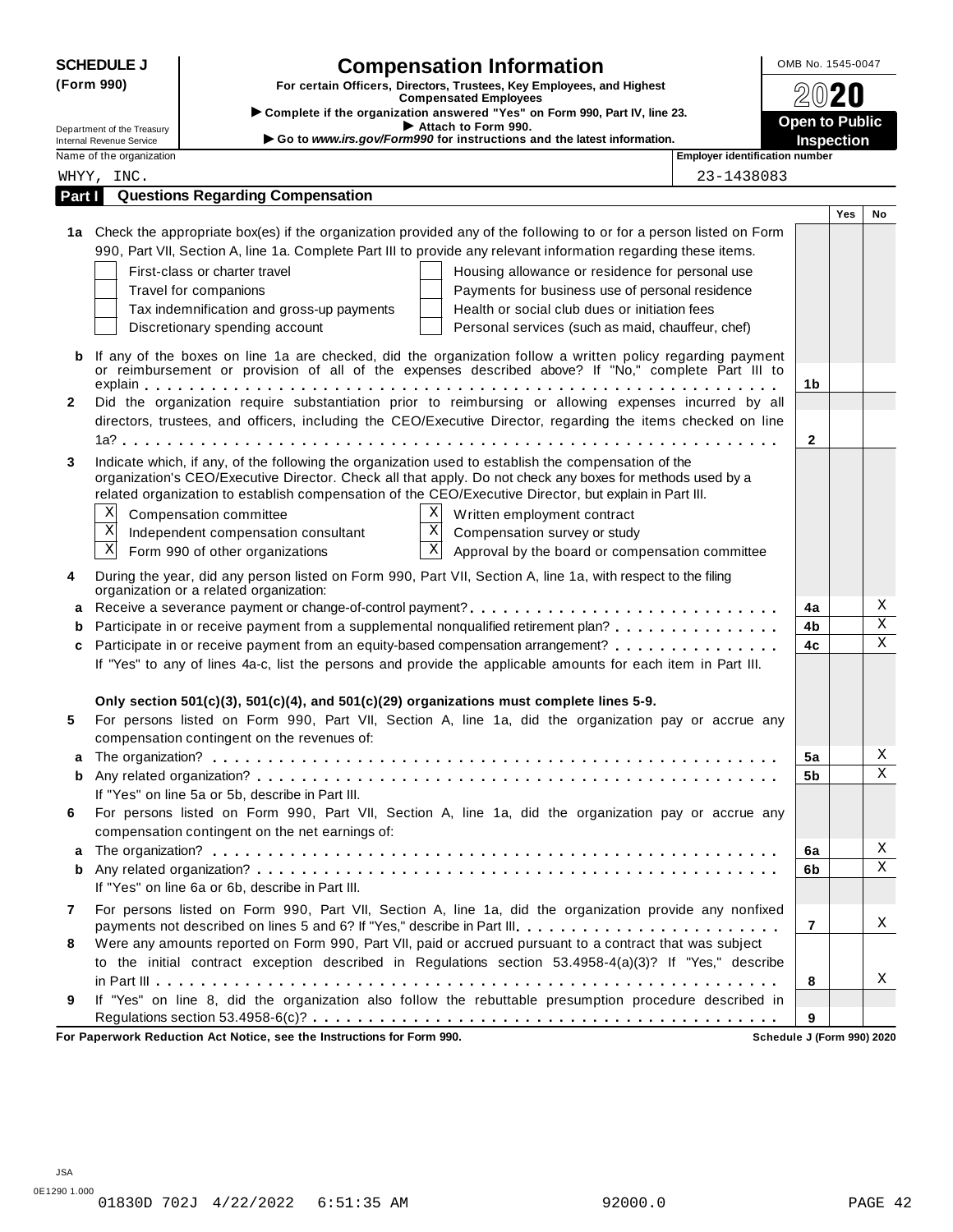Schedule <sup>J</sup> (Form 990) <sup>2020</sup> Page **2**

### **Part II Officers, Directors, Trustees, Key Employees, and Highest Compensated Employees.** Use duplicate copies ifadditional space is needed.

For each individual whose compensation must be reported on Schedule J, report compensation from the organization on row (i) and from related organizations, described in the instructions, on row (ii). Do not list any individuals that aren't listed on Form 990, Part VII.

Note: The sum of columns (B)(i)-(iii) for each listed individual must equal the total amount of Form 990, Part VII, Section A, line 1a, applicable column (D) and (E) amounts for that individual.

| (A) Name and Title                                                |      | (B) Breakdown of W-2 and/or 1099-MISC compensation |                                        |                                           | (C) Retirement and             | (D) Nontaxable | (E) Total of columns | (F) Compensation                                           |  |
|-------------------------------------------------------------------|------|----------------------------------------------------|----------------------------------------|-------------------------------------------|--------------------------------|----------------|----------------------|------------------------------------------------------------|--|
|                                                                   |      | (i) Base<br>compensation                           | (ii) Bonus & incentive<br>compensation | (iii) Other<br>reportable<br>compensation | other deferred<br>compensation | benefits       | $(B)(i)-(D)$         | in column (B) reported<br>as deferred on prior<br>Form 990 |  |
| WILLIAM J. MARRAZZO                                               | (i)  | 611,055.                                           | 68,547.                                | 12,298.                                   | 14,271                         | 20,435.        | 726,606.             | $0$ .                                                      |  |
| PRESIDENT AND CEO                                                 | (ii) | $\Omega$ .                                         | $\Omega$ .                             | $\Omega$ .                                | $\Omega$                       | $\Omega$ .     | $\Omega$ .           | $0$ .                                                      |  |
| KYRA G. MCGRATH                                                   | (i)  | 305,565                                            | 29,238                                 | 7,122                                     | 13,452                         | 26,812.        | 382,189.             | $0$ .                                                      |  |
| PRESIDENT, VENTURES/ENTERPRISE                                    | (ii) | 0                                                  | $\Omega$ .                             | $\Omega$ .                                | $\Omega$                       | $0$ .          | $\Omega$ .           | $\overline{0}$ .                                           |  |
| SANDRA CLARK                                                      | (i)  | 192,166                                            | 15,623.                                | 2,834                                     | 10,384                         | 31,607.        | 252,614.             | $\mathsf 0$ .                                              |  |
| $3^{\text{VP}}$ , NEWS & CIVIC DIALOGUE                           | (i)  | $\Omega$ .                                         | $\Omega$ .                             | $\Omega$                                  | $\Omega$                       | 0.             | $\Omega$ .           | $0$ .                                                      |  |
| NANCY STUSKI                                                      | (i)  | 162,956.                                           | 3,536.                                 | 37,569                                    | 7,010                          | 29,757.        | 240,828              | $0$ .                                                      |  |
| $\boldsymbol{\varLambda}^{\text{VP}}$ , INSTITUTIONAL ADVANCEMENT | (i)  | $\mathbf{0}$ .                                     | $\Omega$ .                             | $\mathsf{O}$ .                            | 0                              | 0.             | $\mathbf{0}$ .       | 0.                                                         |  |
| FRANCIS GLAVIN                                                    | (i)  | 161,082.                                           | 7,130                                  | $\mathbf{0}$ .                            | $\Omega$                       | 26,760.        | 194,972              | $\mathsf 0$ .                                              |  |
| 5 <sup>CHIEF</sup> INFORMATION OFFICER                            | (ii) | $\mathsf{O}$ .                                     | $\mathbf 0$ .                          | $\Omega$ .                                | $\Omega$                       | 0.             | $\overline{0}$ .     | $0$ .                                                      |  |
| ARTHUR ELLIS                                                      | (i)  | 144,425                                            | 12,018.                                | 5,855                                     | 7,305                          | 9,480.         | 179,083.             | $\overline{0}$ .                                           |  |
| 6 <sup>VP, COMMS &amp; MEMBER RELATIONS</sup>                     | (i)  | $\mathsf{O}$ .                                     | $0$ .                                  | $\mathsf{O}$ .                            | 0                              | 0.             | $\mathbf 0$ .        | $\mathsf 0$ .                                              |  |
| RUTH CLAUSER                                                      | (i)  | 144,231                                            | 12,853.                                | $\mathsf{O}$ .                            | 7,307                          | 9,515.         | 173,906.             | $\overline{0}$ .                                           |  |
| VP, ADMINISTRATIVE SERVICES                                       | (i)  | $\Omega$ .                                         | $\Omega$ .                             | $\Omega$ .                                | $\Omega$                       | $0$ .          | $\Omega$ .           | $\overline{0}$ .                                           |  |
| KEVIN YOSHIOKA                                                    | (i)  | 140,524                                            | 10,678.                                | 717.                                      | 2,596                          | 35,852.        | 190,367.             | $0$ .                                                      |  |
| $8^{\text{VP}}$ , FINANCE & ANALYSIS                              | (ii) | $\mathbf{0}$ .                                     | $\overline{0}$ .                       | $\Omega$ .                                | $\Omega$                       | 0.             | $\Omega$ .           | $0$ .                                                      |  |
| TERRY GROSS                                                       | (i)  | 357,814.                                           | 15,276.                                | 7,564.                                    | 14,263                         | 20,999.        | 415,916.             | $\overline{0}$ .                                           |  |
| $q^{HOST}$ - FRESH AIR                                            | (i)  | $\Omega$ .                                         | $0$ .                                  | $\Omega$ .                                | $\Omega$                       | 0.             | $\Omega$ .           | $\mathsf 0$ .                                              |  |
| DANIEL B. MILLER                                                  | (i)  | 213,598.                                           | 273.                                   | 6,222                                     | 10,936                         | 18,430.        | 249,459              | $0$ .                                                      |  |
| 10 <sup>EXECUTIVE PRODUCER - FRESH</sup> AIR                      | (i)  | $\mathbf{0}$ .                                     | $\mathbf 0$ .                          | $\Omega$ .                                | $\Omega$ .                     | 0.             | $\Omega$ .           | $\mathsf 0$ .                                              |  |
| MARJORIE MOSS-COANE                                               | (i)  | 140,989                                            | 146.                                   | 6, 362.                                   | 7,183                          | 10,024.        | 164,704.             | $\mathsf 0$ .                                              |  |
| 11 <sup>HOST</sup> - RADIO TIMES                                  | (i)  | $\Omega$ .                                         | $\mathbf{0}$ .                         | $\Omega$                                  | $\Omega$                       | $\Omega$ .     | $\Omega$ .           | $\overline{0}$ .                                           |  |
| GABRIEL COAN                                                      | (i)  | 145, 351                                           | 293.                                   | 450.                                      | 7,626                          | 23,946.        | 177,666.             | $\overline{0}$ .                                           |  |
| 12 <sup>VP, DIGITAL STRATEGIES &amp; SERVI</sup>                  | (i)  | $\mathbf{0}$ .                                     | $\mathsf{O}$ .                         | $\mathbf{0}$                              | $\Omega$                       | 0.             | 0.                   | $\overline{0}$ .                                           |  |
| TERRI MURRAY                                                      | (i)  | 144,880                                            | 286.                                   | 0.                                        | 6,406                          | 29,956.        | 181,528.             | $\mathsf 0$ .                                              |  |
| 13 <sup>VP, PROGRAM PRODUCTION</sup>                              | (ii) | $\mathsf{0}$ .                                     | $\mathbf{0}$ .                         | $\mathbf{0}$ .                            | $0$ .                          | $0$ .          | $\mathbf 0$ .        | $\overline{0}$ .                                           |  |
|                                                                   | (i)  |                                                    |                                        |                                           |                                |                |                      |                                                            |  |
| 14                                                                | (i)  |                                                    |                                        |                                           |                                |                |                      |                                                            |  |
|                                                                   | (i)  |                                                    |                                        |                                           |                                |                |                      |                                                            |  |
| 15                                                                | (i)  |                                                    |                                        |                                           |                                |                |                      |                                                            |  |
|                                                                   | (i)  |                                                    |                                        |                                           |                                |                |                      |                                                            |  |
| 16                                                                | (i)  |                                                    |                                        |                                           |                                |                |                      |                                                            |  |

**Schedule J (Form 990) 2020**

JSA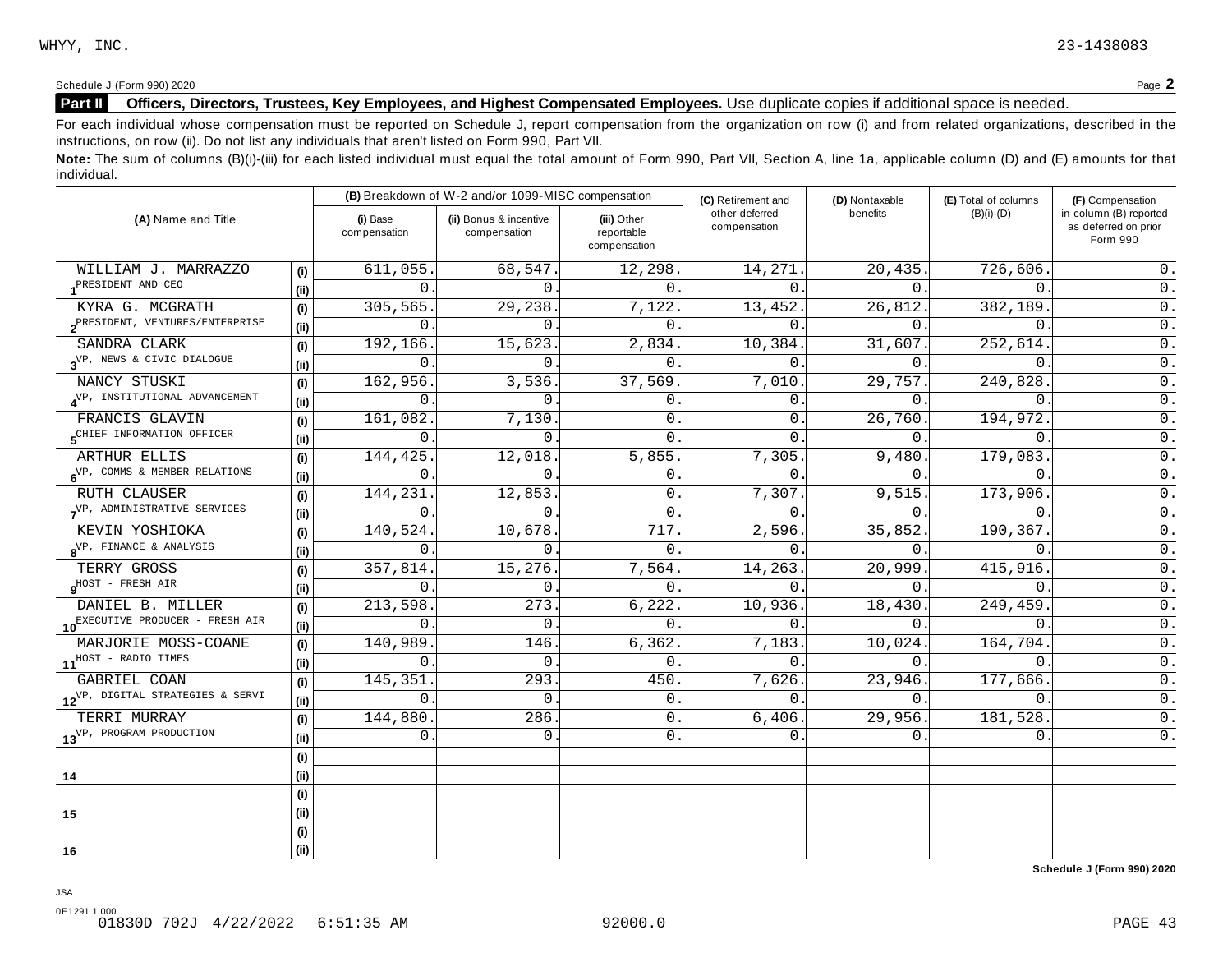Schedule J (Form 990) 2020 Page **3**

**Part III Supplemental Information**

Provide the information, explanation, or descriptions required for Part I, lines 1a, 1b, 3, 4a, 4b, 4c, 5a, 5b, 6a, 6b, 7, and 8, and for Part II. Also complete this part for any additional information.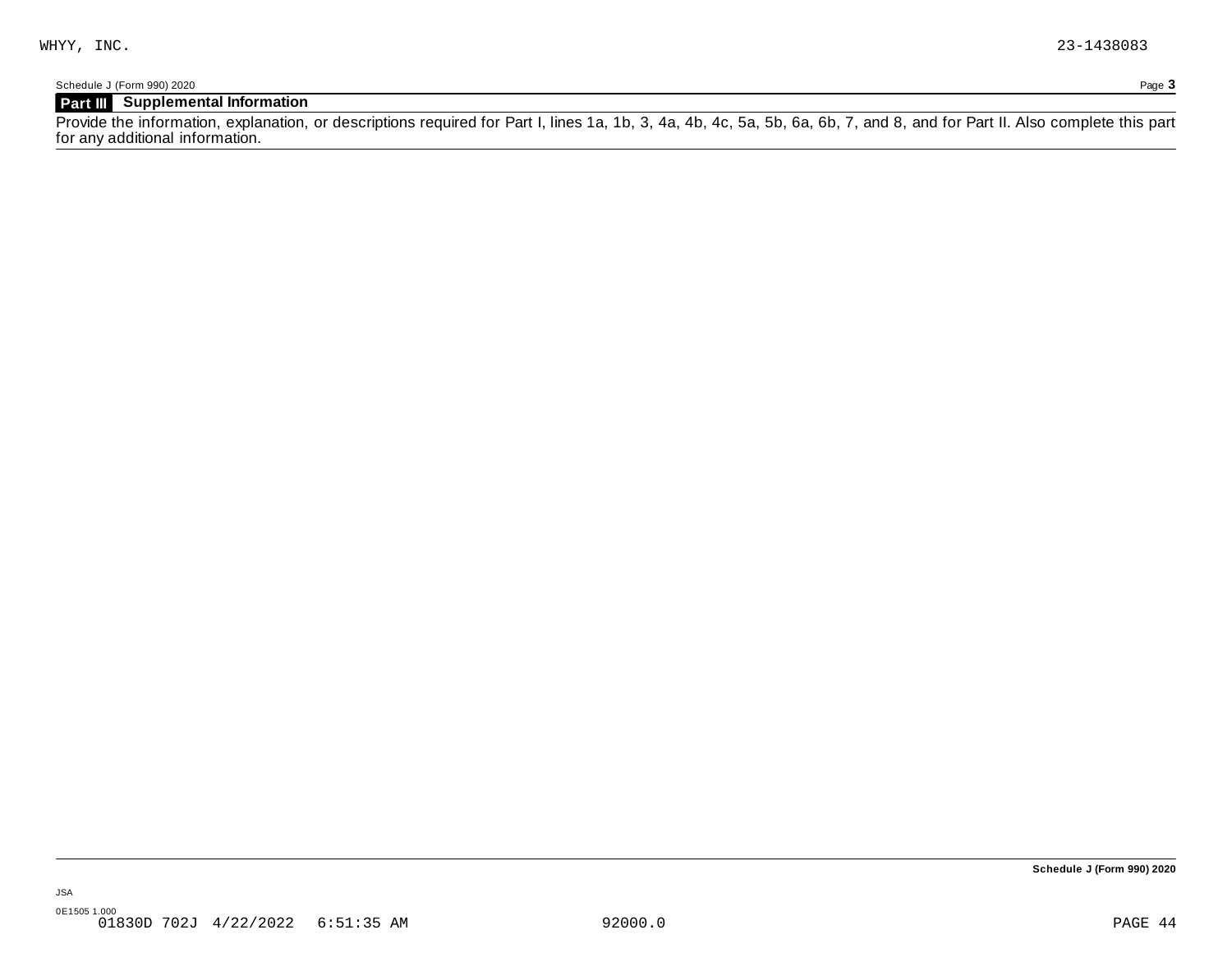# SCHEDULE M<br>
(Form 990) **Solutions**<br>  $\begin{array}{r} \bigcirc \text{MBD No. 1545-0047} \\ \bigcirc \text{S} \text{Complete if the organizations answered "Yes" on Form 990 Part IV lines 29 or 30} \\ \bigcirc \bigcirc \text{S} \text{OR} \text{OR} \end{array}$

**Department of the Treasury<br>Internal Revenue Service** 

**Examplete** if the organizations answered "Yes" on Form 990, Part Ⅳ, lines 29 or 30. 
<br>
■ **Open to Public Department of the Treasury ▶ Attach to Form 990.**<br>Internal Revenue Service ▶ Go to *www.irs.gov/Form990* for instructions and the latest information.<br>Nome of the organization aumhor

|  |  | Name of the organization |  |
|--|--|--------------------------|--|
|--|--|--------------------------|--|

|                          | _____ |  | .<br>_____ | .                              |
|--------------------------|-------|--|------------|--------------------------------|
| Name of the organization |       |  |            | Employer identification number |
| INC.<br>WHYY             |       |  |            | 281<br>$\sim$ $-$<br>.         |

| Part I | <b>Types of Property</b>                                                                                                                                                                                                       |                                   |                                                                            |                                                                                    |                                                              |
|--------|--------------------------------------------------------------------------------------------------------------------------------------------------------------------------------------------------------------------------------|-----------------------------------|----------------------------------------------------------------------------|------------------------------------------------------------------------------------|--------------------------------------------------------------|
|        |                                                                                                                                                                                                                                | (a)<br>Check if<br>applicable     | (b)<br>Number of contributions or<br>items contributed                     | (c)<br>Noncash contribution<br>amounts reported on<br>Form 990, Part VIII, line 1g | (d)<br>Method of determining<br>noncash contribution amounts |
| 1      |                                                                                                                                                                                                                                |                                   |                                                                            |                                                                                    |                                                              |
| 2      | Art - Historical treasures                                                                                                                                                                                                     |                                   |                                                                            |                                                                                    |                                                              |
| 3      | Art - Fractional interests [1995]                                                                                                                                                                                              |                                   |                                                                            |                                                                                    |                                                              |
| 4      | Books and publications [19]                                                                                                                                                                                                    |                                   |                                                                            |                                                                                    |                                                              |
| 5      | Clothing and household                                                                                                                                                                                                         |                                   |                                                                            |                                                                                    |                                                              |
|        | $goods$                                                                                                                                                                                                                        |                                   |                                                                            |                                                                                    |                                                              |
| 6      | Cars and other vehicles                                                                                                                                                                                                        | X                                 | 676.                                                                       | 715,895.                                                                           | <b>AUCTION</b>                                               |
| 7      | Boats and planes                                                                                                                                                                                                               |                                   |                                                                            |                                                                                    |                                                              |
| 8      | Intellectual property [19]                                                                                                                                                                                                     |                                   |                                                                            |                                                                                    |                                                              |
| 9      | Securities - Publicly traded                                                                                                                                                                                                   | X                                 | 35.                                                                        | 296,953.                                                                           | STOCK QUOTES                                                 |
| 10     | Securities - Closely held stock                                                                                                                                                                                                |                                   |                                                                            |                                                                                    |                                                              |
| 11     | Securities - Partnership, LLC,                                                                                                                                                                                                 |                                   |                                                                            |                                                                                    |                                                              |
|        | or trust interests experience and the set of the set of the set of the set of the set of the set of the set of                                                                                                                 |                                   |                                                                            |                                                                                    |                                                              |
| 12     | Securities - Miscellaneous                                                                                                                                                                                                     |                                   |                                                                            |                                                                                    |                                                              |
| 13     | Qualified conservation                                                                                                                                                                                                         |                                   |                                                                            |                                                                                    |                                                              |
|        | contribution - Historic                                                                                                                                                                                                        |                                   |                                                                            |                                                                                    |                                                              |
|        | structures experience and structures                                                                                                                                                                                           |                                   |                                                                            |                                                                                    |                                                              |
| 14     | Qualified conservation                                                                                                                                                                                                         |                                   |                                                                            |                                                                                    |                                                              |
|        | contribution - Other [1994]                                                                                                                                                                                                    |                                   |                                                                            |                                                                                    |                                                              |
| 15     | Real estate - Residential                                                                                                                                                                                                      | the contract of the contract of   |                                                                            |                                                                                    |                                                              |
| 16     |                                                                                                                                                                                                                                |                                   | the control of the control of the control of the control of the control of |                                                                                    |                                                              |
| 17     | Real estate - Other <u>  _ _ _ _ _   _ _ _ _ _ _ _ _ _ _ _</u>                                                                                                                                                                 |                                   |                                                                            |                                                                                    |                                                              |
| 18     |                                                                                                                                                                                                                                |                                   | the control of the control of the control of the control of the control of |                                                                                    |                                                              |
| 19     | Food inventory entertainment of the state of the state of the state of the state of the state of the state of the state of the state of the state of the state of the state of the state of the state of the state of the stat | <b>Contract Contract Contract</b> | the control of the control of the control of the control of the control of |                                                                                    |                                                              |
| 20     |                                                                                                                                                                                                                                |                                   |                                                                            |                                                                                    |                                                              |
| 21     |                                                                                                                                                                                                                                |                                   |                                                                            |                                                                                    |                                                              |
| 22     |                                                                                                                                                                                                                                |                                   |                                                                            |                                                                                    |                                                              |
| 23     | Scientific specimens <u>  _ _ _ _ _</u>                                                                                                                                                                                        |                                   |                                                                            |                                                                                    |                                                              |
| 24     | Archeological artifacts [                                                                                                                                                                                                      | the contract of the contract of   |                                                                            |                                                                                    |                                                              |
| 25     | Other $\blacktriangleright$ ( $\_\_\_\_\_\_\_\_$ )                                                                                                                                                                             |                                   |                                                                            |                                                                                    |                                                              |
| 26     | Other $\blacktriangleright$ ( $\_\_\_\_\_\_\_\_$ )                                                                                                                                                                             |                                   |                                                                            |                                                                                    |                                                              |
| 27     | Other $\blacktriangleright$ ( $\qquad \qquad$                                                                                                                                                                                  |                                   |                                                                            |                                                                                    |                                                              |
|        | 28 Other $\blacktriangleright$ (                                                                                                                                                                                               |                                   |                                                                            |                                                                                    |                                                              |
| 29     | Number of Forms 8283 received by the organization during the tax year for contributions for                                                                                                                                    |                                   |                                                                            |                                                                                    |                                                              |
|        | which the organization completed Form 8283, Part V, Donee Acknowledgement                                                                                                                                                      |                                   |                                                                            |                                                                                    | 29                                                           |
|        |                                                                                                                                                                                                                                |                                   |                                                                            |                                                                                    | Yes  <br>No                                                  |
|        | 30a During the year, did the organization receive by contribution any property reported in Part I, lines 1 through                                                                                                             |                                   |                                                                            |                                                                                    |                                                              |
|        | 28, that it must hold for at least three years from the date of the initial contribution, and which isn't required                                                                                                             |                                   |                                                                            |                                                                                    |                                                              |
|        |                                                                                                                                                                                                                                |                                   |                                                                            |                                                                                    | Χ<br>30a                                                     |
|        | <b>b</b> If "Yes," describe the arrangement in Part II.                                                                                                                                                                        |                                   |                                                                            |                                                                                    |                                                              |
| 31     | Does the organization have a gift acceptance policy that requires the review of any nonstandard                                                                                                                                |                                   |                                                                            |                                                                                    |                                                              |
|        |                                                                                                                                                                                                                                |                                   |                                                                            |                                                                                    | Χ<br>31                                                      |
|        | 32a Does the organization hire or use third parties or related organizations to solicit, process, or sell noncash                                                                                                              |                                   |                                                                            |                                                                                    |                                                              |
|        |                                                                                                                                                                                                                                |                                   |                                                                            |                                                                                    | Χ<br>32a                                                     |
|        | <b>b</b> If "Yes," describe in Part II.                                                                                                                                                                                        |                                   |                                                                            |                                                                                    |                                                              |
| 33     | If the organization didn't report an amount in column (c) for a type of property for which column (a) is checked,                                                                                                              |                                   |                                                                            |                                                                                    |                                                              |
|        | describe in Part II.                                                                                                                                                                                                           |                                   |                                                                            |                                                                                    |                                                              |
|        | For Paperwork Reduction Act Notice, see the Instructions for Form 990.                                                                                                                                                         |                                   |                                                                            |                                                                                    | Schedule M (Form 990) 2020                                   |

JSA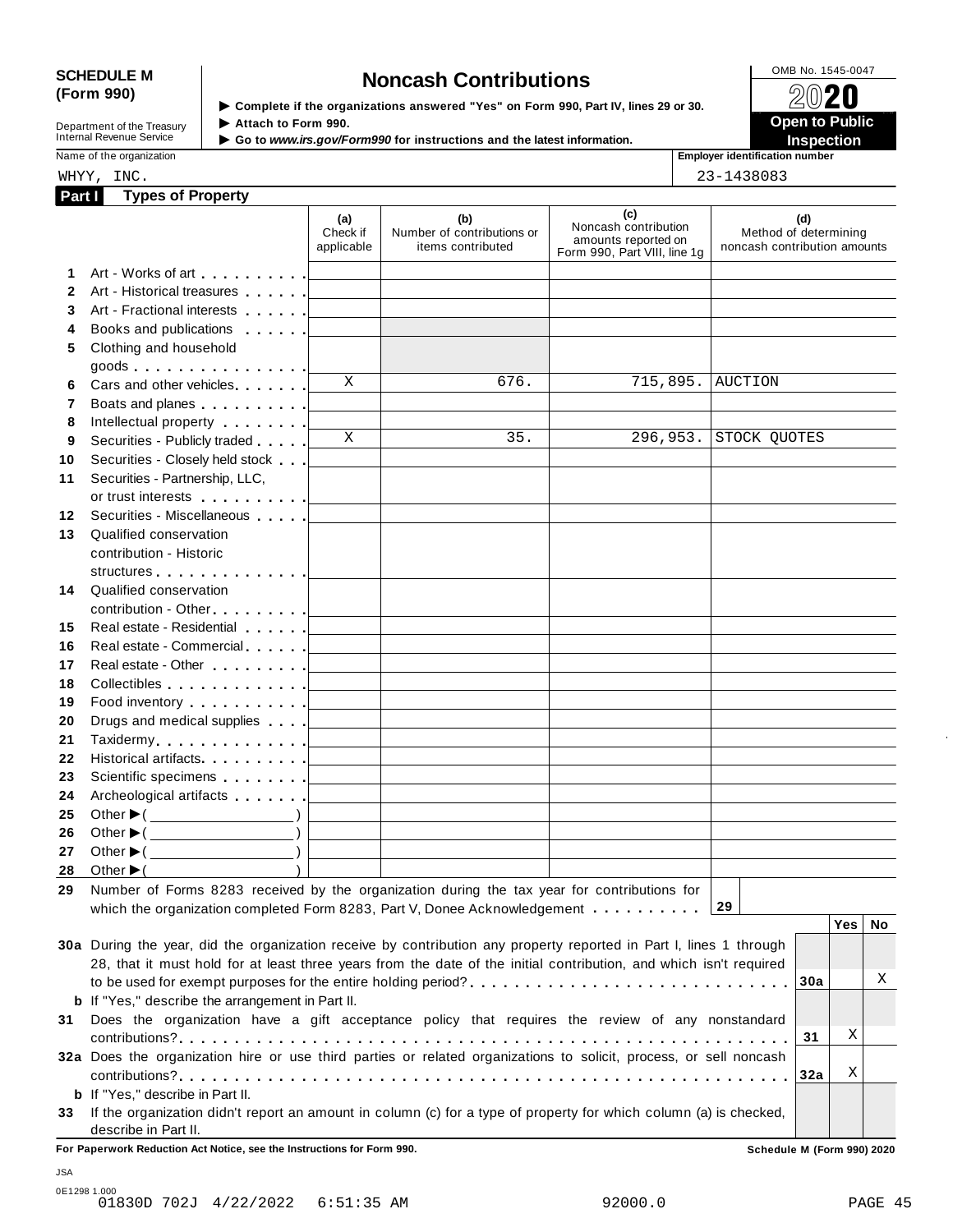**Supplemental Information.** Provide the information required by Part I, lines 30b, 32b, and 33, and whether the organization is reporting in Part I, column (b), the number of contributions, the number of items received, or a combination of both. Also complete this part for any additional information. **Part II**

FORM 990, SCHEDULE M, LINE 32B

WHYY USES BROKER UBS TO RECEIVE AND SELL DONATED STOCK.

IAA, INC. AND CHARITABLE ADULT RIDES AND SERVICES (CARS) PROCESS VEHICLE

DONATIONS.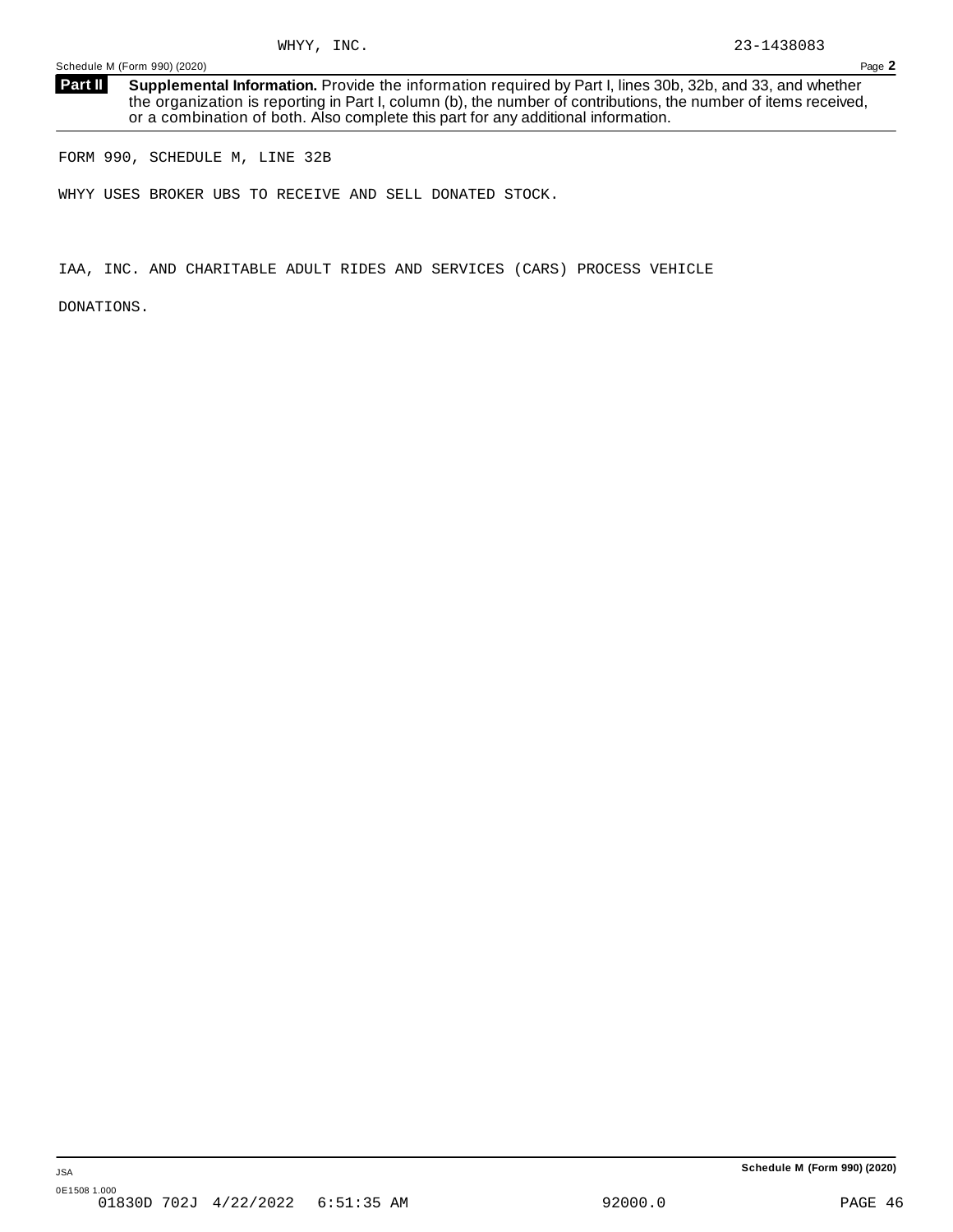### **SCHEDULE O** Supplemental Information to Form 990 or 990-EZ DMB No. 1545-0047

**(Form 990 or 990-EZ) Complete to provide information for responses to specific questions on** plete to provide information for responses to specific questions on  $\bigotimes_{\mathbb{Z}}\mathbb{Q}$  20 **EVECT**<br>
Attach to Form 990 or 990-EZ.<br>
and the Communication of the Communication of the Communication of the Communication of the Communication of the Communication of the Communication of the Communication of the Commu Department of the Treasury <br>Depen to Public<br>Name of the organization<br>Name of the organization<br>Name of the organization<br>Name of the organization



Department of the Treasury<br>Internal Revenue Service

ORGANIZATION'S MISSION-FORM 990, PART III, LINE 1 WHYY IS THE PHILADELPHIA REGION'S LEADING PUBLIC MEDIA PROVIDER, SERVING SOUTHEAST PENNSYLVANIA, SOUTHERN NEW JERSEY, AND ALL OF DELAWARE. WHYY PRODUCES AND DISTRIBUTES NEWS AND INFORMATION, ARTS AND CULTURE, AND EDUCATION PROGRAMS ON TELEVISION, RADIO, THE WEB AND MOBILE DEVICES. WHYY REACHES AND ENGAGES ABOUT 616,000 TELEVISION VIEWERS AND 478,000 RADIO LISTENERS A WEEK AND NEARLY 2 MILLION UNIQUE MONTHLY WEBSITE VISITORS TO WHYY.ORG. IN ADDITION, WHYY REACHES A NATIONAL AUDIENCE IN EXCESS OF 5.4 MILLION LISTENERS A WEEK PRIMARILY THROUGH DISTRIBUTION OF "FRESH AIR".

FRESH AIR WITH TERRY GROSS, WHICH COVERS POPULAR CULTURE AND PUBLIC AFFAIRS, IS NOW HEARD BY OVER 5.4 MILLION PEOPLE EACH WEEK ON SOME 654 PUBLIC RADIO STATIONS. FRESH AIR RECEIVES IN EXCESS OF 3.9 MILLION DOWNLOADS PER WEEK.

PROGRAM SERVICES-FORM 990, PART III, LINE 4A TELEVISION PROGRAMMING:

WHYY PROVIDES NEWS AND INFORMATION, ARTS AND CULTURE AND CHILDREN'S PROGRAMMING ON THREE 24/7 BROADCAST CHANNELS AS WELL AS ONLINE, VIA CABLE, ON-DEMAND SERVICES AND ON MOBILE DEVICES. WHYY-TV OFFERS A VARIED BLEND OF THE BEST NATIONAL PROGRAMMING ALONG WITH WHYY'S LOCAL CONTENT. LOCAL WHYY VIDEO PRODUCTIONS INCLUDE YOU OUGHTA KNOW, A GUIDE TO PEOPLE, PLACES AND EVENTS YOU MIGHT NOT KNOW ABOUT IN THE PHILADELPHIA REGION; ON STAGE AT CURTIS, PRESENTING STUDENT RECITALS TAPED AT THE WORLD-RENOWNED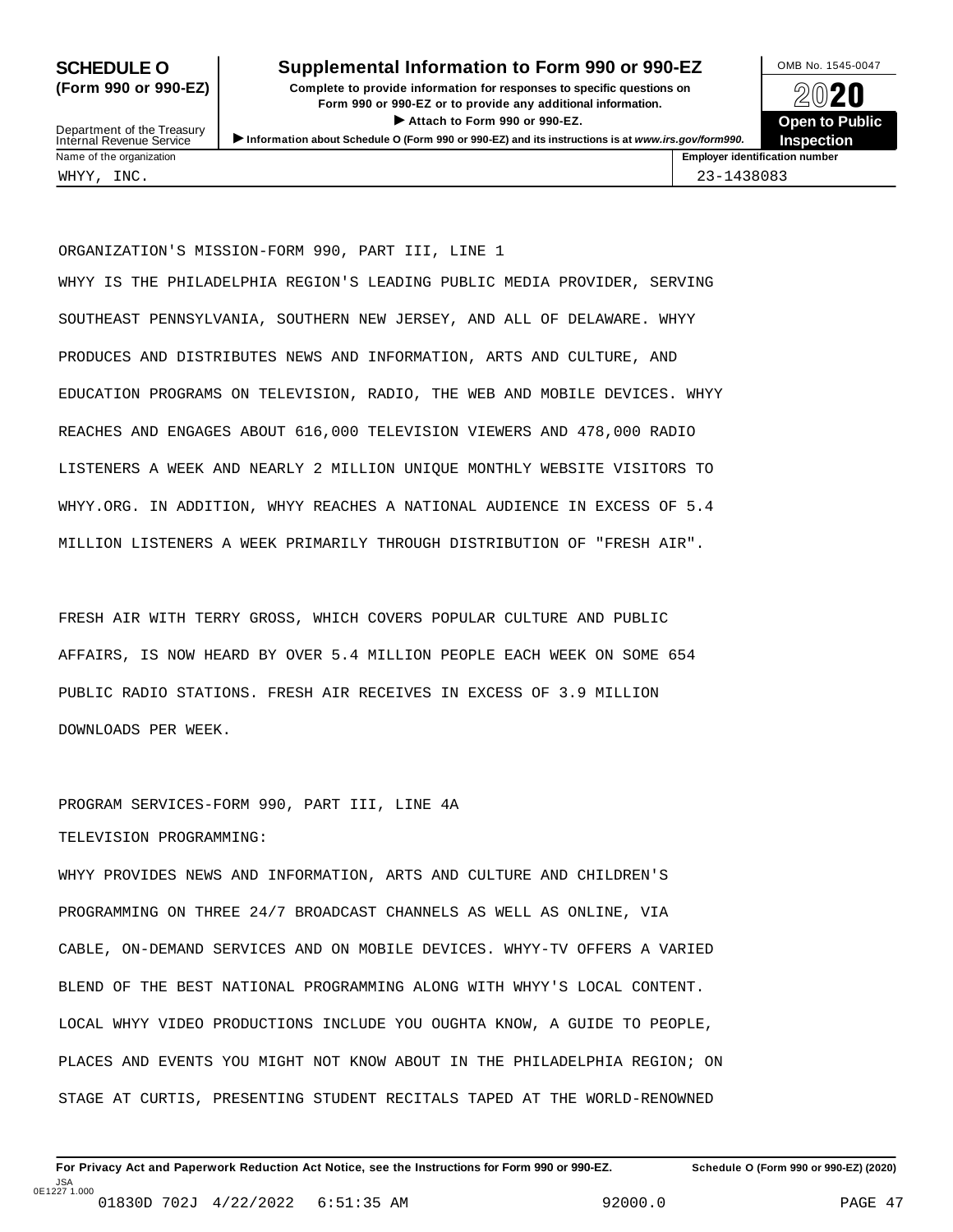CURTIS INSTITUTE OF MUSIC; MOVERS & MAKERS, INTRODUCES FASCINATING PEOPLE AND INTERESTING PLACES IN THE GREATER PHILADELPHIA REGION THAT EXPLORES THE VIBRANT LOCAL ARTS SCENE AND CREATORS MAKING AN IMPACT ON OUR COMMUNITY; YOUNG CREATORS STUDIO, SPOTLIGHTS A COLLECTION OF YOUTH-CREATED FILMS FROM STUDENTS IN PENNSYLVANIA, NEW JERSEY, AND DELAWARE; CHECK PLEASE! PHILLY AND DELISHTORY, WHERE KAE LANI PALMISANO, EXPLORES LOCAL EATERIES AND FAVORITE FOOD OBSESSIONS AND FLICKS WHICH PROVIDES UP-TO-THE-MINUTE COVERAGE OF TOP FILMS, STARS AND MOVIEMAKERS.

### PROGRAM SERVICES-FORM 990, PART III, LINE 4B

### RADIO PROGRAMMING:

WHYY-FM'S NEWS AND INFORMATION FORMAT OFFERS THE REGION A COMPREHENSIVE RADIO SERVICE. WHYY-FM HAS A WELL-DESERVED REPUTATION AS A TRUSTED SOURCE OF NEWS AND INFORMATION, COMBINING SUCH NPR PROGRAMS AS MORNING EDITION AND ALL THINGS CONSIDERED WITH REPORTS FROM WHYY'S LOCAL NEWS TEAM. WHYY IS ALSO THE PRODUCER OF RADIO TIMES, AN ENGAGING AND THOUGHT-PROVOKING INTERVIEW PROGRAM THAT EXAMINES REGIONAL, NATIONAL, AND INTERNATIONAL NEWS; FRESH AIR WITH TERRY GROSS, WHICH COVERS POPULAR CULTURE AND PUBLIC AFFAIRS AND IS NOW HEARD BY OVER 5 MILLION PEOPLE EACH WEEK ON SOME 657 PUBLIC RADIO STATIONS; AS WELL AS THE PULSE, A WEEKLY PROGRAM FEATURING REPORTING AND STORYTELLING AROUND HEALTH, SCIENCE AND INNOVATION. PODCASTS SUCH AS HALF VAXXED, A.I. NATION, FAMILY FAVORITE ELEANOR AMPLIFIED AND THE LIMITED SERIES SCHOOLED, OFFER CONTENT ONLINE TO FULFILL WHYY'S STRATEGIC FOCUS ON DELIVERING CONTENT ACROSS MULTIPLE PLATFORMS. ALL OF WHYY'S AUDIO PROGRAMMING IS ALSO AVAILABLE ON WHYY.ORG AS STREAMING CONTENT AND PODCAST.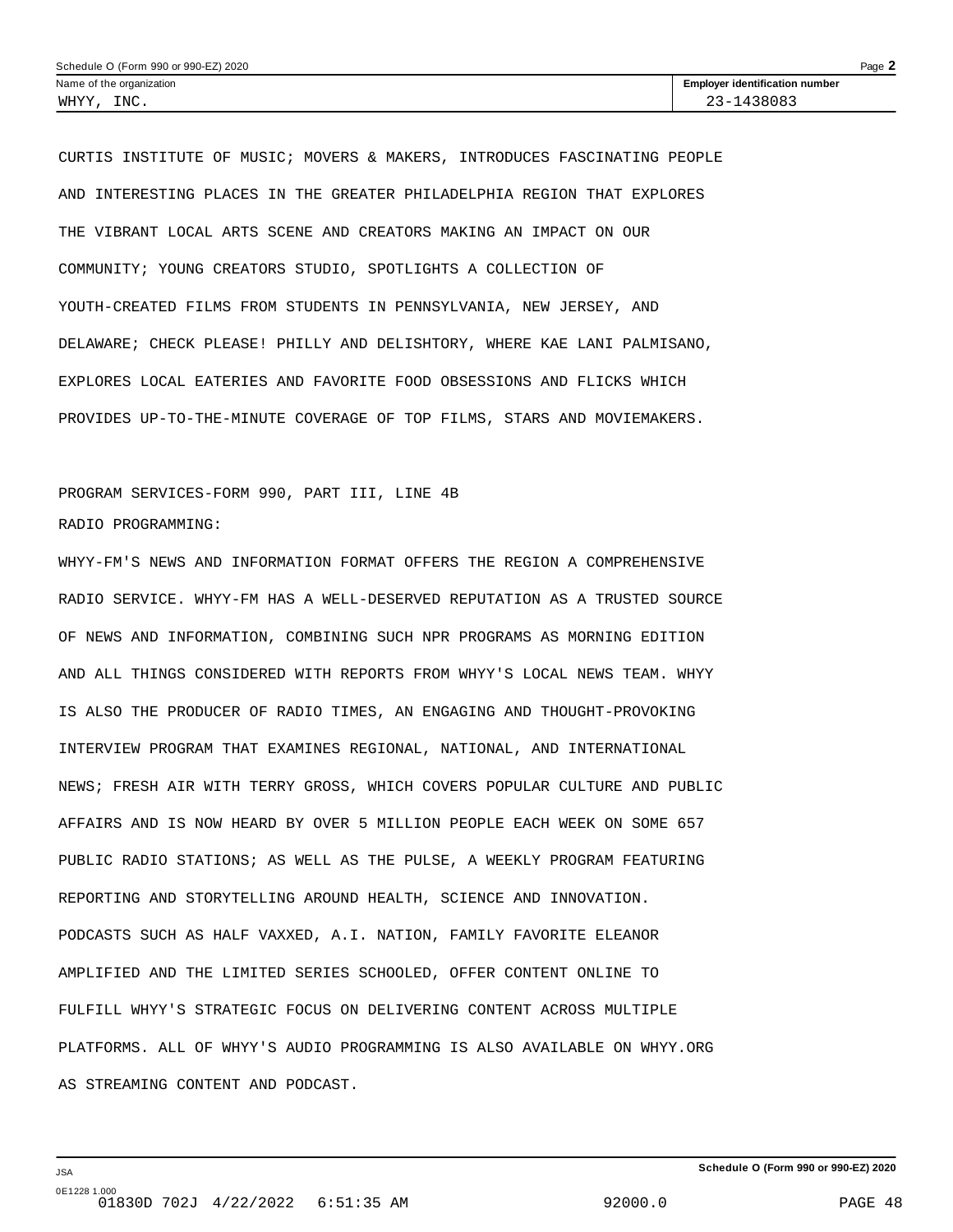PROGRAM SERVICES-FORM 990, PART III, LINE 4C ONLINE SERVICES:

WHYY.ORG IS THE ORGANIZATION'S ONLINE HOME DELIVERING NEWS AND DIALOGUE TO NEARLY 1.6 MILLION UNIQUE USERS EACH MONTH. SPECIAL SECTIONS ARE DEVOTED TO ARTS AND CULTURE, HEALTH AND SCIENCE AND SPECIAL INTEREST BLOGS. WHYY CONTENT IS ALSO WIDELY DISTRIBUTED THROUGH SOCIAL MEDIA.

WHYY.ORG PROVIDES ACCESS TO ON-DEMAND PROGRAM CONTENT, FM AND TV SCHEDULES AND GENERAL INFORMATION ABOUT WHYY.

ALL OTHER PROGRAMS-FORM 990, PART III, LINE 4D WHYY CONTINUES TO HELP INCREASE STUDENT ENGAGEMENT WITH WIDELY SUCCESSFUL VIDEO AND AUDIO PRODUCTION CLASSES, AFTERSCHOOL PROGRAMS, SUMMER CAMPS AND IN-SCHOOL MEDIA LABS. FOR OVER A DECADE, WHYY PROGRAMMING HAS TAUGHT YOUNG PEOPLE TO EXPLORE THEIR ENVIRONMENT, PROBLEM SOLVE, TELL STORIES AND SUCCEED IN CREATIVE PROFESSIONS. WHYY ENGAGED 3,500 STUDENTS, TEACHERS AND COMMUNITY MEMBERS IN FY21 IN HANDS-ON MEDIA ARTS TRAINING THROUGH THE PROGRAM. WHYY NOW PROVIDES 50 MEDIA LABS IN PHILADELPHIA SCHOOLS.

### IMPACT & COMMUNITY FEEDBACK

PARTICIPANT SURVEYS FOUND THAT THE STUDENTS AND TEACHERS LEARN VIDEO AND AUDIO PRODUCTION, CRITICAL THINKING, STEM EDUCATION SKILLS AND PROBLEM SOLVING, RESEARCH, DEVELOP A STRONG SENSE OF SELF-EFFICACY AND ARE BETTER PREPARED FOR A WIDE VARIETY OF WORKPLACES. STUDENTS ARE ALSO LEARNING VALUABLE LIFE SKILLS LIKE HOW TO WORK IN TEAMS, HOW TO PLAN PROJECTS AND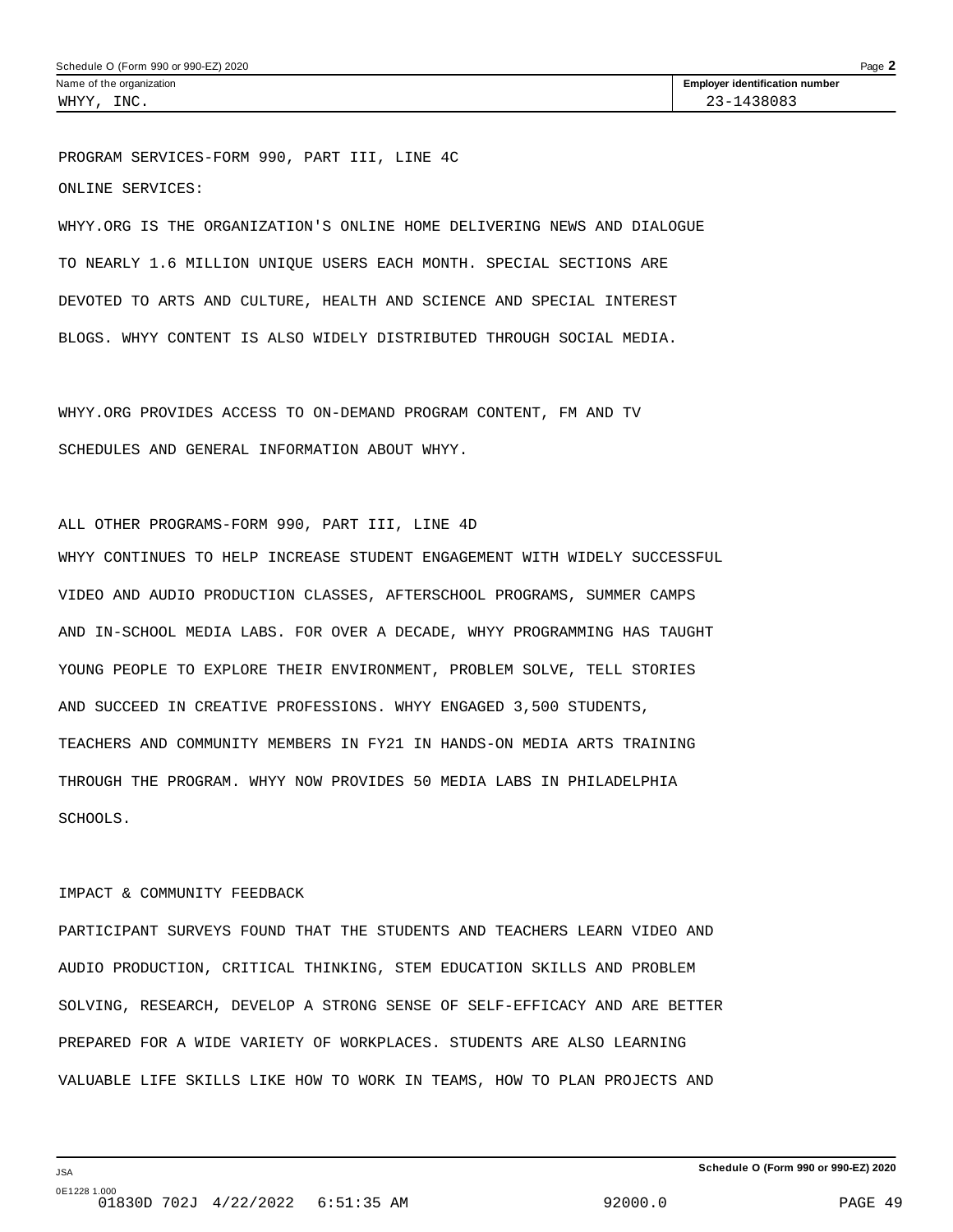HOW TO SOLVE DIFFICULT PROBLEMS.

FORM 990 REVIEW PROCESS-FORM 990, PART VI, SECTION B, LINE 11B THE FORM 990 WAS REVIEWED PRIOR TO FILING AT A MEETING OF THE FINANCE COMMITTEE OF THE BOARD. WHYY PROVIDED A COPY OF THE FORM 990 TO ALL BOARD MEMBERS IMMEDIATELY AFTER THE REVIEW BY THE FINANCE COMMITTEE VIA A SECURED PORTAL. THE FORM 990 WAS AVAILABLE ON THE PORTAL UNTIL WHYY FILED THE RETURN.

CONFLICT OF INTEREST POLICY-FORM 990, PART VI, SECTION B, LN 12C MEMBERS OF THE WHYY BOARD OF DIRECTORS COMPLETE AN ANNUAL SURVEY TO DETERMINE, AMONG OTHER ISSUES, IF THEY HAVE AN INTEREST IN ANOTHER MEDIA ORGANIZATION, OR AN INTEREST IN AN ORGANIZATION WHOSE APPLICATION WAS DISMISSED OR DENIED BY THE FCC FOR PREJUDICE OR DUE TO A CHARACTER ISSUE. IF A CONFLICT WERE TO ARISE, IT WOULD BE REVIEWED BY THE CEO IN CONSULTATION WITH THE BOARD CHAIRMAN (OR VICE CHAIRMAN IF THE CHAIRMAN WERE THE PARTY TO THE CONFLICT). IF IT IS DETERMINED THAT A CONFLICT EXISTS, THAT MEMBER OF THE BOARD WOULD BE ASKED TO RECUSE HIM OR HERSELF FROM ANY RELATED MATTERS.

DETERMINING COMP OF THE CEO-FORM 990, PART VI, SECTION B, LN 15A THE WHYY BOARD FOLLOWS BEST PRACTICES IN ESTABLISHING ITS EXECUTIVE COMPENSATION PROGRAM, DEPENDING EXCLUSIVELY UPON ADVICE AND ANALYSIS FROM RECOGNIZED INDEPENDENT CONSULTANTS. THE RESULTANT EXECUTIVE COMPENSATION ARRANGEMENTS CONTAIN AN APPROPRIATE MIX OF BASE SALARY AS WELL AS VARIABLE SHORT AND LONG-TERM BENEFITS TIED TO PERFORMANCE METRICS.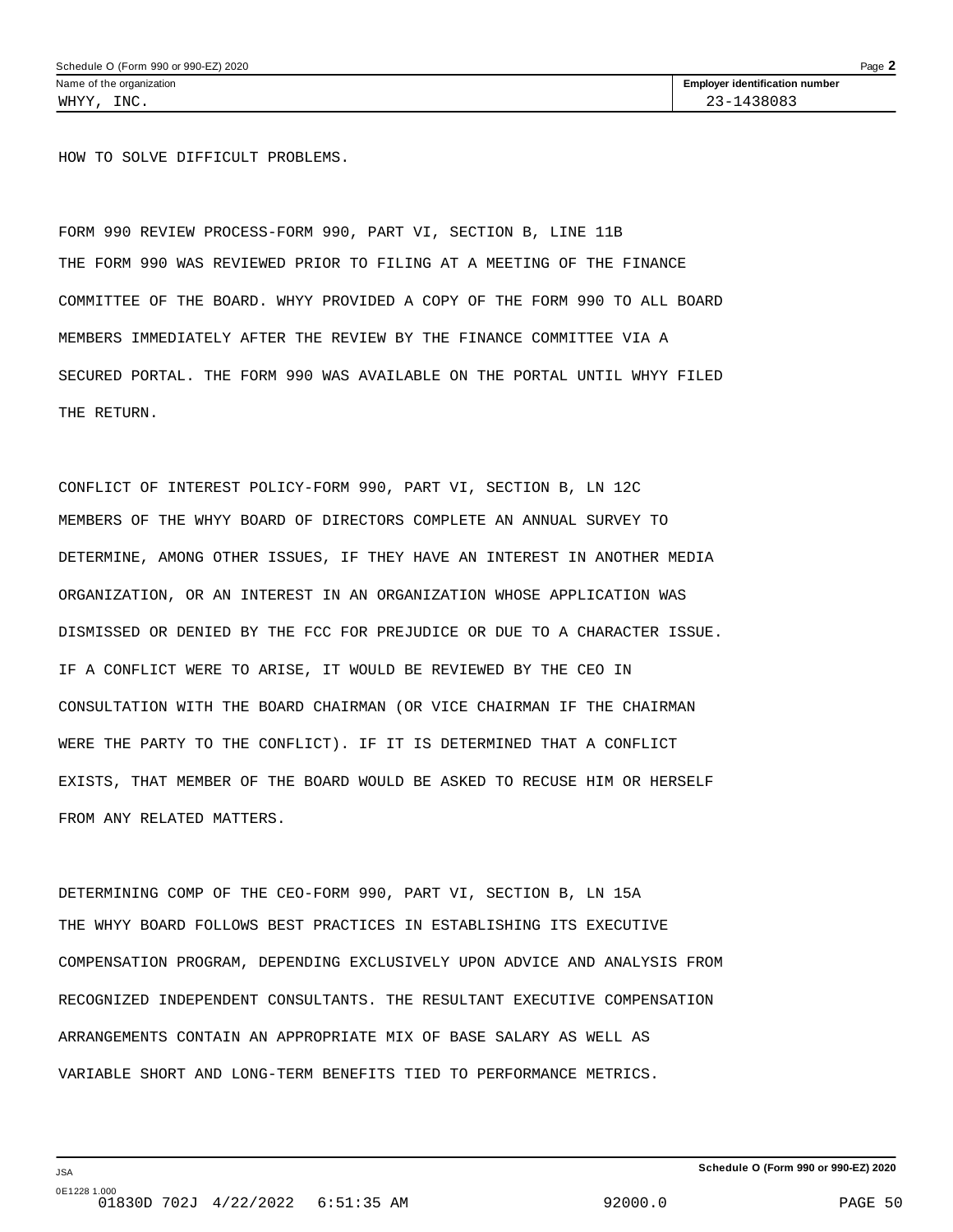COMPENSATION DESIGN IS THEREFORE DRIVEN TO BE COMPETITIVE WITH OTHER REGIONAL FOR- AND NOT-FOR-PROFITS OF SIMILAR SIZE AND COMPLEXITY IN AND OUT OF THE MEDIA SECTOR.

PUBLIC AVAIL OF FINANCIALS-FORM 990, PART VI, SECTION C, LINE 19 UPON REQUEST OF A MEMBER OF THE PUBLIC, ALL SUCH POLICIES AND STATEMENTS ARE AVAILABLE FOR INSPECTION. ALL ARE HOUSED IN EITHER WHYY'S PUBLIC FILES OR THE LEGAL OR HUMAN RESOURCES DEPARTMENT.

PRIOR PERIOD ADJUSTMENT, FORM 990, PART XI, LINE 8 ON JULY 1, 2020, MANAGEMENT CHANGED THE ACCOUNTING POLICY FOR SUSTAINER PLEDGES WHEREBY REVENUE IS RECOGNIZED WHEN THE CASH IS RECEIVED RATHER THAN AN ESTIMATED COMMITMENT DUE TO THE UNPREDICTABLE NATURE AND HIGH DEGREE OF DIFFICULTY IN ESTIMATING THE LONGEVITY OF SUSTAINER PLEDGES THAT ARE CANCELLABLE AT ANY TIME. THE FISCAL YEAR 2020 FINANCIAL STATEMENTS HAVE BEEN ADJUSTED TO APPLY THE NEW METHOD RETROSPECTIVELY.

OTHER CHANGES IN NET ASSETS, FORM 990, PART XI, LINE 9 CHANGE IN VALUE OF BENEFICIAL INTEREST IN PERPETUAL TRUSTS: \$129,216

ATTACHMENT 1

|                  | 990, PART VII- COMPENSATION OF THE FIVE HIGHEST PAID IND. CONTRACTORS |  |  |                         |              |
|------------------|-----------------------------------------------------------------------|--|--|-------------------------|--------------|
| NAME AND ADDRESS |                                                                       |  |  | DESCRIPTION OF SERVICES | COMPENSATION |
|                  | NEXT GENERATION FUNDRAISING, INC.<br>1235 WESTLAKES DRIVE, SUITE 130  |  |  | DIRECT RESPONSE MKTG    | 862,320.     |
| BERWYN, PA 19312 |                                                                       |  |  |                         |              |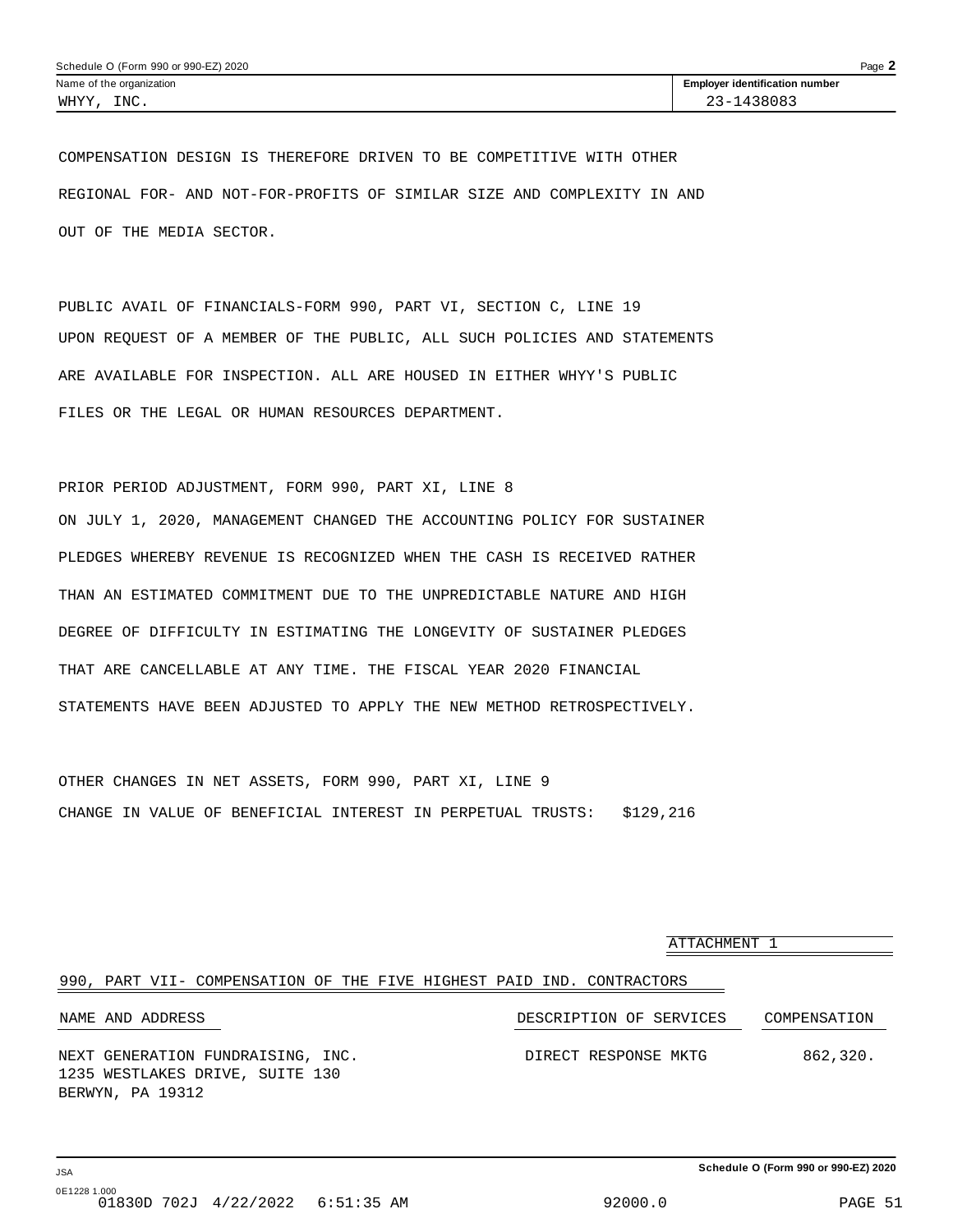| Schedule O (Form 990 or 990-EZ) 2020 | $P$ age $\blacktriangle$              |
|--------------------------------------|---------------------------------------|
| Name of the organization             | <b>Employer identification number</b> |
| INC.<br>WHYY                         | 23-1438083                            |

ATTACHMENT 1 (CONT'D)

## 990, PART VII- COMPENSATION OF THE FIVE HIGHEST PAID IND. CONTRACTORS

| NAME AND ADDRESS                                                        | DESCRIPTION OF SERVICES | COMPENSATION |
|-------------------------------------------------------------------------|-------------------------|--------------|
| ALLEGIANCE FUNDRAISING LLC<br>3064 49TH STREET SOUTH<br>FARGO, ND 58104 | DIRECT RESPONSE MKTG    | 411,726.     |
| ROI SOLUTIONS, INC.<br>200 RIVERS EDGE DRIVE<br>MEDFORD, MA 02155       | CRM SYSTEM              | 407,434.     |
| FOREST INCENTIVES<br>790 JACKSONVILLE ROAD<br>WARMINSTER, PA 18974      | PREMIUM FULFILLMENT     | 311,896.     |
| DUANE MORRIS LLP<br>30 SOUTH 17TH STREET<br>PHILADELPHIA, PA 19103      | LEGAL SERVICES          | 249,257.     |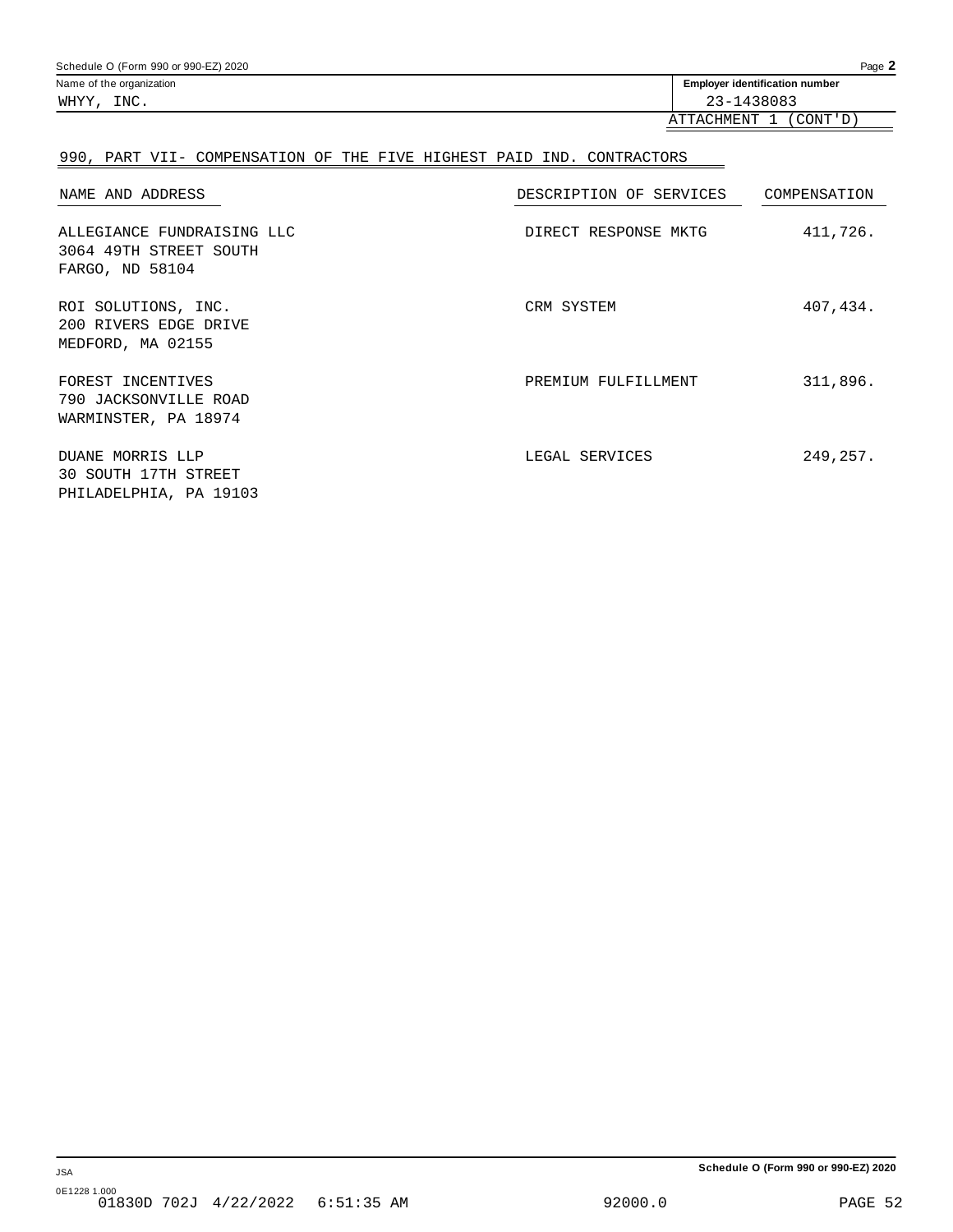| Form 990-T                                             |            | <b>Exempt Organization Business Income Tax Return</b>                                                                                                                                                                                                                                                                    |                |                                                  |                                          |                | OMB No. 1545-0047                                             |
|--------------------------------------------------------|------------|--------------------------------------------------------------------------------------------------------------------------------------------------------------------------------------------------------------------------------------------------------------------------------------------------------------------------|----------------|--------------------------------------------------|------------------------------------------|----------------|---------------------------------------------------------------|
|                                                        |            | For calendar year 2020 or other tax year beginning $07/01$ , 2020, and ending 06/30, 20 2 1                                                                                                                                                                                                                              |                | (and proxy tax under section 6033(e))            |                                          |                |                                                               |
| Department of the Treasury                             |            | Go to www.irs.gov/Form990T for instructions and the latest information.                                                                                                                                                                                                                                                  |                |                                                  |                                          |                |                                                               |
| Internal Revenue Service                               |            | Do not enter SSN numbers on this form as it may be made public if your organization is a 501(c)(3).                                                                                                                                                                                                                      |                |                                                  |                                          |                | Open to Public Inspection for<br>501(c)(3) Organizations Only |
| Check box if<br>A                                      |            | Name of organization (                                                                                                                                                                                                                                                                                                   |                | Check box if name changed and see instructions.) |                                          |                | D Employer identification number                              |
| address changed.                                       |            | WHYY, INC.                                                                                                                                                                                                                                                                                                               |                |                                                  |                                          |                | 23-1438083                                                    |
| <b>B</b> Exempt under section                          | Print      | Number, street, and room or suite no. If a P.O. box, see instructions.                                                                                                                                                                                                                                                   |                |                                                  |                                          |                | E Group exemption number                                      |
| $X \mid 501(C) (3)$                                    | or<br>Type | 150 NORTH SIXTH STREET                                                                                                                                                                                                                                                                                                   |                |                                                  |                                          |                | (see instructions)                                            |
| 408(e)<br>220(e)                                       |            | City or town, state or province, country, and ZIP or foreign postal code                                                                                                                                                                                                                                                 |                |                                                  |                                          |                |                                                               |
| 408A<br>530(a)                                         |            | PHILADELPHIA, PA 19106                                                                                                                                                                                                                                                                                                   |                |                                                  |                                          | F              | Check box if<br>an amended return.                            |
| 529A<br>529(a)                                         | C          | Book value of all assets at end of year<br>$\cdots$ $\cdots$ $\cdots$ $\cdots$ $\cdots$ $\cdots$ $\cdots$ $\cdots$ $\cdots$ $\cdots$ $\cdots$ $\cdots$ $\cdots$ $\cdots$ $\cdots$ $\cdots$ $\cdots$ $\cdots$ $\cdots$ $\cdots$ $\cdots$ $\cdots$ $\cdots$ $\cdots$ $\cdots$ $\cdots$ $\cdots$ $\cdots$ $\cdots$ $\cdots$ |                |                                                  |                                          |                |                                                               |
| <b>G</b> Check organization type                       |            | $X \mid 501(c)$ corporation                                                                                                                                                                                                                                                                                              | $501(c)$ trust | $401(a)$ trust                                   | Other trust                              |                | Applicable reinsurance entity                                 |
| <b>H</b> Check if filing only to $\blacktriangleright$ |            | Claim credit from Form 8941                                                                                                                                                                                                                                                                                              |                | Claim a refund shown on Form 2439                |                                          |                |                                                               |
|                                                        |            | Check if a 501(c)(3) organization filing a consolidated return with a 501(c)(2) titleholding corporation                                                                                                                                                                                                                 |                |                                                  |                                          |                |                                                               |
| J                                                      |            |                                                                                                                                                                                                                                                                                                                          |                |                                                  |                                          |                |                                                               |
|                                                        |            | K During the tax year, was the corporation a subsidiary in an affiliated group or a parent-subsidiary controlled group?                                                                                                                                                                                                  |                |                                                  |                                          |                | $Yes \mid X \mid$ No                                          |
|                                                        |            | If "Yes," enter the name and identifying number of the parent corporation $\blacktriangleright$                                                                                                                                                                                                                          |                |                                                  |                                          |                |                                                               |
|                                                        |            | L The books are in care of $\triangleright$ KEVIN A. YOSHIOKA                                                                                                                                                                                                                                                            |                |                                                  | Telephone number $\geq 215 - 351 - 1200$ |                |                                                               |
| Part I                                                 |            | 150 NORTH SIXTH STREET<br>PHILADELPHIA<br><b>Total Unrelated Business Taxable Income</b>                                                                                                                                                                                                                                 | PA 19106       |                                                  |                                          |                |                                                               |
|                                                        |            | Total of unrelated business taxable income computed from all unrelated trades or businesses (see                                                                                                                                                                                                                         |                |                                                  |                                          |                |                                                               |
| 1                                                      |            |                                                                                                                                                                                                                                                                                                                          |                |                                                  |                                          | 1              | $-178.$                                                       |
| 2                                                      |            |                                                                                                                                                                                                                                                                                                                          |                |                                                  |                                          | $\mathbf{2}$   |                                                               |
| 3                                                      |            |                                                                                                                                                                                                                                                                                                                          |                |                                                  |                                          | 3              | $-178.$                                                       |
| 4                                                      |            |                                                                                                                                                                                                                                                                                                                          |                |                                                  |                                          | 4              |                                                               |
| 5                                                      |            | Total unrelated business taxable income before net operating losses. Subtract line 4 from line 3                                                                                                                                                                                                                         |                |                                                  |                                          | 5              | $-178.$                                                       |
| 6                                                      |            |                                                                                                                                                                                                                                                                                                                          |                |                                                  |                                          | 6              |                                                               |
| 7                                                      |            | Total of unrelated business taxable income before specific deduction and section 199A deduction.                                                                                                                                                                                                                         |                |                                                  |                                          |                |                                                               |
|                                                        |            |                                                                                                                                                                                                                                                                                                                          |                |                                                  |                                          | $\overline{7}$ | $-178.$                                                       |
| 8                                                      |            | Specific deduction (generally \$1,000, but see instructions for exceptions)                                                                                                                                                                                                                                              |                |                                                  |                                          | 8              |                                                               |
| 9                                                      |            |                                                                                                                                                                                                                                                                                                                          |                |                                                  |                                          | 9              |                                                               |
| 10                                                     |            |                                                                                                                                                                                                                                                                                                                          |                |                                                  |                                          | 10             |                                                               |
| 11                                                     |            | Unrelated business taxable income. Subtract line 10 from line 7. If line 10 is greater than line 7,                                                                                                                                                                                                                      |                |                                                  |                                          |                |                                                               |
|                                                        |            |                                                                                                                                                                                                                                                                                                                          |                |                                                  |                                          | 11             | $0$ .                                                         |
| <b>Part II</b> Tax Computation                         |            |                                                                                                                                                                                                                                                                                                                          |                |                                                  |                                          |                |                                                               |
| 1                                                      |            | Organizations taxable as corporations. Multiply Part I, line 11 by 21% (0.21)                                                                                                                                                                                                                                            |                |                                                  |                                          | $\mathbf{1}$   |                                                               |
| $\mathbf{2}$                                           |            | Trusts taxable at trust rates. See instructions for tax computation. Income tax on the amount on                                                                                                                                                                                                                         |                |                                                  |                                          |                |                                                               |
| Part I, line 11 from:                                  |            | Tax rate schedule or                                                                                                                                                                                                                                                                                                     |                |                                                  |                                          | $\mathbf{2}$   |                                                               |
|                                                        |            |                                                                                                                                                                                                                                                                                                                          |                |                                                  |                                          | 3              |                                                               |
| 3                                                      |            |                                                                                                                                                                                                                                                                                                                          |                |                                                  |                                          |                |                                                               |
| 4                                                      |            |                                                                                                                                                                                                                                                                                                                          |                |                                                  |                                          | 4              |                                                               |
| 5                                                      |            |                                                                                                                                                                                                                                                                                                                          |                |                                                  |                                          | 5              |                                                               |
| 6                                                      |            |                                                                                                                                                                                                                                                                                                                          |                |                                                  |                                          | 6              |                                                               |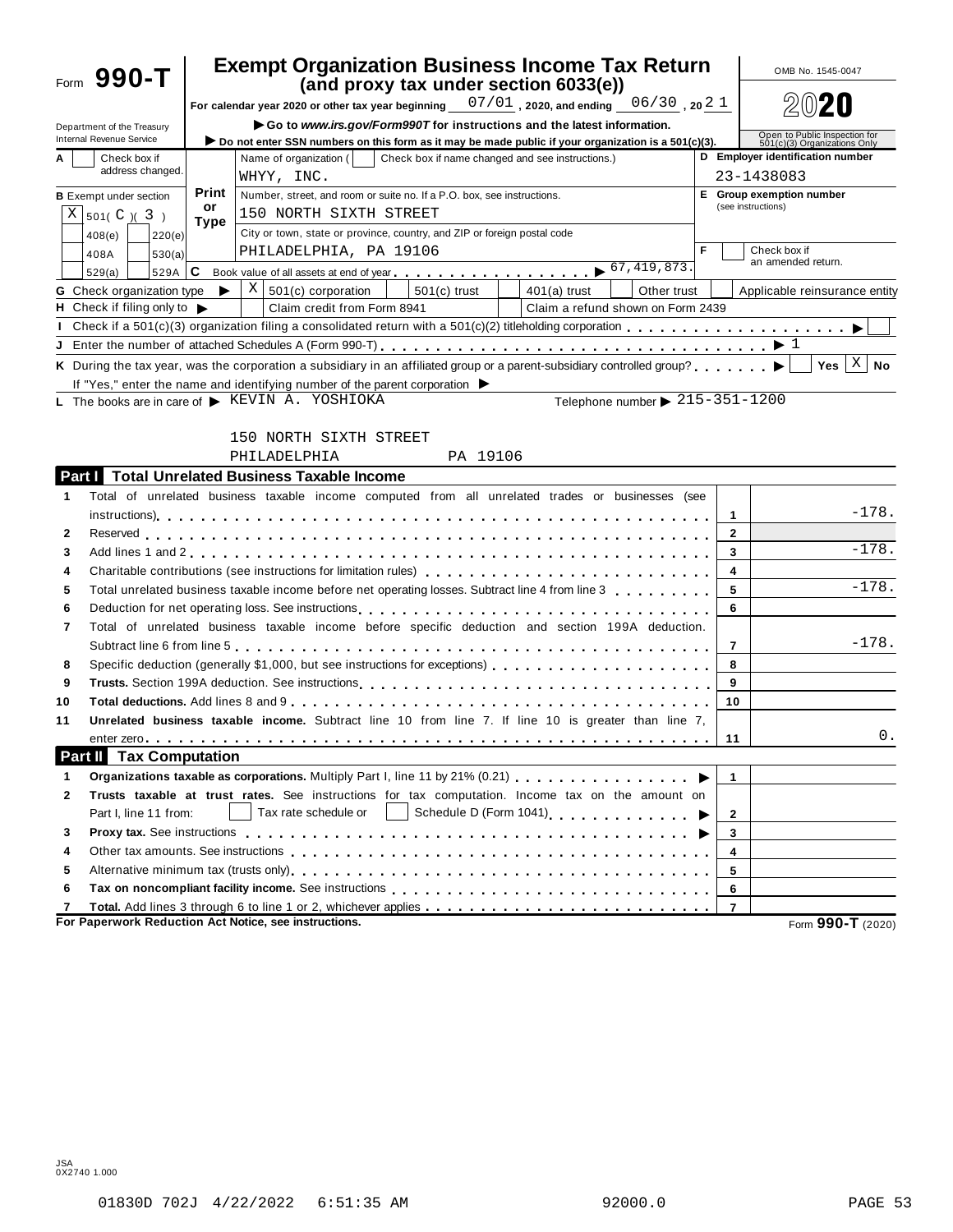## **Application for Automatic Extension of Time To File an Exempt Organization Return** (Rev. January 2020) OMB No. 1545-0047

**I FILERTIFIC SETTIPL SEPARATE IS A RETURN THEORY OF SEPARATE SEPARATE SEPARATE SEPARATE SEPARATE SEPARATE SEPARATE SEPARATE SEPARATE SEPARATE SEPARATE SEPARATE SEPARATE SEPARATE SEPARATE SEPARATE SEPARATE SEPARATE SEPARAT** 

▶ Go to www.irs.gov/Form8868 for the latest information.

**Electronic filing** *(e-file)***.** You can electronically file Form 8868 to request a 6-month automatic extension of time to file any of the forms listed below with the exception of Form 8870, Information Return for Transfers Associated With Certain Personal Benefit Contracts, for which an extension request must be sent to the IRS in paper format (see instructions). For more details on the electronic filing of this form, visit *www.irs.gov/e-file-providers/e-file-for-charities-and-non-profits.*

### **Automatic 6-Month Extension of Time.** Only submit original (no copies needed).

All corporations required to file an income tax return other than Form 990-T (including 1120-C filers), partnerships, REMICs, and trusts must use Form 7004 to request an extension of time to file income tax returns.

| Type or                    | Name of exempt organization or other filer, see instructions.                                                                                                                                                                                                                                                 |        |                                                            | Taxpayer identification number (TIN) |                 |            |
|----------------------------|---------------------------------------------------------------------------------------------------------------------------------------------------------------------------------------------------------------------------------------------------------------------------------------------------------------|--------|------------------------------------------------------------|--------------------------------------|-----------------|------------|
| print                      | WHYY, INC.                                                                                                                                                                                                                                                                                                    |        |                                                            | 23-1438083                           |                 |            |
| File by the                | Number, street, and room or suite no. If a P.O. box, see instructions.                                                                                                                                                                                                                                        |        |                                                            |                                      |                 |            |
| due date for               | 150 NORTH SIXTH STREET                                                                                                                                                                                                                                                                                        |        |                                                            |                                      |                 |            |
| filing your<br>return. See | City, town or post office, state, and ZIP code. For a foreign address, see instructions.                                                                                                                                                                                                                      |        |                                                            |                                      |                 |            |
| instructions.              | PHILADELPHIA, PA 19106                                                                                                                                                                                                                                                                                        |        |                                                            |                                      |                 |            |
|                            | Enter the Return Code for the return that this application is for (file a separate application for each return)                                                                                                                                                                                               |        |                                                            |                                      |                 | $0 \mid 7$ |
| <b>Application</b>         |                                                                                                                                                                                                                                                                                                               | Return | <b>Application</b>                                         |                                      |                 | Return     |
| <b>Is For</b>              |                                                                                                                                                                                                                                                                                                               | Code   | <b>Is For</b>                                              |                                      |                 | Code       |
|                            | Form 990 or Form 990-EZ                                                                                                                                                                                                                                                                                       | 01     | Form 990-T (corporation)                                   |                                      |                 | 07         |
| Form 990-BL                |                                                                                                                                                                                                                                                                                                               | 02     | Form 1041-A                                                |                                      |                 | 08         |
| Form 4720 (individual)     |                                                                                                                                                                                                                                                                                                               | 03     | Form 4720 (other than individual)                          |                                      |                 | 09         |
| Form 990-PF                |                                                                                                                                                                                                                                                                                                               | 04     | Form 5227                                                  |                                      |                 | 10         |
|                            | Form 990-T (sec. 401(a) or 408(a) trust)                                                                                                                                                                                                                                                                      | 05     | Form 6069                                                  |                                      |                 | 11         |
|                            | Form 990-T (trust other than above)                                                                                                                                                                                                                                                                           | 06     | Form 8870                                                  |                                      |                 | 12         |
|                            | • The books are in the care of > 150 NORTH SIXTH STREET PHILADELPHIA PA 19106<br>Telephone No. ▶ 215 351-1200<br>• If the organization does not have an office or place of business in the United States, check this box                                                                                      |        | Fax No. $\blacktriangleright$                              |                                      |                 |            |
| 1.                         | • If this is for a Group Return, enter the organization's four digit Group Exemption Number (GEN) [1982] The Municity of this is<br>for the whole group, check this box $\Box$ . If it is for part of the group, check this box $\Box$<br>a list with the names and TINs of all members the extension is for. |        |                                                            |                                      | and attach      |            |
|                            | I request an automatic 6-month extension of time until<br>for the organization named above. The extension is for the organization's return for:                                                                                                                                                               |        | $05/16$ , 20 $22$ , to file the exempt organization return |                                      |                 |            |
|                            |                                                                                                                                                                                                                                                                                                               |        |                                                            |                                      |                 |            |
|                            | calendar year 20 _____ or<br>$\blacktriangleright$ $\boxed{\text{X}}$ tax year beginning 07/01, 2020, and ending 06/30, 2021.                                                                                                                                                                                 |        |                                                            |                                      |                 |            |
| 2                          | If the tax year entered in line 1 is for less than 12 months, check reason: $\Box$ Initial return $\Box$                                                                                                                                                                                                      |        |                                                            | Final return                         |                 |            |
|                            | Change in accounting period                                                                                                                                                                                                                                                                                   |        |                                                            |                                      |                 |            |
|                            | 3a If this application is for Forms 990-BL, 990-PF, 990-T, 4720, or 6069, enter the tentative tax, less any                                                                                                                                                                                                   |        |                                                            |                                      |                 |            |
|                            | nonrefundable credits. See instructions.                                                                                                                                                                                                                                                                      |        |                                                            |                                      | 3a ∣\$          |            |
|                            | <b>b</b> If this application is for Forms 990-PF, 990-T, 4720, or 6069, enter any refundable credits and                                                                                                                                                                                                      |        |                                                            |                                      |                 |            |
|                            | estimated tax payments made. Include any prior year overpayment allowed as a credit.<br>c Balance due. Subtract line 3b from line 3a. Include your payment with this form, if required, by using EFTPS                                                                                                        |        |                                                            |                                      | $3b$ $\sqrt{5}$ | 0.<br>0.   |
|                            | (Electronic Federal Tax Payment System). See instructions.                                                                                                                                                                                                                                                    |        |                                                            |                                      | $3c$ \$         | 0.         |

instructions.

**For Privacy Act and Paperwork Reduction Act Notice, see instructions.** Form **8868** (Rev. 1-2020)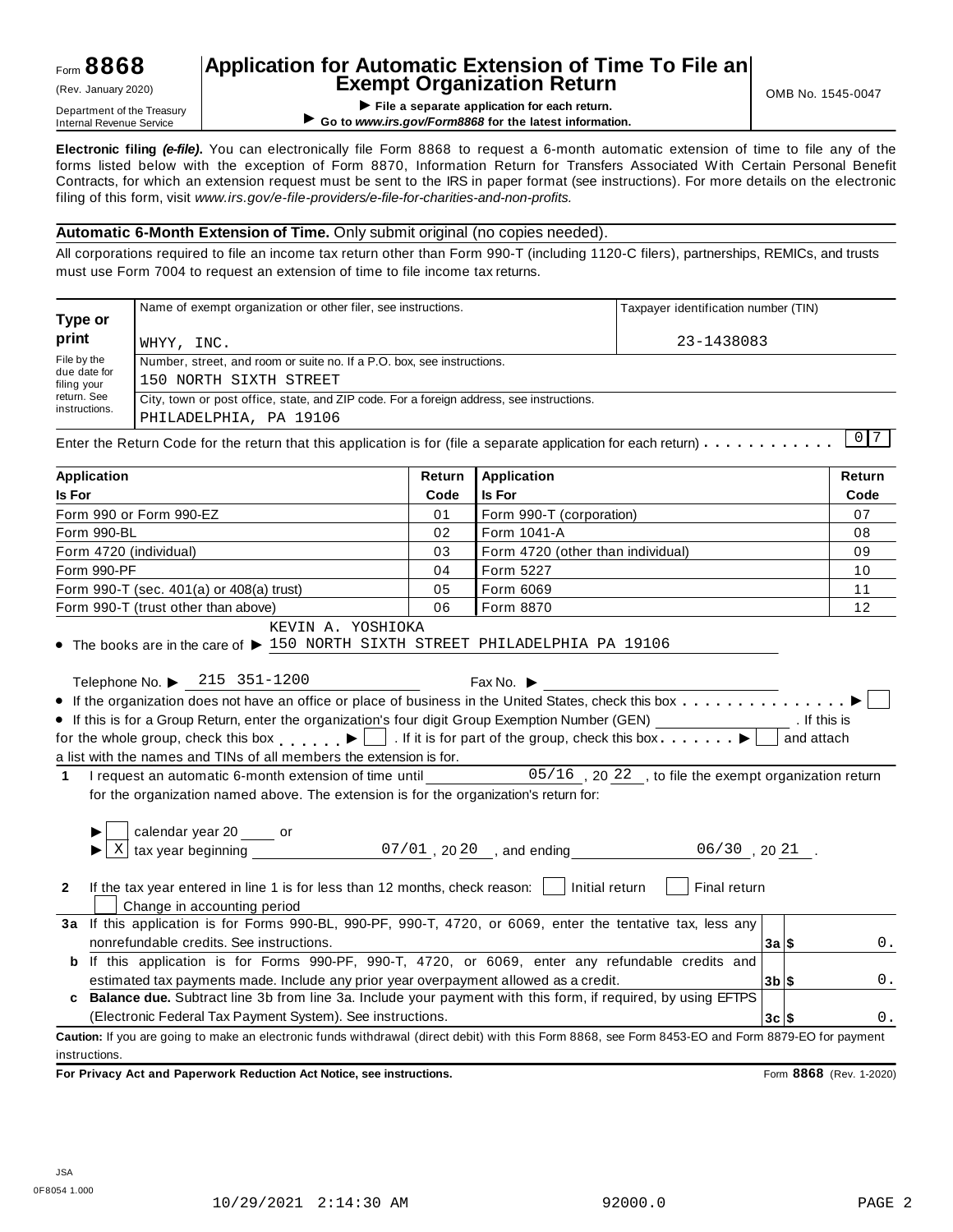|               | WHYY, INC.<br>Form 990-T (2020)<br><b>Tax and Payments</b><br><b>Part III</b>                                                                                                                                                                                                       | 23-1438083     |            | Page 2 |
|---------------|-------------------------------------------------------------------------------------------------------------------------------------------------------------------------------------------------------------------------------------------------------------------------------------|----------------|------------|--------|
|               | 1 a Foreign tax credit (corporations attach Form 1118; trusts attach Form 1116).<br>1a                                                                                                                                                                                              |                |            |        |
|               | 1b                                                                                                                                                                                                                                                                                  |                |            |        |
|               | <b>c</b> General business credit. Attach Form 3800 (see instructions)<br>1c                                                                                                                                                                                                         |                |            |        |
|               | d Credit for prior year minimum tax (attach Form 8801 or 8827). 1d                                                                                                                                                                                                                  |                |            |        |
|               | <b>e</b> Total credits. Add lines 1a through $1d_1, \ldots, a_n, a_1, a_2, a_3, a_4, a_5, a_6, a_7, a_8, a_9, a_1, a_2, a_3, a_4, a_5, a_6, a_7, a_8, a_9, a_1, a_2, a_3, a_4, a_7, a_8, a_9, a_1, a_2, a_3, a_4, a_7, a_8, a_9, a_1, a_2, a_3, a_4, a_5, a_6, a_7, a_8, a_9, a_1,$ | 1е             |            |        |
| 2             |                                                                                                                                                                                                                                                                                     | $\overline{2}$ |            |        |
| 3             | Form 4255   Form 8611   Form 8697   Form 8866<br>Other taxes. Check if from:                                                                                                                                                                                                        |                |            |        |
|               |                                                                                                                                                                                                                                                                                     | 3              |            |        |
| 4             | Total tax. Add lines 2 and 3 (see instructions).     Check if includes tax previously deferred under                                                                                                                                                                                |                |            |        |
|               |                                                                                                                                                                                                                                                                                     | 4              |            | 0.     |
| 5             | 2020 net 965 tax liability paid from Form 965-A or Form 965-B, Part II, column (k), line 4                                                                                                                                                                                          | 5              |            |        |
|               | 6a                                                                                                                                                                                                                                                                                  |                |            |        |
|               | <b>b</b> 2020 estimated tax payments. Check if section 643(g) election applies $\blacktriangleright$<br>6b                                                                                                                                                                          |                |            |        |
| c             | 6с                                                                                                                                                                                                                                                                                  |                |            |        |
| d             | 6d<br>Foreign organizations: Tax paid or withheld at source (see instructions)                                                                                                                                                                                                      |                |            |        |
| е             | 6е                                                                                                                                                                                                                                                                                  |                |            |        |
|               | Credit for small employer health insurance premiums (attach Form 8941)<br>6f                                                                                                                                                                                                        |                |            |        |
| g             | Other credits, adjustments, and payments:                                                                                                                                                                                                                                           |                |            |        |
|               | Other Total 6g<br>Form 4136                                                                                                                                                                                                                                                         |                |            |        |
| 7             |                                                                                                                                                                                                                                                                                     | $\overline{7}$ |            |        |
| 8             |                                                                                                                                                                                                                                                                                     | 8              |            |        |
| 9             | Tax due. If line 7 is smaller than the total of lines 4, 5, and 8, enter amount owed <b>Fig. 1, 1, 1, 1, 1, 1, 1, 1, 1,</b>                                                                                                                                                         | 9              |            |        |
| 10            | Overpayment. If line 7 is larger than the total of lines 4, 5, and 8, enter amount overpaid ▶                                                                                                                                                                                       | 10             |            |        |
| 11            | Enter the amount of line 10 you want: Credited to 2021 estimated tax<br>Refunded $\blacktriangleright$                                                                                                                                                                              | 11             |            |        |
|               | <b>Part IV</b><br><b>Statements Regarding Certain Activities and Other Information (see instructions)</b>                                                                                                                                                                           |                |            |        |
| 1             | At any time during the 2020 calendar year, did the organization have an interest in or a signature or other authority                                                                                                                                                               |                | <b>Yes</b> | No     |
|               | over a financial account (bank, securities, or other) in a foreign country? If "Yes," the organization may have to file                                                                                                                                                             |                |            |        |
|               | FinCEN Form 114, Report of Foreign Bank and Financial Accounts. If "Yes," enter the name of the foreign country                                                                                                                                                                     |                |            |        |
|               | here $\blacktriangleright$                                                                                                                                                                                                                                                          |                |            | Χ      |
| $\mathbf{2}$  | During the tax year, did the organization receive a distribution from, or was it the grantor of, or transferor to, a                                                                                                                                                                |                |            |        |
|               |                                                                                                                                                                                                                                                                                     |                |            | X      |
|               | If "Yes," see instructions for other forms the organization may have to file.                                                                                                                                                                                                       |                |            |        |
| 3             |                                                                                                                                                                                                                                                                                     |                |            |        |
|               |                                                                                                                                                                                                                                                                                     |                |            | X      |
|               | b If 4a is "Yes," has the organization described the change on Form 990, 990-EZ, 990-PF, or Form 1128? If "No,"                                                                                                                                                                     |                |            |        |
|               |                                                                                                                                                                                                                                                                                     |                |            |        |
| <b>Part V</b> | <b>Supplemental Information</b>                                                                                                                                                                                                                                                     |                |            |        |
|               |                                                                                                                                                                                                                                                                                     |                |            |        |

Provide the explanation required by Part IV, line 4b. Also, provide any other additional information. See instructions.

| Sign<br><b>Here</b>        | Under penalties of perjury, I declare that I have examined this return, including accompanying schedules and statements, and to the best of my knowledge and belief, it is<br>true, correct, and complete. Declaration of preparer (other than taxpayer) is based on all information of which preparer has any knowledge. |                      | <b>VP</b> | FINANCE/ANALYSIS | May<br>with                  | the IRS discuss this return<br>the preparer shown below |
|----------------------------|---------------------------------------------------------------------------------------------------------------------------------------------------------------------------------------------------------------------------------------------------------------------------------------------------------------------------|----------------------|-----------|------------------|------------------------------|---------------------------------------------------------|
|                            | Signature of officer                                                                                                                                                                                                                                                                                                      | Date                 | Title     |                  | (see instructions)? X        | Yes<br>No                                               |
|                            | Print/Type preparer's name                                                                                                                                                                                                                                                                                                | Preparer's signature |           | Date             | if<br>Check L                | <b>PTIN</b>                                             |
| Paid                       | MARC R BERGER CPA                                                                                                                                                                                                                                                                                                         | NacKDey-             |           | 05/03/2022       | self-employed                | P01871563                                               |
| Preparer                   | $\blacktriangleright$ BDO USA, LLP<br>Firm's name                                                                                                                                                                                                                                                                         |                      |           |                  | Firm's $EIN$                 | 13-5381590                                              |
| <b>Use Only</b>            | Firm's address > 1801 MARKET STREET SUITE 1700, PHILADELPHIA, PA 19103                                                                                                                                                                                                                                                    |                      |           |                  | Phone no. $215 - 564 - 1900$ |                                                         |
| <b>JSA</b><br>0X2741 1.000 |                                                                                                                                                                                                                                                                                                                           |                      |           |                  |                              | Form 990-T (2020)                                       |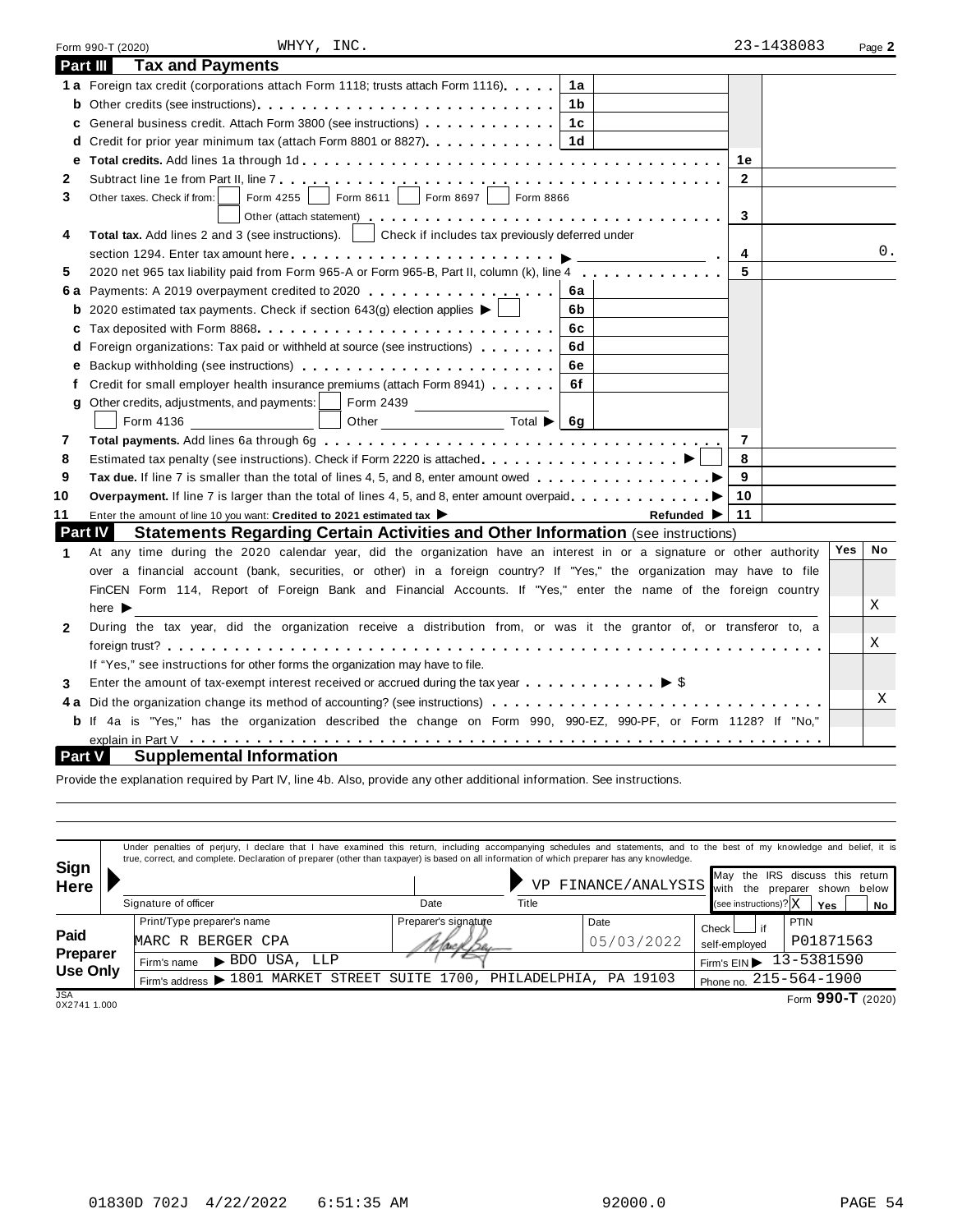# **(Form 990-T)**

# **SCHEDULE A**  $\begin{bmatrix} \end{bmatrix}$  **Unrelated Business Taxable Income**  $\begin{bmatrix} \end{bmatrix}$  OMB No. 1545-0074 **From an Unrelated Trade or Business**<br> **Exacto www.irs.gov/Form990T for instructions and the latest information.**

Department of the Treasury Department of the Treasury Department of the Treasury Department of the Treasury Department of the Treasury Department of the Treasury Department of the Treasury Department of the Do not enter S

| Internal Revenue Service                                                                  | <b>Example 19 April 2014 19 April 2014 19 April 2014 19 April 2014 19 April 2014 19 April 2014 19 April 2014 19 April 2014 19 April 2014 19 April 2014 19 April 2014 19 April 2014 19 April 2014 19 April 2014 19 April 2014 19 </b> |
|-------------------------------------------------------------------------------------------|--------------------------------------------------------------------------------------------------------------------------------------------------------------------------------------------------------------------------------------|
| A Name of the organization                                                                | B Employer identification number                                                                                                                                                                                                     |
| WHYY, INC.                                                                                | 23-1438083                                                                                                                                                                                                                           |
| <b>C</b> Unrelated business activity code (see instructions) $\blacktriangleright$ 515100 | of ⊥<br><b>D</b> Sequence: $\perp$                                                                                                                                                                                                   |

**E** Describe the unrelated trade or business MEDIA SERVICES

| Part I       | <b>Unrelated Trade or Business Income</b>                                                                                                                   |                | (A) Income | (B) Expenses |                | (C) Net |
|--------------|-------------------------------------------------------------------------------------------------------------------------------------------------------------|----------------|------------|--------------|----------------|---------|
| 1a           | 75.<br>Gross receipts or sales                                                                                                                              |                |            |              |                |         |
| b            |                                                                                                                                                             | 1c             | 75.        |              |                |         |
| $\mathbf{2}$ | Cost of goods sold (Part III, line 8).                                                                                                                      | $\overline{2}$ |            |              |                |         |
| 3            | Gross profit. Subtract line 2 from line 1c                                                                                                                  | $\mathbf{3}$   | 75.        |              |                | 75.     |
| 4a           | Capital gain net income (attach Sch D (Form 1041 or Form                                                                                                    |                |            |              |                |         |
|              |                                                                                                                                                             | 4a             |            |              |                |         |
| b            | Net gain (loss) (Form 4797) (attach Form 4797) (see instructions)                                                                                           | 4b             |            |              |                |         |
| c            |                                                                                                                                                             | 4c             |            |              |                |         |
| 5            | Income (loss) from a partnership or an S corporation (attach                                                                                                |                |            |              |                |         |
|              |                                                                                                                                                             | 5              |            |              |                |         |
| 6            |                                                                                                                                                             | 6              |            |              |                |         |
| 7            | Unrelated debt-financed income (Part V)                                                                                                                     | $\overline{7}$ |            |              |                |         |
| 8            | Interest, annuities, royalties, and rents from a controlled                                                                                                 |                |            |              |                |         |
|              |                                                                                                                                                             | 8              |            |              |                |         |
| 9            | Investment income of section $501(c)(7)$ , (9), or (17)                                                                                                     |                |            |              |                |         |
|              |                                                                                                                                                             | 9              |            |              |                |         |
| 10           | Exploited exempt activity income (Part VIII).                                                                                                               | 10             |            |              |                |         |
| 11           |                                                                                                                                                             | 11             |            |              |                |         |
| 12<br>13     | Other income (see instructions; attach statement)<br>Total. Combine lines 3 through 12                                                                      | 12<br>13       | 75.        |              |                | 75.     |
| Part II<br>1 | Deductions Not Taken Elsewhere (See instructions for limitations on deductions) Deductions must be directly<br>connected with the unrelated business income |                |            |              |                |         |
|              |                                                                                                                                                             |                |            |              | $\mathbf{1}$   |         |
| $\mathbf{2}$ |                                                                                                                                                             |                |            |              | $\overline{2}$ | 55.     |
| 3            |                                                                                                                                                             |                |            |              | 3              |         |
| 4            |                                                                                                                                                             |                |            |              | 4              |         |
| 5            |                                                                                                                                                             |                |            |              | 5              |         |
| 6            |                                                                                                                                                             |                |            |              | 6              |         |
| 7            | Depreciation (attach Form 4562) (see instructions) $\ldots \ldots \ldots \ldots$                                                                            |                |            |              |                |         |
| 8            | Less depreciation claimed in Part III and elsewhere on return $\ldots \ldots$ $\mid$ 8a                                                                     |                |            |              | 8b             |         |
| 9            |                                                                                                                                                             |                |            |              | 9              |         |
| 10           |                                                                                                                                                             |                |            |              | 10             |         |
| 11           |                                                                                                                                                             |                |            |              | 11             |         |
| 12           |                                                                                                                                                             |                |            |              | 12             |         |
| 13           |                                                                                                                                                             |                |            |              | 13             |         |
| 14           |                                                                                                                                                             |                |            |              | 14             | 198.    |
| 15           |                                                                                                                                                             |                |            |              | 15             | 253.    |
| 16           | Unrelated business income before net operating loss deduction. Subtract line 15 from Part I, line 13,                                                       |                |            |              |                |         |
|              |                                                                                                                                                             |                |            |              | 16             | $-178.$ |
| 17<br>18     | Deduction for net operating loss (see instructions)                                                                                                         |                |            |              | 17<br>18       | $-178.$ |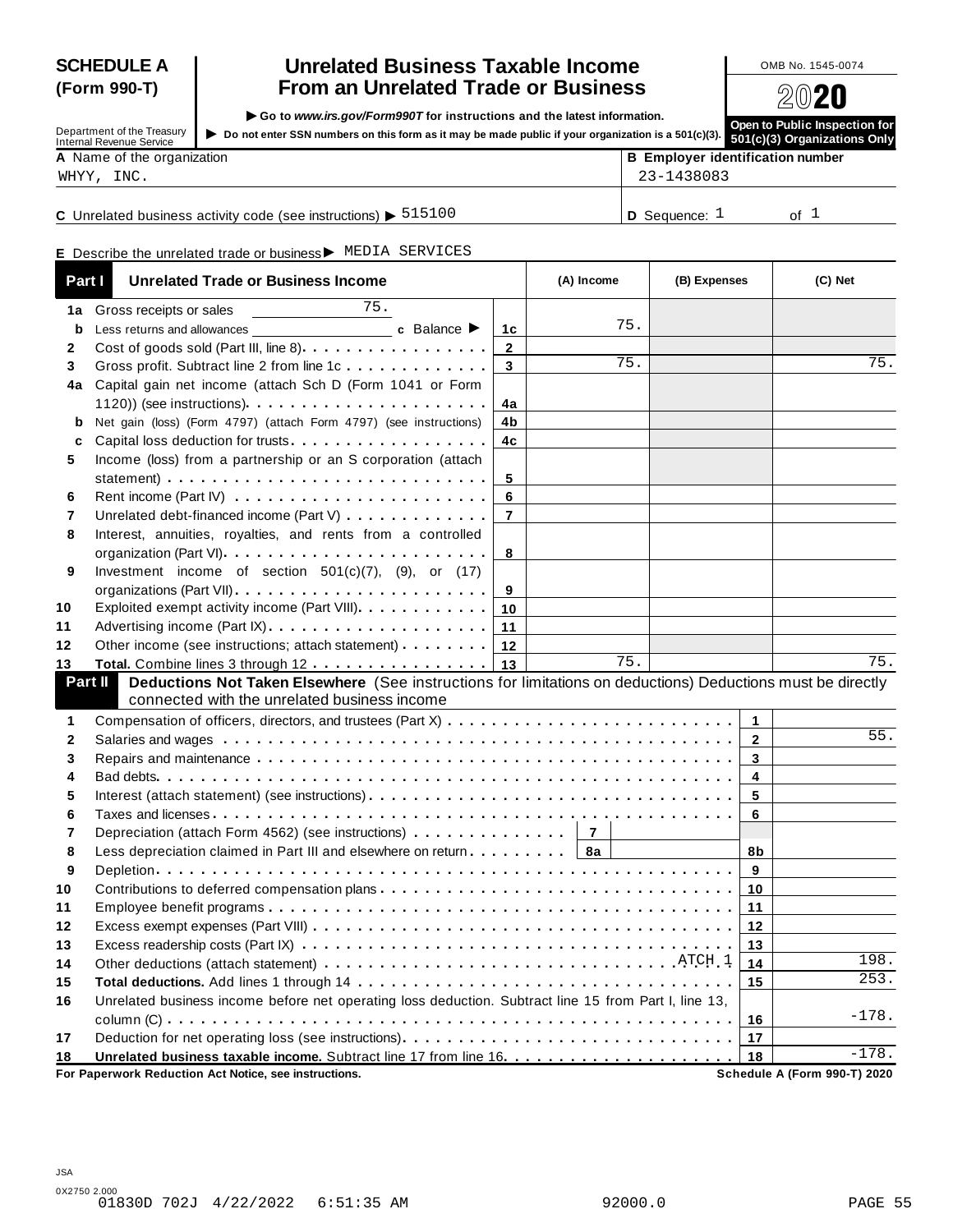|                   | WHYY, INC.<br>Schedule A (Form 990-T) 2020                                                                                                                                                                                     |              |                                                           |              | 23-1438083                                                                                                                                                                                                                           | Page 2 |
|-------------------|--------------------------------------------------------------------------------------------------------------------------------------------------------------------------------------------------------------------------------|--------------|-----------------------------------------------------------|--------------|--------------------------------------------------------------------------------------------------------------------------------------------------------------------------------------------------------------------------------------|--------|
|                   | <b>Part III</b> Cost of Goods Sold                                                                                                                                                                                             |              | Enter method of inventory valuation $\blacktriangleright$ |              |                                                                                                                                                                                                                                      |        |
| 1                 | Inventory at beginning of year end on the state of the state of the state of the state of the state of the state of the state of the state of the state of the state of the state of the state of the state of the state of th |              |                                                           | $\mathbf{1}$ |                                                                                                                                                                                                                                      |        |
| $\mathbf{2}$      |                                                                                                                                                                                                                                |              |                                                           | $\mathbf{2}$ |                                                                                                                                                                                                                                      |        |
| 3                 |                                                                                                                                                                                                                                |              |                                                           | 3            |                                                                                                                                                                                                                                      |        |
| 4                 |                                                                                                                                                                                                                                |              |                                                           | 4            |                                                                                                                                                                                                                                      |        |
| 5                 | Other costs (attach statement) enterpresent response to the cost of the costs (attach statement)                                                                                                                               |              |                                                           | 5            |                                                                                                                                                                                                                                      |        |
| 6                 |                                                                                                                                                                                                                                |              |                                                           | 6            |                                                                                                                                                                                                                                      |        |
|                   |                                                                                                                                                                                                                                |              |                                                           |              |                                                                                                                                                                                                                                      |        |
| 7                 |                                                                                                                                                                                                                                |              |                                                           | $\mathbf{7}$ |                                                                                                                                                                                                                                      |        |
| 8                 | Cost of goods sold. Subtract line 7 from line 6. Enter here and in Part I, line 2                                                                                                                                              |              |                                                           | 8            |                                                                                                                                                                                                                                      |        |
| 9                 | Do the rules of section 263A (with respect to property produced or acquired for resale) apply to the organization?                                                                                                             |              |                                                           |              | Yes                                                                                                                                                                                                                                  | No.    |
| 1                 | <b>Part IV</b> Rent Income (From Real Property and Personal Property Leased with Real Property)<br>Description of property (property street address, city, state, ZIP code). Check if a dual-use (see instructions)            |              |                                                           |              |                                                                                                                                                                                                                                      |        |
| A<br>в            |                                                                                                                                                                                                                                |              |                                                           |              |                                                                                                                                                                                                                                      |        |
| C                 |                                                                                                                                                                                                                                |              |                                                           |              |                                                                                                                                                                                                                                      |        |
| D                 |                                                                                                                                                                                                                                |              |                                                           |              |                                                                                                                                                                                                                                      |        |
|                   |                                                                                                                                                                                                                                | $\mathsf{A}$ | в                                                         | C            | D                                                                                                                                                                                                                                    |        |
|                   | Rent received or accrued                                                                                                                                                                                                       |              |                                                           |              |                                                                                                                                                                                                                                      |        |
|                   |                                                                                                                                                                                                                                |              |                                                           |              |                                                                                                                                                                                                                                      |        |
| а                 | From personal property (if the percentage of                                                                                                                                                                                   |              |                                                           |              |                                                                                                                                                                                                                                      |        |
|                   | rent for personal property is more than 10%                                                                                                                                                                                    |              |                                                           |              |                                                                                                                                                                                                                                      |        |
|                   | but not more than 50%) expression and the set of the set of the set of the set of the set of the set of the set of the set of the set of the set of the set of the set of the set of the set of the set of the set of the set  |              |                                                           |              |                                                                                                                                                                                                                                      |        |
|                   | <b>b</b> From real and personal property (if the                                                                                                                                                                               |              |                                                           |              |                                                                                                                                                                                                                                      |        |
|                   | percentage of rent for personal property                                                                                                                                                                                       |              |                                                           |              |                                                                                                                                                                                                                                      |        |
|                   | exceeds 50% or if the rent is based on profit or                                                                                                                                                                               |              |                                                           |              |                                                                                                                                                                                                                                      |        |
|                   | $income)$ $\cdots$ $\cdots$ $\cdots$ $\cdots$                                                                                                                                                                                  |              |                                                           |              |                                                                                                                                                                                                                                      |        |
|                   | Total rents received or accrued by property.                                                                                                                                                                                   |              |                                                           |              |                                                                                                                                                                                                                                      |        |
|                   | Add lines 2a and 2b, columns A through D                                                                                                                                                                                       |              |                                                           |              |                                                                                                                                                                                                                                      |        |
|                   | Total rents received or accrued. Add line 2c columns A through D. Enter here and on Part I, line 6, column (A)                                                                                                                 |              |                                                           |              |                                                                                                                                                                                                                                      |        |
|                   |                                                                                                                                                                                                                                |              |                                                           |              |                                                                                                                                                                                                                                      |        |
|                   |                                                                                                                                                                                                                                |              |                                                           |              |                                                                                                                                                                                                                                      |        |
|                   |                                                                                                                                                                                                                                |              |                                                           |              |                                                                                                                                                                                                                                      |        |
|                   | Deductions directly connected with the income                                                                                                                                                                                  |              |                                                           |              |                                                                                                                                                                                                                                      |        |
| 3<br>4            | in lines $2(a)$ and $2(b)$ (attach statement)                                                                                                                                                                                  |              |                                                           |              |                                                                                                                                                                                                                                      |        |
|                   | Total deductions. Add line 4 columns A through D. Enter here and on Part I, line 6, column (B)                                                                                                                                 |              |                                                           |              |                                                                                                                                                                                                                                      |        |
| 5                 |                                                                                                                                                                                                                                |              |                                                           |              |                                                                                                                                                                                                                                      |        |
| <b>Part V</b>     | <b>Unrelated Debt-Financed Income (see instructions)</b>                                                                                                                                                                       |              |                                                           |              |                                                                                                                                                                                                                                      |        |
| 1                 | Description of debt-financed property (street address, city, state, ZIP code). Check if a dual-use (see instructions)                                                                                                          |              |                                                           |              |                                                                                                                                                                                                                                      |        |
| А                 |                                                                                                                                                                                                                                |              |                                                           |              |                                                                                                                                                                                                                                      |        |
| В                 |                                                                                                                                                                                                                                |              |                                                           |              |                                                                                                                                                                                                                                      |        |
| C                 |                                                                                                                                                                                                                                |              |                                                           |              |                                                                                                                                                                                                                                      |        |
| D                 |                                                                                                                                                                                                                                |              |                                                           |              |                                                                                                                                                                                                                                      |        |
|                   |                                                                                                                                                                                                                                | A            | в                                                         | C            | D                                                                                                                                                                                                                                    |        |
|                   | Gross income from or allocable to debt-financed                                                                                                                                                                                |              |                                                           |              |                                                                                                                                                                                                                                      |        |
|                   | property property                                                                                                                                                                                                              |              |                                                           |              |                                                                                                                                                                                                                                      |        |
|                   |                                                                                                                                                                                                                                |              |                                                           |              |                                                                                                                                                                                                                                      |        |
| $\mathbf{2}$<br>3 | Deductions directly connected with or allocable                                                                                                                                                                                |              |                                                           |              |                                                                                                                                                                                                                                      |        |
|                   | to debt-financed property                                                                                                                                                                                                      |              |                                                           |              |                                                                                                                                                                                                                                      |        |
|                   | Straight line depreciation (attach statement)                                                                                                                                                                                  |              |                                                           |              |                                                                                                                                                                                                                                      |        |
|                   | Other deductions (attach statement)                                                                                                                                                                                            |              |                                                           |              |                                                                                                                                                                                                                                      |        |
| C                 | Total deductions (add lines 3a and 3b,                                                                                                                                                                                         |              |                                                           |              |                                                                                                                                                                                                                                      |        |
|                   | columns A through D)                                                                                                                                                                                                           |              |                                                           |              |                                                                                                                                                                                                                                      |        |
|                   | Amount of average acquisition debt on or allocable                                                                                                                                                                             |              |                                                           |              |                                                                                                                                                                                                                                      |        |
|                   | to debt-financed property (attach statement)                                                                                                                                                                                   |              |                                                           |              |                                                                                                                                                                                                                                      |        |
|                   | Average adjusted basis of or allocable to debt-                                                                                                                                                                                |              |                                                           |              |                                                                                                                                                                                                                                      |        |
|                   | financed property (attach statement)                                                                                                                                                                                           |              |                                                           |              |                                                                                                                                                                                                                                      |        |
| 4                 | Divide line 4 by line 5 [10] [10] Divide line 4 by line 5                                                                                                                                                                      |              | %                                                         | $\%$         | %                                                                                                                                                                                                                                    | %      |
| 7                 |                                                                                                                                                                                                                                |              |                                                           |              |                                                                                                                                                                                                                                      |        |
|                   | Gross income reportable. Multiply line 2 by line 6<br>Total gross income (add line 7, columns A through D). Enter here and on Part I, line 7, column (A)                                                                       |              |                                                           |              | <b>Designation of the contract of the contract of the contract of the contract of the contract of the contract of the contract of the contract of the contract of the contract of the contract of the contract of the contract o</b> |        |
|                   | Allocable deductions. Multiply line 3c by line 6                                                                                                                                                                               |              |                                                           |              |                                                                                                                                                                                                                                      |        |
|                   | Total allocable deductions. Add line 9, columns A through D. Enter here and on Part I, line 7, column (B) $\ldots \ldots$                                                                                                      |              |                                                           |              |                                                                                                                                                                                                                                      |        |
|                   |                                                                                                                                                                                                                                |              |                                                           |              |                                                                                                                                                                                                                                      |        |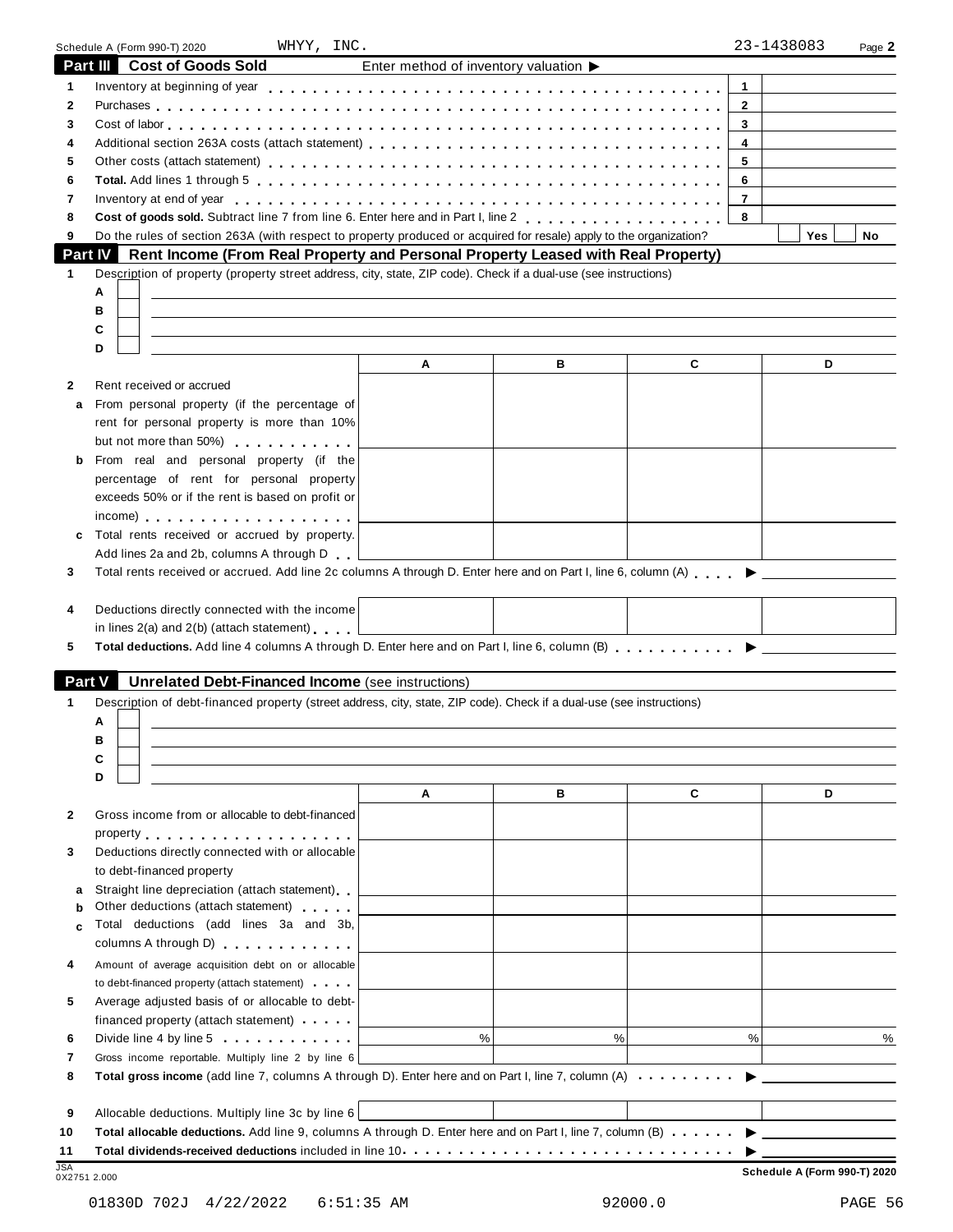JSA 0X2752 2.000 01830D 702J 4/22/2022 6:51:35 AM 92000.0 PAGE 57

| Schedule A (Form 990-T) 2020                                                                                                                                                                                                   |                                                     |                                                         |                                                                                                         |                                                                                               | Page 3                                                                      |  |  |  |
|--------------------------------------------------------------------------------------------------------------------------------------------------------------------------------------------------------------------------------|-----------------------------------------------------|---------------------------------------------------------|---------------------------------------------------------------------------------------------------------|-----------------------------------------------------------------------------------------------|-----------------------------------------------------------------------------|--|--|--|
|                                                                                                                                                                                                                                |                                                     |                                                         | Part VI Interest, Annuities, Royalties, and Rents from Controlled Organizations (see instructions)      |                                                                                               |                                                                             |  |  |  |
|                                                                                                                                                                                                                                | <b>Exempt Controlled Organizations</b>              |                                                         |                                                                                                         |                                                                                               |                                                                             |  |  |  |
| 1. Name of controlled<br>organization                                                                                                                                                                                          | 2. Employer<br>identification<br>number             | 3. Net unrelated<br>income (loss)<br>(see instructions) | 4. Total of specified<br>payments made                                                                  | 5. Part of column 4<br>that is included in the<br>controlling organization's<br>gross income  | 6. Deductions directly<br>connected with<br>income in column 5              |  |  |  |
| (1)                                                                                                                                                                                                                            |                                                     |                                                         |                                                                                                         |                                                                                               |                                                                             |  |  |  |
| (2)                                                                                                                                                                                                                            |                                                     |                                                         |                                                                                                         |                                                                                               |                                                                             |  |  |  |
| (3)                                                                                                                                                                                                                            |                                                     |                                                         |                                                                                                         |                                                                                               |                                                                             |  |  |  |
| (4)                                                                                                                                                                                                                            |                                                     |                                                         |                                                                                                         |                                                                                               |                                                                             |  |  |  |
|                                                                                                                                                                                                                                |                                                     |                                                         | Nonexempt Controlled Organizations                                                                      |                                                                                               |                                                                             |  |  |  |
| 7. Taxable income                                                                                                                                                                                                              |                                                     | 8. Net unrelated<br>income (loss)<br>(see instructions) | 9. Total of specified<br>payments made                                                                  | 10. Part of column 9<br>that is included in the<br>controlling organization's<br>gross income | 11. Deductions directly<br>connected with<br>income in column 10            |  |  |  |
| (1)                                                                                                                                                                                                                            |                                                     |                                                         |                                                                                                         |                                                                                               |                                                                             |  |  |  |
| (2)                                                                                                                                                                                                                            |                                                     |                                                         |                                                                                                         |                                                                                               |                                                                             |  |  |  |
| (3)                                                                                                                                                                                                                            |                                                     |                                                         |                                                                                                         |                                                                                               |                                                                             |  |  |  |
| (4)                                                                                                                                                                                                                            |                                                     |                                                         |                                                                                                         |                                                                                               |                                                                             |  |  |  |
|                                                                                                                                                                                                                                |                                                     |                                                         |                                                                                                         | Add columns 5 and 10.<br>Enter here and on Part I,<br>line 8, column (A)                      | Add columns 6 and 11.<br>Enter here and on Part I,<br>line 8, column (B)    |  |  |  |
|                                                                                                                                                                                                                                |                                                     |                                                         | Part VII Investment Income of a Section 501(c)(7), (9), or (17) Organization (see instructions)         |                                                                                               |                                                                             |  |  |  |
| 1. Description of income                                                                                                                                                                                                       |                                                     | 2. Amount of income                                     | 3. Deductions<br>directly connected<br>(attach statement)                                               | 4. Set-asides<br>(attach statement)                                                           | 5. Total deductions<br>and set-asides<br>(add columns 3 and 4)              |  |  |  |
| (1)                                                                                                                                                                                                                            |                                                     |                                                         |                                                                                                         |                                                                                               |                                                                             |  |  |  |
| (2)                                                                                                                                                                                                                            |                                                     |                                                         |                                                                                                         |                                                                                               |                                                                             |  |  |  |
| (3)                                                                                                                                                                                                                            |                                                     |                                                         |                                                                                                         |                                                                                               |                                                                             |  |  |  |
| (4)                                                                                                                                                                                                                            |                                                     |                                                         |                                                                                                         |                                                                                               |                                                                             |  |  |  |
| Add amounts in column 2.<br>Enter here and on Part I,<br>line 9, column (A)<br>Totals                                                                                                                                          |                                                     |                                                         |                                                                                                         |                                                                                               | Add amounts in column 5.<br>Enter here and on Part I,<br>line 9, column (B) |  |  |  |
|                                                                                                                                                                                                                                |                                                     |                                                         | Part VIII Exploited Exempt Activity Income, Other Than Advertising Income (see instructions)            |                                                                                               |                                                                             |  |  |  |
| 1 Description of exploited activity:                                                                                                                                                                                           |                                                     |                                                         |                                                                                                         |                                                                                               |                                                                             |  |  |  |
|                                                                                                                                                                                                                                |                                                     |                                                         | 2 Gross unrelated business income from trade or business. Enter here and on Part I, line 10, column (A) |                                                                                               | $\overline{2}$                                                              |  |  |  |
|                                                                                                                                                                                                                                |                                                     |                                                         | 3 Expenses directly connected with production of unrelated business income. Enter here and on Part I,   |                                                                                               |                                                                             |  |  |  |
| line 10, column $(B)$ . The same set of the set of the set of the set of the set of the set of the set of the set of the set of the set of the set of the set of the set of the set of the set of the set of the set of the se | 3                                                   |                                                         |                                                                                                         |                                                                                               |                                                                             |  |  |  |
|                                                                                                                                                                                                                                |                                                     |                                                         | 4 Net income (loss) from unrelated trade or business. Subtract line 3 from line 2.                      | If a gain, complete                                                                           |                                                                             |  |  |  |
|                                                                                                                                                                                                                                | 4                                                   |                                                         |                                                                                                         |                                                                                               |                                                                             |  |  |  |
| 5 Gross income from activity that is not unrelated business income                                                                                                                                                             | 5                                                   |                                                         |                                                                                                         |                                                                                               |                                                                             |  |  |  |
|                                                                                                                                                                                                                                | 6 Expenses attributable to income entered on line 5 |                                                         |                                                                                                         |                                                                                               |                                                                             |  |  |  |
|                                                                                                                                                                                                                                |                                                     |                                                         | 7 Excess exempt expenses. Subtract line 5 from line 6, but do not enter more than the amount on line    |                                                                                               | 6                                                                           |  |  |  |
|                                                                                                                                                                                                                                |                                                     |                                                         |                                                                                                         |                                                                                               | 7                                                                           |  |  |  |

**Schedule A (Form 990-T) 2020**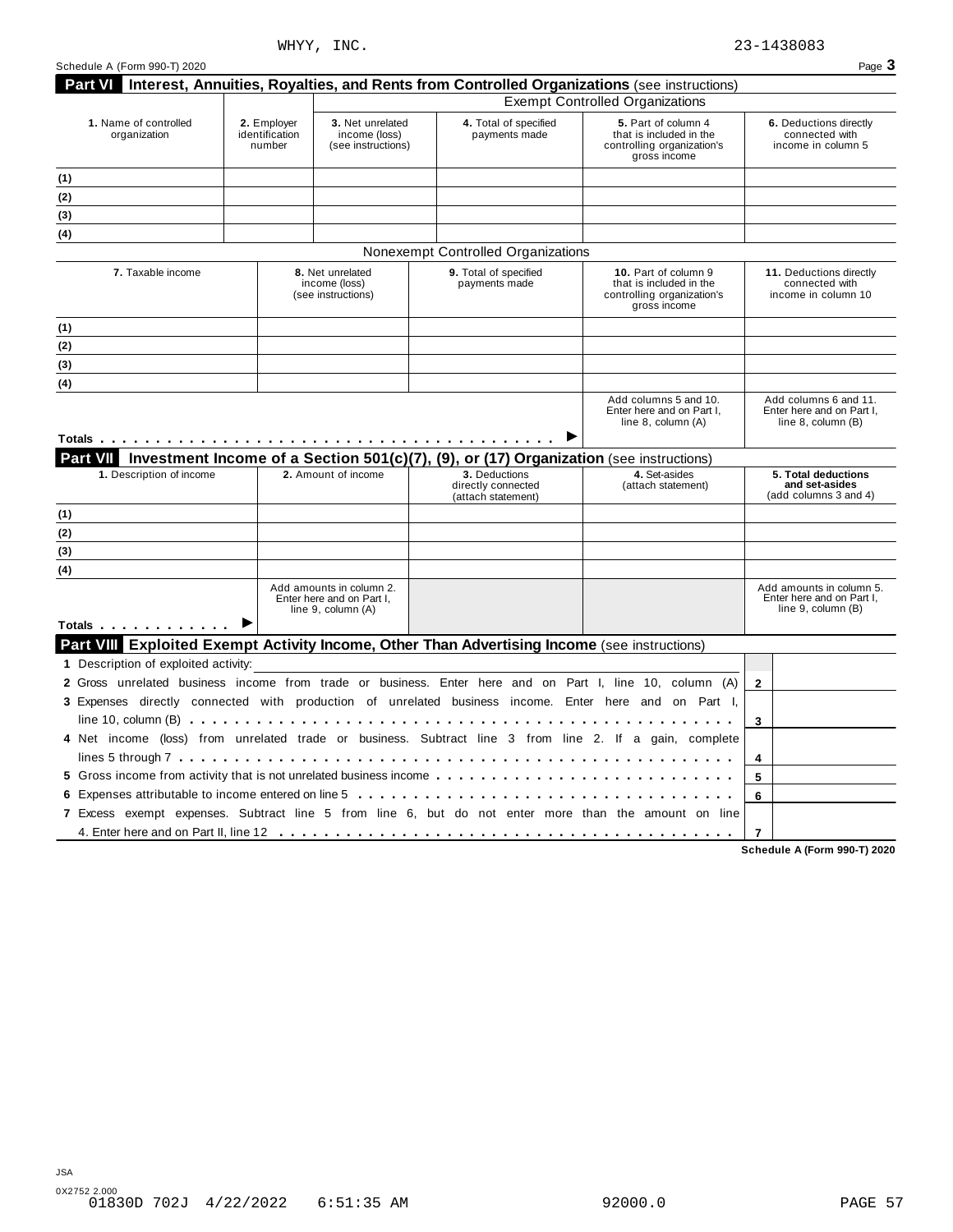| <b>Part IX</b> Advertising Income<br>Name(s) of periodical(s). Check box if reporting two or more periodicals on a consolidated basis.<br>1.<br>A<br>в<br>c<br>D<br>Enter amounts for each periodical listed above in the corresponding column.<br>в<br>C<br>D<br>A<br>Gross advertising income example and such a set of the set of the set of the set of the set of the set of the set of the set of the set of the set of the set of the set of the set of the set of the set of the set of the se<br>2 |
|------------------------------------------------------------------------------------------------------------------------------------------------------------------------------------------------------------------------------------------------------------------------------------------------------------------------------------------------------------------------------------------------------------------------------------------------------------------------------------------------------------|
|                                                                                                                                                                                                                                                                                                                                                                                                                                                                                                            |
|                                                                                                                                                                                                                                                                                                                                                                                                                                                                                                            |
|                                                                                                                                                                                                                                                                                                                                                                                                                                                                                                            |
|                                                                                                                                                                                                                                                                                                                                                                                                                                                                                                            |
|                                                                                                                                                                                                                                                                                                                                                                                                                                                                                                            |
|                                                                                                                                                                                                                                                                                                                                                                                                                                                                                                            |
|                                                                                                                                                                                                                                                                                                                                                                                                                                                                                                            |
|                                                                                                                                                                                                                                                                                                                                                                                                                                                                                                            |
|                                                                                                                                                                                                                                                                                                                                                                                                                                                                                                            |
| a                                                                                                                                                                                                                                                                                                                                                                                                                                                                                                          |
|                                                                                                                                                                                                                                                                                                                                                                                                                                                                                                            |
| Direct advertising costs by periodical<br>3                                                                                                                                                                                                                                                                                                                                                                                                                                                                |
| a                                                                                                                                                                                                                                                                                                                                                                                                                                                                                                          |
| Advertising gain (loss). Subtract line 3 from line<br>4                                                                                                                                                                                                                                                                                                                                                                                                                                                    |
| 2. For any column in line 4 showing a gain,                                                                                                                                                                                                                                                                                                                                                                                                                                                                |
| complete lines 5 through 8. For any column in                                                                                                                                                                                                                                                                                                                                                                                                                                                              |
| line 4 showing a loss or zero, do not complete                                                                                                                                                                                                                                                                                                                                                                                                                                                             |
| lines 5 through 7, and enter zero on line 8                                                                                                                                                                                                                                                                                                                                                                                                                                                                |
| Readership costs.<br>5                                                                                                                                                                                                                                                                                                                                                                                                                                                                                     |
| Circulation income expansion of the control of the control of the control of the control of the control of the control of the control of the control of the control of the control of the control of the control of the contro<br>6                                                                                                                                                                                                                                                                        |
| Excess readership costs. If line 6 is less than<br>7                                                                                                                                                                                                                                                                                                                                                                                                                                                       |
| line 5, subtract line 6 from line 5. If line 5 is                                                                                                                                                                                                                                                                                                                                                                                                                                                          |
| less than line 6, enter zero                                                                                                                                                                                                                                                                                                                                                                                                                                                                               |
| Excess readership costs allowed as a<br>8                                                                                                                                                                                                                                                                                                                                                                                                                                                                  |
| deduction. For each column showing a gain on                                                                                                                                                                                                                                                                                                                                                                                                                                                               |
| line 4, enter the lesser of line 4 or line 7                                                                                                                                                                                                                                                                                                                                                                                                                                                               |
| Add line 8, columns A through D. Enter the greater of the line 8a, columns total or zero here and on<br>a                                                                                                                                                                                                                                                                                                                                                                                                  |
|                                                                                                                                                                                                                                                                                                                                                                                                                                                                                                            |
| <b>Compensation of Officers, Directors, and Trustees (see instructions)</b><br><b>Part X</b>                                                                                                                                                                                                                                                                                                                                                                                                               |
| 3. Percentage<br>4. Compensation                                                                                                                                                                                                                                                                                                                                                                                                                                                                           |
| 1. Name<br>2. Title<br>of time devoted<br>attributable to                                                                                                                                                                                                                                                                                                                                                                                                                                                  |
| unrelated business<br>to business                                                                                                                                                                                                                                                                                                                                                                                                                                                                          |
| (1)<br>%                                                                                                                                                                                                                                                                                                                                                                                                                                                                                                   |
| (2)<br>$\%$                                                                                                                                                                                                                                                                                                                                                                                                                                                                                                |
| (3)<br>%                                                                                                                                                                                                                                                                                                                                                                                                                                                                                                   |
| (4)<br>%                                                                                                                                                                                                                                                                                                                                                                                                                                                                                                   |
|                                                                                                                                                                                                                                                                                                                                                                                                                                                                                                            |
|                                                                                                                                                                                                                                                                                                                                                                                                                                                                                                            |
| <b>Part XI</b> Supplemental Information (see instructions)                                                                                                                                                                                                                                                                                                                                                                                                                                                 |
|                                                                                                                                                                                                                                                                                                                                                                                                                                                                                                            |
|                                                                                                                                                                                                                                                                                                                                                                                                                                                                                                            |
|                                                                                                                                                                                                                                                                                                                                                                                                                                                                                                            |
|                                                                                                                                                                                                                                                                                                                                                                                                                                                                                                            |
|                                                                                                                                                                                                                                                                                                                                                                                                                                                                                                            |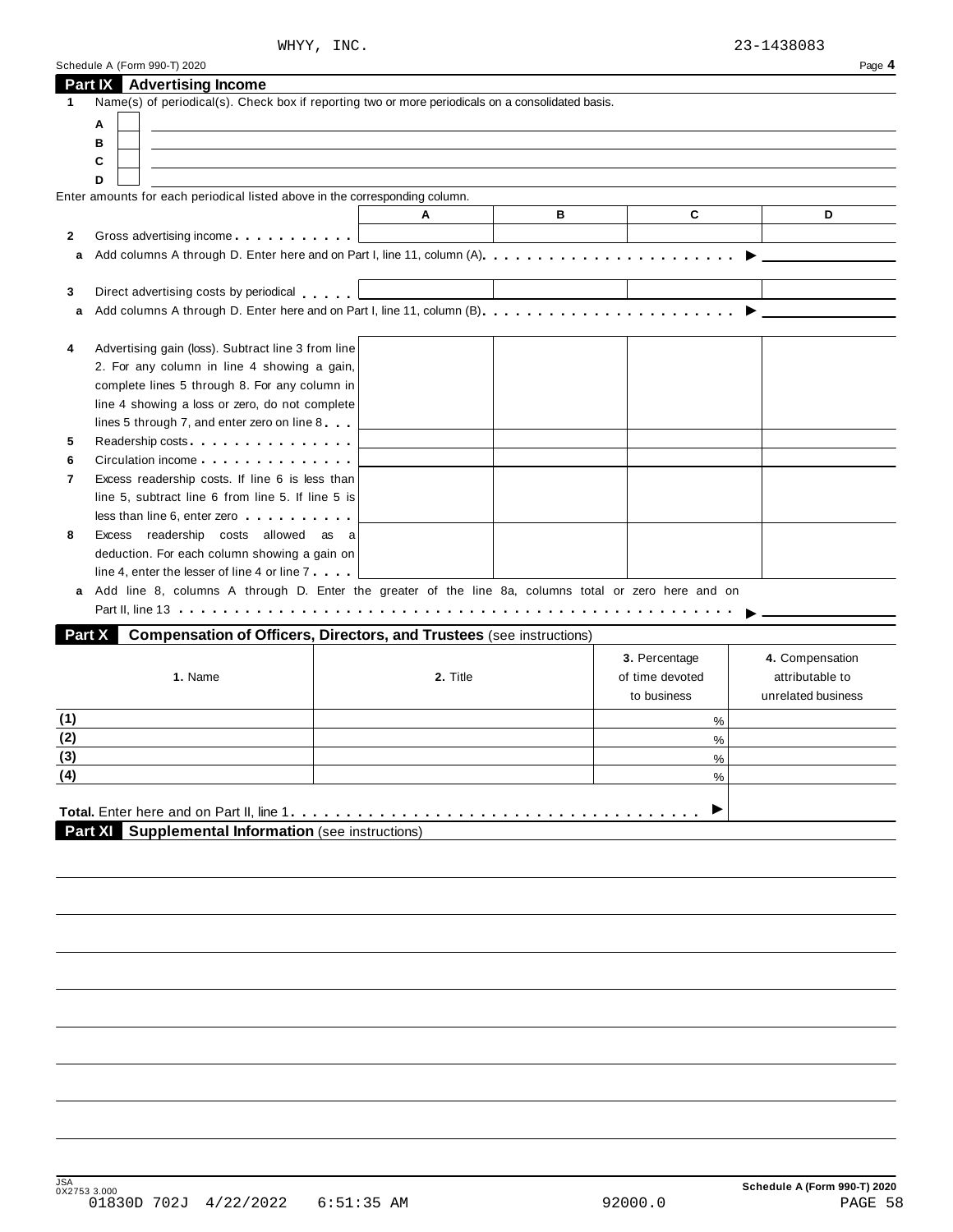$\equiv$ 

L,

ATTACHMENT 1

SCHEDULE A: MEDIA SERVICES

PART II LINE 14 - OTHER DEDUCTIONS DETAIL

| TELEPHONE              | 198. |
|------------------------|------|
|                        |      |
| TOTAL OTHER DEDUCTIONS | 198. |